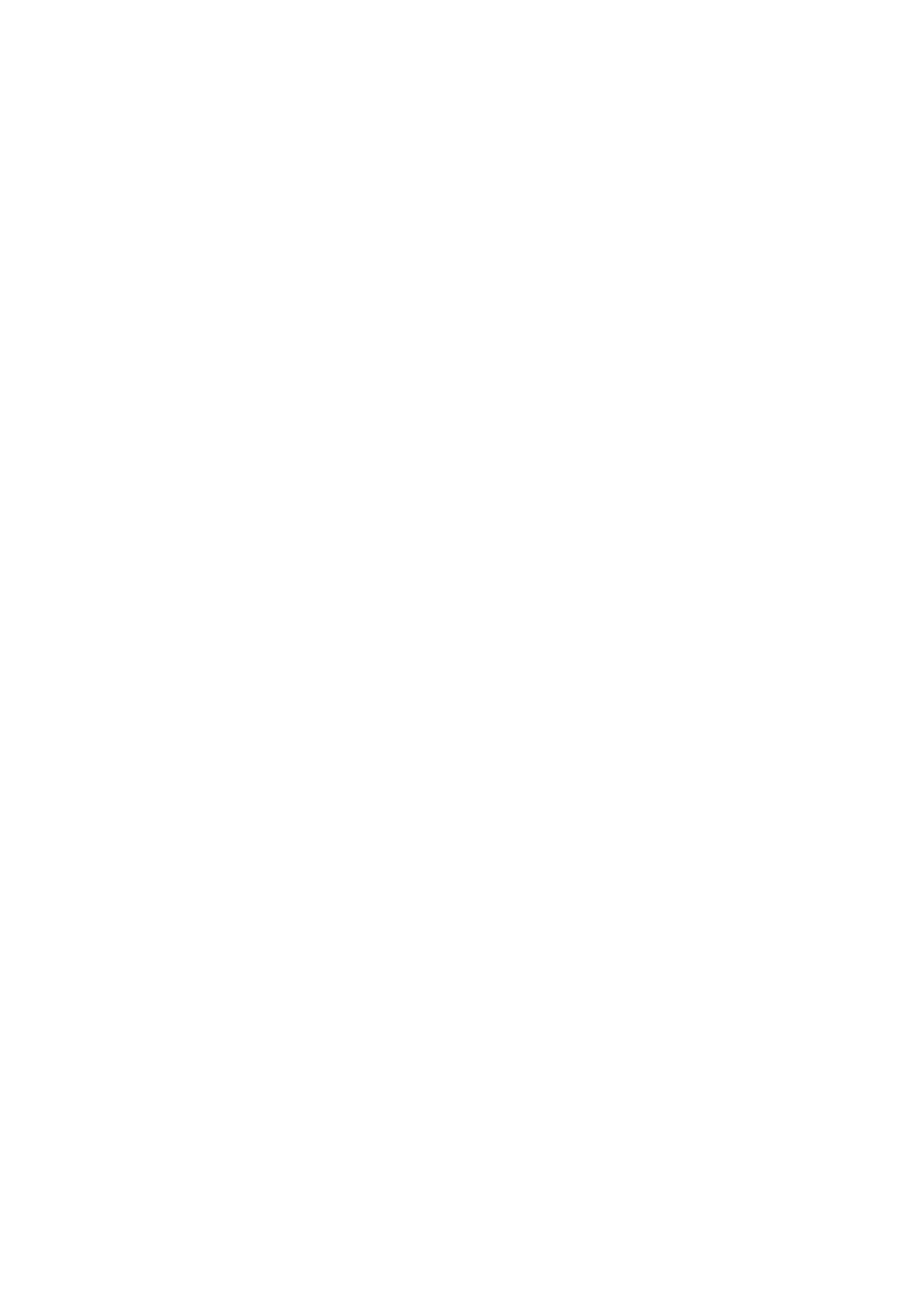(Reprint No. 25)

South Australia

# **STAMP DUTIES ACT 1923**

An Act to consolidate certain Acts relating to stamp duties.

*This Act is reprinted pursuant to the Acts Republication Act 1967 and incorporates all amendments in force as at 14 December 2000.*

*It should be noted that the Act has not been revised (for obsolete references, etc.) by the Commissioner of Statute Revision since the reprint published on 1 November 1984.*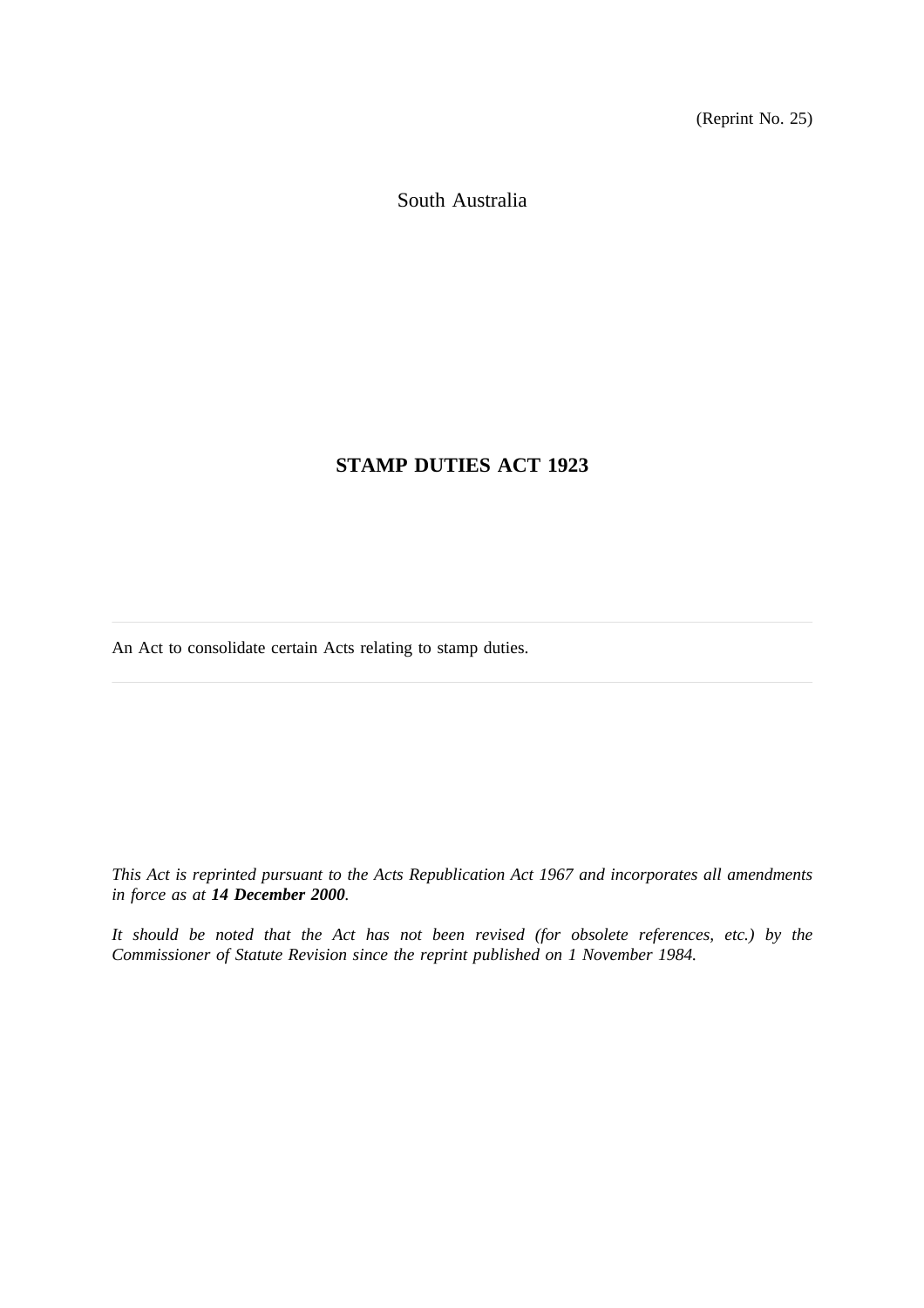# **STAMP DUTIES ACT 1923**

being

Stamp Duties Act 1923 No. 1569 of 1923 [Assented to 21 November 1923]

as amended by

Stamp Duties Act 1927 No. 1822 of 1927 [Assented to 21 December 1927]<sup>1</sup> Stamp Duties Amendment Act 1928 No. 1860 of 1928 [Assented to 17 October 1928] Lottery and Gaming Act Amendment Act 1928 No. 1877 of 1928 [Assented to 1 November 1928] Statute Law Revision Act 1935 No. 2246 of 1935 [Assented to 19 December 1935] Stamp Duties Act Amendment Act 1936 No. 2312 of 1936 [Assented to 19 November 1936] Stamp Duties Act Amendment Act 1937 No. 2359 of 1937 [Assented to 19 November 1937] Stamp Duties Act Amendment Act 1938 No. 2387 of 1938 [Assented to 25 August 1938]<sup>2</sup> Stamp Duties Act Amendment Act 1941 No. 48 of 1941 [Assented to 27 November 1941] Stamp Duties Act Amendment Act 1942 No. 22 of 1942 [Assented to 12 November 1942] Stamp Duties Act Amendment Act 1944 No. 30 of 1944 [Assented to 14 December 1944] Stamp Duties Act Amendment Act 1945 No. 32 of 1945 [Assented to 3 January 1946]<sup>3</sup> (as amended by Stamp Duties Act Amendment Act 1947 No. 41 of 1947 [Assented to 11 December 1947]) Stamp Duties Act Amendment Act 1950 No. 16 of 1950 [Assented to 2 November 1950] Stamp Duties Act Amendment Act 1952 No. 5 of 1952 [Assented to 2 October 1952] Statute Law Revision Act 1952 No. 42 of 1952 [Assented to 4 December 1952] Stamp Duties Act Amendment Act (No. 2) 1952 No. 55 of 1952 [Assented to 8 January 1953]<sup>4</sup> Stamp Duties Act Amendment Act 1953 No. 30 of 1953 [Assented to 10 December 1953] Stamp Duties Act Amendment Act 1954 No. 29 of 1954 [Assented to 2 December 1954] Stamp Duties Act Amendment Act 1956 No. 8 of 1956 [Assented to 11 October 1956]<sup>5</sup> Stamp Duties Act Amendment Act 1959 No. 45 of 1959 [Assented to 17 December 1959]6 Stamp Duties Act Amendment Act 1960 No. 7 of 1960 [Assented to 19 May 1960]<sup>7</sup> Banks Statutory Obligations Amendment Act 1962 No. 32 of 1962 [Assented to 1 November 1962] (as amended by Statute Law Revision Act 1973 No. 77 of 1973 [Assented to 6 December 1973]) Statutes Amendment (Stamp Duties and Motor Vehicles) Act 1964 No. 24 of 1964 [Assented to 9 October  $1964$ <sup>8</sup> Stamp Duties Act Amendment Act 1965 No. 58 of 1965 [Assented to 23 December 1965]<sup>9</sup> (as amended by Stamp Duties Act Amendment Act 1966 No. 59 of  $1966<sup>10</sup>$ ) Lottery and Gaming Act Amendment Act (No. 2) 1966 No. 46 of 1966 [Assented to 13 October 1966]<sup>11</sup> Stamp Duties Act Amendment Act 1966 No. 59 of 1966 [Assented to 10 November 1966]<sup>10</sup> Marketable Securities Transfer Act 1967 No. 14 of 1967 [Assented to 6 April 1967]<sup>12</sup> Stamp Duties Act Amendment Act 1967 No. 48 of 1967 [Assented to 19 October 1967] Stamp Duties Act Amendment Act (No. 2) 1968, No. 26 of 1968 [Assented to 5 December 1968]<sup>13</sup> Stamp Duties Act Amendment Act 1968 No. 32 of 1968 [Assented to 12 December 1968]<sup>14</sup> (as amended by Statute Law Revision Act 1974 No. 42 of 1974) Stamp Duties Act Amendment Act (No. 3) 1968 No. 56 of 1968 [Assented to 19 December 1968]<sup>15</sup> Stamp Duties Act Amendment Act 1970 No. 42 of 1970 [Assented to 3 December 1970] Stamp Duties Act Amendment Act 1971 No. 71 of 1971 [Assented to 4 November 1971]<sup>16</sup> (as amended by Stamp Duties Act Amendment Act 1971 Amending Act 1971 No. 103 of 1971 [Assented to 3 December  $1971$ <sup>17</sup>) Stamp Duties Act Amendment Act (No. 2) 1971 No. 80 of 1971 [Assented to 18 November 1971]<sup>18</sup> Statute Law Revision Act 1974 No. 42 of 1974 [Assented to 11 April 1974] Stamp Duties Act Amendment Act 1974 No. 90 of 1974 [Assented to 2 December 1974]19

#### *NOTE:*

- *Asterisks indicate repeal or deletion of text.*
- *Entries appearing in bold type indicate the amendments incorporated since the last reprint.*
- *For the legislative history of the Act see Appendix.*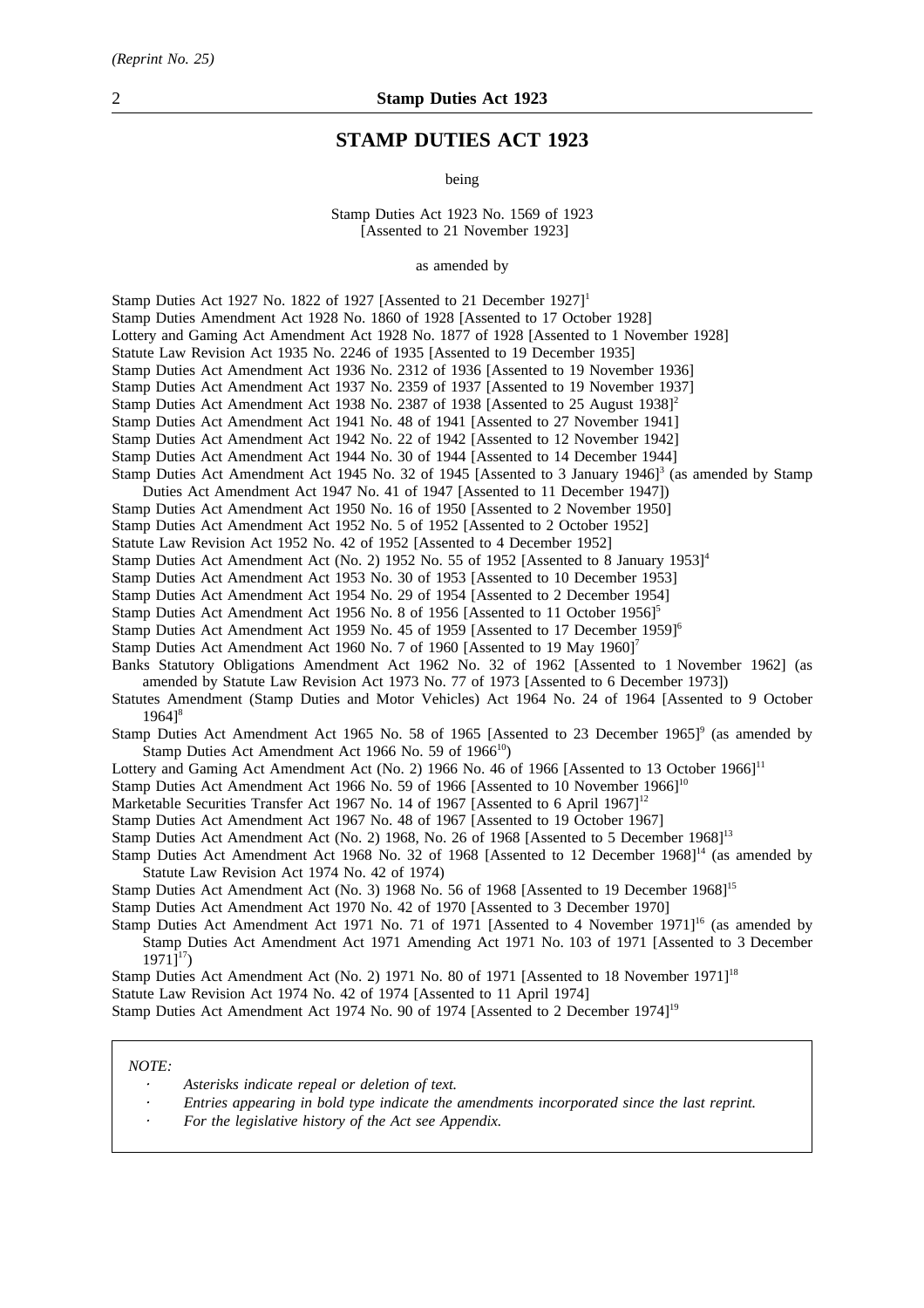| Stamp Duties Act Amendment Act 1975 No. 63 of 1975 [Assented to 4 September 1975] <sup>20</sup><br>Statutes Amendment (Gift Duty and Stamp Duties) Act 1975 No. 76 of 1975 [Assented to 16 October 1975] $^{21}$<br>Statutes Amendment (Gift Duty and Stamp Duties) Act 1976 No. 54 of 1976 [Assented to 28 October 1976] <sup>22</sup><br>Stamp Duties Act Amendment Act 1976 No. 101 of 1976 [Assented to 16 December 1976] <sup>23</sup><br>Racing Act 1976 No. 104 of 1976 [Assented to 16 December $1976$ ] <sup>24</sup> |
|--------------------------------------------------------------------------------------------------------------------------------------------------------------------------------------------------------------------------------------------------------------------------------------------------------------------------------------------------------------------------------------------------------------------------------------------------------------------------------------------------------------------------------|
| Stamp Duties Act Amendment Act 1977 No. 28 of 1977 [Assented to 28 July 1977]                                                                                                                                                                                                                                                                                                                                                                                                                                                  |
| Stamp Duties Act Amendment Act 1978 No. 27 of 1978 [Assented to 30 March 1978] <sup>25</sup>                                                                                                                                                                                                                                                                                                                                                                                                                                   |
| Stamp Duties Act Amendment Act (No. 2) 1978 No. 89 of 1978 [Assented to 30 November 1978] <sup>26</sup>                                                                                                                                                                                                                                                                                                                                                                                                                        |
| Stamp Duties Act Amendment Act 1979 No. 66 of 1979 [Assented to 15 November 1979] $^{27}$                                                                                                                                                                                                                                                                                                                                                                                                                                      |
| Stamp Duties Act Amendment Act 1980 No. 111 of 1980 [Assented to 18 December 1980] <sup>28</sup>                                                                                                                                                                                                                                                                                                                                                                                                                               |
| Stamp Duties Act Amendment Act 1981 No. 70 of 1981 [Assented to 30 October 1981] <sup>29</sup>                                                                                                                                                                                                                                                                                                                                                                                                                                 |
| Stamp Duties Act Amendment Act 1982 No. 15 of 1982 [Assented to 11 March 1982] <sup>30</sup>                                                                                                                                                                                                                                                                                                                                                                                                                                   |
| Stamp Duties Act Amendment Act (No. 2) 1982 No. 30 of 1982 [Assented to 8 April 1982] <sup>31</sup>                                                                                                                                                                                                                                                                                                                                                                                                                            |
| Stamp Duties Act Amendment Act (No. 3) 1982 No. 95 of 1982 [Assented to 23 December 1982] <sup>32</sup>                                                                                                                                                                                                                                                                                                                                                                                                                        |
| Stamp Duties Act Amendment Act 1983 No. 65 of 1983 [Assented to 29 September 1983] <sup>33</sup>                                                                                                                                                                                                                                                                                                                                                                                                                               |
| Stamp Duties Act Amendment Act (No. 2) 1983 No. 89 of 1983 [Assented to 1 December 1983] <sup>34</sup>                                                                                                                                                                                                                                                                                                                                                                                                                         |
| Statute Law Revision Act 1984 No. 50 of 1984 [Assented to 24 May 1984] <sup>35</sup>                                                                                                                                                                                                                                                                                                                                                                                                                                           |
| Stamp Duties Act Amendment Act 1985 No. 81 of 1985 [Assented to 22 August 1985] <sup>36</sup>                                                                                                                                                                                                                                                                                                                                                                                                                                  |
| Stamp Duties Act Amendment Act 1986 No. 8 of 1986 [Assented to 13 March 1986]                                                                                                                                                                                                                                                                                                                                                                                                                                                  |
| Stamp Duties Act Amendment Act (No. 2) 1986 No. 100 of 1986 [Assented to 11 December 1986] <sup>37</sup>                                                                                                                                                                                                                                                                                                                                                                                                                       |
| Statutes Amendment (Taxation) Act 1987 No. 2 of 1987 [Assented to 5 March 1987]                                                                                                                                                                                                                                                                                                                                                                                                                                                |
| Stamp Duties Act Amendment Act 1988 No. 21 of 1988 [Assented to 14 April 1988] <sup>38</sup><br>Stamp Duties Act Amendment Act 1989 No. 8 of 1989 [Assented to 16 March 1989] <sup>39</sup>                                                                                                                                                                                                                                                                                                                                    |
| Stamp Duties Act Amendment Act (No. 2) 1989 No. 52 of 1989 [Assented to 14 September 1989] <sup>40</sup>                                                                                                                                                                                                                                                                                                                                                                                                                       |
| Stamp Duties Act Amendment Act (No. 3) 1989 No. 64 of 1989 [Assented to 29 October 1989] <sup>41</sup>                                                                                                                                                                                                                                                                                                                                                                                                                         |
| Stamp Duties Act Amendment Act 1990 No. 4 of 1990 [Assented to 29 March 1990]                                                                                                                                                                                                                                                                                                                                                                                                                                                  |
| Stamp Duties Act Amendment Act (No. 2) 1990 No. 33 of 1990 [Assented to 26 April 1990]                                                                                                                                                                                                                                                                                                                                                                                                                                         |
| Stamp Duties Act Amendment Act (No. 3) 1990 No. 36 of 1990 [Assented to 3 May 1990] <sup>42</sup>                                                                                                                                                                                                                                                                                                                                                                                                                              |
| Stamp Duties Act Amendment Act (No. 4) 1990 No. 47 of 1990 [Assented to 8 November 1990] <sup>43</sup>                                                                                                                                                                                                                                                                                                                                                                                                                         |
| Stamp Duties (Concessional Duty and Exemptions) Amendment Act 1991 No. 19 of 1991 [Assented to<br>18 April 1991]                                                                                                                                                                                                                                                                                                                                                                                                               |
| Motor Vehicles (Historic Vehicles and Disabled Persons' Parking) Amendment Act 1991 No. 54 of 1991<br>[Assented to 28 November 1991] <sup>44</sup>                                                                                                                                                                                                                                                                                                                                                                             |
| Stamp Duties (Assessments and Forms) Amendment Act 1991 No. 74 of 1991 [Assented to 12 December<br>$19911^{45}$                                                                                                                                                                                                                                                                                                                                                                                                                |
| Stamp Duties (Rates) Amendment Act 1992 No. 42 of 1992 [Assented to 31 August 1992] <sup>46</sup>                                                                                                                                                                                                                                                                                                                                                                                                                              |
| Statutes Amendment (Expiation of Offences) Act 1992 No. 71 of 1992 [Assented to 19 November 1992] <sup>47</sup><br>Stamp Duties (Penalties, Reassessments and Securities) Amendment Act 1992 No. 88 of 1992 [Assented to<br>10 December $1992]^{48}$                                                                                                                                                                                                                                                                           |
| Stamp Duties (Securities Clearing House) Amendment Act 1994 No. 14 of 1994 [Assented to 12 May 1994] <sup>49</sup>                                                                                                                                                                                                                                                                                                                                                                                                             |
| Stamp Duties (Concessions) Amendment Act 1994 No. 31 of 1994 [Assented to 30 May 1994] <sup>50</sup><br>Criminal Law Consolidation (Felonies and Misdemeanours) Amendment Act 1994 No. 59 of 1994 [Assented to                                                                                                                                                                                                                                                                                                                 |
| 27 October $1994$ <sup>51</sup><br>Motor Vehicles (Conditional Registration) Amendment Act 1994 No. 76 of 1994 [Assented to 8 December                                                                                                                                                                                                                                                                                                                                                                                         |
| $1994$ <sup>52</sup>                                                                                                                                                                                                                                                                                                                                                                                                                                                                                                           |
| Stamp Duties (Miscellaneous) Amendment Act 1994 No. 83 of 1994 [Assented to 8 December 1994]                                                                                                                                                                                                                                                                                                                                                                                                                                   |
| Stamp Duties (Marketable Securities) Amendment Act 1995 No. 49 of 1995 [Assented to 13 July 1995] <sup>53</sup>                                                                                                                                                                                                                                                                                                                                                                                                                |
| Stamp Duties (Miscellaneous) Amendment Act 1995 No. 72 of 1995 [Assented to 2 November 1995] <sup>54</sup>                                                                                                                                                                                                                                                                                                                                                                                                                     |
| Stamp Duties (Valuations—Objections and Appeals) Amendment Act 1995 No. 83 of 1995 [Assented to                                                                                                                                                                                                                                                                                                                                                                                                                                |
| 30 November 1995]                                                                                                                                                                                                                                                                                                                                                                                                                                                                                                              |
| Motor Vehicles (Heavy Vehicles Registration Charges) Amendment Act 1995 No. 77 of 1995 [Assented to<br>23 November $1995$ <sup>55</sup>                                                                                                                                                                                                                                                                                                                                                                                        |
| Stamp Duties (Miscellaneous) Amendment Act 1996 No. 18 of 1996 [Assented to 24 April 1996] <sup>56</sup>                                                                                                                                                                                                                                                                                                                                                                                                                       |
| Motor Vehicles (Miscellaneous No. 2) Amendment Act 1996 No. 30 of 1996 [Assented to 2 May 1996] <sup>57</sup>                                                                                                                                                                                                                                                                                                                                                                                                                  |
| Statutes Amendment (Community Titles) Act 1996 No. 38 of 1996 [Assented to 9 May 1996] <sup>58</sup>                                                                                                                                                                                                                                                                                                                                                                                                                           |
| Statutes Amendment (Taxation Administration) Act 1996 No. 82 of 1996 [Assented to 5 December 1996] <sup>59</sup>                                                                                                                                                                                                                                                                                                                                                                                                               |
| Stamp Duties (Miscellaneous) Amendment Act 1997 No. 20 of 1997 [Assented to 27 March 1997] <sup>60</sup>                                                                                                                                                                                                                                                                                                                                                                                                                       |
| Stamp Duties (Rates of Duty) Amendment Act 1997 No. 42 of 1997 [Assented to 17 July 1997]                                                                                                                                                                                                                                                                                                                                                                                                                                      |
| Stamp Duties (Miscellaneous No. 2) Amendment Act 1997 No. 82 of 1997 [Assented to 24 December 1997] <sup>61</sup><br>Stamp Duties (Miscellaneous) Amendment Act 1998 No. 36 of 1998 [Assented to 23 July 1998] $^{62}$<br>Stamp Duties (Share Buy-backs) Amendment Act 1998 No. 71 of 1998 [Assented to 3 December 1998]                                                                                                                                                                                                       |
|                                                                                                                                                                                                                                                                                                                                                                                                                                                                                                                                |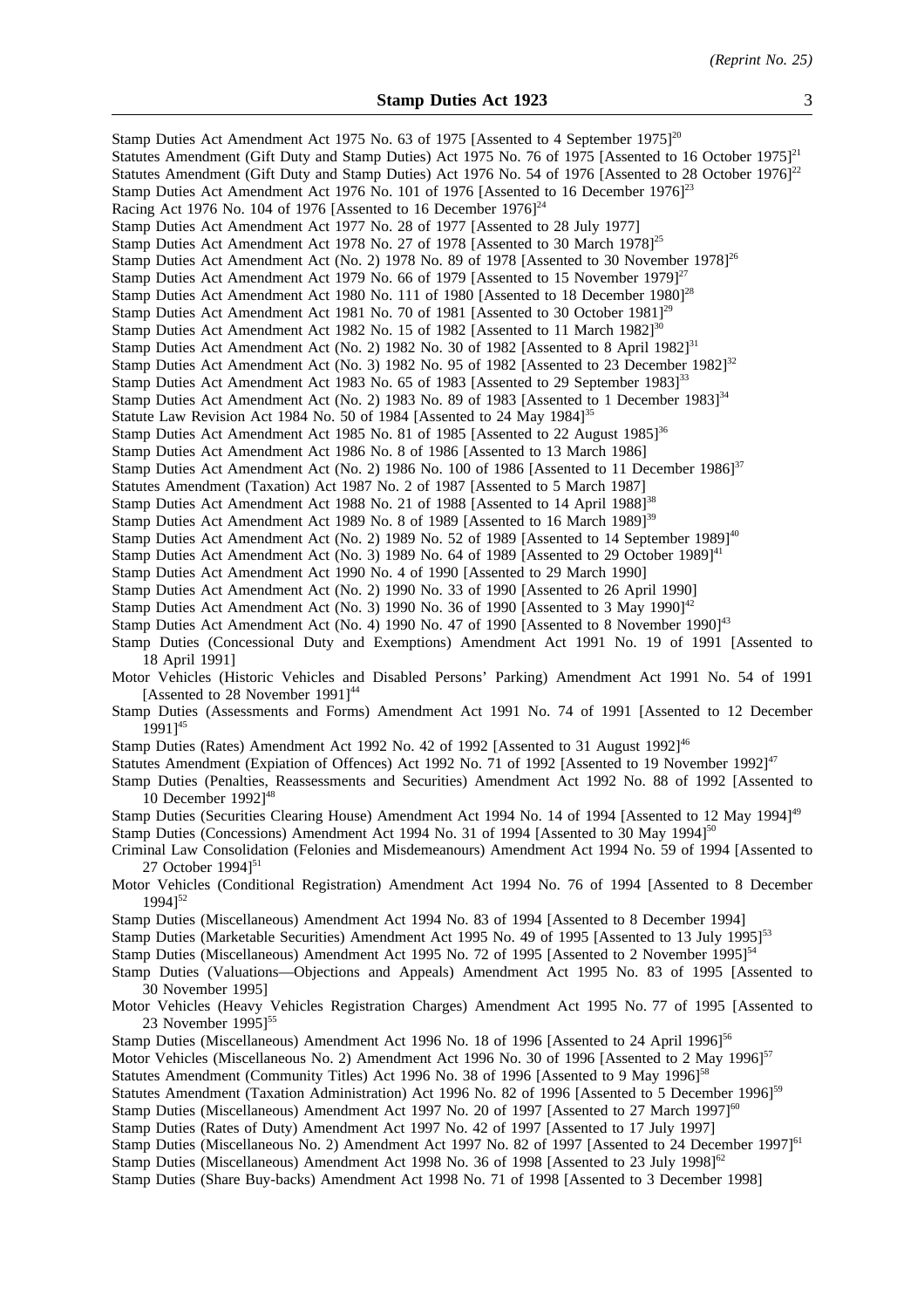Stamp Duties (Miscellaneous) Amendment Act 1999 No. 11 of 1999 [Assented to 18 March 1999] Stamp Duties (Conveyance Rates) Amendment Act 1999 No. 40 of 1999 [Assented to 5 August 1999] Statutes Amendment (Financial Institutions) Act 1999 No. 41 of 1999 [Assented to 5 August 1999]<sup>63</sup> National Tax Reform (State Provisions) Act 2000 No. 21 of 2000 [Assented to 8 June 2000] **Stamp Duties (Land Rich Entities and Redemption) Amendment Act 2000 No. 80 of 2000 [Assented to**

**14 December 2000]64**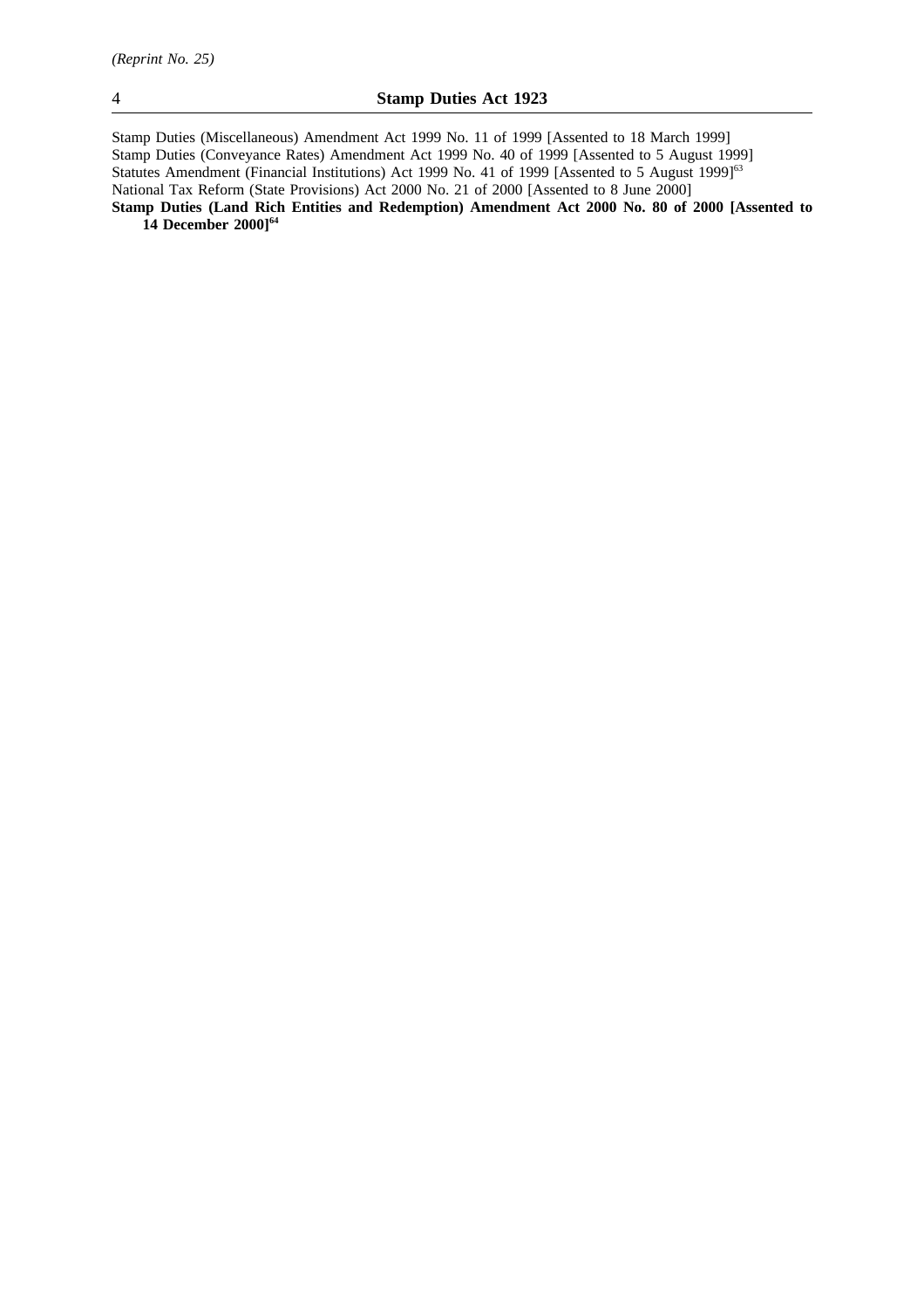- <sup>1</sup> Came into operation 24 December 1927: *Gaz.* 22 December 1927, p. 1609.
- <sup>2</sup> Came into operation (except s. 4(1)) on assent; s. 4(1) came into operation 16 January 1939: s. 4(2).
- <sup>3</sup> Came into operation (except s. 3) on assent; s. 3 came into operation 3 September 1939: s. 4(1), as amended by the Stamp Duties Act Amendment Act 1947.
- <sup>4</sup> Came into operation (except ss. 4-6) on assent; ss. 4-6 came into operation 22 January 1953: *Gaz*. 22 January 1953, p. 72.
- <sup>5</sup> Came into operation (except s. 6) on assent; s. 6 came into operation 10 September 1956: s. 6(3).
- <sup>6</sup> Came into operation 1 February 1960: *Gaz*. 7 January 1960, p. 1.
- Came into operation 1 February 1960: s. 3(2).
- <sup>8</sup> Came into operation (except ss. 1, 2 and 9(a)) 19 October 1964: *Gaz*. 15 October 1964, p. 1203; ss. 1, 2 and 9(a) came into operation on assent: s. 2(1).
- <sup>9</sup> Came into operation (except ss. 1-4, 6, 9, 14, 15(b),  $(l)$ -(o) and 16) 14 February 1966: s. 3(2); remainder of Act came into operation on assent: s. 3(1).
- <sup>10</sup> Came into operation (except s. 9(1)) 21 November 1966: *Gaz*. 19 November 1966, p. 1882; s. 9(1) came into operation 14 February 1966: s. 9(2).
- <sup>11</sup> Came into operation 8 December 1966: s. 3a as inserted by Act No. 33 of 1972, s. 4.
- <sup>12</sup> Came into operation 1 July 1967: *Gaz*. 25 May 1967, p. 1657.
- <sup>13</sup> Came into operation 1 January 1969: *Gaz*. 5 December 1968, p. 2429.
- <sup>14</sup> Came into operation 1 February 1969: *Gaz.* 12 December 1968, p. 2558.<br><sup>15</sup> Came into apartice 1 February 1969: *Gaz.* 19 December 1968, p. 2579.
- <sup>15</sup> Came into operation 1 February 1969: *Gaz*. 19 December 1968, p. 2670.
- <sup>16</sup> Came into operation (except s. 13(3)) 1 December 1971: *Gaz*. 11 November 1971, p. 1928; s. 13(3) came into operation 1 January 1972: *Gaz*. 3 December 1971, p. 2298.
- <sup>17</sup> Came into operation 30 November 1971: s. 1(1).
- <sup>18</sup> Came into operation 1 January 1972: *Gaz*. 23 December 1971, p. 2627.
- <sup>19</sup> Came into operation (except s. 7) 16 December 1974; s. 7 came into operation 2 January 1975: *Gaz*. 2 December 1974, p. 3555.
- <sup>20</sup> Came into operation 18 September 1975: *Gaz*. 18 September 1975, p. 1574.
- <sup>21</sup> Came into operation 14 July 1975: s. 2.<br>
<sup>22</sup> Came into operation 14 July 1976: s. 2.
- <sup>22</sup> Came into operation 14 July 1976: s. 2.<br><sup>23</sup> Came into operation (execute 2) on a
- <sup>23</sup> Came into operation (except s. 2) on assent; s. 2 came into operation 16 June 1977: *Gaz*. 16 June 1977, p. 1708.
- <sup>24</sup> Came into operation (except s. 4(1) and Part 2, Division 3) 1 January 1977: *Gaz*. 16 December 1976, p. 2252; s. 4(1) and Part 2, Division 3 came into operation 1 February 1977: *Gaz*. 27 January 1977, p. 179.
- <sup>25</sup> Came into operation (except ss. 3-6 and 9) on assent: s. 2(1); ss. 3-6 and 9 had not been brought into operation at the date of, and the amendments effected by those provisions have not been included in, this reprint.
- <sup>26</sup> Came into operation 18 January 1979: *Gaz*. 18 January 1979, p. 97.
- $\frac{27}{28}$  Came into operation 1 November 1979: s. 2.
- <sup>28</sup> Came into operation 6 November 1980: s. 2.
- <sup>29</sup> Came into operation 2 November 1981: *Gaz*. 30 October 1981, p. 1423.
- <sup>30</sup> Came into operation 22 March 1982: *Gaz*. 18 March 1982, p. 857.
- <sup>31</sup> Came into operation (except s. 4) 24 December 1981: s. 2; s. 4 came into operation 19 August 1982: *Gaz*. 19 August 1982, p. 512.
- <sup>32</sup> Came into operation 23 December 1982: *Gaz.* 23 December 1982, p. 1935.
- <sup>33</sup> Came into operation 1 January 1984: *Gaz*. 24 November 1983, p. 1515.
- $\frac{34}{35}$  Came into operation 1 January 1984: s. 2.
- <sup>35</sup> Came into operation (except Scheds. 1, 3, 4 and 5) 1 November 1984: *Gaz*. 1 November 1984, p. 1398; Scheds. 1, 3 and 5 came into operation 1 January 1985: *Gaz*. 13 December 1984, p. 1811; Sched. 4 came into operation 6 July 1985: *Gaz*. 9 May 1985, p. 1398.
- $\frac{36}{37}$  Came into operation 5 August 1985: s. 2.
- Came into operation (except ss. 16(a), (b), (c), (d) and  $18(h)$ , (i)) 18 December 1986; remainder of Act came into operation 1 February 1987: *Gaz*. 18 December 1986, p. 1877.
- <sup>38</sup> Came into operation (except s. 3) 7 December 1987: s. 2(1); s. 3 came into operation 14 June 1988: s. 2(2).
- $\frac{39}{40}$  Came into operation 1 February 1988: s. 2.
- Ss. 3 and 7 came into operation 9 August 1989: s. 2(2); ss. 4 and 5 came into operation 1 October 1989: s. 2(3); remainder of Act came into operation 21 September 1989: *Gaz*. 21 September 1989, p. 915.
- <sup>41</sup> Came into operation 28 March 1990: *Gaz*. 15 March 1990, p. 729.
- <sup>42</sup> Came into operation 24 May 1990: *Gaz*. 17 May 1990, p. 1359.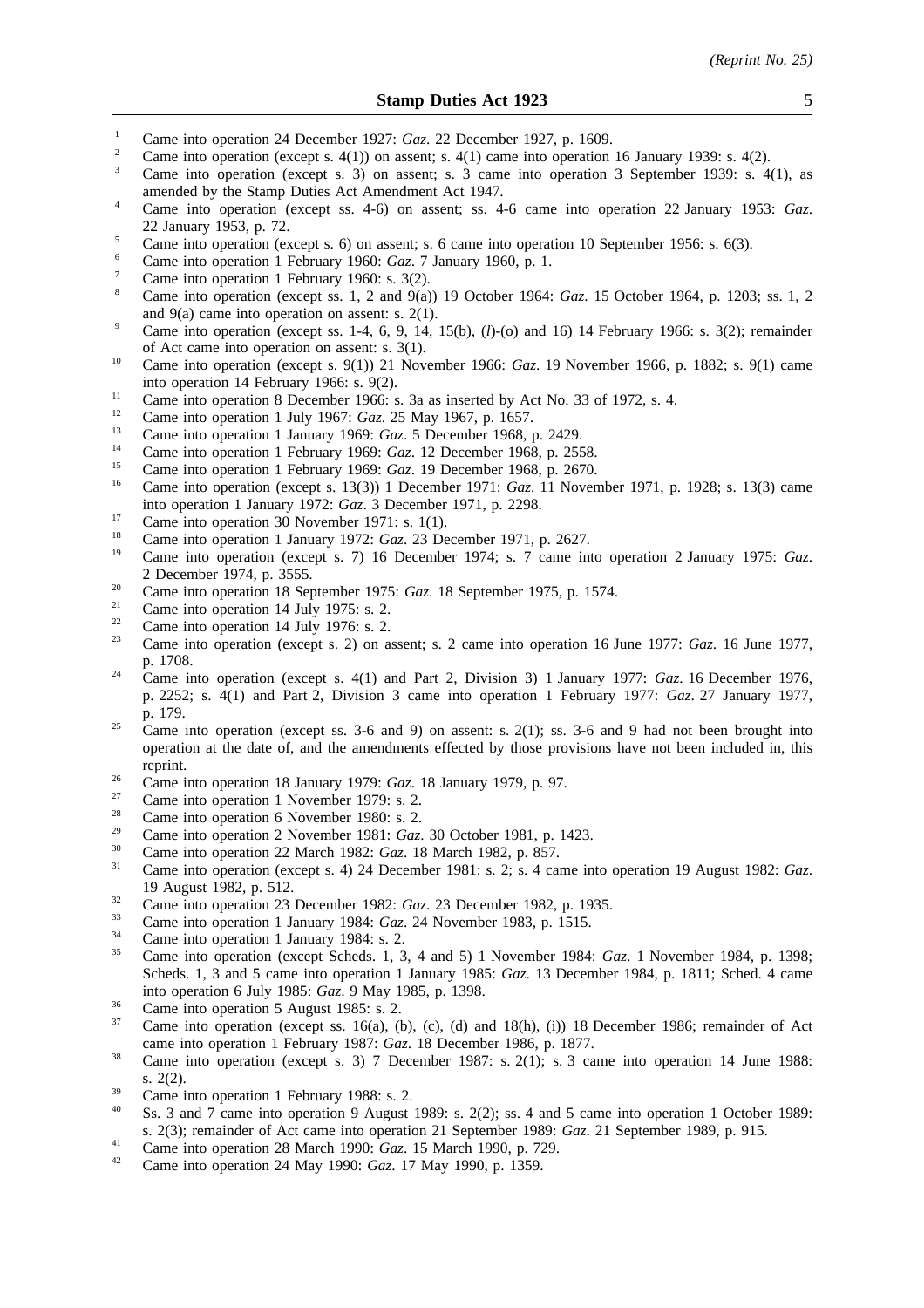- <sup>43</sup> Came into operation (except s. 5(2)) 1 July 1990: s. 2(1); s. 5(2) came into operation 1 January 1991: s. 2(2).
- <sup>44</sup> Came into operation 3 February 1992: *Gaz*. 23 January 1992, p. 200.
- <sup>45</sup> Came into operation 12 December 1991: *Gaz*. 12 December 1991, p. 1746.
- $^{46}$  Came into operation 1 September 1992: s. 2.
- <sup>47</sup> Came into operation 1 March 1993: *Gaz*. 18 February 1993, p. 600.
- <sup>48</sup> Came into operation 14 December 1992: *Gaz*. 10 December 1992, p. 1754.
- <sup>49</sup> Came into operation 1 September 1994: *Gaz*. 18 August 1994, p. 490.
- Came into operation (except ss. 5, 6 and 10) on assent: s. 2(1); ss. 5, 6 and 10 came into operation 1 June 1994: s. 2(2).
- <sup>51</sup> Came into operation 1 January 1995: *Gaz*. 8 December 1994, p. 1942.
- <sup>52</sup> Came into operation 2 March 1995: *Gaz*. 2 March 1995, p. 734.
- $^{53}$  Came into operation 1 July 1995: s. 2.
- <sup>54</sup> Came into operation 23 November 1995: *Gaz*. 23 November 1995, p. 1412.
- <sup>55</sup> Came into operation 1 July 1996: *Gaz*. 30 May 1996, p. 2637.
- <sup>56</sup> Came into operation 24 April 1996: *Gaz*. 24 April 1996, p. 2068.
- <sup>57</sup> Came into operation 1 July 1996 by proclamation made 30 May 1996: see *Gaz*. 6 June 1996, p. 2874 under heading "Erratum" [incorrect version published 30 May 1996, p. 2637].
- <sup>58</sup> Came into operation 4 November 1996: *Gaz*. 31 October 1996, p. 1460.
- <sup>59</sup> Part 6 (ss. 77-133) came into operation 1 July 1997: *Gaz*. 19 December 1996, p. 1924.
- Came into operation (except s. 4) 7 January 1997: s. 2(1); s. 4 came into operation 1 February 1997: s. 2(2).
- <sup>61</sup> Came into operation 1 January 1998: s. 2.<br><sup>62</sup> Came into operation (queent ss.  $2(h)$ , 8-
- <sup>62</sup> Came into operation (except ss. 3*(b)* & *(c)* and 4(2) & (3)) 1 June 1998: s. 2(1); ss. 3*(c)* and 4(3) came into operation 27 July 1998: s. 2(3); ss. 3*(b)* and 4(2) came into operation 1 September 1998: s. 2(2).
- <sup>63</sup><br>Bart 4 (ss. 16-23) came into operation 1 December 1998: s. 2.<br> $\frac{64}{2}$  Come into operation 14 December 2000: Car 14 December
- **<sup>64</sup> Came into operation 14 December 2000:** *Gaz***. 14 December 2000, p. 3520.**
- N.B. The amendments effected to this Act by the *Offshore Minerals Act 2000* had not been brought into operation at the date of, and have not been included in, this reprint.
	- This Act has also been modified by regulations made under s. 7 of the *Commonwealth Places (Mirror Taxes Administration) Act 1999* (see *Gaz*. 27 January 2000, p. 529). The text of the modification has not been included in this reprint.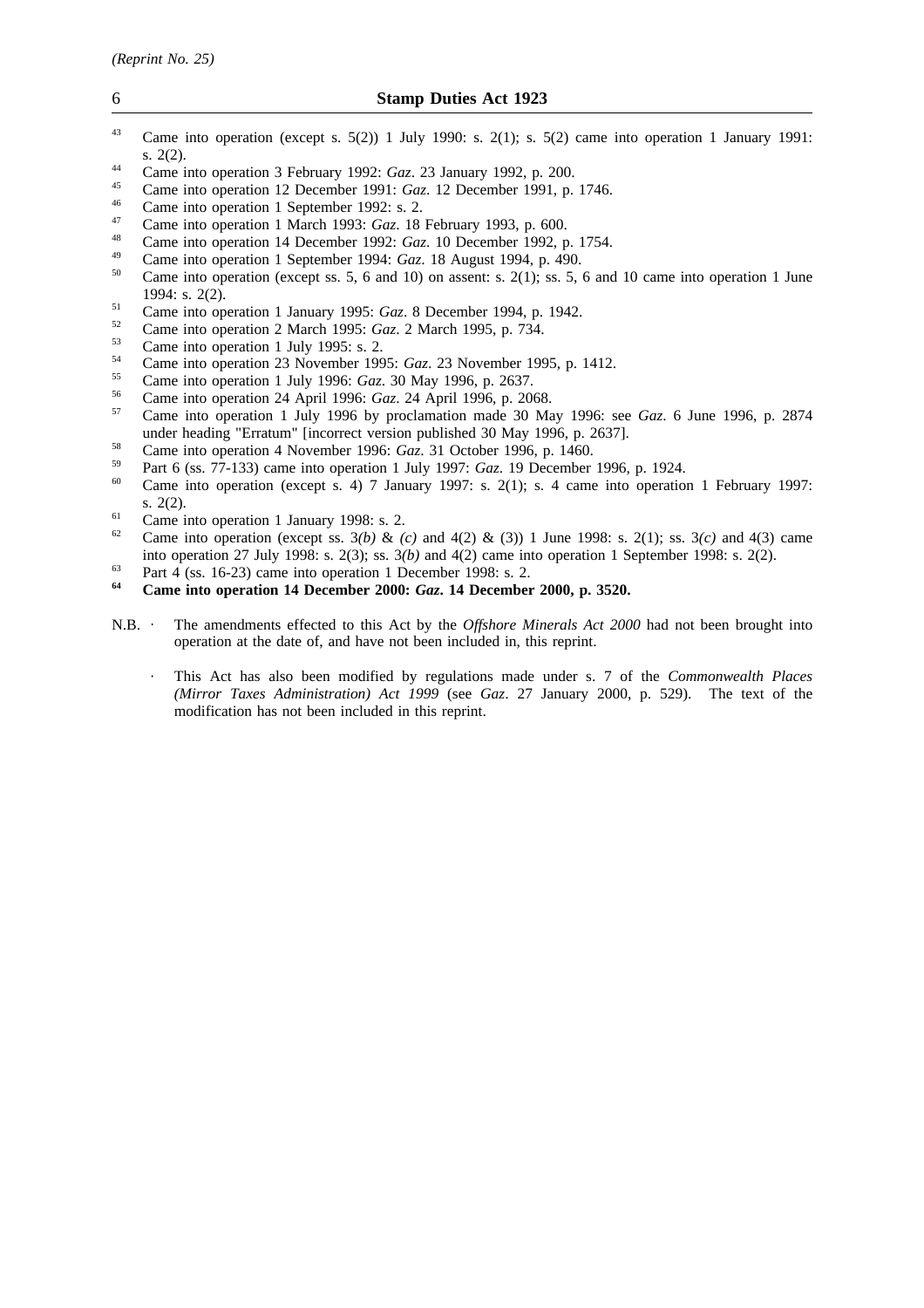# **SUMMARY OF PROVISIONS**

# **PART 1 PRELIMINARY PROVISIONS**

# **DIVISION 1—SHORT TITLE**

1. Short title

# **DIVISION 2—INTERPRETATIVE PROVISIONS**

- 2. Interpretation
- 3. Taxation Administration Act

# **DIVISION 3—TERRITORIAL APPLICATION OF ACT**

- 3A. Principles for determining territorial relationship
- 3B. Territorial application of Act
- 3C. Special rules for determining location of certain forms of intangible property
- 3D. Statutory licence

#### **PART 2**

# **GENERAL PROVISIONS WITH RESPECT TO STAMP DUTIES**

- 4. Imposition of stamp duties
- 6. Denotation of duty
- 7. Distribution of stamps, commission, etc.
- 8. Stamps to be provided
- 11. Appropriate stamps to be used
- 12. Adhesive stamps to be cancelled
- 13. How instruments to be stamped
- 14. Instruments to be separately charged
- 15A. Ascertainment of value of property
- 16. Duty in force when instrument produced for stamping to apply
- 17. Duty payable in respect of instruments conditionally executed
- 18. Duty on other instruments
- 19A. Certain copies dutiable
- 20. Time for payment of duty and stamping
- 21. Admissibility of unstamped instruments in evidence
- 22. Except as aforesaid no unstamped instrument to be received in evidence<br>23. Assessments and stamping of instruments
- 23. Assessments and stamping of instruments<br>27. No instrument to be enrolled or registered
- No instrument to be enrolled or registered unless stamped

# **PART 3**

# **SPECIAL PROVISIONS WITH RESPECT TO CERTAIN STAMP DUTIES**

#### *Agreements*

- 29. Adhesive stamp may be used for agreement not under seal<br>30. When agreement comprised of several letters
- 30. When agreement comprised of several letters<br>31. Certain contracts to be chargeable as conveva
- 31. Certain contracts to be chargeable as conveyances on sale<br>31A. Duty on agreements for "walk in walk out" sales of land r
- Duty on agreements for "walk in walk out" sales of land used for primary production

### *Rental Business*

- 31B. Interpretation
- 31D. Persons carrying on rental business
- 31E. Registration
- 31F. Statement to be lodged by person registered or required to be registered
- 31H. Manner of denoting duty on statement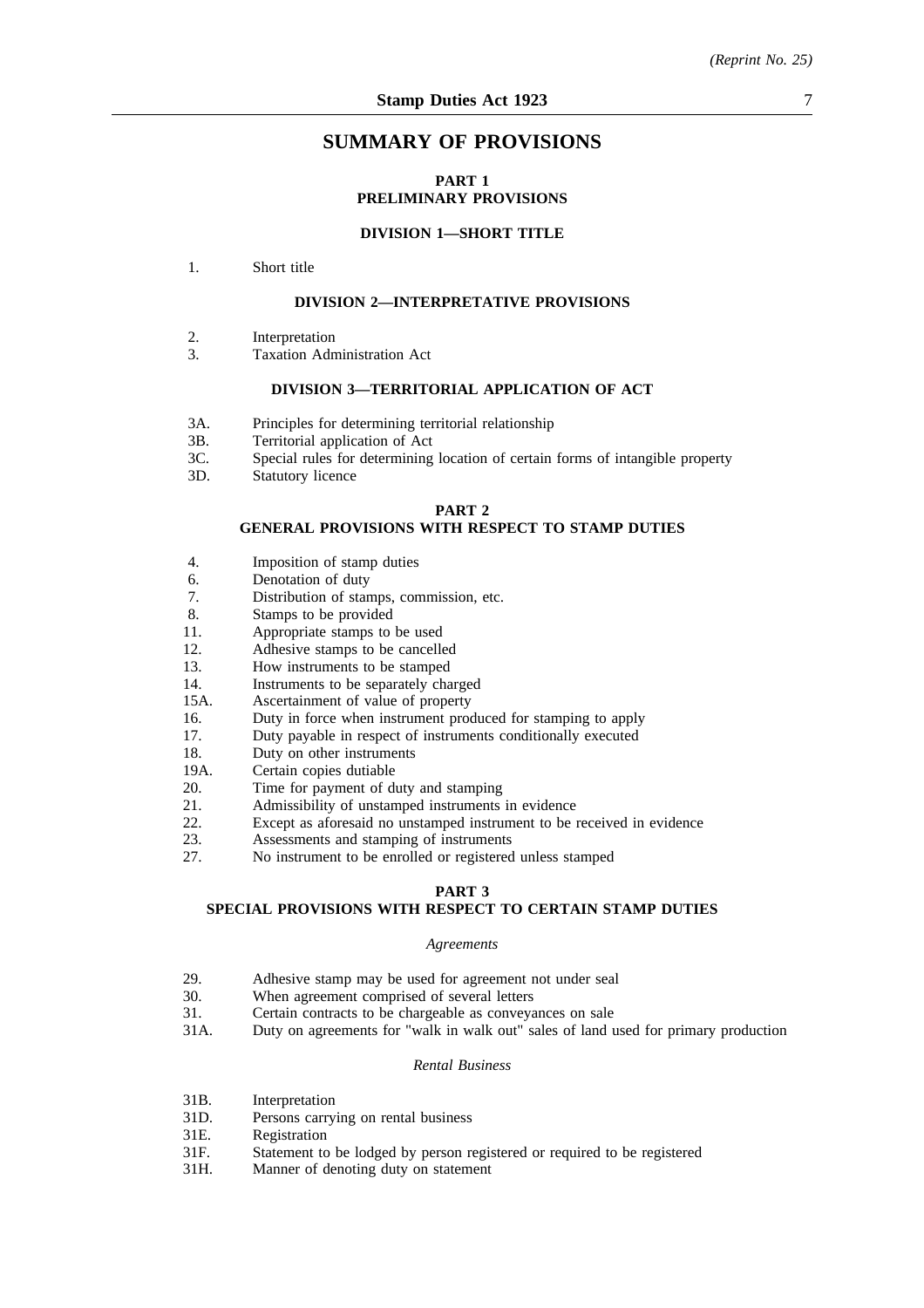| 31I. | Matter not to be included in statement |
|------|----------------------------------------|
| 31K. | Calculation by other methods           |
| 31L. | Passing on a rental duty               |
| 31N. | Unregistered persons                   |

#### *Annual Licences*

| 32.      | Interpretation                                                              |
|----------|-----------------------------------------------------------------------------|
| 33.      | Annual licence required for insurance business                              |
| 34.      | Application for annual licence                                              |
| 35.      | Issuing and term of annual licence                                          |
| 36.      | Monthly returns in respect of general insurance business                    |
| 36A.     | Duty if annual licence application or monthly return not lodged as required |
| 37.      | Denoting of duty                                                            |
| 38.      | Duty payable on acquisition of insurance business                           |
| 42AA.    | Duty in respect of policies effected outside South Australia                |
| $42AB$ . | Insurers not required to be licensed                                        |

# *Application for Motor Vehicle Registration*

| 42A.  | Interpretation                                                                  |
|-------|---------------------------------------------------------------------------------|
| 42B.  | Duty on applications for motor vehicle registration or transfer of registration |
| 42BA. | Concessional rate of duty on some applications to transfer registration         |
| 42C.  | Refund of duty where vehicle returned or registration or transfer in error      |
| 42D.  | Taxation Administration Act and functions of Registrar                          |
| 42E.  | Regulations                                                                     |
|       |                                                                                 |

# *Cheques*

| 43. | Interpretation |
|-----|----------------|
|-----|----------------|

44. Duty on cheques and cheque forms

- 45. Duty not to be chargeable after certain date
- 46. Power to make regulations

# *Conveyances and Conveyances on Sale*

| 60.   | Interpretation                                                                               |
|-------|----------------------------------------------------------------------------------------------|
| 60A.  | Value of property conveyed or transferred                                                    |
| 60B.  | Refund of duty where transaction is rescinded or annulled                                    |
| 60C.  | Refund of duty on reconveyance of property subject to a common law mortgage                  |
| 61.   | Method of estimating value of consideration where consideration consists of shares           |
| 62.   | Land use entitlements                                                                        |
| 64.   | Consideration in case of lease                                                               |
| 65.   | Where consideration consists of real or personal property                                    |
| 66.   | Where consideration is payable in instalments                                                |
| 67.   | Computation of duty where instruments are interrelated                                       |
| 68.   | Duty in certain cases                                                                        |
| 70.   | Evasion of duty                                                                              |
| 71.   | Instruments chargeable as conveyances operating as voluntary dispositions <i>inter vivos</i> |
| 71AA. | Instruments disclaiming etc. an interest in the estate of a deceased person                  |
| 71A.  | Provision where trust property distributed in specie                                         |
| 71B.  | Partition or division of property                                                            |
| 71C.  | Concessional rates of duty in respect of purchase of first home, etc.                        |
| 71CA. | Exemption from duty in respect of certain maintenance agreements, etc.                       |
| 71CB. | Exemption from duty in respect of certain transfers between spouses or former spouses        |
| 71CC. | Exemption from duty in respect of conveyance of a family farm                                |
| 71CD  | Duty on conveyances by Official Trustee, etc.                                                |

- 71CD. Duty on conveyances by Official Trustee, etc.<br>71D. Concessional duty to encourage mineral or pet
- 71D. Concessional duty to encourage mineral or petroleum exploration activity 71DA. Duty on certain conveyances between superannuation funds, etc.
- Duty on certain conveyances between superannuation funds, etc.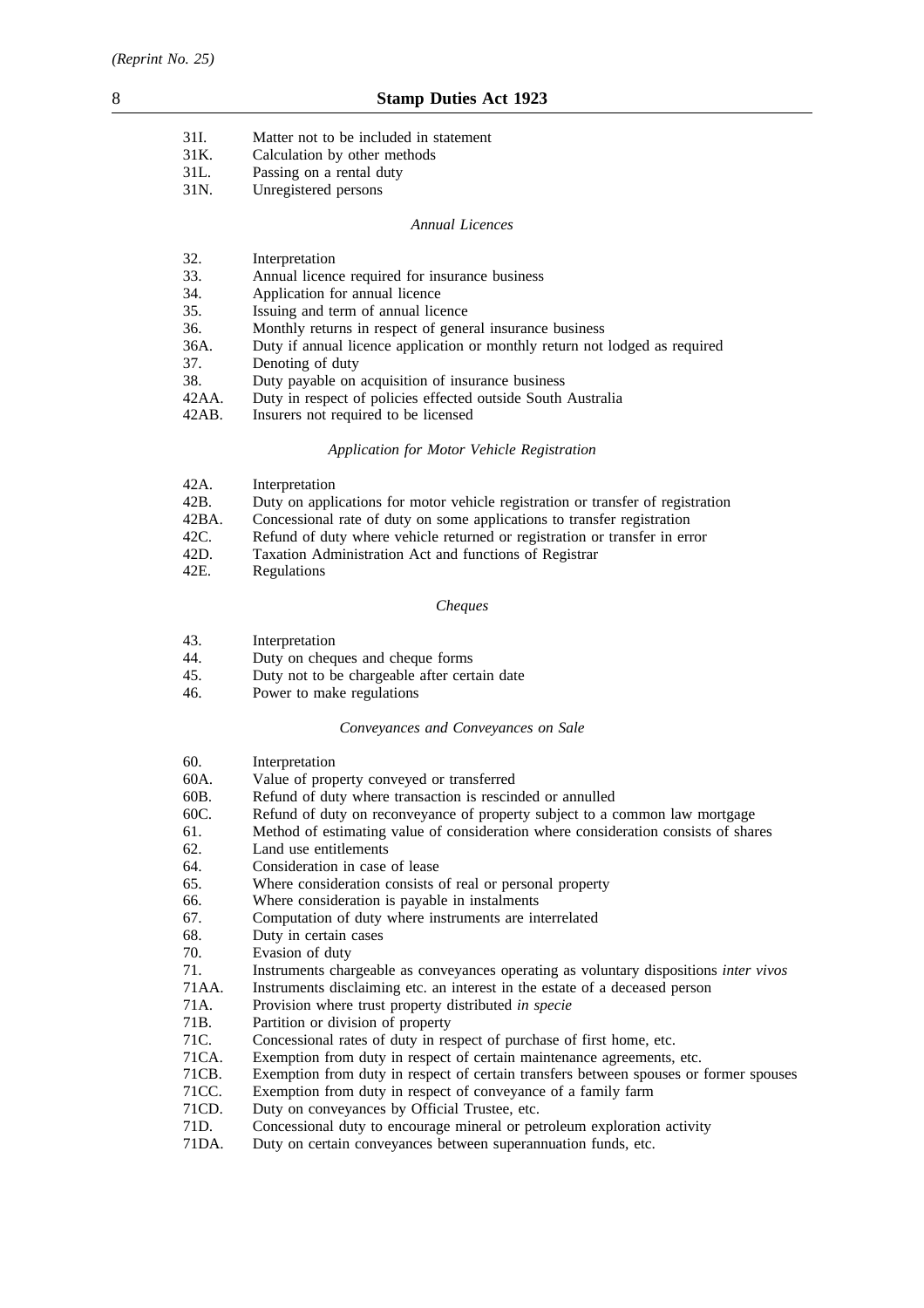# *Transactions effected without creating a Dutiable Instrument*

71E. Transactions otherwise than by dutiable instrument

#### *Leases*

- 72. Agreement for lease to be charged as a lease
- 73. Leases, how to be charged in respect of produce, etc.
- 74. Duty in respect of certain kinds of lease
- 75. Consideration for lease

#### *Mortgages*

- 76. Interpretation
- 77. Where mortgage consists of several instruments
- 78. Security for stock, how to be charged
- 79. Mortgage securing future and contingent liabilities<br>80. Security for repayment by periodical payments, ho
- Security for repayment by periodical payments, how to be charged
- 81. Transfers and further charges
- 81A. Duty may be denoted in certain cases by adhesive stamps
- 81B. Duty chargeable proportioned to value of South Australian property
- 81C. Duty paid upon one mortgage may be denoted as having been paid upon another mortgage
- 81D. Refinancing of primary producers' loans
- 81E. Refinancing of loan due to rural branch closure<br>82 Unregistered mortgages protected by caveats
- Unregistered mortgages protected by caveats

# **PART 3A**

# **SPECIAL PROVISIONS RELATING TO MARKETABLE SECURITIES**

### **DIVISION 1—INTERPRETATION**

- 90A. Interpretation
- 90AB. Share buy-back
- 90AC. Exempt transactions

### **DIVISION 2—DUTY ON SALES AND PURCHASES BY BROKERS**

- 90B. Application of Division
- 90C. Records of sales and purchases of marketable securities
- 90D. Returns to be lodged and duty paid
- 90E. Endorsement of instrument of transfer as to payment of duty
- 90F. Power of dealer to recover duty paid by him
- 90G. Transactions in South Australian securities on U.K. stock exchange

#### **DIVISION 3—DUTY ON CERTAIN SCH-REGULATED TRANSFERS**

- 90H. Application of Division
- 90I. Transfer documents treated as instruments of conveyance
- 90J. SCH participant liable to pay duty
- 90K. Record of SCH-regulated transfers
- 90L. Particulars to be included by relevant participant in transfer document
- 90M. Relevant SCH participant's identification code equivalent to stamping
- 90N. Report to be made and duty paid
- 90O. Refund for error transaction

# **DIVISION 4—THE SECURITIES CLEARING HOUSE**

- 90P. Registration as the securities clearing house
- 90Q. Monthly return<br>90R. Particulars repo
- Particulars reported by participants to be kept by SCH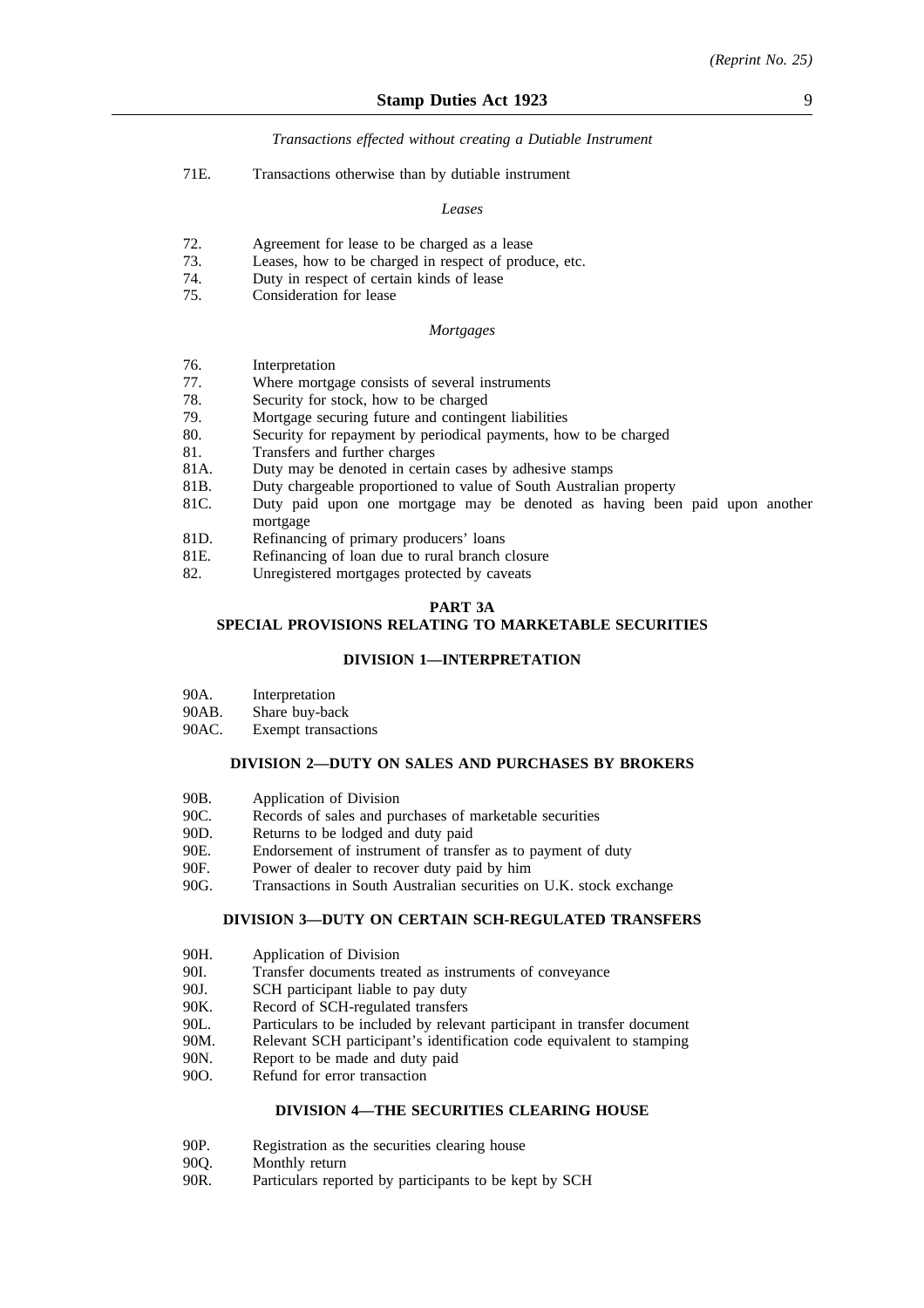| 90S.<br>Disclosure to SCH of information |  |
|------------------------------------------|--|
|------------------------------------------|--|

# **DIVISION 5—DUTY ON OTHER CONVEYANCES**

| 90T. | Application of Division |  |  |
|------|-------------------------|--|--|
|------|-------------------------|--|--|

- 90U. Securities liable to duty
- 90V. Proclaimed countries

# **PART 4 LAND RICH ENTITIES**

# **DIVISION 1—PRELIMINARY**

- 92. Direct interests
- 92A. Related entities
- 92B. Indirect interests
- 93. Notional interest in assets of related entity

# **DIVISION 2—LAND RICH ENTITY**

94. Land rich entity

### **DIVISION 3—DUTIABLE TRANSACTIONS**

- 95. General principle of liability to duty
- 96. Value of notional interest acquired as a result of dutiable transaction 97. Calculation of duty
- Calculation of duty

# **DIVISION 4—PAYMENT AND RECOVERY OF DUTY**

- 98. Acquisition statement
- 99. Recovery from entity

#### **DIVISION 5—MISCELLANEOUS**

- 100. Valuation of interest under contract or option to purchase land<br>101. Exempt transactions
- 101. Exempt transactions<br>102. Multiple incidences
- Multiple incidences of duty

# **PART 5 MISCELLANEOUS PROVISIONS**

- 106. Spoiled or unused stamps<br>106A. Transfers of marketable se
- 106A. Transfers of marketable securities not to be registered unless duly stamped 108. Penalties for certain offences
- 108. Penalties for certain offences<br>109. Penalty for fraud
- 109. Penalty for fraud<br>111. Remedy for misa
- 111. Remedy for misappropriation<br>112. Regulations
- Regulations
- 114. Exemption from stamp duty

# **SCHEDULE 1**

*Transitional Provisions*

# **SCHEDULE 2**

#### **APPENDIX LEGISLATIVE HISTORY**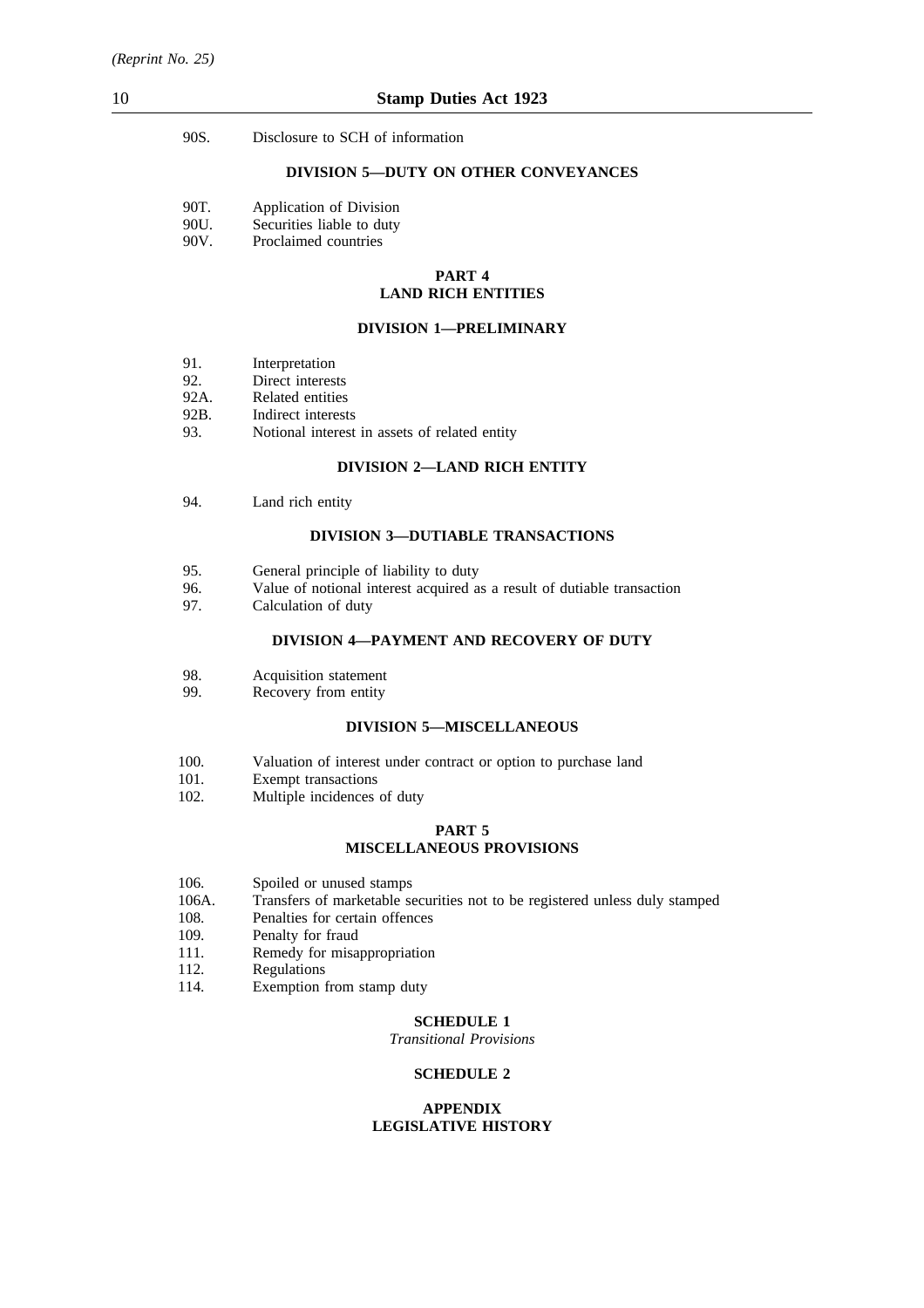**The Parliament of South Australia enacts as follows:**

# **PART 1 PRELIMINARY PROVISIONS**

# **DIVISION 1—SHORT TITLE**

# **Short title**

**1.** This Act may be cited as the *Stamp Duties Act 1923*.

# **DIVISION 2—INTERPRETATIVE PROVISIONS**

#### **Interpretation**

**2.** (1) In this Act, unless it is otherwise provided or there is something in the context repugnant thereto—

"**adhesive stamp**" means an adhesive stamp purchased or otherwise obtained from the Commissioner or a distributor of stamps in pursuance of this Act;

"**assessment**" means an assessment or reassessment by the Commissioner under Part 3 of the *Taxation Administration Act 1996*, and "**assess"** and "**assessed**" have corresponding meanings;

"**beneficial interest**" means an equitable interest or an interest vested both at law and in equity in the holder of the interest and includes a potential beneficial interest;

"**business of primary production**" means the business of agriculture, pasturage, horticulture, viticulture, apiculture, poultry farming, dairy farming, forestry or any other business consisting of the cultivation of soils, the gathering in of crops, the rearing of livestock or the propagation and harvesting of fish or other aquatic organisms;

"**Commissioner**" means the person appointed or acting as the Commissioner of State Taxation, and includes a person appointed or acting as a Deputy Commissioner of State Taxation (*see Part 9 of the Taxation Administration Act 1996*);

"**CUFS**" means an interest, issued by or on behalf of CHESS Depositary Nominees Pty Ltd, that provides beneficial ownership in respect of—

- *(a)* shares in a corporation incorporated outside Australia; or
- *(b)* units in a unit trust scheme,

being shares or units that are quoted on the market operated by the Australian Stock Exchange Limited;

"**die**" means die or other machine or implement used for impressing or imprinting stamps upon documents;

"**discretionary trust**" means an arrangement, however made, under which a person holds property, and the beneficial interest in all or any part of that property may be vested in a person (in this Act referred to as an "**object**" of the discretionary trust) on the exercise of a discretion, whether subject to any other contingency or not and whether the exercise of the discretion is obligatory or optional;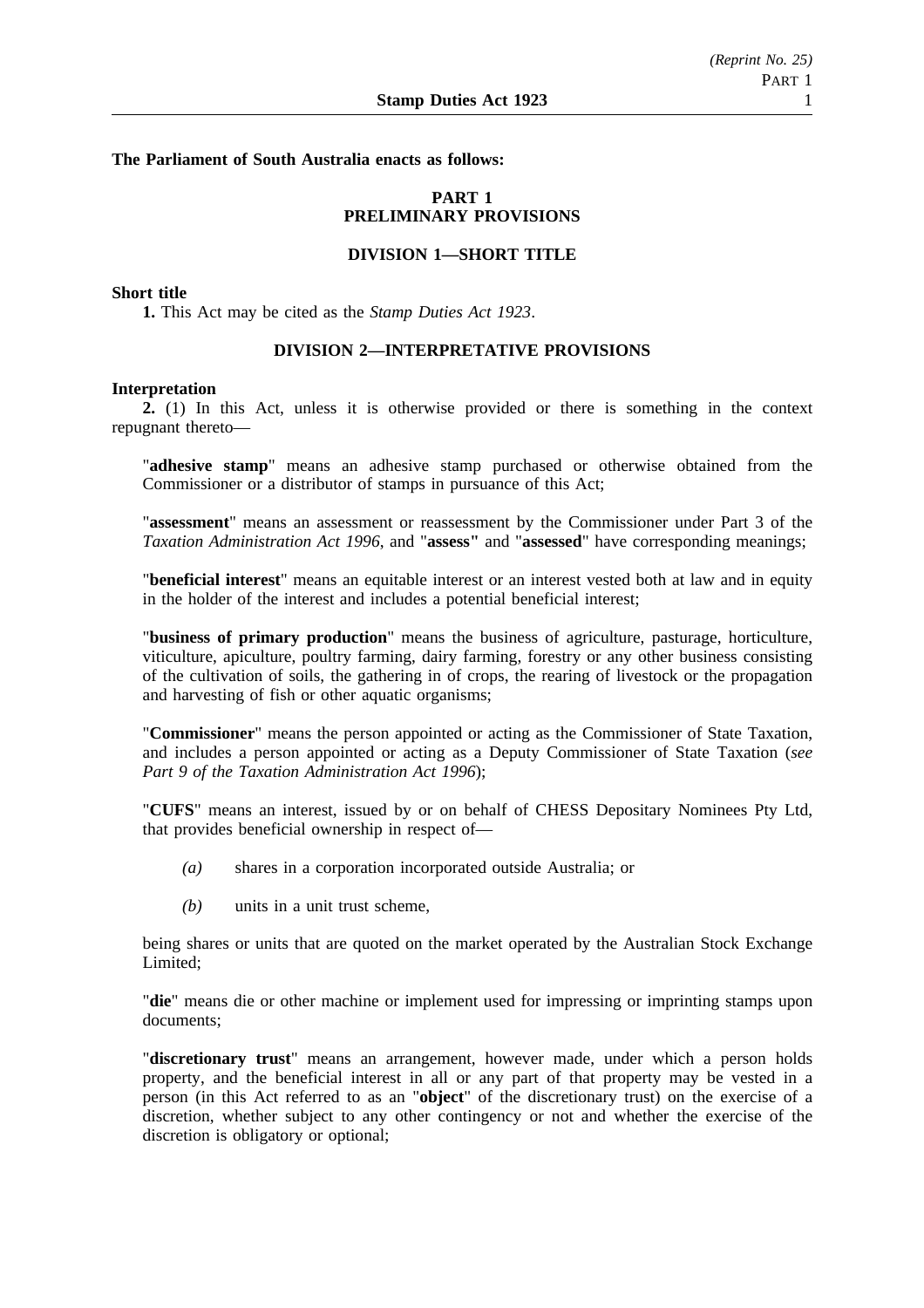"**duty**" means duty charged under this Act, and includes penalty tax and interest payable under Part 5 of the *Taxation Administration Act 1996* in relation to duty under this Act;

"**executed**" and "**execution**", with reference to instruments not under seal, mean signed and signature;

"**forge**" includes counterfeit;

"**GST**" means the tax payable under the GST law;

"**GST law**" means—

- *(a) A New Tax System (Goods and Services Tax) Act 1999* (Cwth); and
- *(b)* the related legislation of the Commonwealth dealing with the imposition of a tax on the supply of goods and services;

"**impressed stamp**" means—

- *(a)* a stamp impressed or imprinted by means of a die; or
- *(b)* a record imprinted or made by means of any machine or implement,

under the direction of the Commissioner in pursuance of this Act;

"**instrument**" includes every written document;

"**intellectual property**" includes—

- *(a)* a registered patent, circuit layout, or design;
- *(b)* a right under the *Plant Breeder's Rights Act 1994* (Cwth);
- *(c)* a trade mark;
- *(d)* a copyright;

"**interest**" in property means a legal or equitable interest and includes a potential, contingent, expectant or inchoate interest;

# "**jurisdiction**" means—

- *(a)* a State or Territory of Australia; or
- *(b)* a country or place subject to the laws of a particular legislative authority;

"**marketable security**" includes—-

- *(a)* any stock, share or other security of any municipal or other corporation, company or society; and
- *(b)* any debenture, debenture stock, bond, note or other security of a government or of any municipal or other corporation, company or society, whether constituting a charge on the assets of the government, municipal or other corporation, company or society or not; and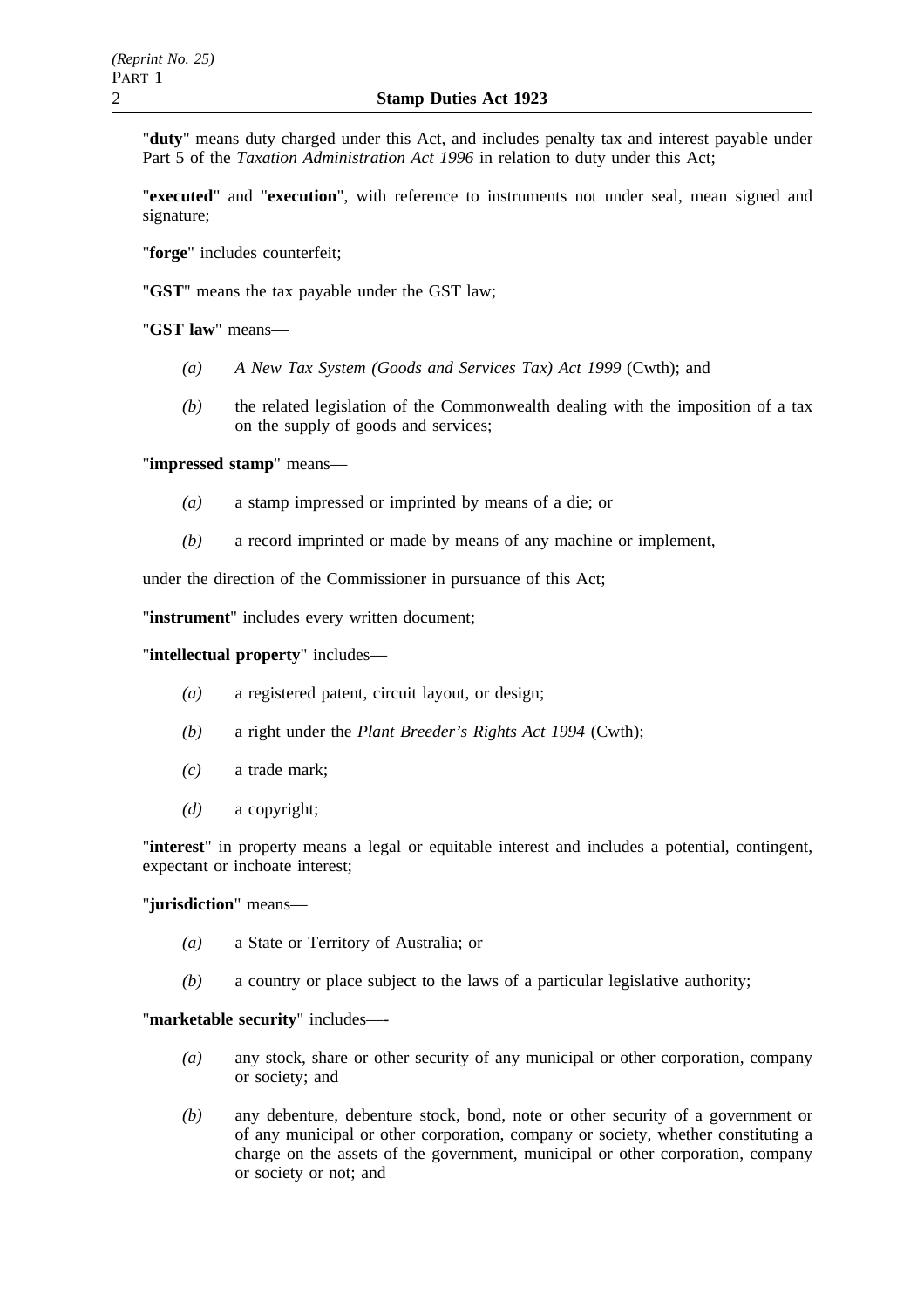- *(ba)* any interest under a deed approved for the purposes of Division 5 of Part 7.12 of the *Corporations Law*, other than an interest of a kind excluded by regulation for the purposes of this Act; and
- *(c)* any stock or other security of such a kind as is or can be bought or sold through the agency of a member of any stock exchange in the Commonwealth; and
- *(d)* a right in respect of a marketable security; and
- *(da)* a CUFS; and
- *(e)* any other security of a kind prescribed for the purposes of this Act;

"**material**" means any sort of material upon which words or figures can be expressed;

"**money**" includes all sums expressed in Australian or foreign currency;

"**potential beneficial interest**" means the rights, expectancies or possibilities of an object of a discretionary trust in, or in relation to, property subject to the discretionary trust;

"**property**" means real or personal property and includes—

- *(a)* intellectual property (except know-how and confidential information); and
- *(b)* an interest in property;

"**recognised stock exchange**" means—

- *(a)* the Australian Stock Exchange Limited; or
- *(b)* a stock exchange classified by regulation as a recognised stock exchange;

"**records**" means records of any kind (whether in documentary or other form);

"**rent**" includes an amount (however it may be described in a lease) to be paid by a lessee to a lessor to reimburse, offset or defray the lessor's liability to GST;

"**right in respect of a marketable security**" means a right, whether actual, prospective or contingent, of any person to have issued to him a marketable security, whether or not on payment of any money or other consideration for the marketable security;

"**sale**" of property includes any transaction under which the property is converted into money;

"**spouse**" of a person includes a *de facto* husband or wife of the person who has been cohabiting continuously with the person for at least three years;

"**stamp**" means an adhesive stamp or an impressed stamp;

"**stamped**" means bearing an impressed stamp or having an adhesive stamp affixed;

"**State**" includes the Australian Capital Territory and the Northern Territory;

"**stock**" means any share in the stocks or funds of any State or government, or in the capital stock or funded debt of any company, corporation or society (whether incorporated in this State or elsewhere);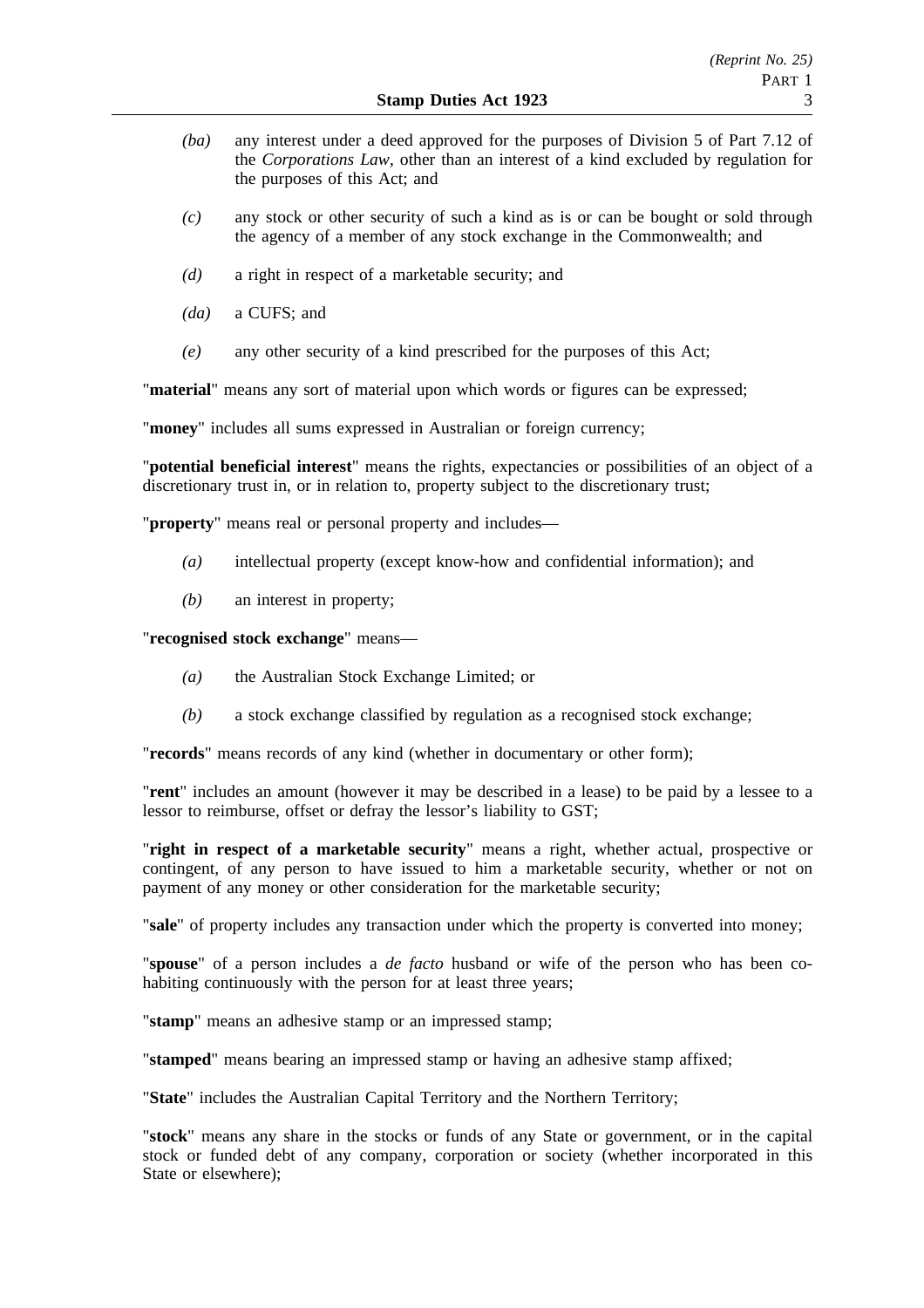"**transfer**", in relation to property, means transfer, assure or vest at law or in equity (whether or not the transfer, assurance or vesting is subject to registration, the issue of a certificate of title or some other similar requirement);

"**unit**" in relation to a unit trust scheme means a right or interest (however described) of a beneficiary under a unit trust scheme;

"**unit trust scheme**" means an arrangement made for the purpose, or having the effect, of providing for persons having funds available for investment facilities for the participation by them, as beneficiaries under a trust, in any profits or income arising from the acquisition, holding, management or disposal of any property subject to the trust;

"**write**", "**written**" and "**writing**" include every mode in which words or figures can be expressed upon material.

(2) An interest of a particular kind in the proceeds of the sale of property is, until the property is sold, taken to be an interest of the same kind in the property.

# *Example—*

A beneficial interest in the proceeds of the sale of property is, until the property is sold, taken to be a beneficial interest in the property.

(3) A person is taken to transfer a leasehold or other interest in land held from the Crown if the person surrenders the interest so that the Crown may grant to a person other than the surrenderor a leasehold or other interest in the land.

# **Taxation Administration Act**

**3.** This Act should be read together with the *Taxation Administration Act 1996* which makes provision for the administration and enforcement of this Act and other taxation laws.

# **DIVISION 3—TERRITORIAL APPLICATION OF ACT**

# **Principles for determining territorial relationship**

**3A.** (1) An instrument relates to property situated in a particular jurisdiction if it—

- *(a)* creates, transfers, redeems, renounces, surrenders, cancels or extinguishes an interest in property situated in the relevant jurisdiction; or
- *(b)* deals with an interest in property situated in the relevant jurisdiction in any other way; or
- *(c)* acknowledges, evidences or records a transaction to which paragraph *(a)* or *(b)* refers.

(2) A potential, contingent, expectant or other inchoate interest is to be regarded as an interest in property in a particular jurisdiction if the realisation of the potentiality, contingency or expectancy, or the occurrence of any act or event necessary to perfect the interest could result in—

- *(a)* an interest in property situated in that jurisdiction; or
- *(b)* an interest in the proceeds of the sale of property situated in that jurisdiction.

(3) For the purpose of calculating duty on an instrument that relates to a potential, contingent, expectant or other inchoate interest—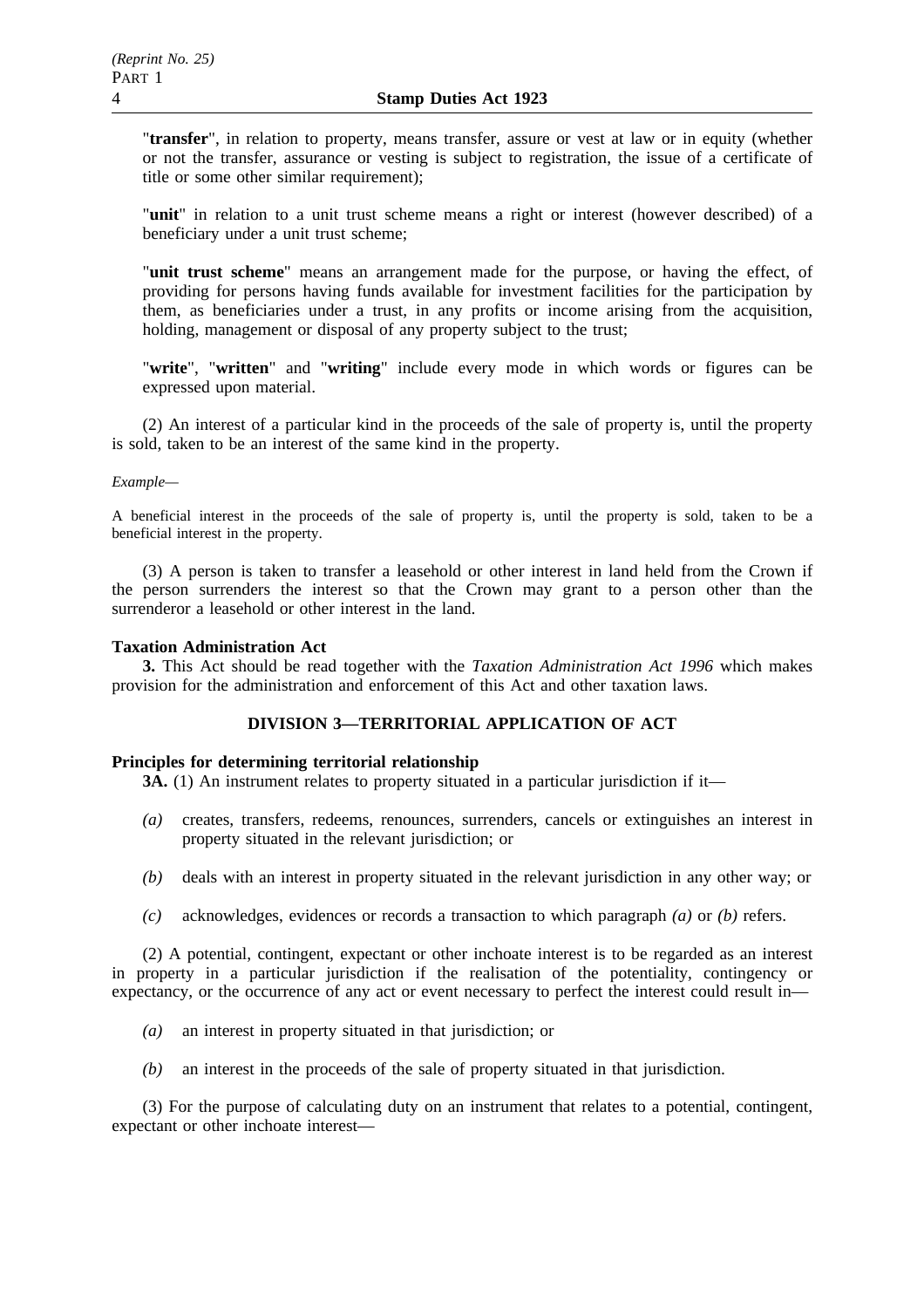- *(a)* the interest is to be treated as an actual interest ie as if the potentiality, contingency or expectancy had been realised or anything necessary to perfect the interest had occurred; and
- *(b)* if the interest is dependent in any way on the exercise of a discretion or any other contingency, it will be presumed that the discretion has been exercised, or the contingency has been realised, so as to give rise to the greatest possible liability to duty in this State.

(4) An interest in property is taken to be situated in the jurisdiction in which the property to which the interest relates is situated.

# **Territorial application of Act**

**3B.** (1) This Act applies in respect of an instrument that relates to property situated, or a matter or thing to be done, in South Australia irrespective of whether—

- *(a)* the instrument is within or outside South Australia; or
- *(b)* the instrument was executed within or outside South Australia.

(2) If an instrument relates to property situated in part in South Australia and in part outside South Australia, duty is to be calculated as if the instrument related only to the property situated in South Australia.

(3) This section operates subject to any other specific provision dealing with how duty is to be calculated on an instrument that relates to property within and outside South Australia.<sup>1.</sup>

<sup>1.</sup> Section 81B deals with the duty payable on a mortgage over property within and outside the State.

# **Special rules for determining location of certain forms of intangible property**

**3C.** (1) This section applies to intangible property of the following kinds–

- *(a)* business or product goodwill;
- *(b)* intellectual property (except know-how and confidential information);
- *(c)* rights conferred under a franchise agreement or licence (including a statutory licence granted under the law of the Commonwealth but not a statutory licence granted under the law of the State).

(2) If intangible property to which this section applies is a business asset, it is taken to be wholly situated in South Australia if the business is carried on wholly in South Australia and, if not, is taken to be situated in the various jurisdictions in which the business is carried on in proportion to the volume of business carried on in each.

(3) The Commissioner is to determine proportions for the purposes of subsection (2) having regard to—

- *(a)* the turnover of the business; and
- *(b)* the relative extent of income generated by the business in each jurisdiction in which the business is carried on; and
- *(c)* the relative extent of the work carried on in each of the relevant jurisdictions; and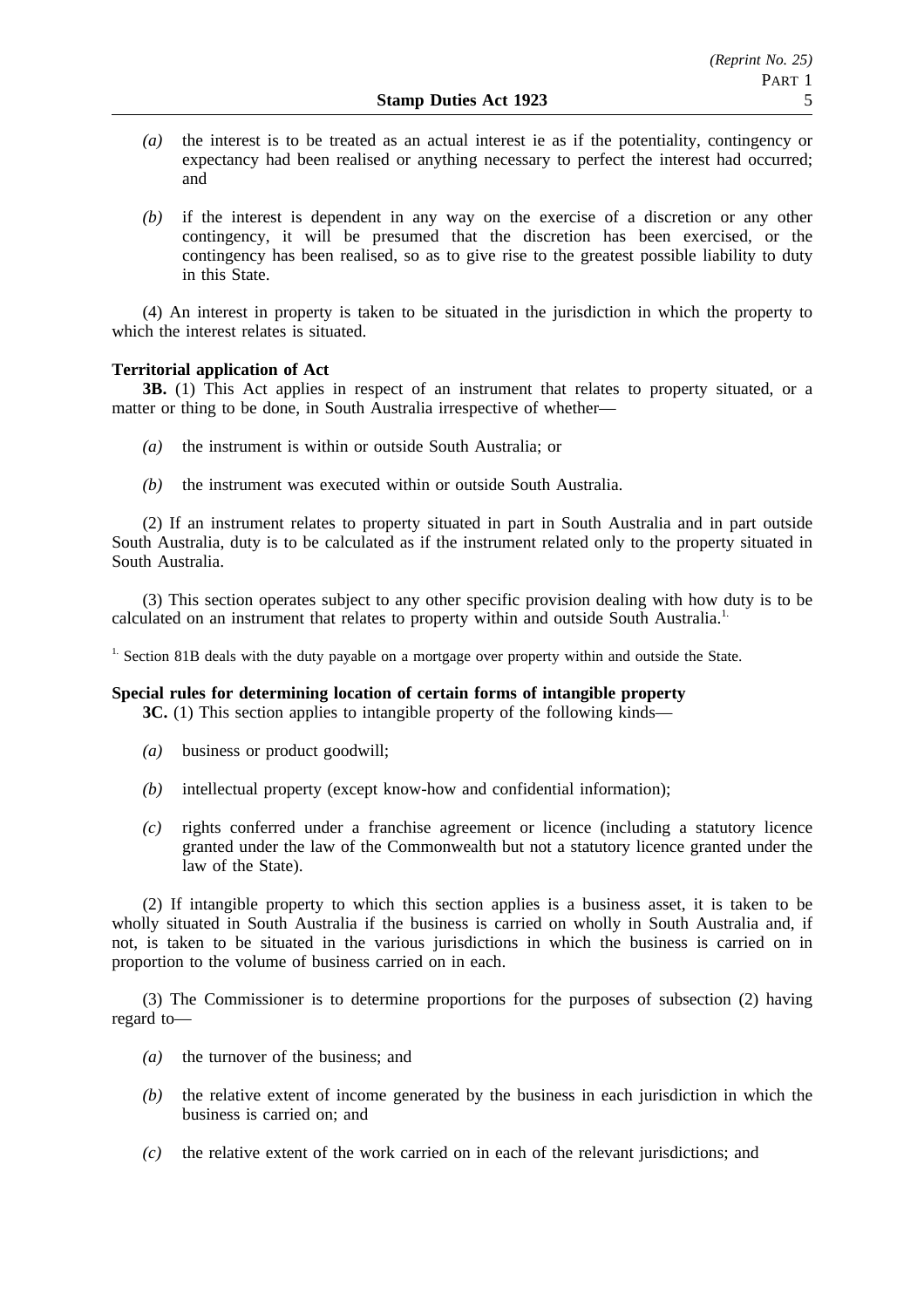*(d)* any other relevant factors.

(4) If intangible property to which this section applies is not a business asset, it is taken to be situated in the jurisdiction in which the owner—

- *(a)* if a company—is incorporated; or
- *(b)* if a natural person—is ordinarily resident.

# **Statutory licence**

**3D.** The property in a statutory licence granted under the law of South Australia, and in any rights deriving from such a licence, is taken to be situated in South Australia.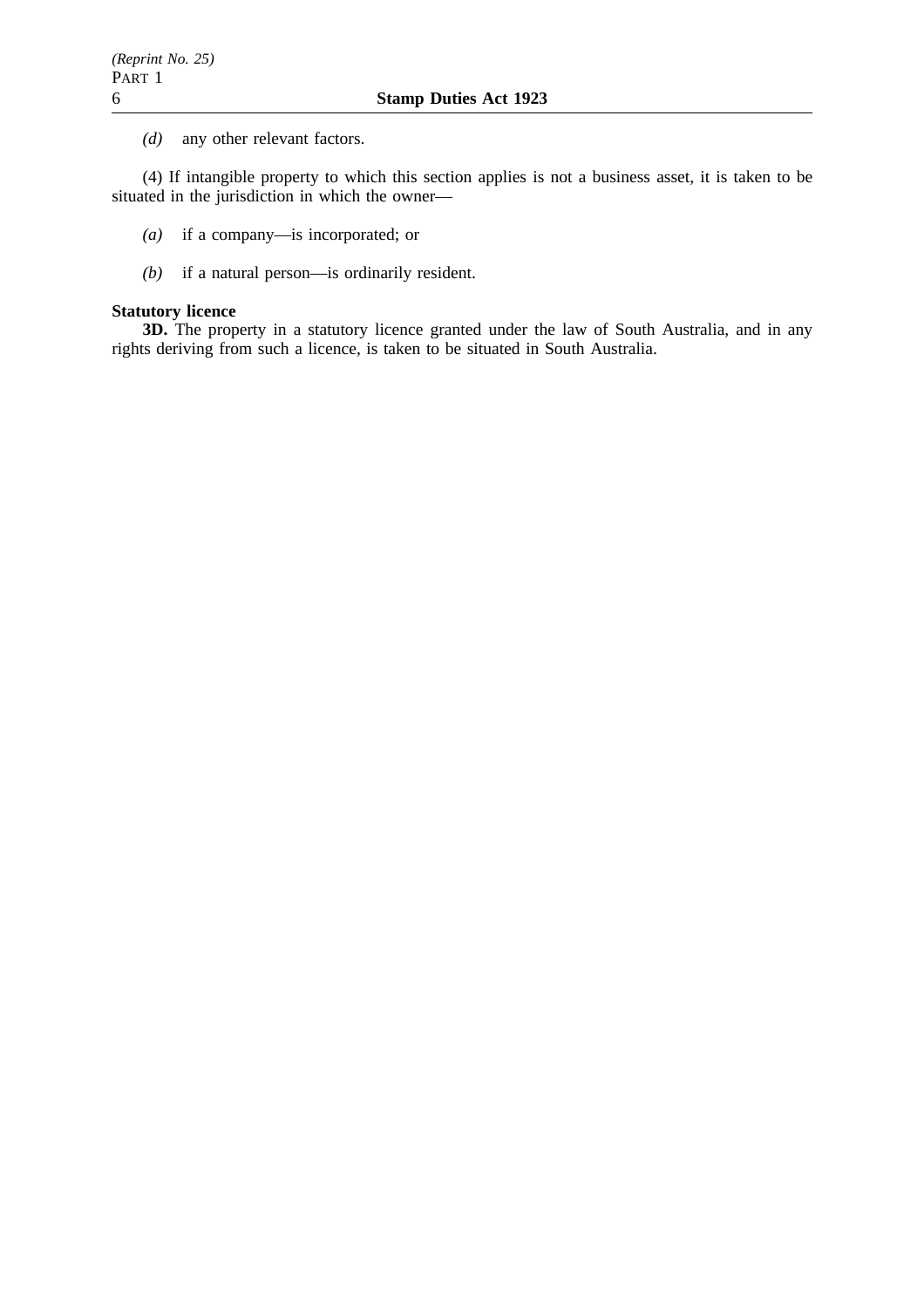# **PART 2**

# **GENERAL PROVISIONS WITH RESPECT TO STAMP DUTIES**

#### **Imposition of stamp duties**

**4.** (1) Subject to the exemptions contained in schedule 2 and the other provisions of this Act, the stamp duties specified in that schedule are charged in respect of the instruments specified in that schedule.

(2) The parties who executed an instrument are jointly and severally liable to pay the duty charged in respect of the instrument.

\*\*\*\*\*\*\*\*\*\*

### **Denotation of duty**

**6.** (1) Subject to any express provision to the contrary, the payment of duty on an instrument is to be denoted on the instrument by an impressed stamp.

(2) Subject to any express provision to the contrary, if another provision of this Act provides for duty on an instrument to be denoted by an adhesive stamp, the duty may be denoted by an impressed stamp or an adhesive stamp.

\*\*\*\*\*\*\*\*\*\*

### **Distribution of stamps, commission, etc.**

**7.** (1) The Governor may appoint any person a distributor of stamps.

(2) Any such distributor may be remunerated by a commission upon the value of stamps purchased for disposal by him, or by salary, or by any other allowance, and upon the sale of stamps to any such distributor such discount may be allowed as may be authorised by regulations made under this Act.

(3) A financial institution paying duty to the Commissioner in respect of cheque forms and cheques may be allowed commission at the prescribed rate.

\*\*\*\*\*\*\*\*\*\*

#### **Stamps to be provided**

**8.** The Treasurer shall, for denoting the several duties chargeable under this Act, provide such stamps or dies as may be required for the purposes of this Act, and may do any other act which may be necessary for effectually collecting the duties.

\*\*\*\*\*\*\*\*\*\*

#### **Appropriate stamps to be used**

**11.** (1) A stamp which, by any word or words on the face of it, is appropriated to any particular description of instrument shall not be used for any instrument of another description.

(2) An instrument falling under the particular description to which any stamp is so appropriated shall not be deemed duly stamped unless it is stamped with the stamp so appropriated.

(3) No instrument shall be deemed duly stamped with an adhesive stamp unless the words "DUTY STAMP" are printed on and form part of the stamp.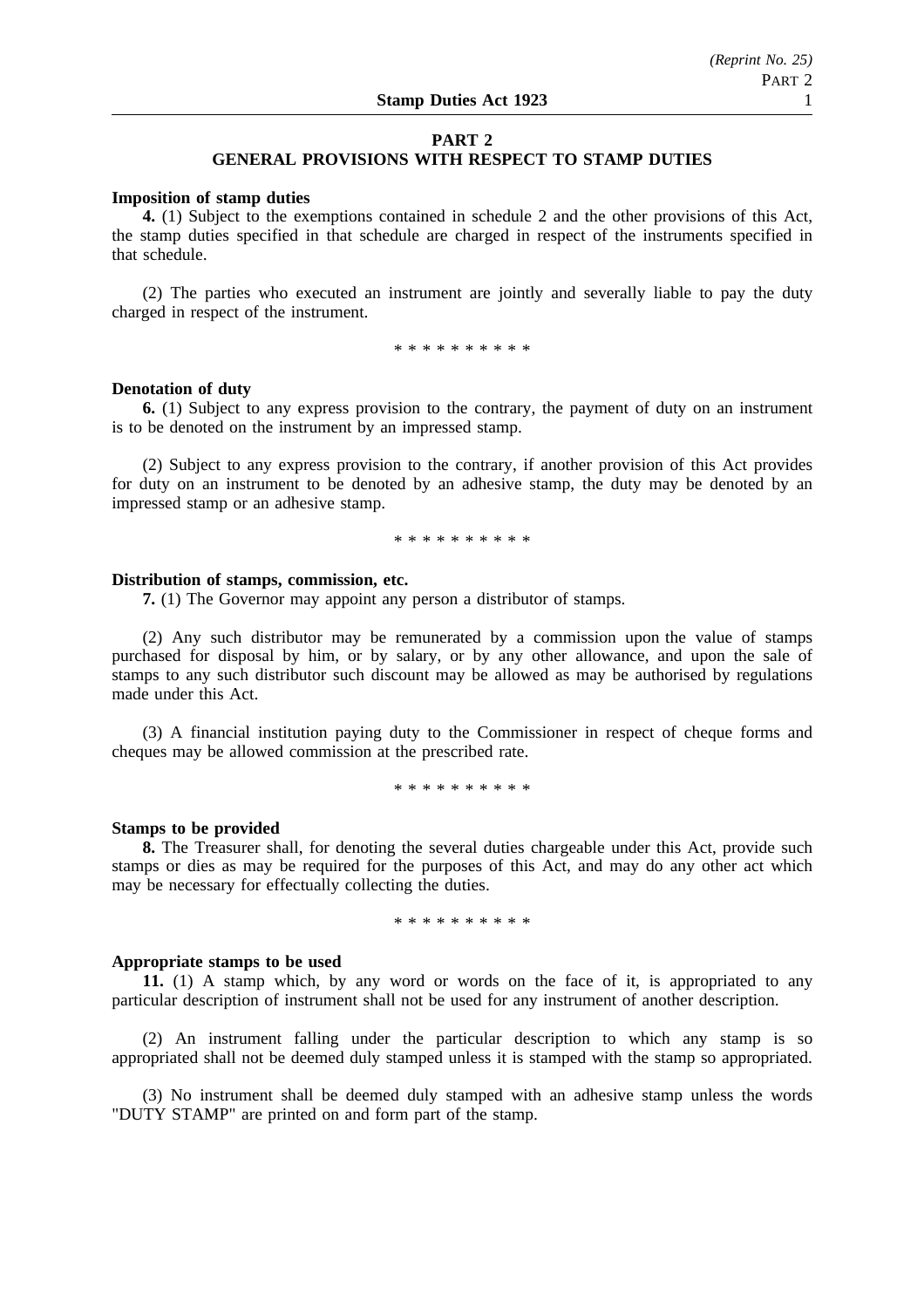# **Adhesive stamps to be cancelled**

**12.** (1) An instrument, the duty upon which is required or permitted by this Act to be denoted by an adhesive stamp, shall not be deemed duly stamped with an adhesive stamp unless—

- *(a)* the person required by this Act to cancel the adhesive stamp cancels it by writing on or across the stamp his name or initials, or the name or initials of his firm, together with the true date of his so writing, or otherwise effectually cancels the stamp and renders it incapable of being used for any other instrument; or
- *(b)* it is otherwise proved that the stamp appearing on the instrument was affixed thereto at the proper time.

(2) Where two or more adhesive stamps are used to denote the duty upon an instrument, each stamp shall be cancelled in the manner described above.

(3) A person who is required to cancel an adhesive stamp must not fail to do so in accordance with this Act.

Penalty: \$50.

#### **How instruments to be stamped**

**13.** (1) Every instrument written upon stamped material shall be written in such manner, and every instrument partly or wholly written before being stamped shall be so stamped, that the stamp may appear on the face of the instrument and cannot be used for, or applied to, any other instrument written upon the same piece of material.

(2) If more than one instrument is written upon the same piece of material, each one of those instruments shall be separately and distinctly stamped with the duty with which it is chargeable.

#### **Instruments to be separately charged**

**14.** Except where express provision is made to the contrary—

- *(a)* any instrument containing or relating to several distinct matters shall be separately and distinctly charged with duty in respect of each of such matters as if the portion of the instrument containing or relating to each such matter were a separate instrument;
- *(b)* any instrument made for any consideration in respect of which it is chargeable with *ad valorem* duty, and also for any further or other valuable consideration, shall, in addition to being charged with *ad valorem* duty, be charged with duty in respect of the last mentioned consideration as if it were an instrument made only for that consideration.

\*\*\*\*\*\*\*\*\*\*

# **Ascertainment of value of property**

**15A.** (1) If the value of property is to be ascertained by reference to an actual or notional cost of acquisition, any component of the cost of acquisition that is referable to GST payable on its sale or supply is to be regarded as a component of its value.

(2) In ascertaining the value of property for the purpose of assessing *ad valorem* duty on an instrument, the existence of an overriding power of revocation or reconveyance in that or any other instrument may be disregarded.

# **Duty in force when instrument produced for stamping to apply**

**16.** The duty chargeable upon any instrument shall be calculated according to the rates in force at the time when the instrument is produced to the Commissioner for the purpose of being stamped.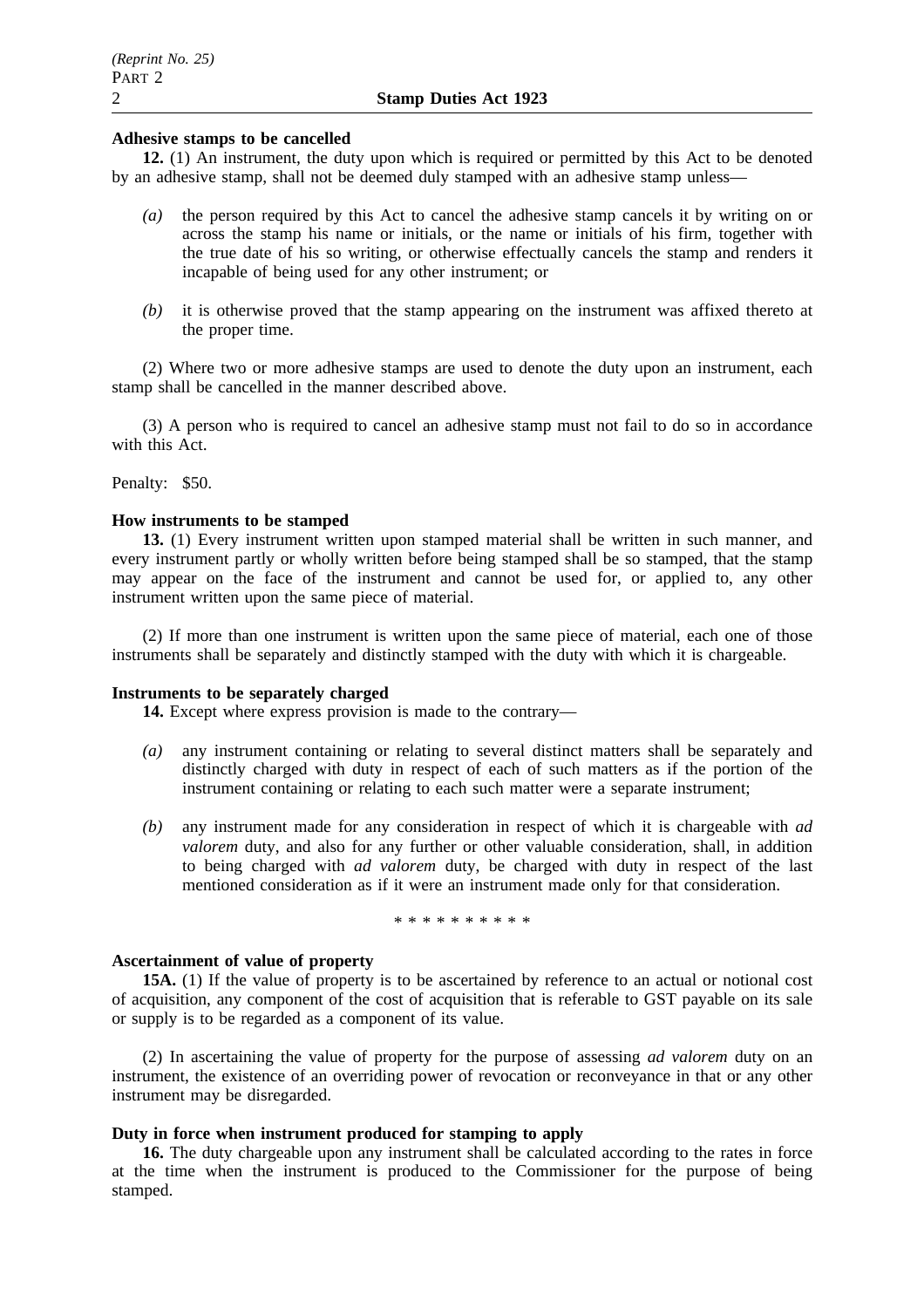### **Duty payable in respect of instruments conditionally executed**

**17.** (1) Subject to subsection (2), an instrument that is executed conditionally by one or more parties is liable to duty as if it had been executed unconditionally.

 $(2)$  If—

- *(a)* duty is paid on or in respect of an instrument that was executed conditionally by one or more of the parties;
- *(b)* the Commissioner is satisfied that, by reason of non-fulfilment of the condition, or recall of the execution, the instrument will never come into force,

the Commissioner will, on application by a party who paid the duty and production of the instrument, cancel any stamp on the instrument and refund the amount of the duty paid.

# **Duty on other instruments**

**18.** Where the duty with which any instrument is chargeable depends in any manner upon the duty paid upon another instrument, the payment of the last mentioned duty may, on production of both the instruments, be denoted in such manner as the Commissioner thinks fit upon the first mentioned instrument.

\*\*\*\*\*\*\*\*\*\*

# **Certain copies dutiable**

**19A.** (1) Notwithstanding any other provision of this Act, but subject to subsection (2), where an original instrument chargeable with duty under this Act has not been duly stamped or has been destroyed without being duly stamped, any copy of the instrument shall, for the purposes of this Act, be chargeable with duty as if it were the original and be deemed to have been executed by the person or persons who executed the original at the same time as the original was executed.

(2) Where an original instrument or a copy of an instrument is duly stamped under this Act, the Commissioner shall, upon application and production of that original or copy, stamp any copy or further copy or the original, as the case may be, with a particular stamp denoting that it is duly stamped.

(3) In this section—

"**copy**" includes—

- *(a)* a duplicate or counterpart of an original instrument; or
- *(b)* an instrument that acknowledges, evidences or records the existence or terms of an original instrument; or
- *(c)* an instrument that acknowledges, evidences or records the transaction or a part of the transaction to which an original instrument relates or related.

# **Time for payment of duty and stamping**

**20.** (1) Subject to any express provision to the contrary, if an instrument is chargeable with duty, the duty must be paid and the instrument stamped—

*(a)* in the case of an instrument executed in South Australia—within two months after its execution; or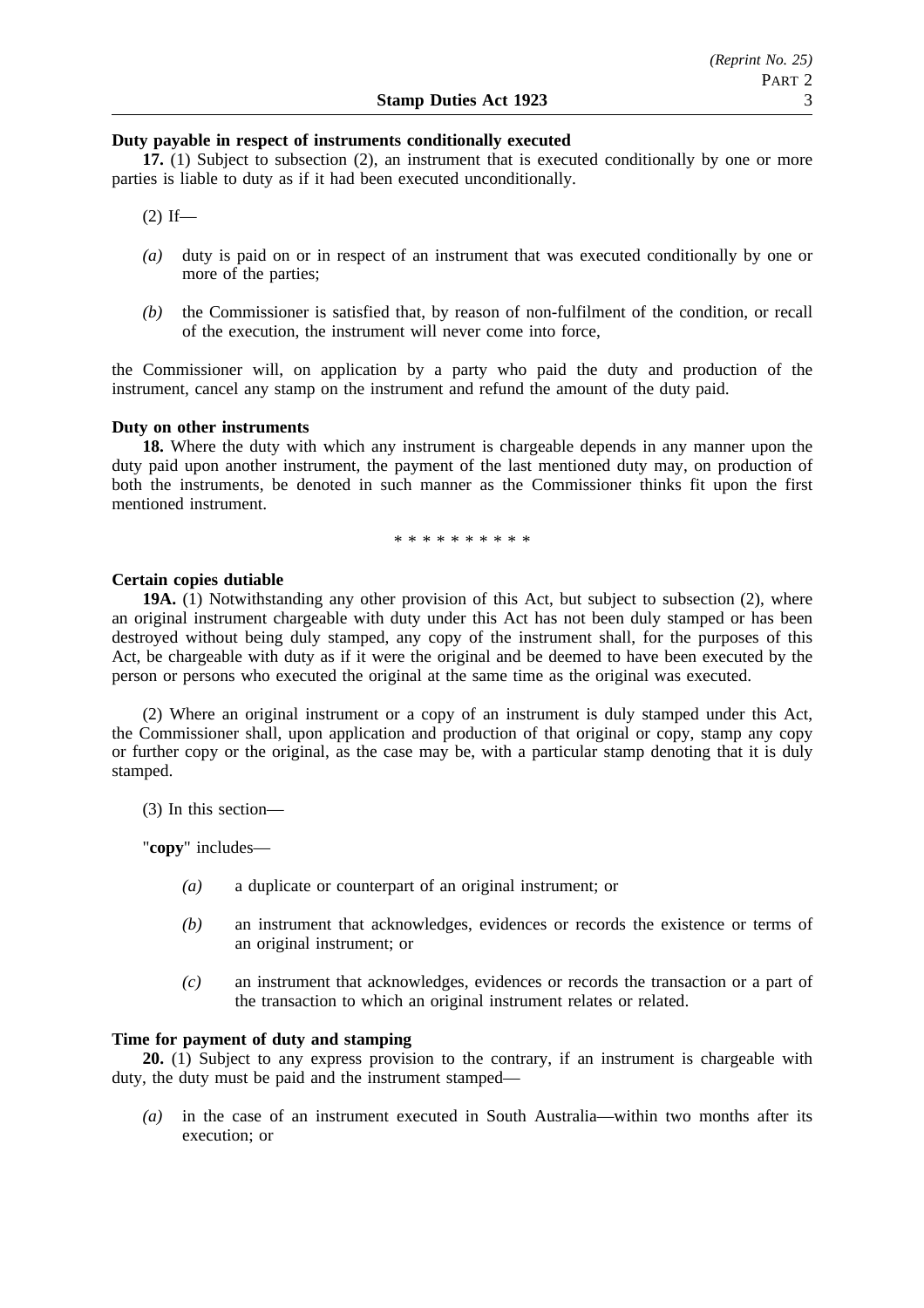*(b)* in the case of an instrument executed outside South Australia—within two months after its receipt in South Australia or within six months after its execution, whichever period first expires.

\*\*\*\*\*\*\*\*\*\*

(2) If duty or further duty becomes chargeable on an instrument in consequence of an event occurring after its execution, the duty must be paid and the instrument stamped within two months after that event.

(3) The payment in relation to an instrument of any penalty tax or interest under Part 5 of the *Taxation Administration Act 1996* must be denoted on the instrument by a particular stamp.

(4) If an instrument that is chargeable with stamp duty is not produced to the Commissioner for stamping within the period prescribed by this section, any person who executed the instrument, or on whose behalf it was executed, is guilty of an offence.

Penalty: \$10 000.

(5) Subsection (4) does not apply in relation to—

- *(a)* an instrument executed, or brought into existence, before 7th December, 1987;
- *(b)* an instrument that has been duly stamped in some other manner authorised by this Act within the relevant period.

(6) It is a defence to a charge against subsection (4) to prove that the defendant delivered the instrument or had it delivered into the possession of some other party, or an agent for some other party, to the instrument in the reasonable expectation that the other party would have it stamped.

(7) The commission of an offence against subsection (4) does not affect the validity of the instrument in relation to which the offence was committed.

\*\*\*\*\*\*\*\*\*\*

# **Admissibility of unstamped instruments in evidence**

**21.** Upon the production of any instrument chargeable with duty as evidence in any civil proceedings in any part of South Australia, the officer whose duty it is to read the instrument shall call the attention of the presiding judge, special magistrate or justices to any omission or insufficiency of the stamp thereon.

#### \* \* \* \* \* \* \* \* \*

# **Except as aforesaid no unstamped instrument to be received in evidence**

**22.** No instrument chargeable with duty executed in any part of South Australia, or relating, wherever it was executed, to any property situated, or to any matter or thing done or to be done, in any part of South Australia, shall, except in criminal proceedings, be pleaded or given in evidence, or admitted to be good, useful or available at law or in equity, unless duly stamped.

### **Assessments and stamping of instruments**

**23.** (1) If the result of an assessment relating to an instrument is that the instrument is not chargeable with duty, the instrument may be stamped by the Commissioner with a particular stamp denoting that it is not chargeable with duty.

\*\*\*\*\*\*\*\*\*\*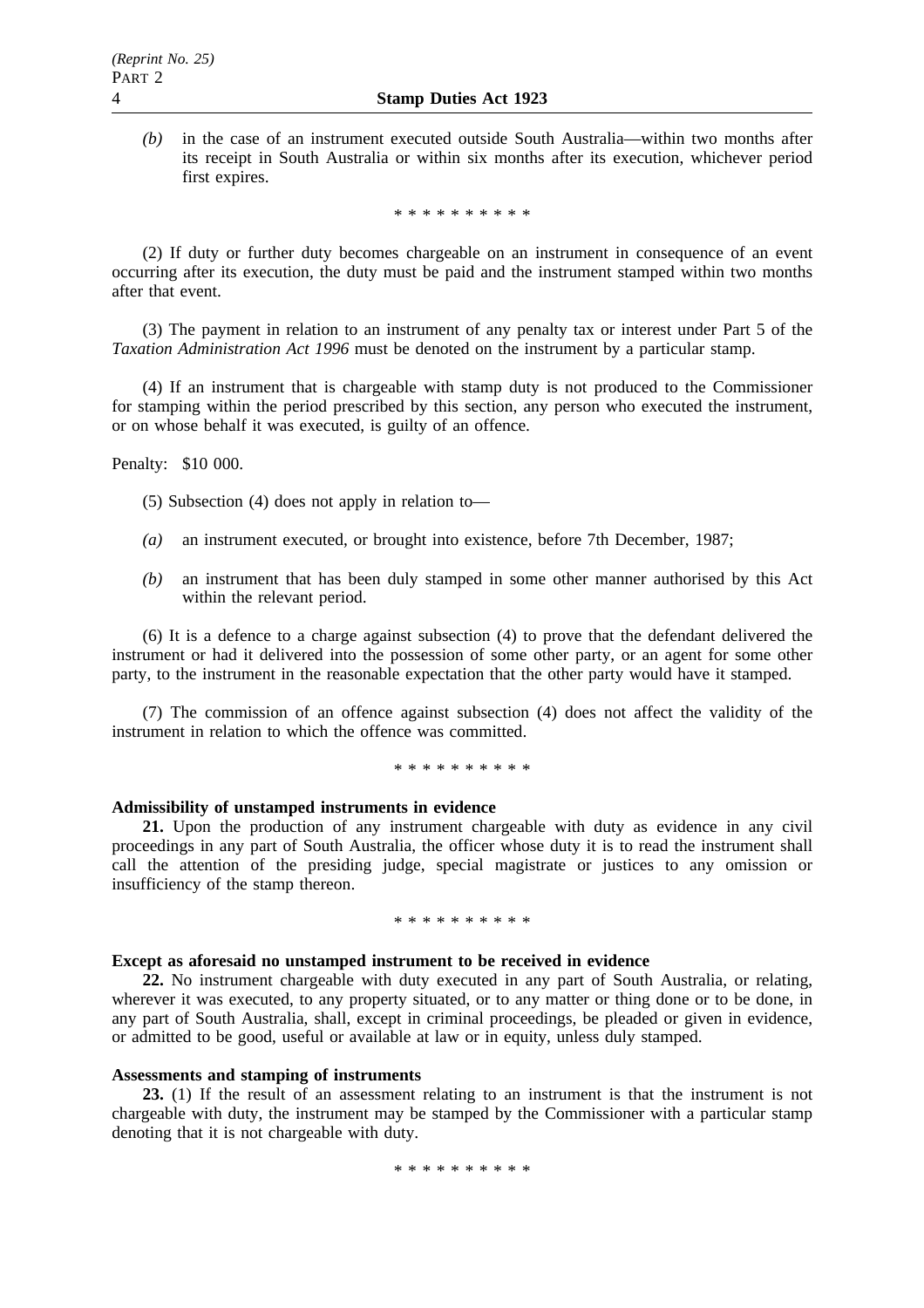(2) If the result of an assessment relating to an instrument is that the instrument is chargeable with duty or further duty, the instrument is, on payment of any duty or further duty payable in respect of the instrument, to be stamped or further stamped in accordance with the assessment, and, when so stamped, may also be stamped by the Commissioner with a particular stamp denoting that it is duly stamped.

(3) If the result of an assessment relating to a stamped instrument is that duty or further duty is chargeable in respect of the instrument, the instrument is, from the date of the assessment until the duty or further duty is paid and the instrument is further stamped, to be taken to be insufficiently stamped, and this subsection applies despite the fact that the instrument has already been stamped, whether under this section or another provision of this Act, with a particular stamp denoting that it is not chargeable with duty or that it is duly stamped.

(4) Every instrument stamped with the particular stamp denoting either that it is not chargeable with duty or that it is duly stamped shall, subject to subsection (3), be admissible in evidence and shall be available for all purposes, notwithstanding any objection relating to duty.

(5) An instrument on which duty has been assessed by the Commissioner cannot be stamped except in accordance with that assessment unless the Commissioner reassesses duty on the instrument.

#### \*\*\*\*\*\*\*\*\*\*

#### **No instrument to be enrolled or registered unless stamped**

**27.** No person whose office it is to enrol, register or enter in or upon any rolls, books or records any instrument chargeable with any duty, or the memorial of any instrument chargeable with any duty, shall enrol, register or enter any such an instrument or memorial unless the instrument is duly stamped.

\*\*\*\*\*\*\*\*\*\*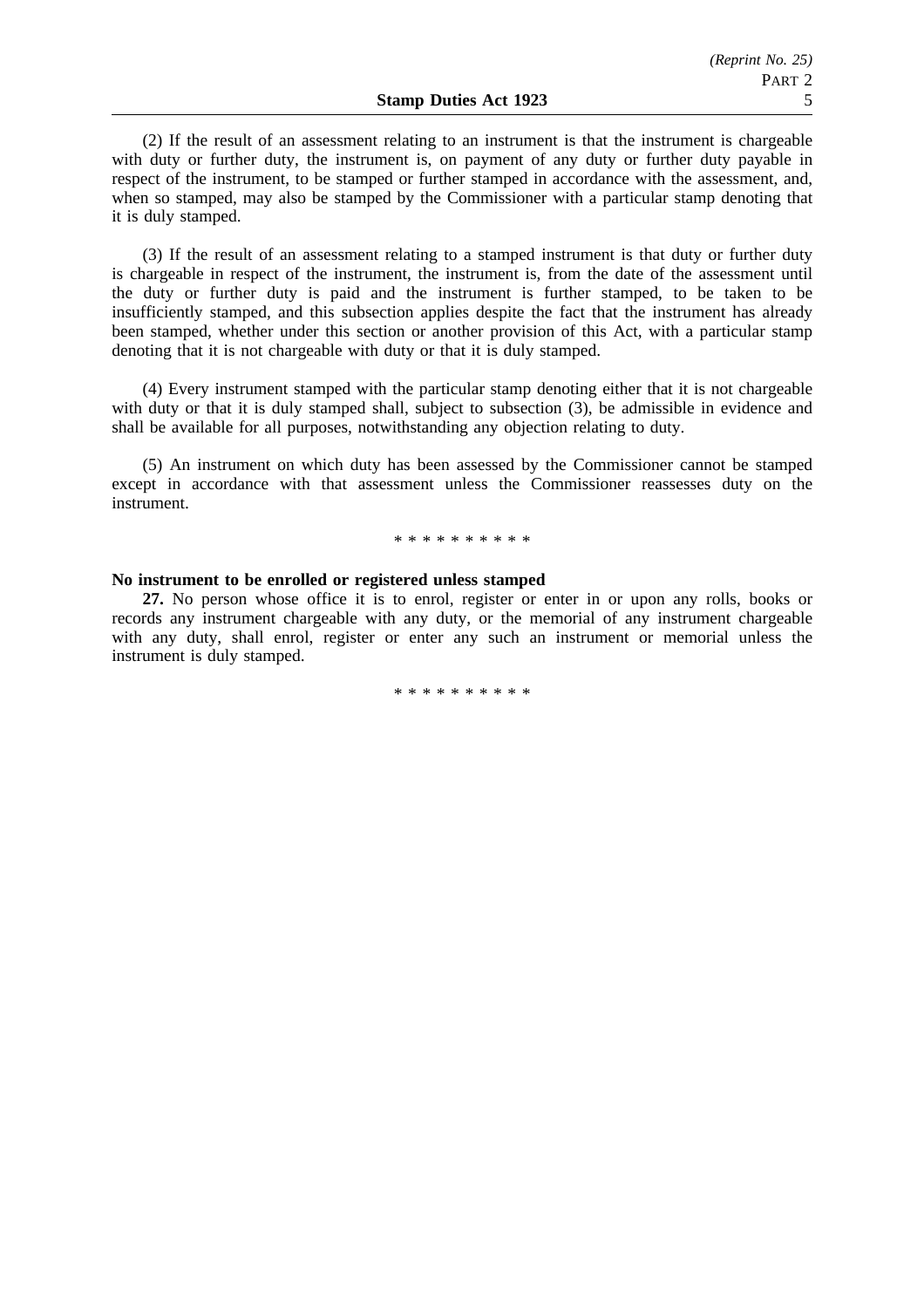# **PART 3 SPECIAL PROVISIONS WITH RESPECT TO CERTAIN STAMP DUTIES**

# \*\*\*\*\*\*\*\*\*\*

#### *Agreements*

#### **Adhesive stamp may be used for agreement not under seal**

**29.** The duty upon an agreement not under seal may be denoted by an adhesive stamp, which shall be cancelled by one of the parties executing the agreement.

# **When agreement comprised of several letters**

**30.** In any case where an agreement is constituted by two or more letters, the agreement and all the letters shall be deemed to be duly stamped if any one of the letters is duly stamped with the duty payable upon the agreement.

#### **Certain contracts to be chargeable as conveyances on sale**

**31.** (1) Any contract or agreement in writing for the sale of any estate or interest in any property (including goods, wares and merchandise not being goods, wares and merchandise agreed to be sold in the ordinary course of trade by a party whose business is or includes the sale of such goods, wares and merchandise) except—

*(a)* property which cannot vest in the purchaser except upon registration of a conveyance; or

\*\*\*\*\*\*\*\*\*\*

*(c)* stock or marketable securities or shares in the stock, funds or capital of any corporation, company or society,

shall be charged with the same *ad valorem* duty as if it were an actual conveyance on sale of the estate or interest contracted or agreed to be sold.

\*\*\*\*\*\*\*\*\*\*

(2) Where duty has been duly paid on a contract or agreement in accordance with subsection (1), any conveyance made to the purchaser in pursuance of the contract or agreement shall not be chargeable with any duty, and the Commissioner, upon application and upon the production of the contract or agreement duly stamped, shall stamp the conveyance with a particular stamp denoting that it is duly stamped.

(3) For the purposes of this section, a receipt for the payment, in pursuance of any contract or agreement, of any purchase money shall, in the absence of any further or other instrument being or evidencing the contract or agreement, be charged with *ad valorem* duty.

(4) If any such contract or agreement as is mentioned in subsection (1) is afterwards rescinded or annulled, or for any other reason is not substantially performed or carried into effect so as to operate as, or to be followed by, a conveyance, the person who paid the *ad valorem* duty upon the contract or agreement shall be deemed to be possessed of stamped material rendered useless by being inadvertently spoiled, within the meaning of section 106, and the provisions of that section shall apply accordingly.

(5) This section shall not apply to, or in respect of, any hire-purchase agreement within the meaning of this Act.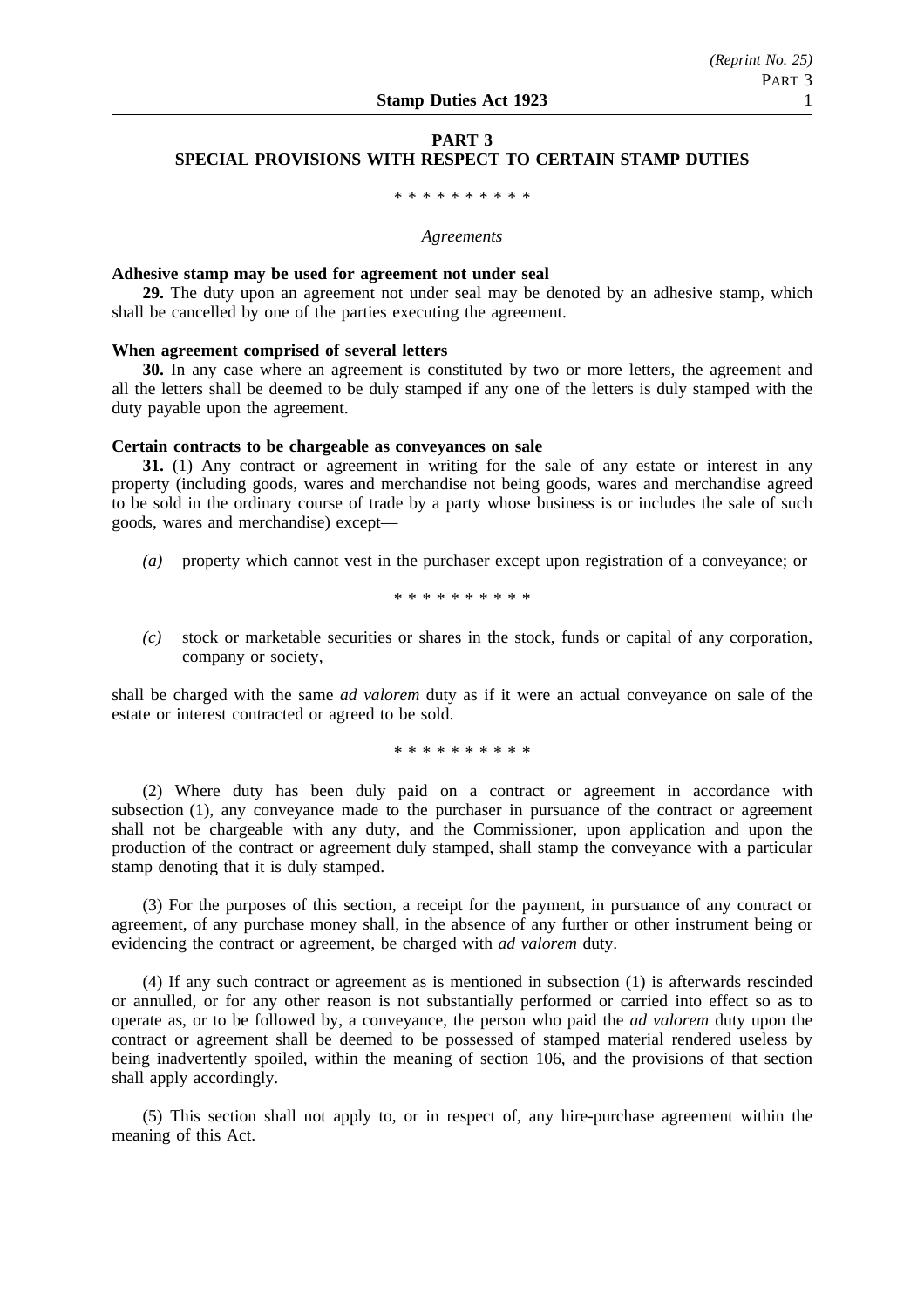# **Duty on agreements for "walk in walk out" sales of land used for primary production 31A.** Notwithstanding section 31, if—

- *(a)* a contract or agreement in writing provides for the sale as a going concern of land used wholly or mainly for the business of primary production, together with stock, implements and other chattels held or used in connection therewith; and
- *(b)* the contract or agreement sets out separately the consideration payable for the land and the consideration payable for stock, implements or other chattels; and
- *(c)* the Commissioner certifies in writing on the contract or agreement that he is of the opinion that the consideration specified as being payable for the land represents the value of that land,

then the contract or agreement in writing shall be chargeable with stamp duty as if it related solely to the land mentioned therein and not to the stock, implements and other chattels.

# *Rental Business*

# **Interpretation**

**31B.** For the purposes of the provisions of this Act falling under the heading of *Rental Business*, unless the contrary intention appears—

"**bailee**" means a person who has, or is entitled to, possession of goods under a contractual or non-contractual bailment;

"**bailment plan**" means an arrangement under which—

- *(a)* a financier provides financial accommodation for a business carried on by a trader; and
- *(b)* the financier retains or acquires title to a trading stock as security for the financial accommodation provided; and
- *(c)* the trader has possession of the trading stock by virtue of a contractual or noncontractual bailment;

"**bailor**" means a person who confers a right to possession of goods on another under a contractual or non-contractual bailment;

"**contractual bailment**" means a contract or agreement under which a person who owns, or is entitled to the possession of, goods confers on another a right to possession or use of the goods but does not include a contract or agreement under which a right to the possession or use of goods is conferred incidentally to a lease of, or licence to occupy, land;

"**corresponding law**" means a law of the Commonwealth or of another State or of a Territory that imposes duty of a similar nature to the duty imposed under this heading in respect of rental business or hiring arrangements;

"**goods**" includes all chattels personal and any fixture severable from the realty, but does not include money, livestock , things in action or books;

"**registered person**" means a person registered under section 31E;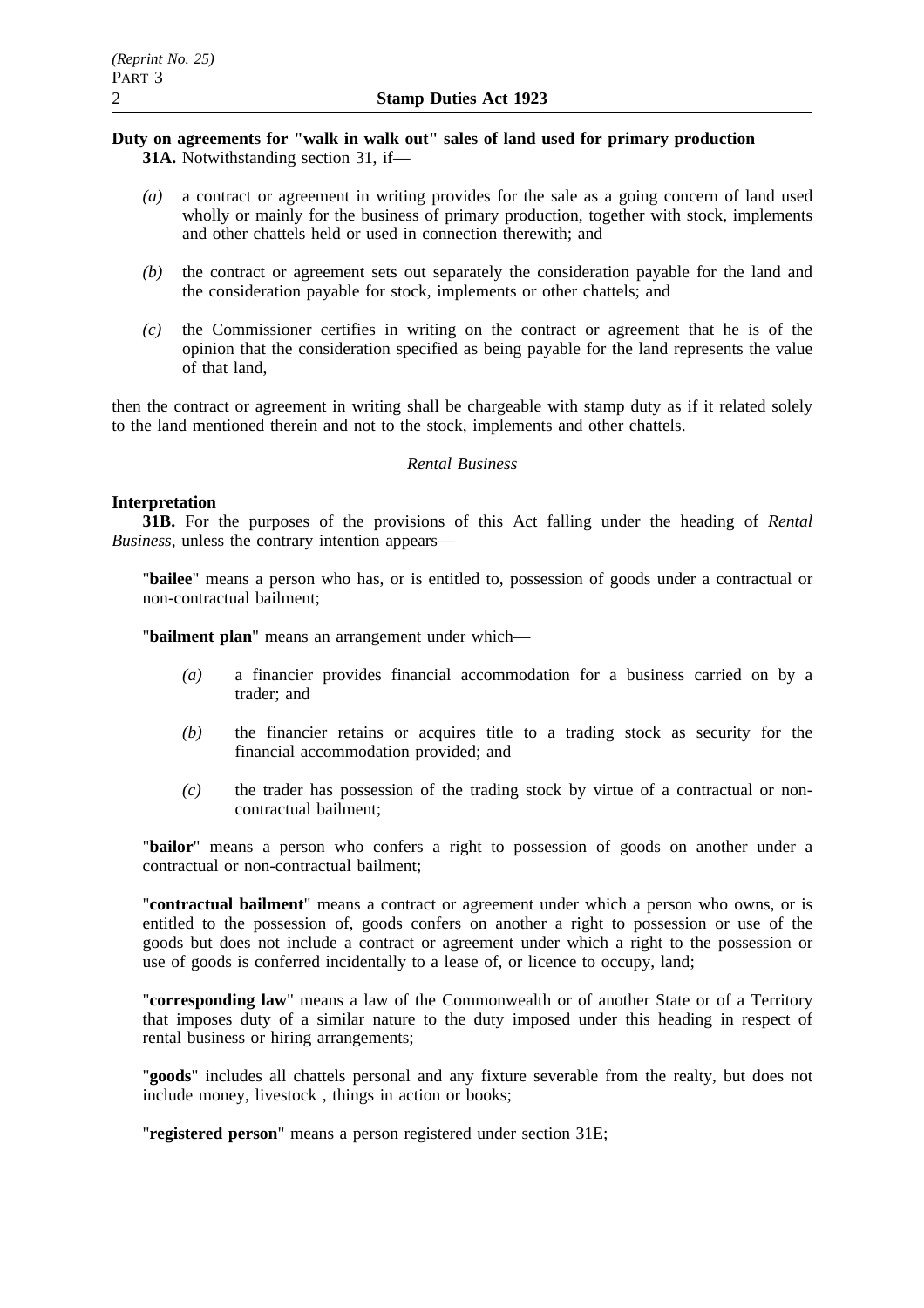"**related corporation**", in relation to a corporation, means a corporation that is, by virtue of section 50 of the *Corporations Law*, deemed to be related to the first mentioned corporation;

"**rental business**" means—

- *(a)* the business of conferring rights to the possession or use of goods under a contractual bailment; or
- *(b)* the business of acquiring the rights of the bailor under a contractual bailment; or
- *(c)* the business of providing financial accommodation under a bailment plan; or
- *(d)* the business of guaranteeing the obligations of a bailee under a contractual bailment or a bailment plan,

but does not include business of a class exempted by regulation from the ambit of this definition.

\*\*\*\*\*\*\*\*\*\*

# **Persons carrying on rental business**

**31D.** (1) Subject to subsection (3), a person shall not carry on any rental business in South Australia (whether or not he also carries on any other business), or advertise or hold himself out in any way as carrying on any such business, whether the head office or principal place of business of that person is in South Australia or elsewhere, unless he is a registered person.

Penalty: \$10 000.

(2) Any person who, in the course of any business, undertakes negotiations in South Australia with the object of transacting any rental business shall be deemed to carry on rental business in South Australia, whether or not he has an established place of business in South Australia.

(3) Subsection (1) shall not apply to a person acting as an agent or employee of a registered person by reason only of the fact that he is so acting.

\*\*\*\*\*\*\*\*\*\*

### **Registration**

**31E.** (1) The Commissioner shall register any person who applies in the prescribed form for registration under this section.

(2) A registered person who is no longer required to be registered may, by notice in the prescribed form given to the Commissioner, cancel his registration under this section.

# **Statement to be lodged by person registered or required to be registered**

**31F.** (1) Subject to this Act, and in particular to section 31I, a registered person, or a person required under section 31D to be a registered person, shall—

- *(a)* not later than the twenty-first day of each month, lodge with the Commissioner a statement in the prescribed form setting out the total amount received during the preceding month in respect of his or her rental business; and
- *(b)* not later than the twenty-first day of each month, pay to the Commissioner duty equal to 1.8 per centum of the amount (if any) by which the amount required under paragraph *(a)* to be set out in a statement for that month exceeds \$2 000.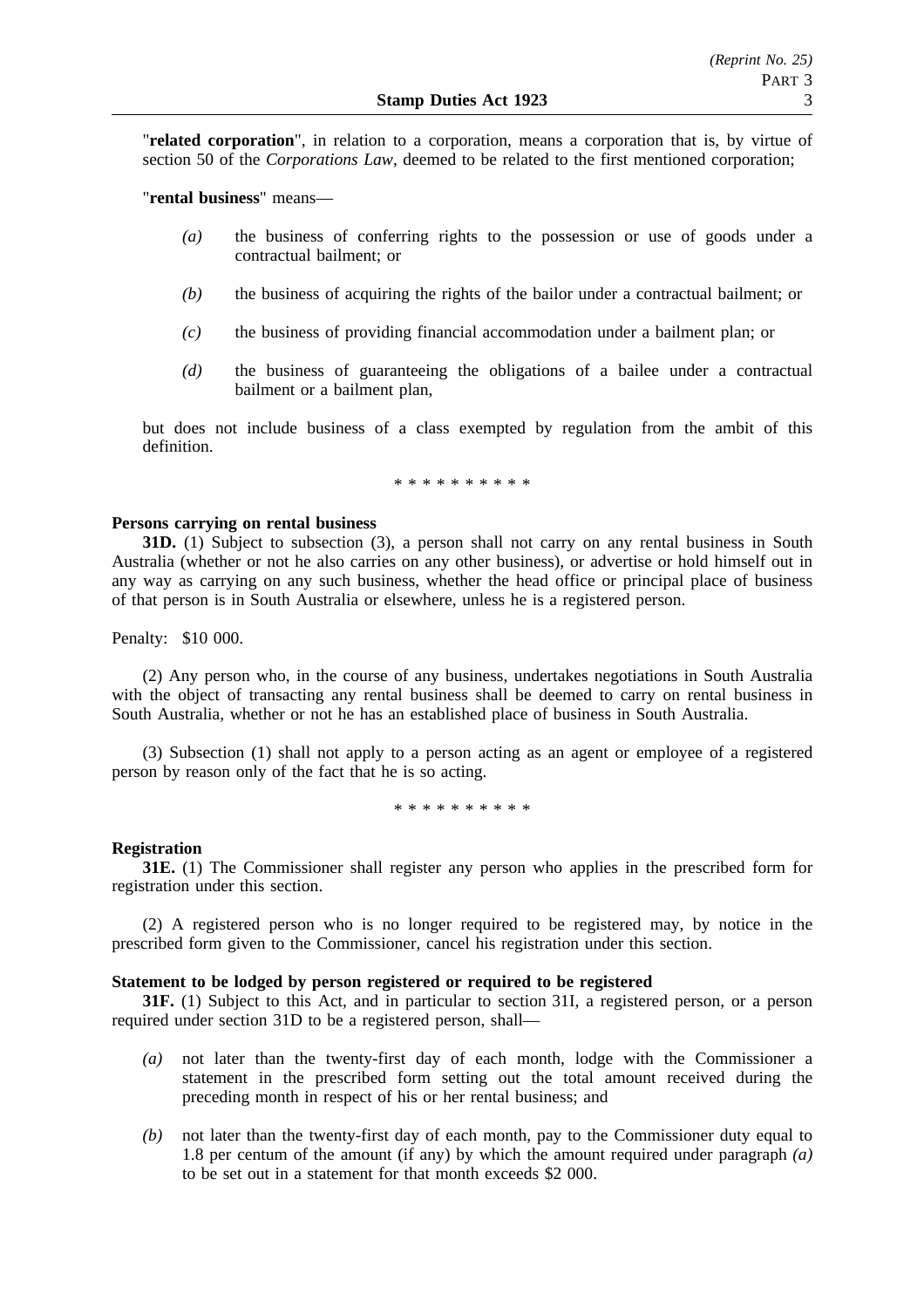(1a) The amount received by a registered person in respect of a rental business is taken to include—

- *(a)* amounts received for services incidental or related to the rental business; and
- *(b)* amounts received to reimburse, offset or defray the registered person's liability to GST on the services provided in and incidental to the registered person's business.
- (2) Where—
- *(a)* a registered person has been carrying on rental business; and
- *(b)* the total amount received by him during the last preceding period of twelve months in respect of that rental business did not exceed \$24 000,

the registered person may, instead of lodging a statement with the Commissioner under subsection (1), by notice in writing given to the Commissioner, elect to lodge with the Commissioner, not later than the thirty-first day of March in each year, a statement showing the total amount received by him in the period commencing on the first day of February in the last preceding year and ending on the thirty-first day of January next in respect of his rental business (not including any amount previously included in a statement lodged with the Commissioner pursuant to subsection  $(1)(a)$  and to pay to the Commissioner as duty an amount equal to 1.8 per centum of the amount (if any) by which the total amount exceeds \$24 000.

(3) A registered person who has made an election pursuant to subsection (2) must, each year while the election is in force, lodge a statement with and pay duty to the Commissioner in accordance with the election.

(4) Any election made by a registered person pursuant to subsection (2) may be cancelled with effect from and in relation to the period of twelve months commencing on the first day of February next following, by notice in writing under the hand of the registered person given to the Commissioner or by notice in writing under the hand of the Commissioner given to the registered person, if the Commissioner is satisfied that the total amount received by the registered person who has made the election was in excess of \$40 000 in any period of twelve months.

(5) The amount to be shown on the statement includes any amounts received under a contractual bailment if—

- *(a)* the contractual bailment was entered into in South Australia; or
- *(b)* any negotiations leading to the formation of the contractual bailment took place in South Australia; or
- *(c)* the goods were delivered in South Australia to the person who obtained the right to their possession or use under the contractual bailment.

\*\*\*\*\*\*\*\*\*\*

# **Manner of denoting duty on statement**

**31H.** The duty paid by a person on a statement lodged with the Commissioner under section 31F shall be denoted by cash register imprint on the statement or in such other manner approved by the Auditor-General as is notified by the Commissioner in the *Gazette*.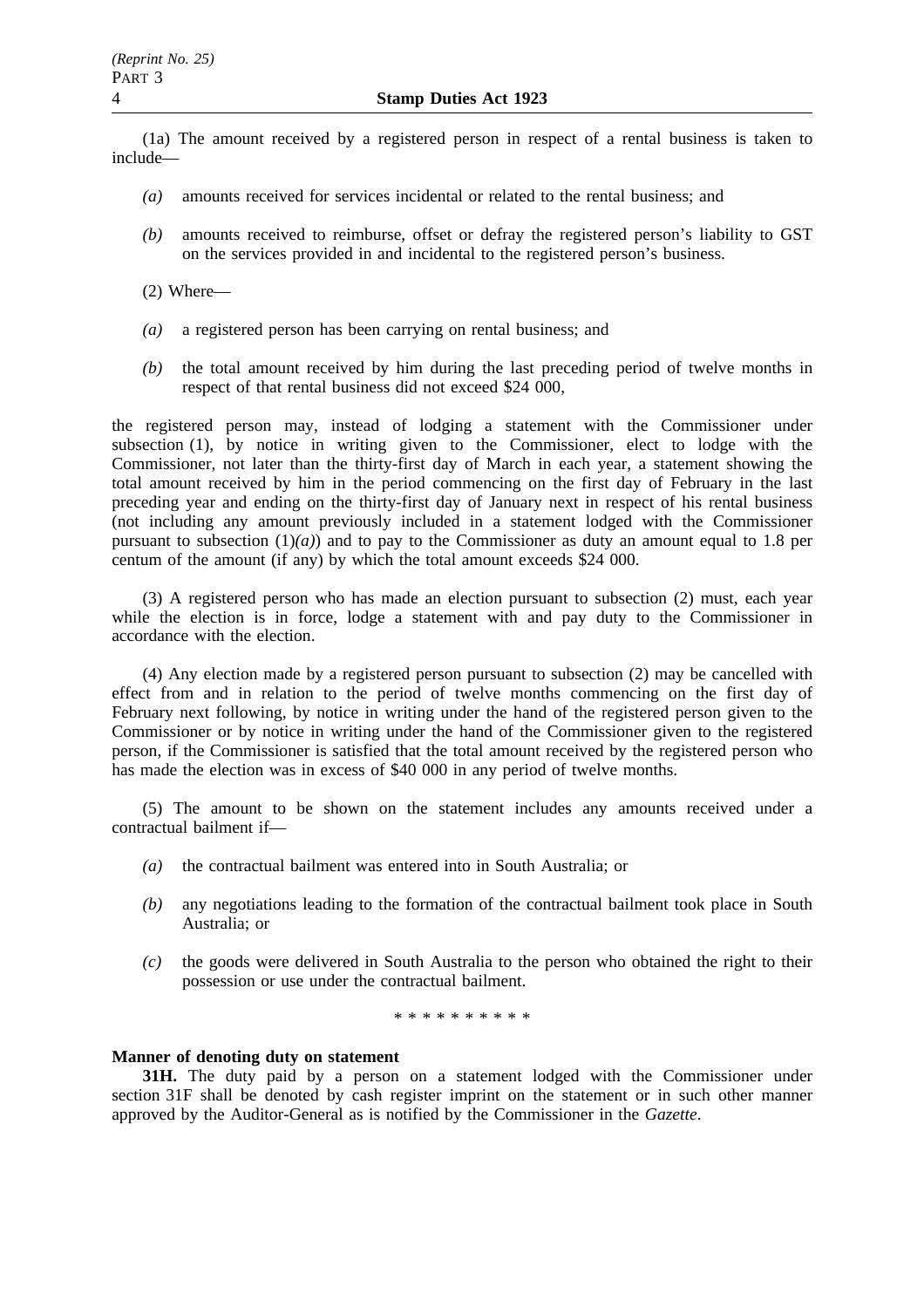# **Matter not to be included in statement**

**31I.** (1) Nothing contained in section 31F shall require a person to include in a statement required by that section to be lodged with the Commissioner any amount in respect of—

- *(a)* a transaction entered into by the person in the course of any business carried on by the person as a pawnbroker; or
- *(b)* the sale of any goods (other than where there is an agreement, arrangement or understanding that the person to whom the goods are sold may, at a later time, sell the goods back to the first mentioned person); or
- *(c)* if the person is a registered person, any business transacted by the registered person in respect of which the registered person has paid duty under a corresponding law where—
	- (i) the rate of duty under that corresponding law is not less than 1.8 per cent on amounts received in respect of any rental business or hiring arrangement (disregarding any deductions or allowances available under that corresponding law); and
	- (ii) the Commissioner is satisfied, on application made to the Commissioner by the registered person in a manner and form determined by the Commissioner, that it would be reasonable to allow the registered person to have the benefit of this subsection in respect of that business; or

\*\*\*\*\*\*\*\*\*\*

- *(g)* the grant, by a corporation to a related corporation, of the right to the use of goods beneficially owned by that first mentioned corporation; or
- *(h)* any business transacted by him outside South Australia, where—
	- (i) no negotiations leading to the transaction of the business took place in South Australia; and
	- (ii) the amounts obtained or the goods obtained by the other party to the transaction were obtained for the purpose of being wholly expended or wholly used outside South Australia.
- $(1a)$  If—
- *(a)* a registered person, in respect of any period for which duty is payable under this heading in respect of his or her rental business, pays duty in respect of the same business (including business that involves a hiring arrangement) under a corresponding law; and
- *(b)* the rate of duty under that corresponding law is less than 1.8 per cent on amounts received in respect of any rental business or hiring arrangement (disregarding any deductions or allowances available under that corresponding law); and
- *(c)* the Commissioner is satisfied, on application made to the Commissioner by the registered person in a manner and form determined by the Commissioner, that it would be reasonable to allow a deduction to be made under this subsection,

the registered person is entitled to a deduction from the amount of duty that would, apart from this subsection, be payable, the amount of the deduction being equal to the amount of duty paid in respect of the same business under that corresponding law for the corresponding period.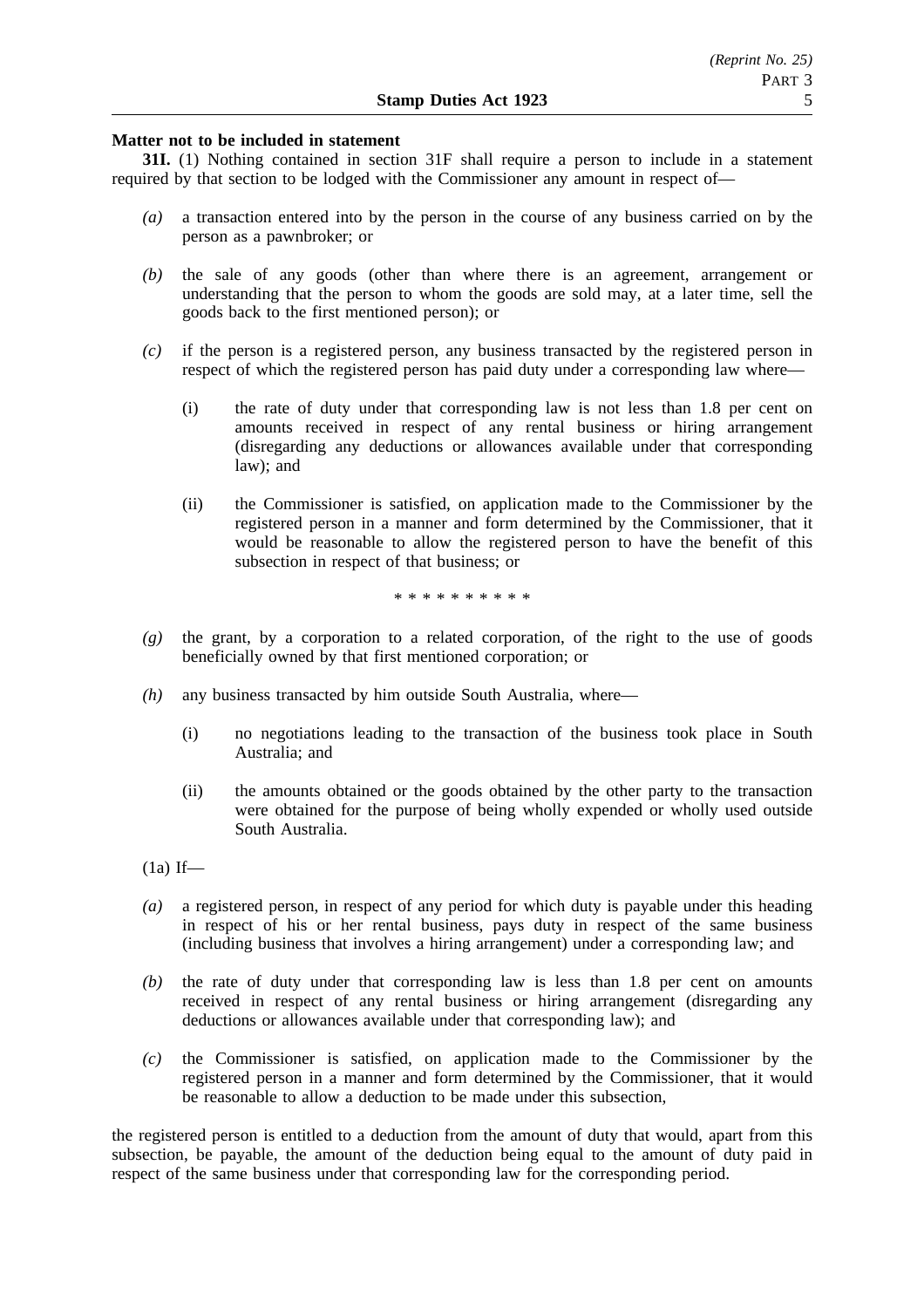(1b) The Commissioner may, in making a decision on an application under subsection  $(1)(c)(ii)$  or  $(1a)(c)$ , take into account any of the following:

- *(a)* the law that constitutes the proper law with respect to the business to which the application relates, or that would be the proper law had not the registered person and any other person with whom the registered person has entered into or is conducting the business expressly or by implication determined on the law of some other place as the law to govern the business;
- *(b)* the extent to which the business to which the application relates is connected with the place where the corresponding law applies;
- *(c)* the extent (if any) to which it appears to the Commissioner that the registered person has arranged or structured his or her business to avoid the payment of duty under this heading,

and may take into account such other matters (whether similar or dissimilar to those referred to above) as the Commissioner thinks fit.

(1c) Where a person receives in excess of \$2 000 per month for or in relation to the use of goods under a lease, bailment, licence or other agreement that provides for the person to be responsible for the servicing of those goods, the person may deduct from the excess, on account of the cost of servicing those goods—

- *(a)* an amount not exceeding 40 per centum of the excess or such higher proportion of the excess as is fixed by the Commissioner, on the application of the person, in respect of particular goods where, in the opinion of the Commissioner, the higher proportion is properly attributable to the cost of servicing the goods; or
- *(b)* the actual cost of servicing the goods,

whichever is the lesser.

\*\*\*\*\*\*\*\*\*\*

# **Calculation by other methods**

**31K.** (1) Where the Commissioner is satisfied that—

- *(a)* it is not reasonably practicable to calculate precisely any amount which is to be set out in the statement of any registered person required to be lodged under section 31F, he may agree to accept from that person statements in which that amount is calculated in such a manner or on such a basis as he thinks fit; or
- *(b)* in the circumstances of a particular case, it is not reasonable to require statements to be lodged by the registered person in each month, he may agree to accept statements at such times and relating to such periods as he thinks fit.

(2) Where, pursuant to subsection (1), the Commissioner agrees to accept from a registered person a statement—

- *(a)* in which an amount is calculated in a manner or on a basis different from that required under section 31F; or
- *(b)* at a time, or relating to a period, otherwise than in accordance with that section,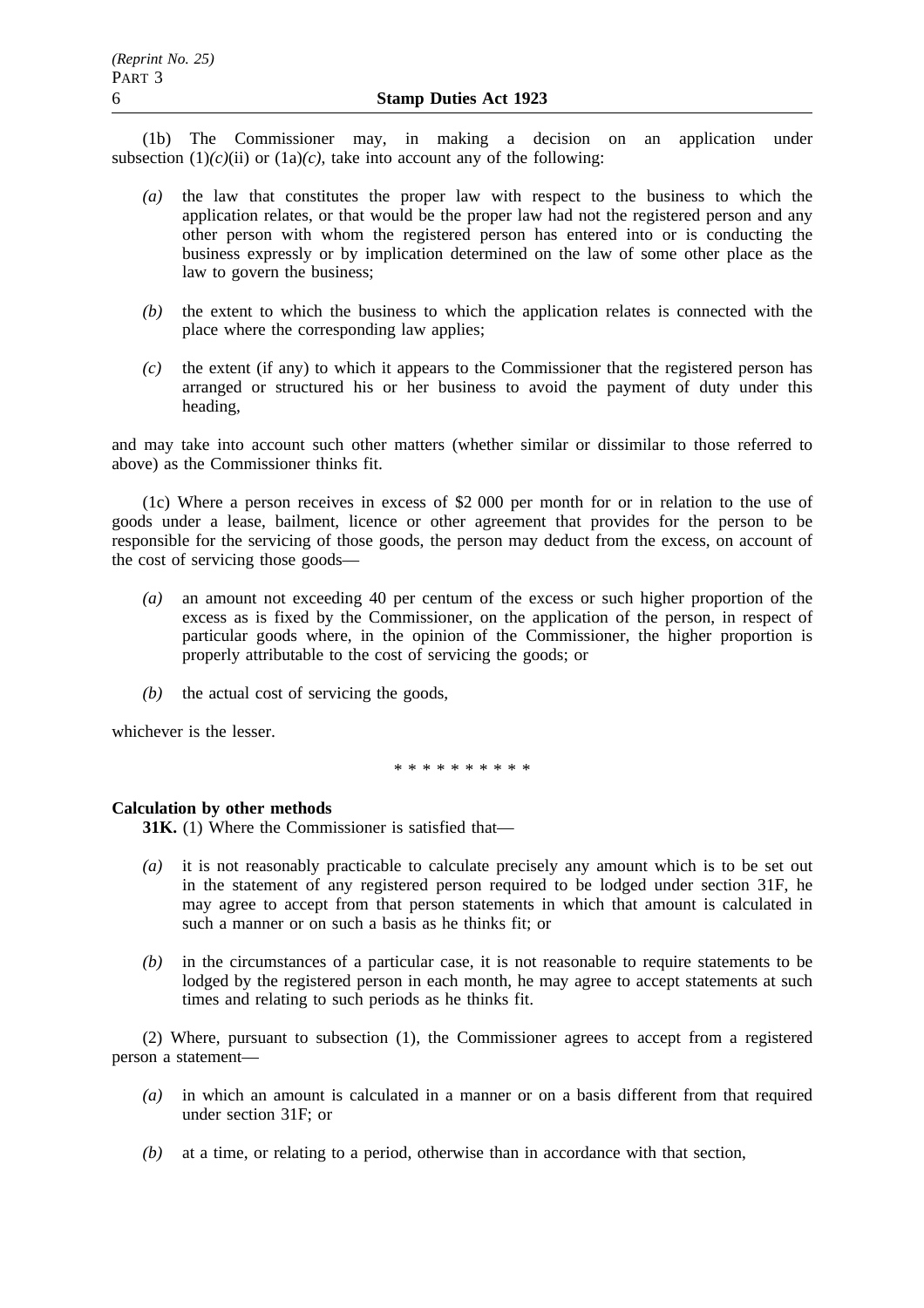the registered person shall, at the time of lodging that statement with the Commissioner, pay to the Commissioner the amount of duty that would be payable on that statement if it were lodged by him with the Commissioner in accordance with that section.

(3) The Commissioner may, by notice in writing served on a registered person, cancel any agreement made pursuant to subsection (1) and, upon the day specified in the notice as the day on which the agreement is cancelled, that agreement shall have no further force or effect in relation to that registered person.

# **Passing on a rental duty**

**31L.** (1) Subject to this section, a registered person or any person acting on his behalf shall not add the amount of any duty or of any part of the duty payable by the registered person as such under this Act to any amount payable by any other person with whom he has entered into or is conducting any rental business, whether by agreement or otherwise, or otherwise demand or recover or seek to recover any such first mentioned amount from that other person.

Penalty: \$250. Expiation fee: \$80.

(2) In the event of a contravention of subsection  $(1)$ —

- *(a)* the court by which the defendant is convicted shall, in addition to imposing a penalty for the offence, order the defendant to refund to the other person referred to in that subsection any such amount which has been paid by that other person; or
- *(b)* the other person referred to in that subsection may recover any such amount from the registered person, or person to whom he paid it, by action in a court of competent jurisdiction as if it were a debt due to him from that person.
- (3) The Governor may by proclamation—
- *(a)* exempt a class of transactions from the application of this section; or
- *(b)* vary or revoke any such exemption.

\*\*\*\*\*\*\*\*\*\*

# **Unregistered persons**

**31N.** (1) The Commissioner may enter into an agreement with a person—

- *(a)* who carries on rental business; and
- *(b)* who is not required to be registered,

under which the Commissioner approves the person for the purposes of this section and the person undertakes to lodge statements and pay duty on those statements as if the person were required to be, and were in fact, registered.

(2) A party to an agreement under this section may, by notice in writing to the other party, terminate the agreement at any time.

- (3) Where—
- *(a)* a person who carries on rental business is neither approved under this section nor required to be registered; and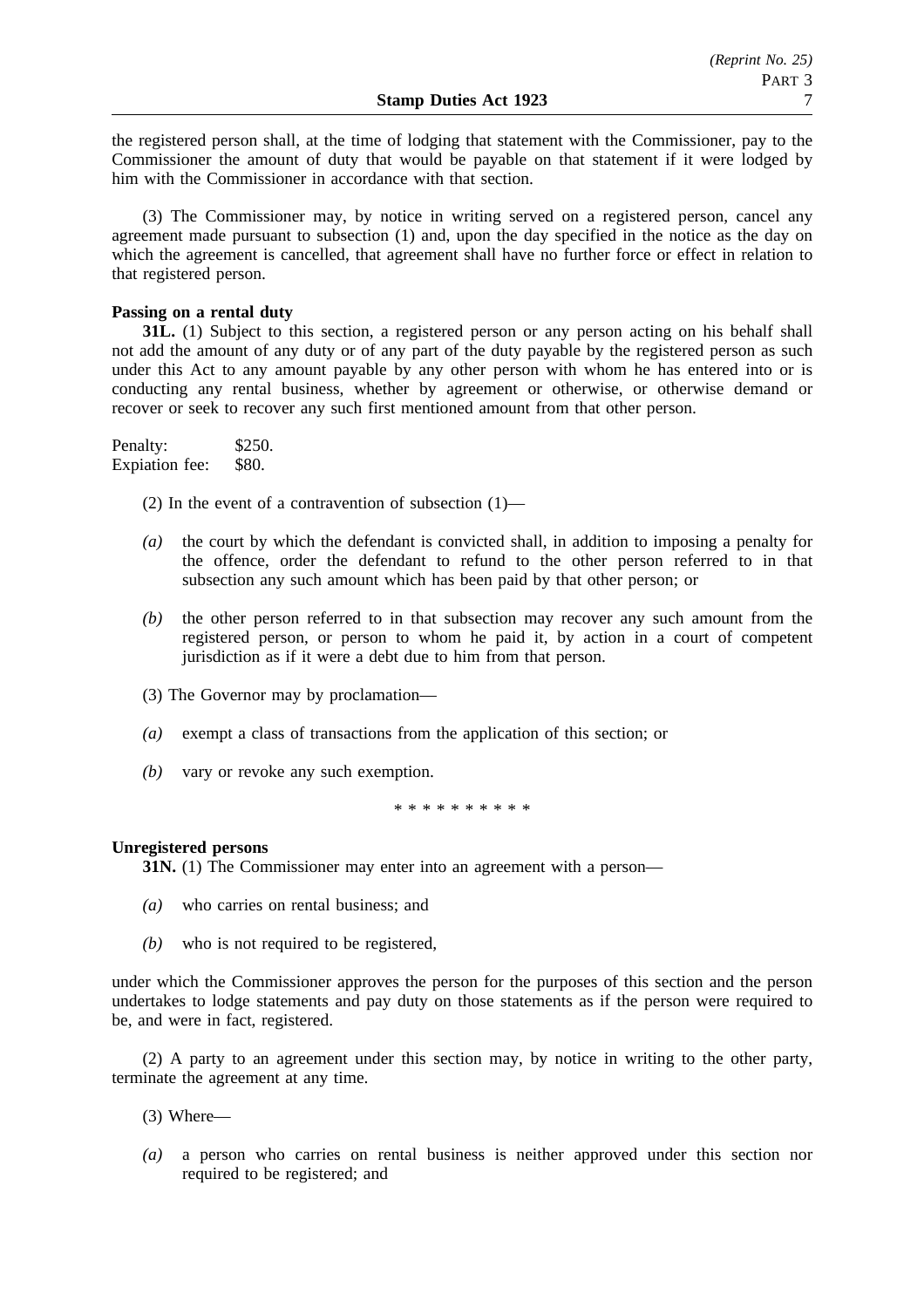*(b)* in the course of that business, another person (being a person domiciled or resident in the State) pays an amount to that person under an agreement that relates to the use of goods,

the other person shall within 21 days after making that payment—

- *(c)* furnish to the Commissioner a return, in the form approved by the Commissioner, stating the amount of that payment; and
- *(d)* pay as duty a sum equal to 1.8 per centum of that amount.

\*\*\*\*\*\*\*\*\*\*

- (6) Subsection (3) does not apply—
- *(a)* where the total amount that is, or will be, payable under the agreement does not exceed \$100; or
- *(b)* where—
	- (i) the agreement was made with a person carrying on rental business outside the State; and
	- (ii) none of the negotiations leading to the agreement were carried out in the State; and
	- (iii) the goods were obtained for the purpose of being used exclusively outside the State.

\*\*\*\*\*\*\*\*\*\*

# *Annual Licences*

# **Interpretation**

**32.** In this Act—

"**assurance or insurance business**" means and includes—

- *(a)* the granting or issuing of any life, personal accident, fire, fidelity, guarantee, livestock, plate glass, marine or other assurance or insurance policies; or
- *(b)* the acceptance, either directly or indirectly, of any premium, renewal premium or consideration for, or in respect of, the granting or issuing or keeping alive or in force of any life, personal accident, fire, fidelity, guarantee, livestock, plate glass, marine or other policy; or
- *(c)* the receiving of any letter or declaration of interest attaching to any life, personal accident, fire, marine or other policy issued in South Australia or elsewhere; or
- *(d)* the carrying out, by means of assurance or insurance effected out of South Australia, of any written, verbal or implied contract or undertaking to effect assurance or insurance;

"company" includes corporation and society, whether corporate or unincorporate;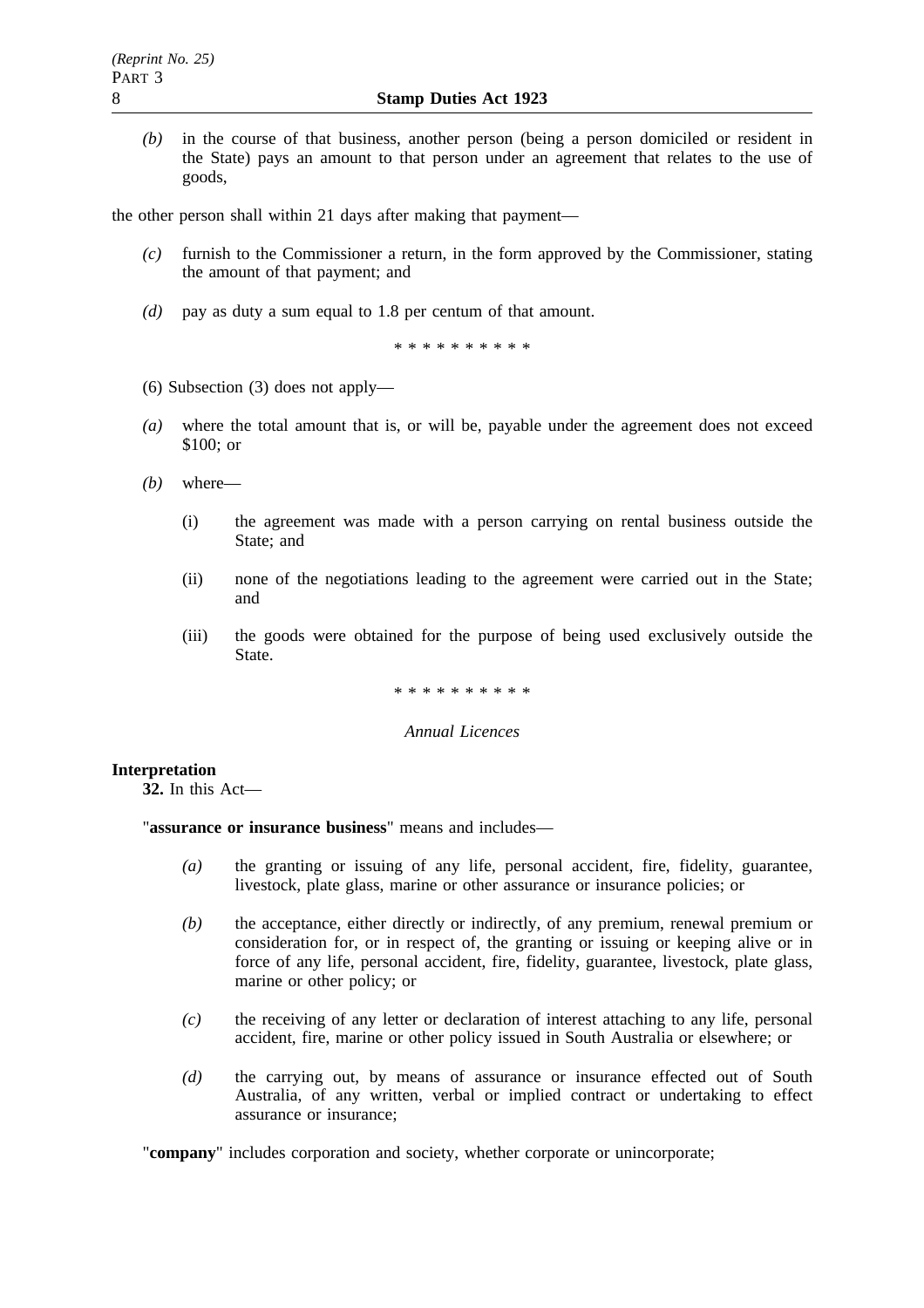"**firm of persons**" includes any association of underwriters carrying on marine assurance or insurance business through a managing underwriter solely;

"**general insurance business**" means any assurance or insurance business not relating to life insurance policies;

"**life insurance policy**" does not include a policy covering personal accident or workers compensation or a policy complying with Part 4 of the *Motor Vehicles Act 1959*;

"**policy**" includes any instrument in the nature of a policy, an open policy, an insurance cover or any instrument in any manner covering any assurance or insurance;

"**premium**" means any amount paid or payable for assurance or insurance and includes—

- *(a)* an amount charged to a policy holder to reimburse, offset or defray the insurer's liability for GST in respect of the assurance or insurance;
- *(b)* a levy charged to a policy holder;
- *(c)* an instalment of premium.

# **Annual licence required for insurance business**

**33.** A company, person or firm of persons must not carry on any assurance or insurance business in any year in South Australia, whether the head office or principal place of business of that company, person or firm is in South Australia or elsewhere, unless the company, person or firm has taken out an annual licence for that year in a form determined by the Commissioner.

Penalty: \$10 000.

# **Application for annual licence**

**34.** (1) A company, person or firm of persons requiring an annual licence must make a written application to the Commissioner in a manner and form determined by the Commissioner and supported by such evidence as the Commissioner may require.

(2) Any information or statement contained in the application must be verified by statutory declaration made—

- *(a)* where the applicant is a natural person—by that person; or
- *(b)* where the applicant is a firm—by a member of the firm; or
- *(c)* where the applicant is a company—by a member of the board or committee of management of the company; or
- *(d)* in any case—by a person authorised by the applicant and approved by the Commissioner.

(3) A company, person or firm of persons that applies for an annual licence must, at the time of lodging the application, pay to the Commissioner the duty (if any) payable under schedule 2 on the annual licence application.

\*\*\*\*\*\*\*\*\*\*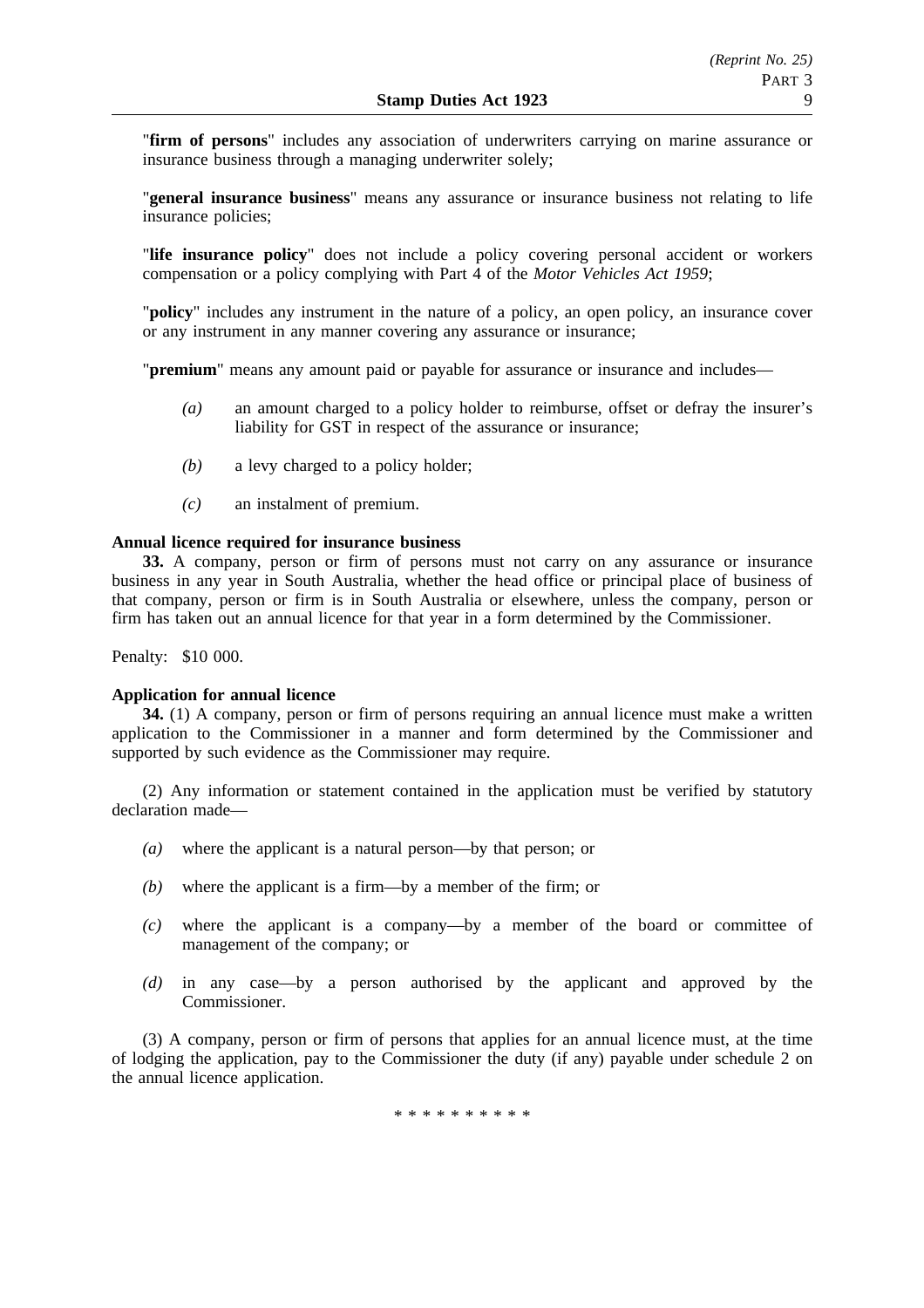# **Issuing and term of annual licence**

**35.** (1) The Commissioner is authorised to issue an annual licence on payment of the duty (if any) payable on the annual licence application.

(2) An annual licence comes into force on the date specified in the licence (which may be a date earlier than the date of issue of the licence) and remains in force until 31 December of the year in which it is issued.

### **Monthly returns in respect of general insurance business**

**36.** (1) A company, person or firm of persons that carries on general insurance business in South Australia, whether the head office or principal place of business of that company, person or firm is in South Australia or elsewhere, must lodge with the Commissioner a return in a form determined by the Commissioner, supported by such evidence as the Commissioner may require, not later than the fifteenth day of the month following each month in which the company, person or firm carries on such business.

(2) Any information or statement contained in a monthly return must be verified by statutory declaration in the same way as is required for an application for an annual licence.

(3) A company, person or firm of persons that lodges a monthly return must, at the time of lodging the monthly return, pay to the Commissioner the duty (if any) payable under schedule 2 on the monthly return.

\*\*\*\*\*\*\*\*\*\*

#### **Duty if annual licence application or monthly return not lodged as required**

**36A.** A company, person or firm that does not lodge an application for an annual licence, or does not lodge a monthly return, as required under this Act is nevertheless liable to pay duty to the Commissioner as if the company, person or firm had lodged the application or return required under this Act immediately before the end of the period allowed for such lodgment.

#### **Denoting of duty**

**37.** The duty paid on an annual licence application or a monthly return must be denoted by cash register imprint on the licence or return.

# **Duty payable on acquisition of insurance business**

**38.** Where a company, person or firm of persons acquires contractual rights and obligations of, or in connection with, the assurance or insurance business of some other company, person or firm, the acquiring company, person or firm is liable to pay to the Commissioner the amount of any unpaid duty in respect of premiums received or in any manner charged in account (whether directly or by agents) by the other company, person or firm after the end of the period in respect of which such duty was last paid by the other company, person or firm as if the acquiring company, person or firm had received or charged in account those premiums.

#### \*\*\*\*\*\*\*\*\*\*

### **Duty in respect of policies effected outside South Australia**

**42AA.** (1) Every company, person or firm of persons which is not required to take out an annual licence under section 33 and which obtains, effects or renews, outside South Australia, a policy of assurance or insurance wholly or partly in respect of any property in South Australia, or any risk, contingency or event occurring in South Australia, shall, within one month of obtaining, effecting or renewing that policy, lodge with the Commissioner a return in the prescribed form containing such particulars of that policy and such other information as may be prescribed or as the Commissioner may in any particular case require.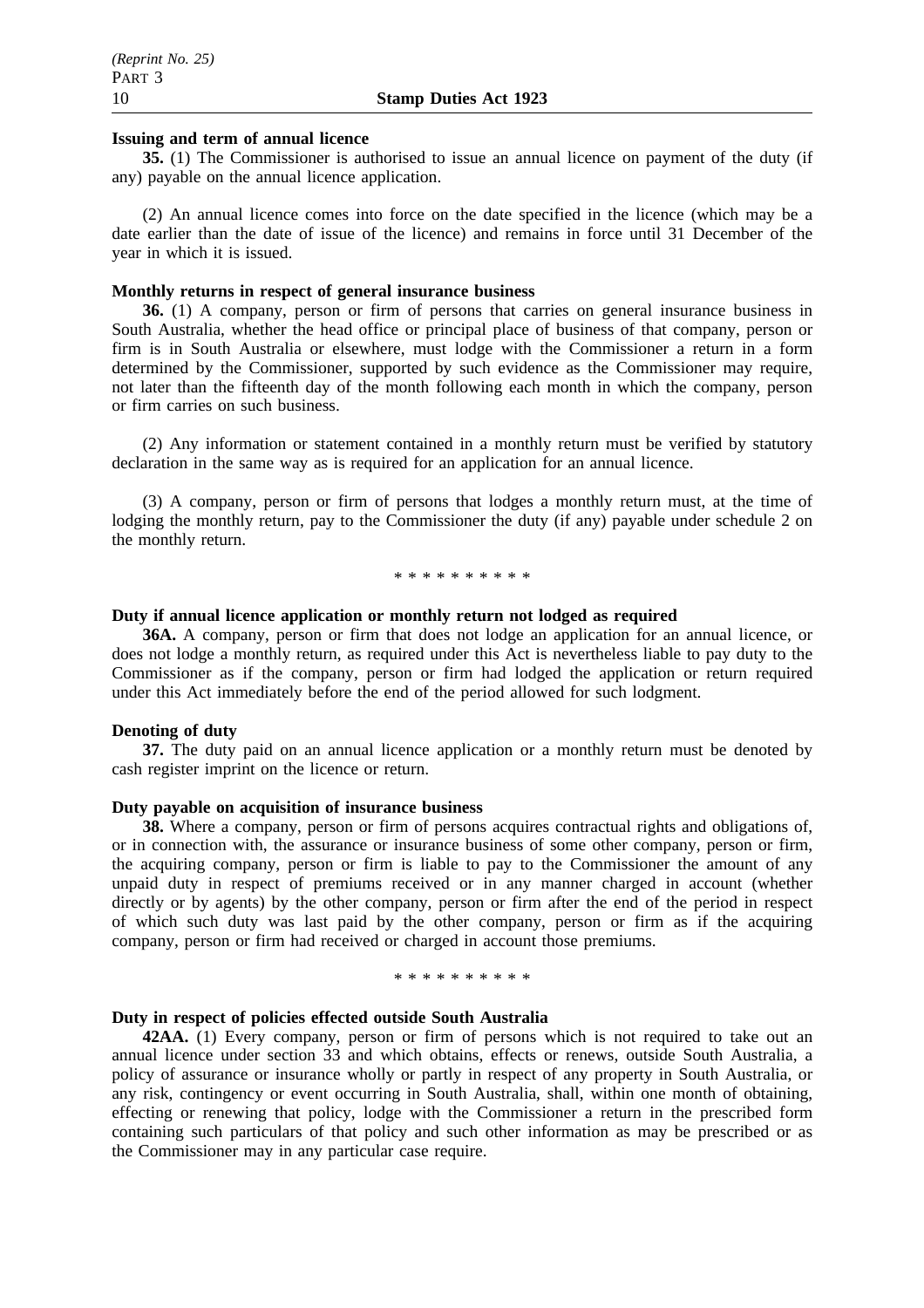(2) The Commissioner may allow a rebate of the duty payable on that proportion of any premium which is, in his opinion, properly attributable to the assurance or insurance of any property outside South Australia or any risk, contingency or event occurring outside South Australia.

(3) The person lodging such a return shall, upon lodgment, pay to the Commissioner the duty payable thereon, which shall be denoted by cash register imprint on the receipt issued therefor.

(4) A company, person or firm that does not lodge a return as required under this section is nevertheless liable to pay duty to the Commissioner as if the company, person or firm had lodged the return required under this section immediately before the end of the period allowed for such lodgement.

\*\*\*\*\*\*\*\*\*\*

(5) Subsection (1) does not apply to any policy of life assurance.

# **Insurers not required to be licensed**

**42AB.** (1) The Commissioner may enter into an agreement with an insurer who is not required to take out an annual licence under this Act under which—

- *(a)* the Commissioner approves the insurer for the purposes of this section; and
- *(b)* the insurer undertakes to pay duty as if the insurer were required to be licensed and were in fact licensed under this Act.

(2) A party to an agreement under this section may, by notice in writing to the other party, terminate the agreement at any time.

(3) Where an insurer is neither required to be licensed under this Act nor approved under this section, a person who pays a premium to the insurer shall, within 21 days after the end of the month in which the premium was paid—

- *(a)* furnish a return to the Commissioner stating the amount of premium; and
- *(b)* pay stamp duty calculated by reference to the amount of the premium and the appropriate rate prescribed by schedule 2 in relation to annual licence applications.

(4) This section does not apply in relation to a levy paid under the *Workers Rehabilitation and Compensation Act 1986*.

(5) In this section—

"**insurer**" means a person, firm or company that carries on assurance or insurance business in the State.

*Application for Motor Vehicle Registration*

#### **Interpretation**

**42A.** In this Act—

"**applicant**" means a person by or on whose behalf an application to register a motor vehicle or an application to transfer the registration of a motor vehicle is made;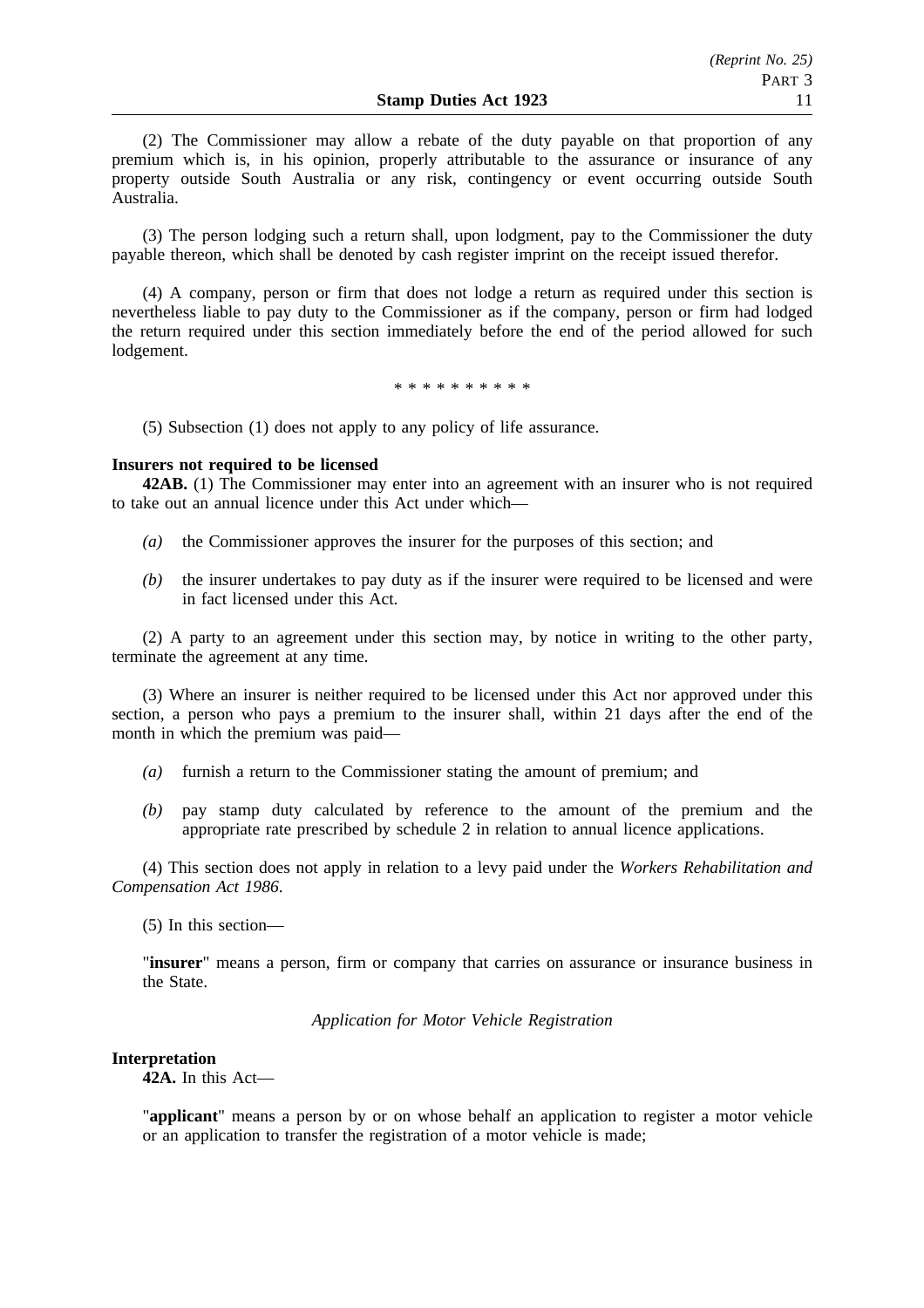"**application to register a motor vehicle**" means an application to register a motor vehicle made under the *Motor Vehicles Act 1959* and includes an application so made to renew the registration of a motor vehicle;

"**application to transfer the registration of a motor vehicle**" means an application to transfer the registration of a motor vehicle made under the provisions of the *Motor Vehicles Act 1959*;

"**commercial motor vehicle**" has the same meaning as in the *Motor Vehicles Act 1959*;

"**dealer**" means a person licensed as a dealer under the *Second-hand Motor Vehicles Act 1983*;

"**list price**" means—

- *(a)* for a motor vehicle—the price (inclusive of GST) fixed by the manufacturer, importer or principal distributor as the retail selling price in the State of a motor vehicle of the relevant make and model;
- *(b)* for optional equipment—the additional price (inclusive of GST) so fixed if the vehicle is to be sold with the optional equipment;

"**market value**", in relation to a motor vehicle, means the amount (inclusive of GST) for which the motor vehicle might reasonably be sold, free of encumbrances, in the open market;

"**motor vehicle**" and "**trailer**" have the same meanings as those expressions respectively have in the *Motor Vehicles Act 1959*;

"**new motor vehicle**" means a motor vehicle not previously registered in this State or elsewhere;

"**optional equipment**", in relation to a motor vehicle for which there is a list price, means equipment or a feature of the vehicle that is not covered by that list price, being—

- *(a)* a particular kind of transmission; or
- *(b)* power steering; or
- *(c)* any other prescribed equipment or feature;

"**policy of insurance**" means a policy of insurance under Part 4 of the *Motor Vehicles Act 1959*;

"**primary producer**" has the same meaning as in the *Motor Vehicles Act 1959*;

"**second-hand motor vehicle**" means a motor vehicle previously registered in this State or elsewhere.

# **Duty on applications for motor vehicle registration or transfer of registration**

**42B.** (1) For the purposes of this Act, the value of a motor vehicle is—

- *(a)* in the case of an application to register a new motor vehicle for which there is a list price—
	- (i) if the motor vehicle has no optional equipment, the list price of the vehicle; or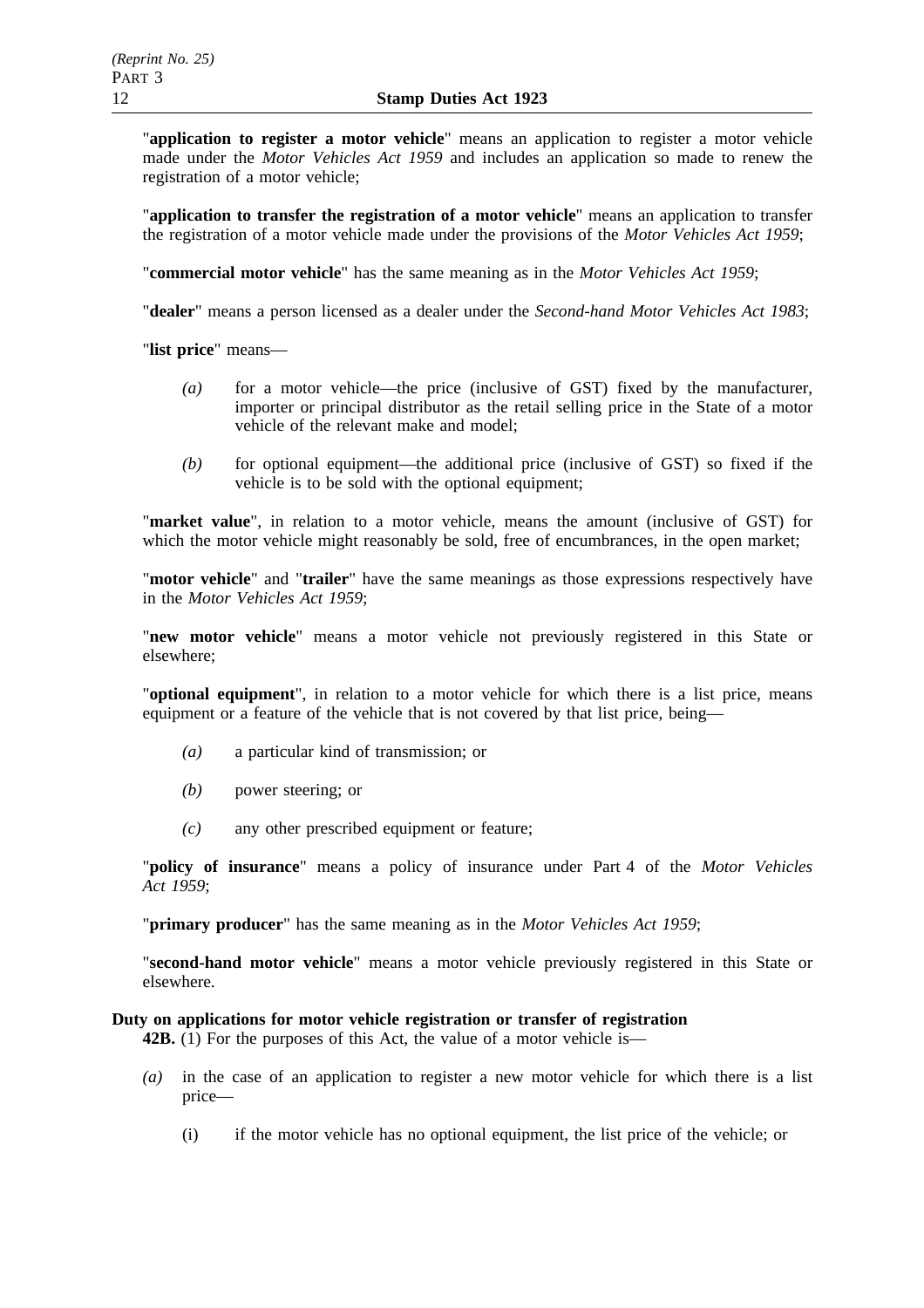- (ii) if the motor vehicle has optional equipment, the list price of the motor vehicle plus the list price or, if there is no list price, the actual price (inclusive of GST) of the equipment; or
- *(b)* in the case of an application to transfer the registration of a second-hand motor vehicle upon sale of the vehicle, the consideration for the sale or the market value of the motor vehicle, whichever is the higher; or
- *(c)* in any other case, the market value (inclusive of GST) of the motor vehicle.

(1aa) The applicant for registration, or transfer of registration, of a motor vehicle shall state in the application the value of the motor vehicle as at the date of the application.

(1a) The amount of stamp duty—

- *(a)* payable upon an application to register a motor vehicle shall be an amount calculated by the addition of—
	- (i) the amount prescribed by schedule 2 as the component payable in respect of registration; and
	- (ii) the amount prescribed by schedule 2 as the component payable in respect of a policy of insurance; or
- *(b)* payable upon an application to transfer the registration of a motor vehicle shall be the amount prescribed by schedule 2 as the component payable in respect of registration and, in the case of such an application, no additional component shall be payable in respect of a policy of insurance.

\*\*\*\*\*\*\*\*\*\*

(2) The amount payable upon an application in accordance with subsection (1a) shall be paid by the applicant to the Registrar of Motor Vehicles at the time of making the application.

(2a) The duty paid by any person—

- *(a)* on an application to register a motor vehicle shall be denoted by impressed stamp or cash register imprint, or by both, on the certificate or interim certificate of registration relating to that motor vehicle issued by the Registrar or on such form or forms as may be approved by the Commissioner; and
- *(b)* on an application to transfer the registration of a motor vehicle shall be denoted by impressed stamp or cash register imprint, or by both, on such form or forms as may be approved by the Commissioner.

(3) The Registrar of Motor Vehicles shall furnish the Commissioner, at least once in every month, with a statement showing details of amounts received by him as stamp duty on applications to register, and to transfer the registration of, motor vehicles, and showing separately the amounts so received upon applications to register motor vehicles in respect of policies of insurance, and shall pay all amounts of stamp duty received by him to the Treasurer who shall—

- *(a)* place to the credit of the General Revenue—
	- (i) all amounts representing the stamp duty received by the Registrar on applications to register motor vehicles except amounts paid upon such applications in respect of policies of insurance; and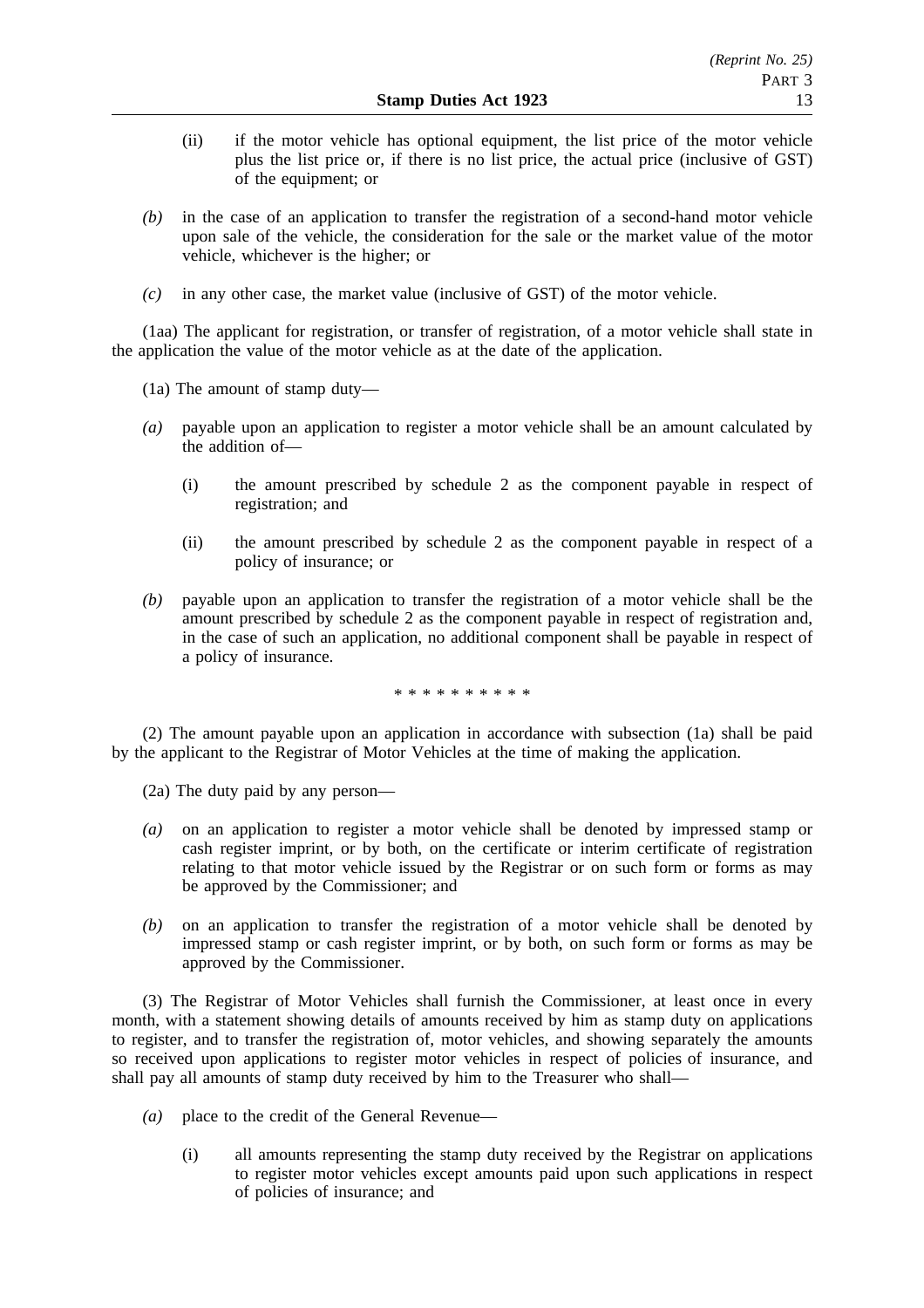- (ii) all amounts representing the stamp duty received by the Registrar upon applications to transfer the registration of motor vehicles; and
- *(b)* place to the credit of the Hospitals Fund kept at the Treasury all amounts representing stamp duty received by the Registrar upon applications in respect of policies of insurance.

(3a) The moneys placed to the credit of the Hospitals Fund in accordance with subsection (3)*(b)* shall be used for the provision, maintenance, development and improvement of public hospitals within the meaning of section 16 of the *State Lotteries Act 1966* and equipment for such hospitals in such amounts as the Treasurer shall upon the recommendation of the Chief Secretary (but subject to appropriations for the purpose which Parliament may from time to time determine) approve.

(4) A person who does not lodge an application to register a motor vehicle, or transfer the registration of a motor vehicle, as required is nevertheless liable to pay duty to the Commissioner as if the person had lodged the required application immediately before the end of the period allowed for making such an application.

(5) If a person drives a motor vehicle on a road without registration in contravention of the *Motor Vehicles Act 1959*, the person is to be taken to have been required by this Act to lodge an application to register the vehicle not later than the day preceding the day on which the vehicle is so driven on a road.

(6) A person is to be taken to be required by this Act to lodge an application to transfer the registration of a motor vehicle within the period within which such an application is required to be made under the *Motor Vehicles Act 1959*.

\*\*\*\*\*\*\*\*\*\*

(7) The Commissioner or the Registrar of Motor Vehicles may require an applicant who claims to be entitled to an exemption from, or reduction in, stamp duty under this Act—

- *(a)* to state that fact on the application; and
- *(b)* to provide such information as the Commissioner or Registrar may require for the purpose of determining the applicant's claim.

#### \*\*\*\*\*\*\*\*\*\*

#### **Concessional rate of duty on some applications to transfer registration**

**42BA.** (1) The amount of duty payable on an application to transfer the registration of a motor vehicle where a person who is a registered owner of the motor vehicle immediately before the registration is transferred will continue to be a registered owner of the motor vehicle immediately after the registration is transferred is calculated as follows:

$$
D = A \times \frac{B}{C}
$$

where—

- D is the amount of duty payable
- A is the amount of duty that would be payable apart from this section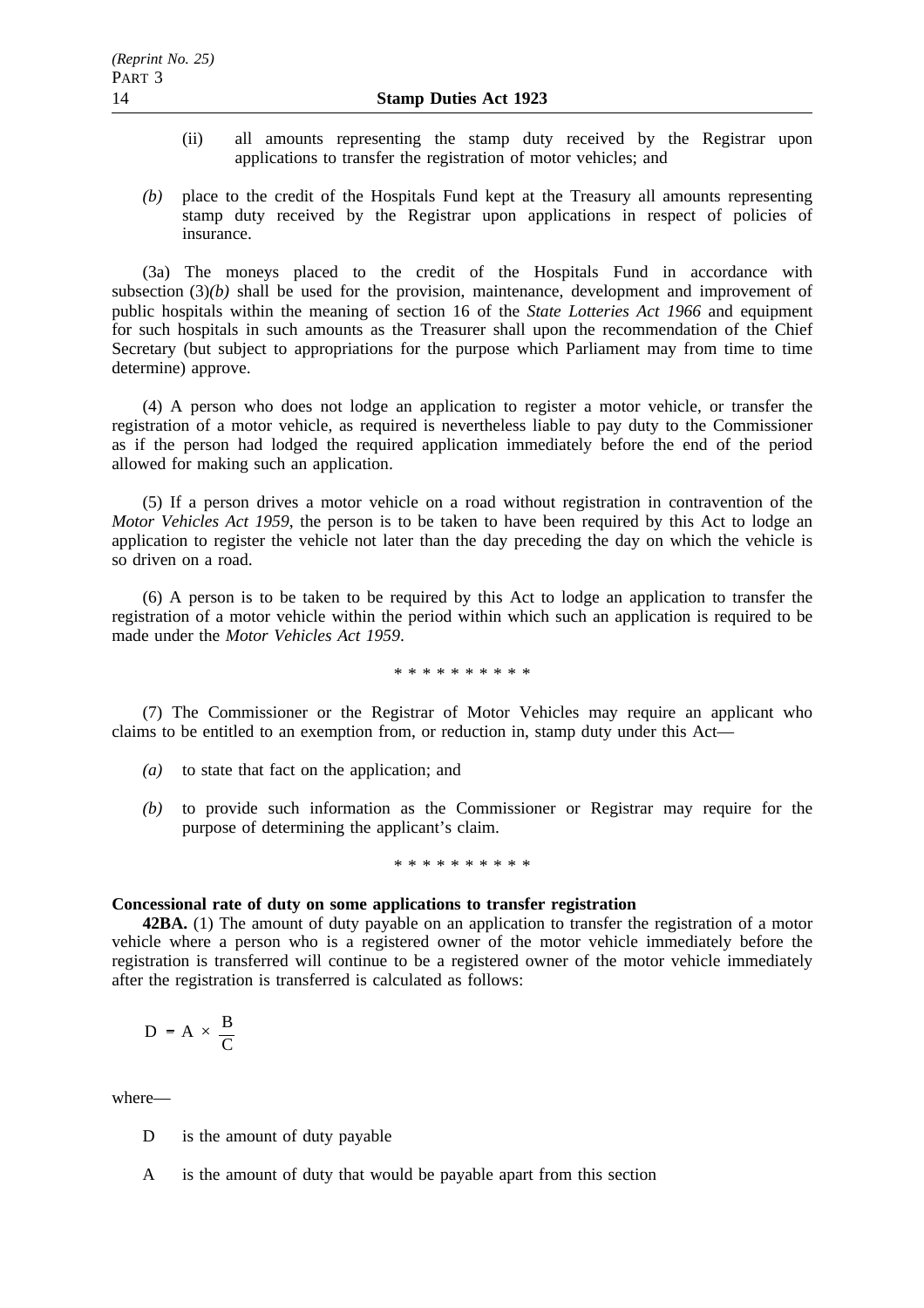- B is the number of persons that the application seeks to add to, or remove from, the register as owners of the motor vehicle, whichever is the greater
- $C$  is
	- *(a)* the number of persons who are registered owners of the motor vehicle immediately before the registration is transferred; or
	- *(b)* the number of persons who will be registered owners of the motor vehicle immediately after the registration is transferred,

whichever is the greater.

(2) This section does not derogate from any other provision conferring an exemption under this Act.

(3) This section applies to applications executed after its commencement.

# **Refund of duty where vehicle returned or registration or transfer in error**

**42C.** If, on application, the Commissioner is satisfied, in relation to the registration, or transfer of the registration, of a motor vehicle—

- *(a)* that, within three months after the registration or transfer, the vehicle was returned by the applicant to the person from whom it was acquired and accepted by that person; or
- *(b)* that the registration or transfer was made in error,

the Commissioner may refund the duty paid in respect of the application for the registration or transfer.

### **Taxation Administration Act and functions of Registrar**

**42D.** The *Taxation Administration Act 1996* applies in relation to—

- *(a)* the payment of money to the Registrar of Motor Vehicles as duty under this Act; and
- *(b)* the performance of functions by the Registrar under this Act or the *Motor Vehicles Act 1959* in relation to duty under this Act,

as if the Registrar were the Commissioner.

### **Regulations**

**42E.** In addition to any power by any other section conferred on the Governor to make regulations as to any matter, the Governor may make any regulations which may be necessary or convenient for carrying out any of the provisions of sections 42A, 42B, 42BA, 42C, 42D and this section or for better effecting the objects of those sections and in particular (without limiting the effect of this section) for prescribing exemptions additional to or in substitution for or repealing or varying any of the exemptions to the item in schedule 2 commencing "APPLICATION to Register a Motor Vehicle".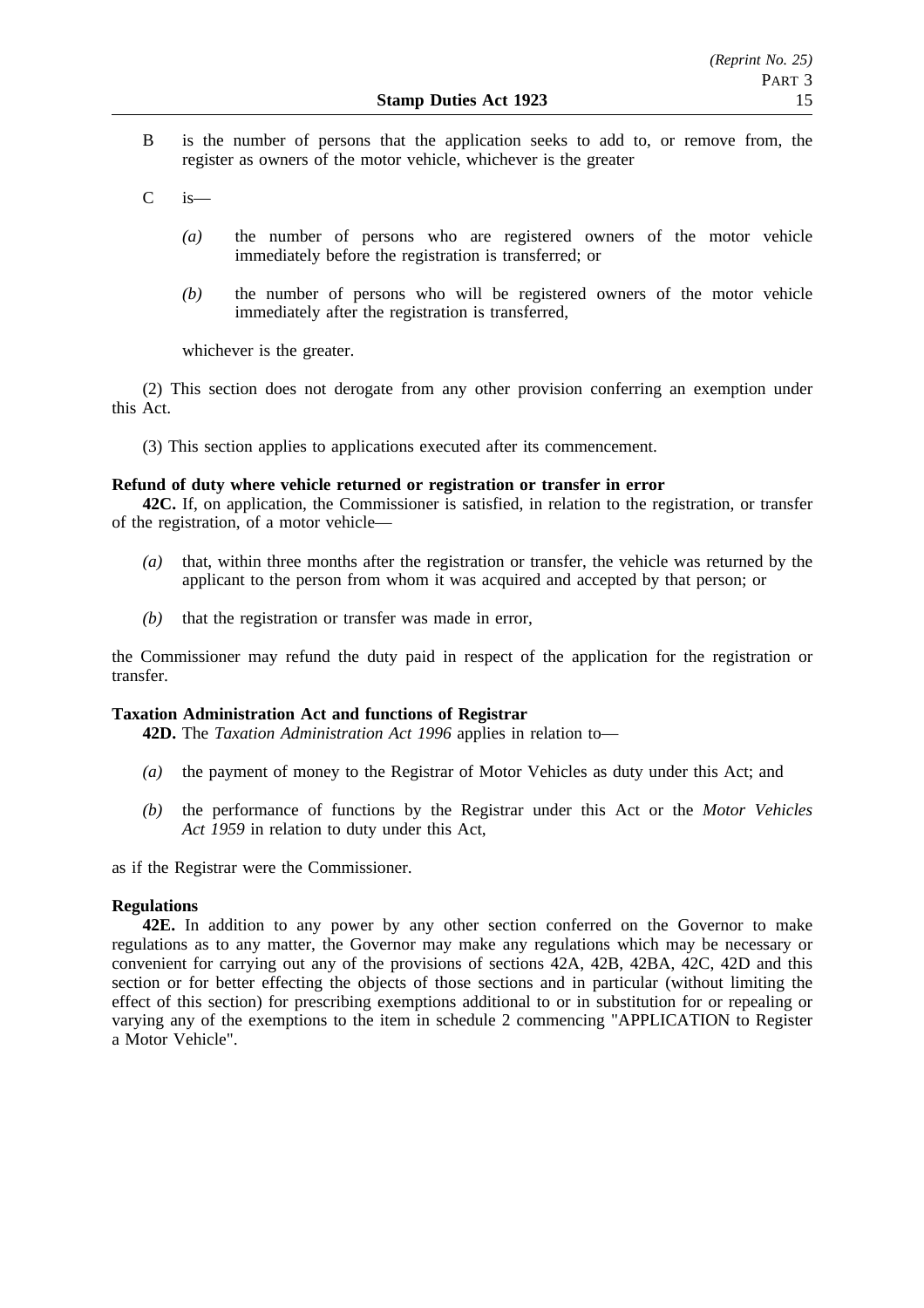### *Cheques*

### **Interpretation**

**43.** In this Act, unless the contrary intention appears—

### "**cheque**" means—

- *(a)* a cheque for the purposes of the *Cheques Act 1986* of the Commonwealth;
- *(b)* an instrument of a prescribed class;

"**financial institution**" has the same meaning as in the *Cheques Act 1986* of the Commonwealth;

"**unstamped cheque**" means a cheque drawn against an account held with a financial institution in South Australia on which duty or exemption from duty is not denoted in a form approved by the Commissioner.

## **Duty on cheques and cheque forms**

**44.** (1) A financial institution must, not later than the 7th day of each month—

- *(a)* lodge with the Commissioner a return, in a form approved by the Commissioner, of—
	- (i) all cheque forms issued during the preceding month by the financial institution to be used in drawing on accounts held by the financial institution in South Australia; and
	- (ii) all unstamped cheques paid by the financial institution during the preceding month; and
- *(b)* pay to the Commissioner duty at a rate prescribed by schedule 2 less commission referred to in section 7 on each cheque form and cheque to which the return relates.

(2) A financial institution is entitled to recover duty on a cheque form issued or an unstamped cheque paid by the financial institution from the person to whom the cheque form was issued or the payee of the unstamped cheque and may deduct the amount of the duty from an account of the person at the financial institution or from the amount paid on the cheque.

(3) A financial institution that does not lodge a return as required under subsection (1) is nevertheless liable to pay duty to the Commissioner as if the financial institution had lodged the return required under that subsection immediately before the end of the last day for such lodgement.

(4) Duty on cheque forms issued by financial institutions is to be denoted in a form approved by the Commissioner.

(5) If a cheque form issued by a financial institution in respect of an account held with the financial institution in South Australia is exempt from duty, the fact that it is so exempt is to be denoted in a form approved by the Commissioner.

### **Duty not to be chargeable after certain date**

**45.** Despite any other provision of this Act, duty is not chargeable on a cheque form issued by a financial institution or a cheque paid by a financial institution on or after a day to be fixed by proclamation.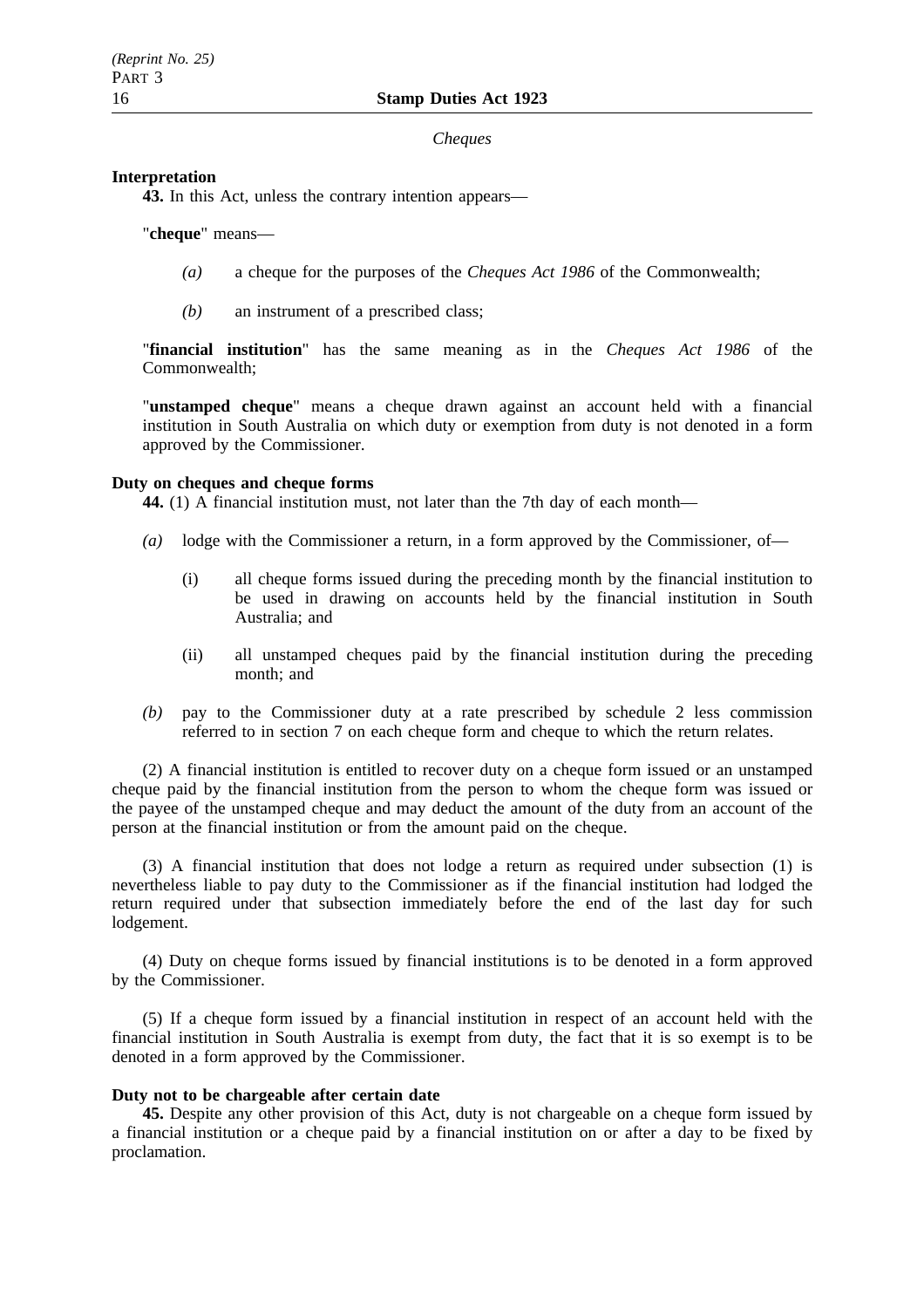### **Power to make regulations**

**46.** The power to make regulations conferred on the Governor by section 112 includes power to make regulations with respect to returns and the payment of duty under section 44 and the obligations of financial institutions.

\*\*\*\*\*\*\*\*\*\*

#### *Conveyances and Conveyances on Sale*

**Interpretation**

**60.** In this Act—

"**conveyance**" includes—

- *(a)* every conveyance, assignment, transfer or declaration of trust and every application under the *Real Property Act 1886* or the *Community Titles Act 1996*; and
- *(b)* every decree or order of any court, judge or commissioner; and
- *(c)* every other application or request of any kind; and
- *(d)* every other assurance or instrument of any kind,

by which or by virtue of which or by the operation of which, whether upon registration or otherwise, or by the issue of a certificate of title in pursuance of which, any real or personal property or any estate or interest in any such property is assured to, or vested in, any person, and "**to convey**" has a meaning coextensive with the meaning of "**conveyance**", as extended by this section;

"**conveyance on sale**" includes—

- *(a)* every conveyance, assignment, transfer or application under the *Real Property Act 1886*; and
- *(b)* every decree or order of any court, judge or commissioner; and
- *(c)* every other application or request of any kind; and
- *(d)* every other assurance or instrument,

by which or by virtue of which any real or personal property, upon the sale thereof, is legally or equitably transferred to, or vested in, the purchaser or any other person on his behalf or by his direction, and also includes—

- *(e)* every application for a foreclosure order under the *Real Property Act 1886*; and
- *(f)* every lease for which any consideration other than the rent reserved may be paid or agreed to be paid (but only so far as such consideration is concerned).

#### **Value of property conveyed or transferred**

**60A.** (1) Subject to subsection (2), a reference in this Act (other than in Part 4) to the value of property conveyed or transferred is a reference to the market value of the property—

*(a)* in the case of a conveyance on sale—as at the date of the sale; or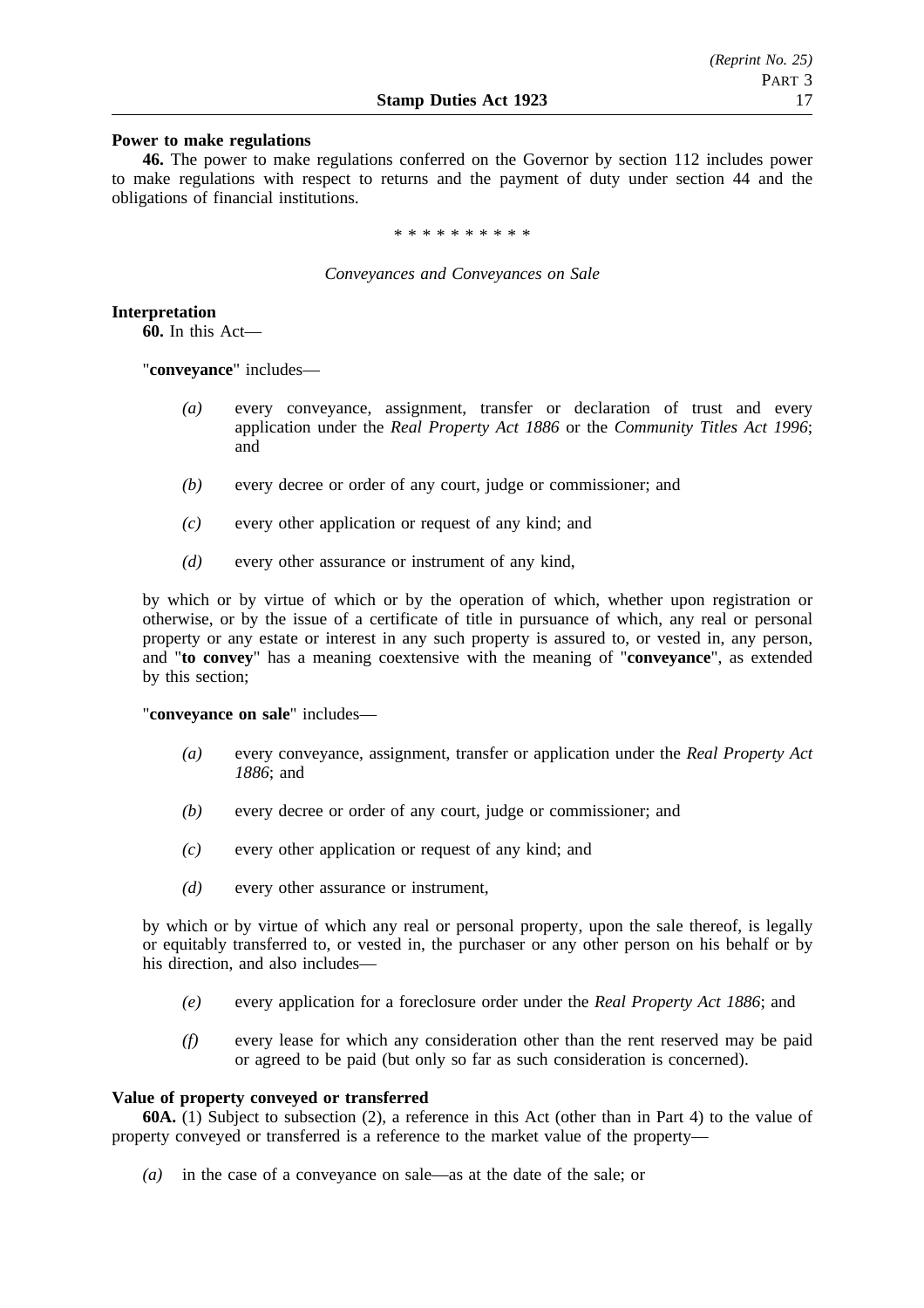*(b)* in any other case—as at the date of the conveyance,

assuming, in either case, that the property had, at that date, been free from any encumbrances.

(2) In the case of a conveyance on sale, the Commissioner may treat the consideration for the sale as being the value of the property conveyed or transferred unless it appears to the Commissioner that the consideration may be less than the value of the property as referred to in subsection  $(1)$ .

(3) Where no evidence of the value of property conveyed or transferred, or comprising or forming part of the consideration for a conveyance, is furnished to the Commissioner, or the evidence so furnished is, in his opinion, unsatisfactory, the Commissioner may cause a valuation of the property to be made by some person appointed by him and may assess the duty payable by reference to that valuation.

(4) The Commissioner may, having regard to the merits of the case, charge the whole or a part of the expenses of, or incidental to, the making of a valuation pursuant to subsection (3) to the person liable to pay the duty and may recover the amount so charged from him as a debt due to the Crown.

(4a) Where an interest, agreement or arrangement (granted or made on or after 7 January 1997) in respect of property has the effect of reducing the value of the property, the Commissioner may, for the purposes of assessing the duty payable on a conveyance of the property, disregard the existence of the interest, agreement or arrangement unless a person liable to pay the duty satisfies the Commissioner that the interest, agreement or arrangement—

- *(a)* was granted or made for a purpose other than reducing the value of the property; and
- *(b)* was not granted or made in favour of the transferee or a person related to the transferee.

(4b) Where an estate or interest conveyed or transferred merges with an estate or interest already held by the transferee (the latter having been acquired by the transferee on or after 7 January 1997), the Commissioner may, for the purposes of assessing the duty payable on the conveyance, treat the value of the estate or interest conveyed or transferred as being—

- *(a)* where the instrument creating the estate or interest already held was charged with *ad valorem* duty as a conveyance—the value of the estate or interest produced by the merger less the value of the estate or interest already held; or
- *(b)* in any other case—the value of the estate or interest produced by the merger.

 $(5)$  In subsection  $(1)$ —

"**encumbrance**" does not include a prescribed encumbrance or an encumbrance of a prescribed kind.

(6) For the purposes of subsection  $(4a)$  (but subject to subsection  $(7)$ )—

- *(a)* natural persons are related persons if—
	- (i) they are members of a partnership within the meaning of the *Partnership Act 1891*; or
	- (ii) one is the spouse of the other or the relationship between them is that of parent and child; and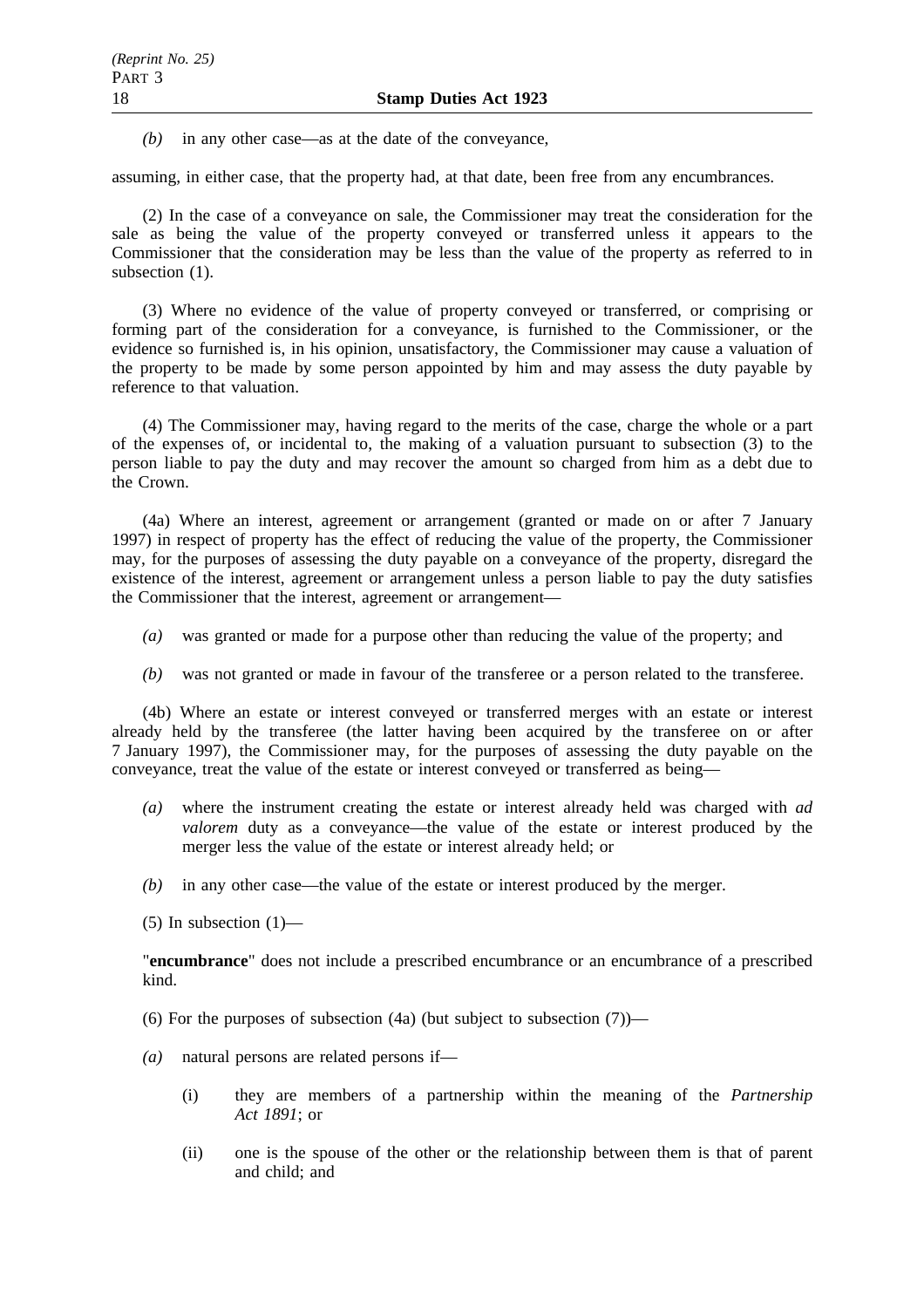- *(b)* companies are related persons if they are related bodies corporate within the meaning of the *Corporations Law*; and
- *(c)* trustees are related persons if any person is a beneficiary common to the trusts of which they are trustees; and
- *(d)* a natural person and a company are related persons if the natural person is a majority shareholder, director or secretary in or of the company or in or of another company that is a related body corporate of the company within the meaning of the *Corporations Law*; and
- *(e)* a natural person and a trustee are related persons if the natural person is a beneficiary of the trust of which the trustee is a trustee; and
- *(f)* a company and a trustee are related persons if—
	- (i) the company, or a majority shareholder, director or secretary in or of the company, is a beneficiary of the trust of which the trustee is a trustee; or
	- (ii) a related body corporate of the company (within the meaning of the *Corporations Law*) is a beneficiary of the trust of which the trustee is a trustee.

(7) For the purposes of subsection (4a), persons are not related persons if the Commissioner is satisfied that the persons were not acting together to achieve a common purpose.

(8) In subsection  $(6)$ —

"**majority shareholder**" means—

- *(a)* in relation to a company within the meaning of Part 6.7 of the *Corporations Law*—a person who has a substantial shareholding in the company in accordance with section 708 of the *Corporations Law*; or
- *(b)* in any other case—a person who would have a substantial shareholding in the company in accordance with section 708 of the *Corporations Law* if—
	- (i) a reference in that section to the prescribed percentage were a reference to 50 per cent; and
	- (ii) the company were a company within the meaning of Part 6.7 of the *Corporations Law*.

### **Refund of duty where transaction is rescinded or annulled**

**60B.** (1) Where a party to an instrument of a kind that is registrable under the *Real Property Act 1886* satisfies the Commissioner, upon application made to him not later than one year after execution of the instrument—

- *(a)* that he has paid duty upon the instrument; and
- *(b)* that the transaction in respect of which the instrument was executed has been frustrated or avoided or has miscarried through failure of a party to comply with a condition,

the applicant shall be deemed to be possessed of stamped material rendered useless by being inadvertently spoiled within the meaning of section 106, and the provisions of that section shall apply accordingly.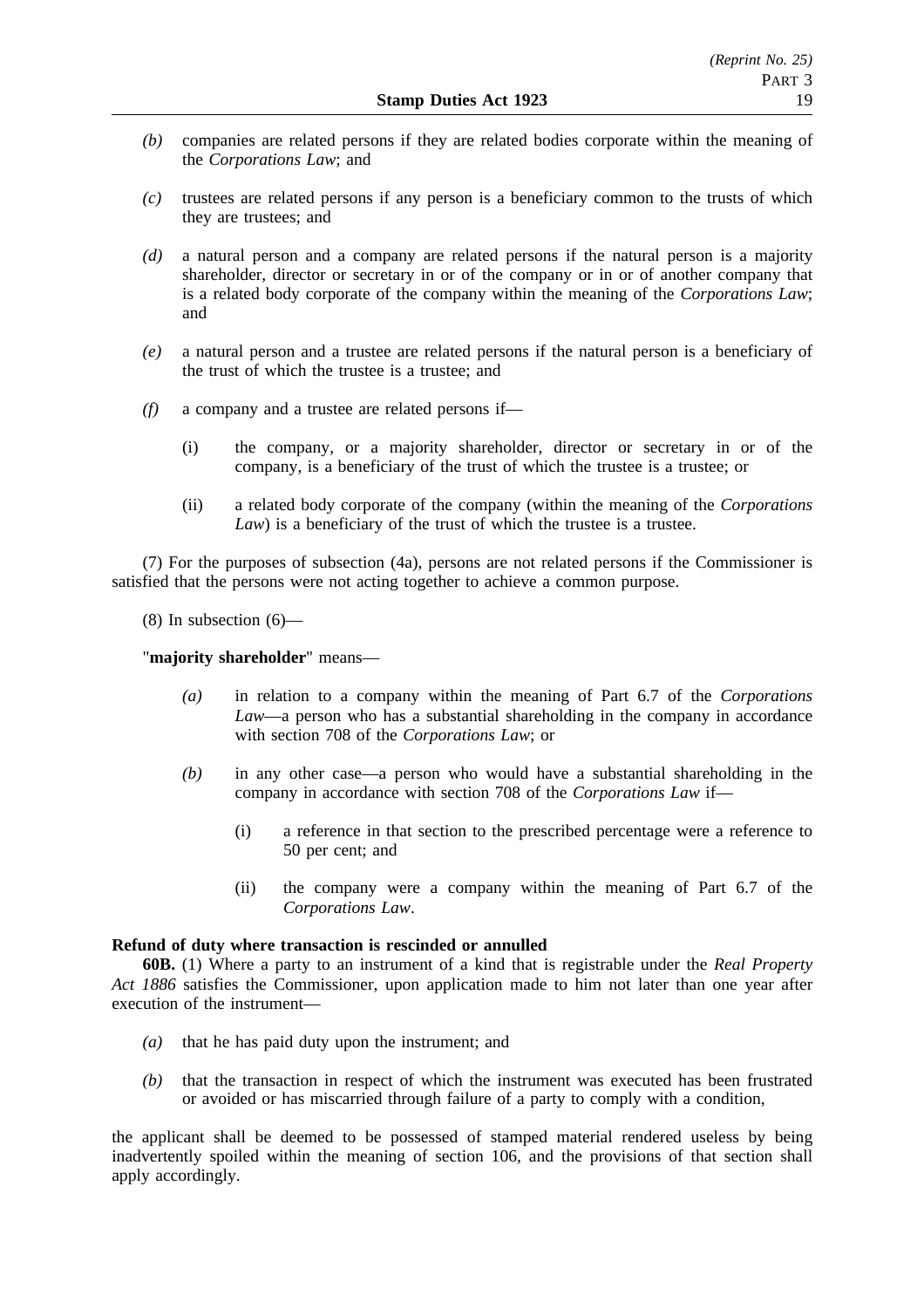(2) This section does not apply in respect of an instrument executed before the commencement of the *Stamp Duties Act Amendment Act 1975*.

**Refund of duty on reconveyance of property subject to a common law mortgage 60C.** (1) If—

- *(a) ad valorem* duty is paid on a conveyance of property (the **prior conveyance**); and
- *(b)* the sole purpose of the conveyance is to secure a liability under a loan, indemnity or guarantee; and
- *(c)* a conveyance (the **later conveyance**) reconveys the property to the person by whom the security was given under the terms of the security or on extinguishment or termination of the secured liability,

this section applies to the later conveyance.

- (2) If the Commissioner is satisfied that a conveyance is one to which this section applies—
- *(a)* no stamp duty is payable on the conveyance; and
- *(b)* the Commissioner must, on application by the person to whom the property is reconveyed, refund the duty paid on the prior conveyance.

#### **Method or estimating value of consideration where consideration consists of shares**

**61.** Where the consideration or part of the consideration for a conveyance chargeable with *ad valorem* duty consists of shares or debentures to be issued by a company, or a contract to issue such shares or debentures, the market value of the shares or debentures shall be taken as the value of the consideration or part.

#### **Land use entitlements**

**62.** (1) This section applies to a transaction under which a person—

- *(a)* acquires a share in a company or an interest under a trust; or
- *(b)* becomes entitled, as the owner of a share in a company or an interest under a trust, to the possession of land.

(2) A person who acquires a right to possession of land as a result of a transaction to which this section applies is taken to acquire a notional interest in the land.

(3) An instrument that gives effect to, or acknowledges, evidences or records a transaction to which this section applies is dutiable as a conveyance of a notional interest in land.

(4) The value of the notional interest acquired as a result of the transaction is determined as follows—

- *(a)* if the person acquires a right to exclusive possession of land—the value of the notional interest is equivalent to the value of an unencumbered estate in fee simple in the land;
- *(b)* in any other case—the value of the notional interest is a proportion of the value of an unencumbered estate in fee simple in the land reflecting the more limited extent of the possessory right.

\*\*\*\*\*\*\*\*\*\*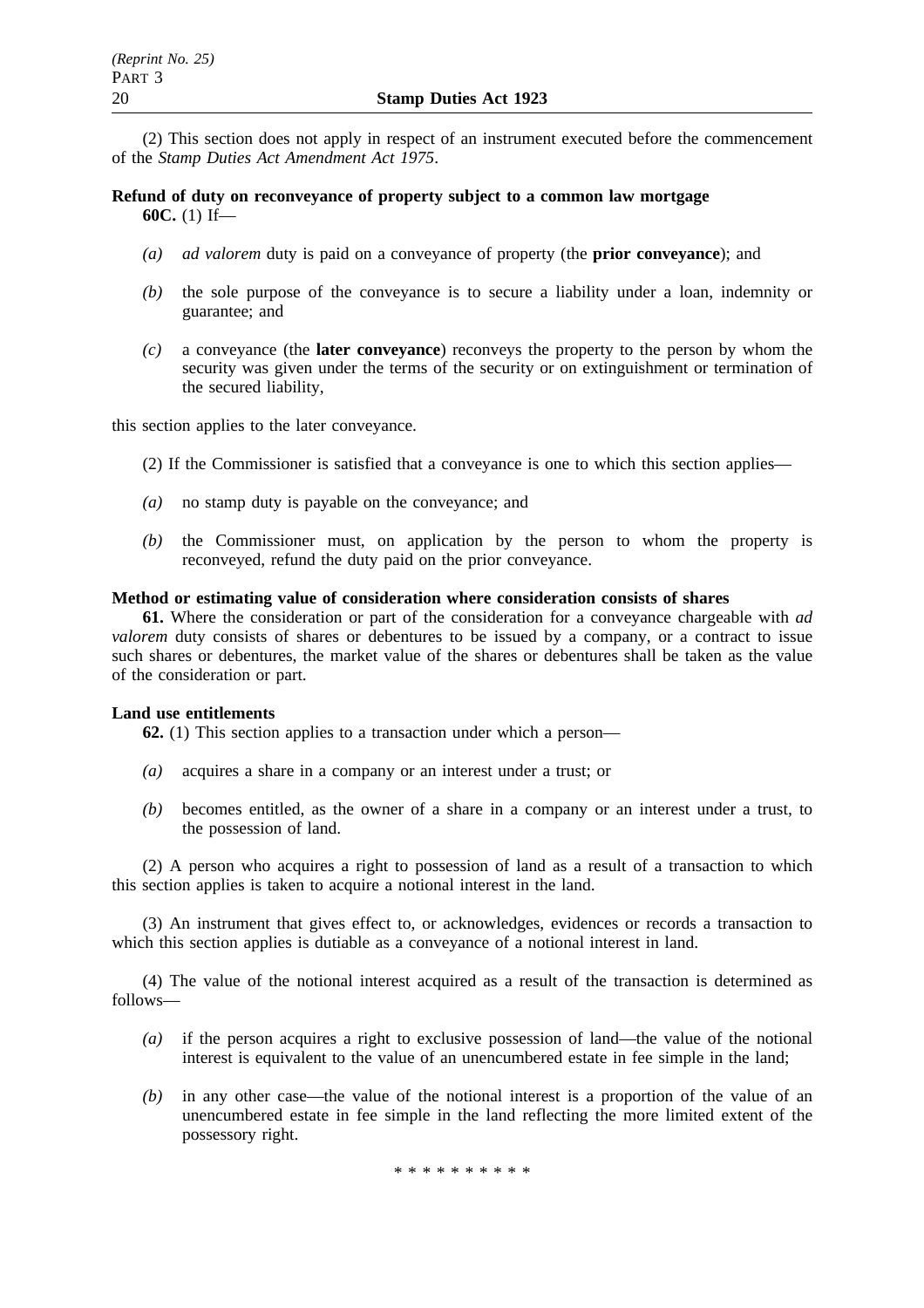### **Consideration in case of lease**

**64.** In the case of a lease for which any consideration other than the rent reserved may be paid or agreed to be paid, the amount of the other consideration shall be deemed the consideration for the conveyance on sale.

### **Where consideration consists of real or personal property**

**65.** Where the consideration or any part of the consideration for a conveyance on sale consists of any real or personal property other than money, the market value of the real or personal property at the date of the sale shall be taken as the value of the consideration or part of the consideration.

### **Where consideration is payable in instalments**

**66.** Where the consideration or any part of the consideration for a conveyance on sale consists of money payable periodically for a definite period, so that the total amount to be paid can be previously ascertained, the total amount shall be taken as the consideration or part of the consideration.

\*\*\*\*\*\*\*\*\*\*

### **Computation of duty where instruments are interrelated**

**67.** (1) Subject to subsection (2), this section applies to the following instruments:

- *(a)* a conveyance on sale; or
- *(b)* a conveyance operating as a voluntary disposition *inter vivos*; or
- *(c)* an instrument chargeable with duty as if it were a conveyance (including a statement under section 71E).
- (2) This section does not apply to the following instruments:
- *(a)* a conveyance that relates to property that is being conveyed in separate parcels to different persons by separate conveyances where the Commissioner is satisfied that no arrangement or understanding exists between the persons under which the parcels of property conveyed are to be used otherwise than separately and independently from each other;
- *(b)* a conveyance of stock, implements or other chattels in a case where section 31A applies;
- *(c)* a conveyance on sale of any marketable security;
- *(d)* an instrument excluded from the operation of this section by the regulations.
- (3) Where two or more instruments to which this section applies—
- *(a)* arise from a single contract of sale; or
- *(b)* together form, or arise from, substantially one transaction or one series of transactions,

the instruments are chargeable with *ad valorem* duty calculated on the sum of the amounts by reference to which *ad valorem* duty on each of the instruments would, but for this subsection, have been calculated, and that duty will be apportioned to the various instruments as determined by the **Commissioner**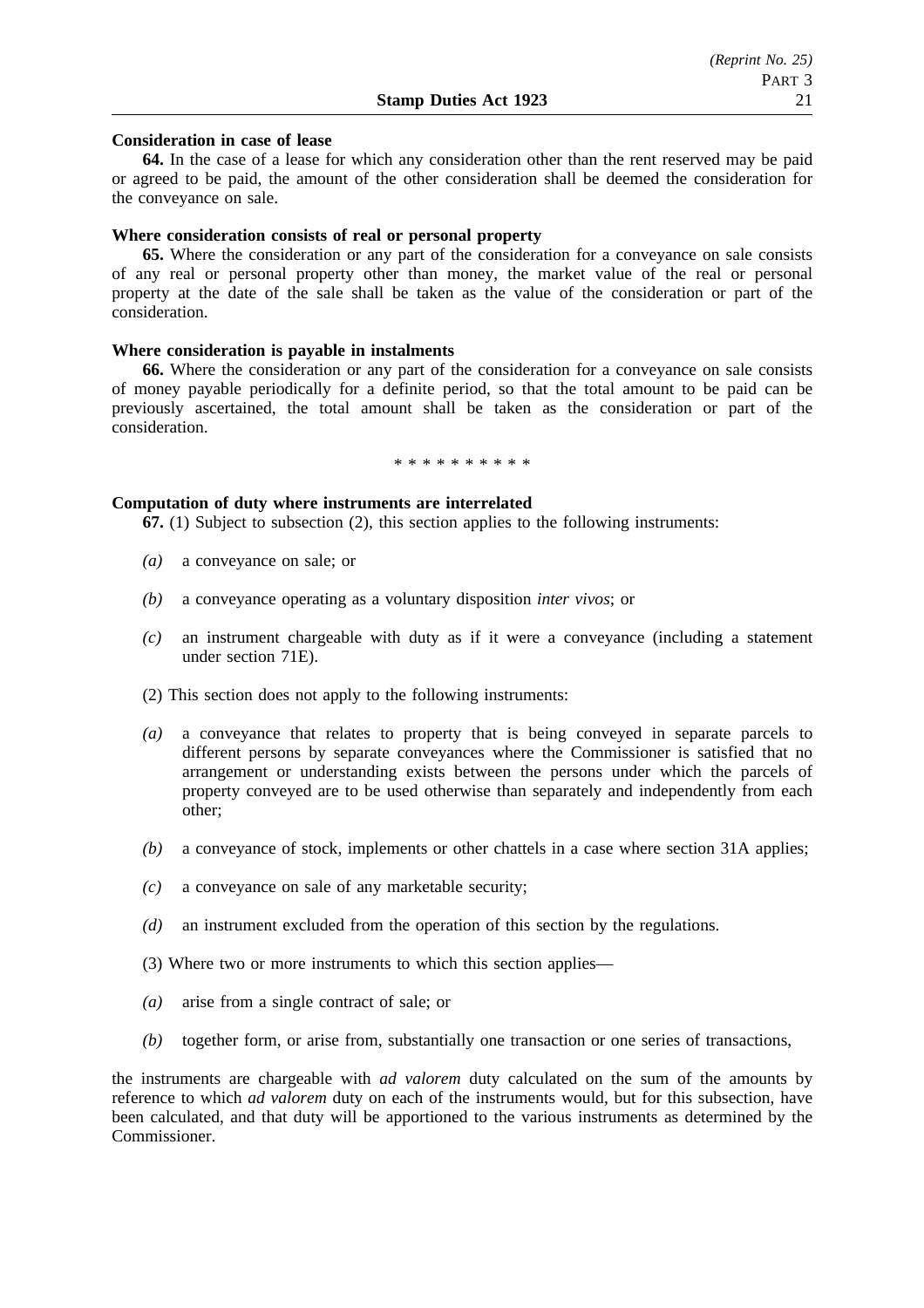(4) Where by instruments that have been, or appear to have been, executed within 12 months of each other a person conveys property or interests in property to the same person (whether that person takes alone or with the same or different persons), it will be presumed, unless the Commissioner is satisfied to the contrary, that the instruments form one transaction or one series of transactions.

\*\*\*\*\*\*\*\*\*\*

(7) This section does not operate to reduce the duty payable on an instrument.

(8) In this section—

"**interest**" includes a potential beneficial interest as defined in section 71(15).

## **Duty in certain cases**

**68.** \*\*\*\*\*\*\*\*\*\*\*\*

(3) Where a person, having contracted for the purchase of any property but not having obtained a conveyance, contracts to sell it to any other person and the property is in consequence conveyed immediately to the subpurchaser, the conveyance shall be chargeable with *ad valorem* duty as a conveyance for the consideration for the sale to the original purchaser and also as a conveyance for the consideration for the sale by the original purchaser to the subpurchaser, in the same manner as if the considerations were specified in separate instruments.

(4) Where a person, having contracted for the purchase of any property but not having obtained a conveyance, contracts to sell the whole or any part or parts thereof to any other person and the property is in consequence conveyed by the original seller to different persons in parts or parcels, the conveyance of each part or parcel shall be chargeable with *ad valorem* duty as a conveyance for the consideration for the sale to the original purchaser and also as a conveyance for the consideration for the sale by the original purchaser to the subpurchaser, in the same manner as if the considerations were specified in separate instruments. The consideration for the sale to the original purchaser in respect of each part or parcel shall, for the purposes of this subsection, be ascertained by determining the ratio which the value of the part or parcel in question bears to the value of the whole property and shall be specified in the instrument of conveyance.

(5) Where a subpurchaser takes an actual conveyance of the interest of the person immediately selling to him, which is chargeable with *ad valorem* duty as a conveyance for the consideration moving from him and is duly stamped accordingly, any conveyance to be afterwards made to him of the same property by the original seller shall be chargeable with *ad valorem* duty as a conveyance for the consideration for the sale to the original purchaser.

\*\*\*\*\*\*\*\*\*\*

## **Evasion of duty**

**70.** (1) Subject to subsection (2), an instrument executed in order, either directly or indirectly, to avoid or evade the payment of the duty payable upon a conveyance on sale is void.

(2) Where a third party relying in good faith on an instrument that is void by virtue of subsection (1) purports to acquire an interest in property subject to the instrument, the instrument shall, for the purposes of that transaction, be treated as valid, provided that it is duly stamped as a conveyance on sale.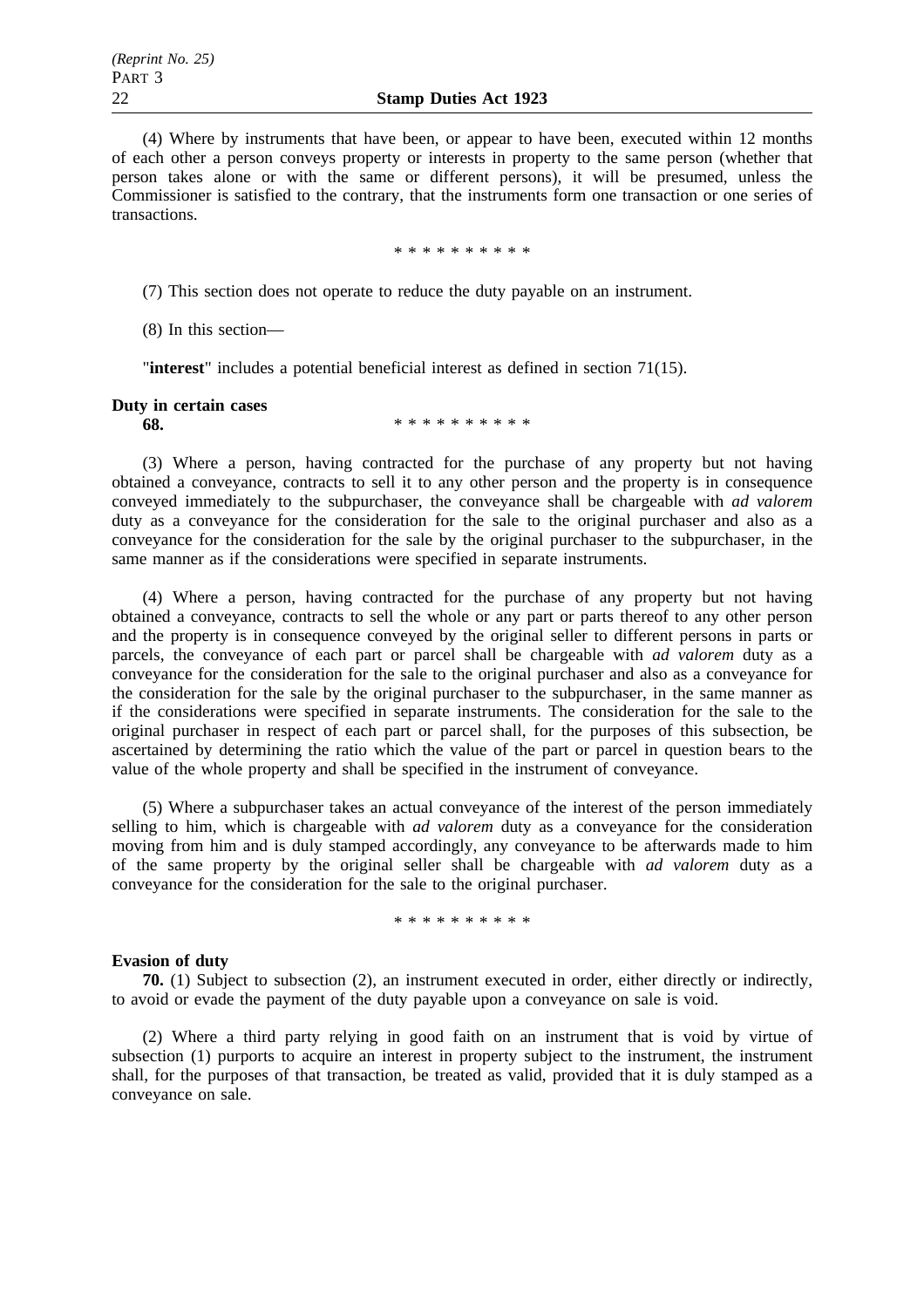### **Instruments chargeable as conveyances operating as voluntary dispositions** *inter vivos*

**71.** (1) The value for the purposes of this Act of the property conveyed by any conveyance operating as a voluntary disposition *inter vivos* shall be declared in the conveyance.

(2) No conveyance operating as a voluntary disposition *inter vivos* is to be taken to be duly stamped unless the Commissioner has assessed the duty payable on the conveyance, the amount assessed as being so payable has been paid and the instrument has been stamped with a particular stamp denoting that it is duly stamped.

(3) For the purposes of this Act, the following instruments shall, subject to this section, be deemed to be conveyances operating as voluntary dispositions *inter vivos*:

- *(a)* an instrument to which subsection (4) applies effecting or acknowledging, evidencing or recording, any of the following transactions:
	- (i) a transfer of property to a person who takes as trustee; or
	- (ii) a declaration of trust; or
	- (iii) the creation of an interest in property subject to a trust; or
	- (iv) a transfer of an interest in property subject to a trust; or
	- (v) the surrender or renunciation of an interest in property subject to a trust; or
	- (vi) the redemption, cancellation or extinguishment of an interest in property subject to a trust,

whether or not any consideration is given for the transaction; or

*(b)* an instrument to which paragraph *(a)* does not apply, being a conveyance that is not chargeable with duty as a conveyance on sale.

(4) This subsection applies to any instrument that relates to land, a marketable security or a unit under a unit trust scheme, or an interest in land, a marketable security or a unit under a unit trust scheme.

- (4a) A reference in subsection (4) to a unit trust scheme does not include—
- *(a)* an arrangement made by a deed approved for the purposes of Division 5 of Part 7.12 of the *Corporations Law* or the corresponding provisions of a law in force in another State or a Territory; or
- *(b)* an approved deposit fund or a pooled superannuation trust within the meaning of the *Superannuation Industry (Supervision) Act 1993* (Cwlth).

(5) Subject to subsection (6), an instrument effecting or acknowledging, evidencing or recording, any of the following transactions shall be deemed not to be a conveyance operating as a voluntary disposition *inter vivos*:

\*\*\*\*\*\*\*\*\*\*

*(b)* a transfer *in specie* of property of a company in liquidation made by the liquidator to a shareholder of the company;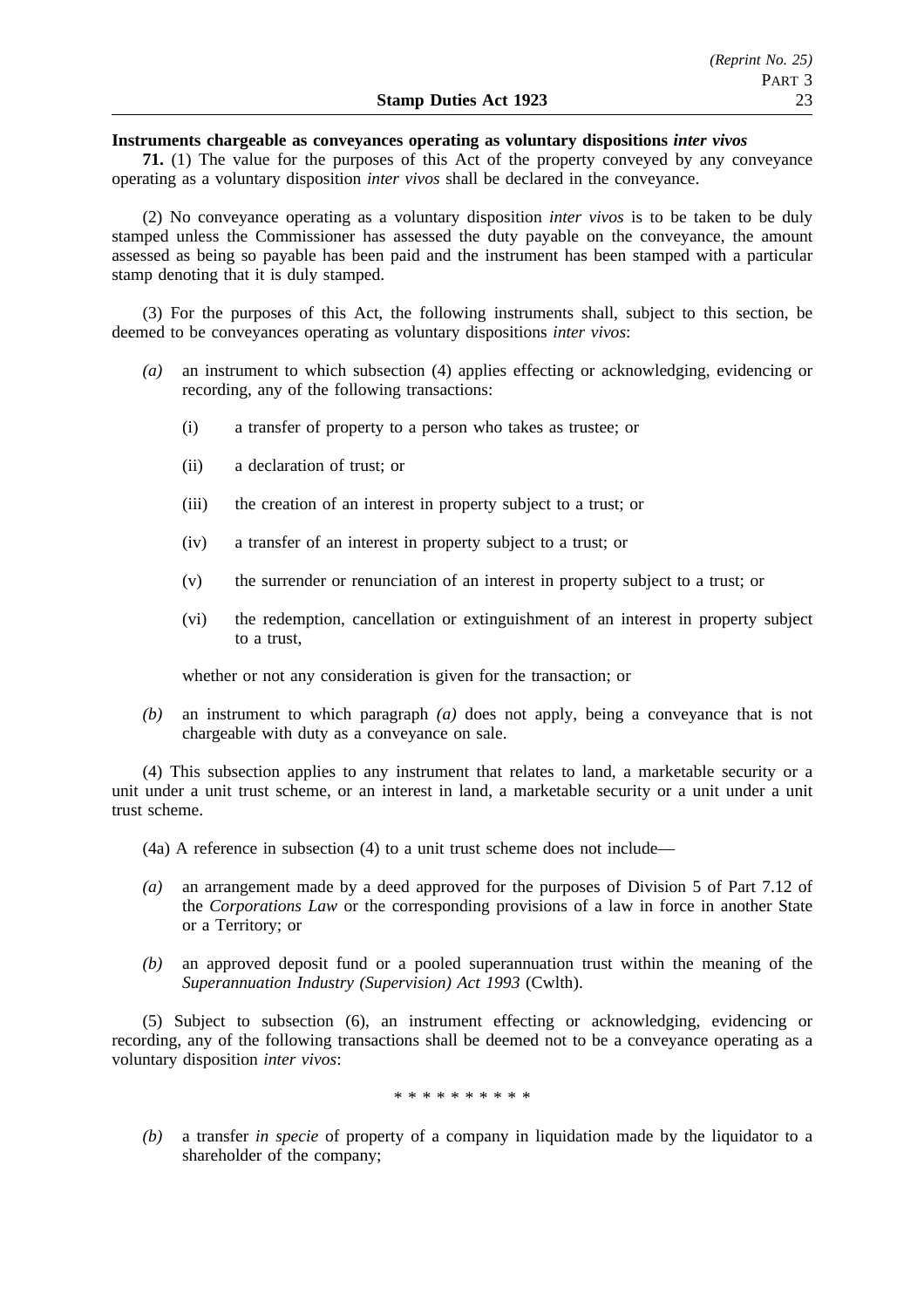- *(c)* a transfer of any marketable security issued by a public company to a person who takes as trustee, where—
	- (i) the beneficial interest in the property is, upon the transfer, vested in the transferor; and
	- (ii) the transfer is not in pursuance of a sale;
- *(d)* a transfer of property for the purpose of effectuating the retirement of a trustee or the appointment of a new trustee, where the Commissioner is satisfied that the transfer is not part of a scheme for conferring a benefit, in relation to the trust property, upon the new trustee or any other person, whether as a beneficiary or otherwise, to the detriment of the beneficial interest of any person;
- *(e)* a transfer of property to a person who has a beneficial interest in the property by virtue of an instrument that is duly stamped, where—
	- (i) the beneficial interest arises under a trust of which the transferor is a trustee; and
	- (ii) (A) the transferor or some other trustee or trustees of the trust obtained his, her or their interest in the property under one of the other paragraphs of this subsection (except paragraph *(d)*); or
		- (B) the transferor or some other trustee or trustees of the trust obtained his, her or their interest in the property by virtue of an instrument duly stamped with *ad valorem* duty;
- *(f)* a transfer to a natural person who is an object of a discretionary trust of property or a beneficial interest in property subject to the discretionary trust, where—
	- (i) the discretionary trust was created by an instrument that is duly stamped; and
	- (ii) the Commissioner is satisfied that the discretionary trust was created wholly or principally for the benefit of that person or a family group of which that person is a member;
- *(g)* a transfer of a potential beneficial interest in property subject to a discretionary trust, where—
	- (i) the discretionary trust was created by an instrument that is duly stamped wholly or principally for the benefit of a family group; and
	- (ii) the transfer is made by one member of the family group to another member of the family group, or by a member of the family group by way of surrender or renunciation of the potential beneficial interest and another member of the family group is to continue as an object or beneficiary under the trust;
- *(h)* a transfer to or by a person in his capacity as the personal representative of a deceased person or the trustee of the estate of a deceased person, being a transfer made in pursuance of the provisions of the will of the deceased person or the laws of intestacy and not being a transfer in pursuance of a sale;
- *(i)* any variation of the terms of a trust, where the trust was created by an instrument that is duly stamped and the variation does not involve the creation or variation of any beneficial interest in property subject to the trust;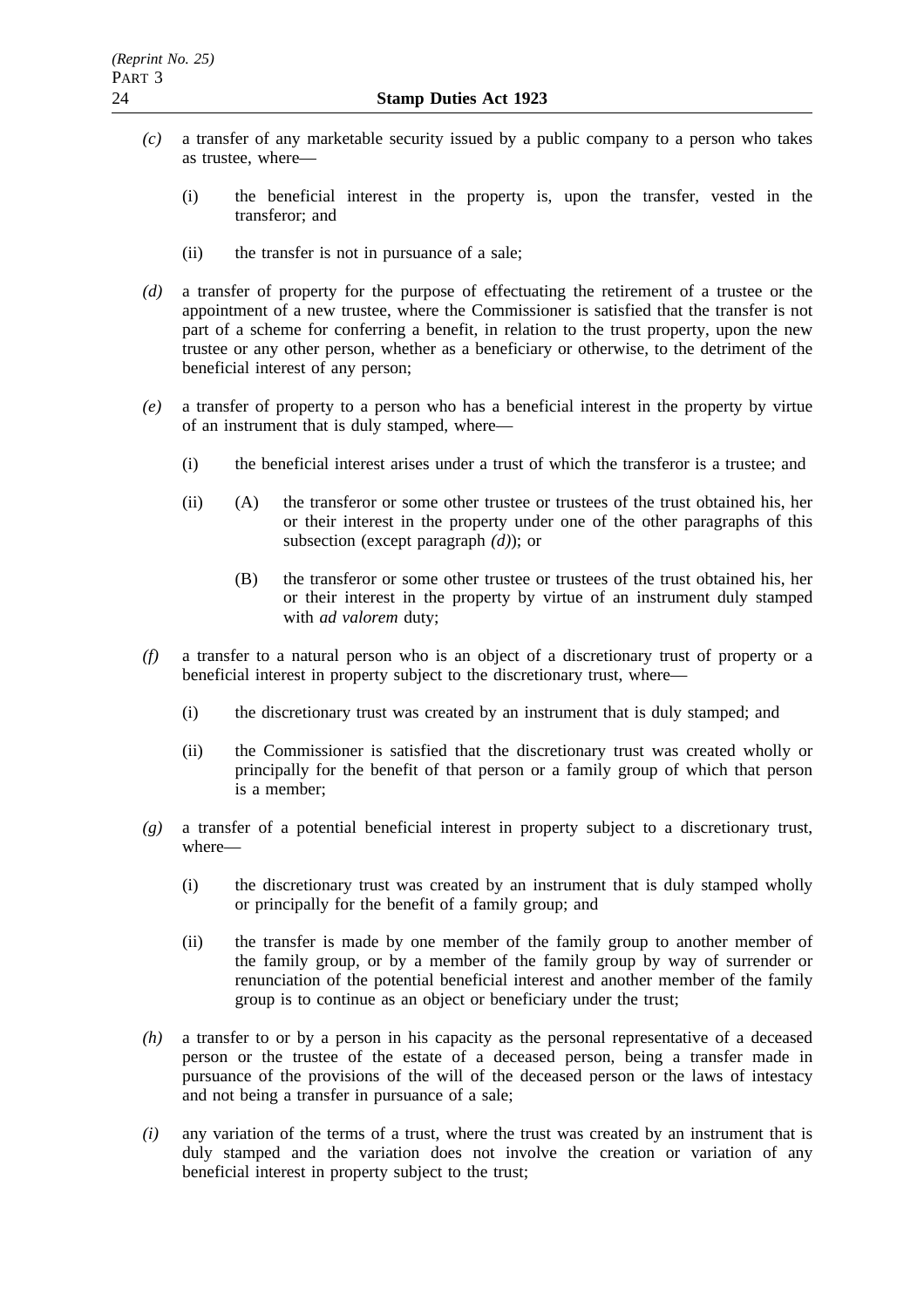- *(ia)* a transaction under which there is a *pro rata* increase or diminution of the number of units held by the unitholders in a unit trust so that each unitholder's holding, expressed as a proportion of the aggregate number of units, remains unaffected by the transaction;
- *(j)* a voluntary disposition of property that is wholly for charitable or religious purposes;
- *(k)* a transfer of a prescribed class.

(6) Subsection (5) does not apply in relation to a transfer of property or a beneficial interest in property to a person who has, prior to the transfer, a beneficial interest in the property but who takes the property or interest transferred to him as trustee under a further trust.

(7) For the purposes of subsection  $(5)(e)$ , a person who is an object of a discretionary trust by virtue of an instrument that is duly stamped shall not be regarded as having a beneficial interest in the trust property by virtue of an instrument that is duly stamped unless that person has been appointed to be a beneficiary under the discretionary trust by a further instrument that is duly stamped.

(8) A conveyance operating as a voluntary disposition *inter vivos* that transfers a potential beneficial interest in, or in relation to, property subject to a discretionary trust shall, subject to this Act, be chargeable with duty as if it transferred the beneficial interest in the property that the transferee would have if the discretion under the discretionary trust were so exercised as to confer upon him the greatest benefit in relation to that property that can be conferred upon him under the discretionary trust.

(9) An instrument that acknowledges, evidences or records a transaction of a kind referred to in subsection  $(3)(a)$  (not being a copy within the meaning of section 19A that is duly stamped) shall, for the purposes of this Act, be deemed to have effected the transaction and to have been executed by the parties to the transaction at the same time as the transaction took place.

(10) For the purposes of this Act, in determining the value of property transferred by a conveyance operating as a voluntary disposition *inter vivos*, no regard shall be had to the fact that the person to whom the property is transferred takes or is to hold the property subject to a trust or has a beneficial interest in the property.

(11) Notwithstanding any other provisions of this Act but subject to subsection (11a), the rate of duty chargeable in respect of a conveyance operating as a voluntary disposition *inter vivos* of a marketable security shall, if that conveyance is made in pursuance of sale, be the rate fixed by schedule 2 in respect of a conveyance or transfer on sale of a marketable security or, as the case may require, in respect of a return lodged pursuant to section 90D.

(11a) Subsection (11) does not apply in relation to a statement under Part 4.

(12) Where an instrument of a kind referred to in subsection (3)*(a)* is duly stamped under this Act, the Commissioner shall, upon application and production of that instrument, stamp any other instrument of a kind referred to in subsection  $(3)(a)$  that he is satisfied relates to the same transaction with a particular stamp denoting that it is duly stamped.

(13) Without limiting the generality of subsection (12), where an instrument that is duly stamped transfers or creates, or acknowledges, evidences or records, the transfer or creation of any property or interest in property and the person to or in whom the property or interest in property is transferred or vested takes the property or interest in property as trustee, the Commissioner shall, upon application and production of that instrument, stamp any declaration of trust or other instrument that acknowledges, evidences or records the fact that the person took the property or interest in property as trustee with a particular stamp denoting that it is duly stamped.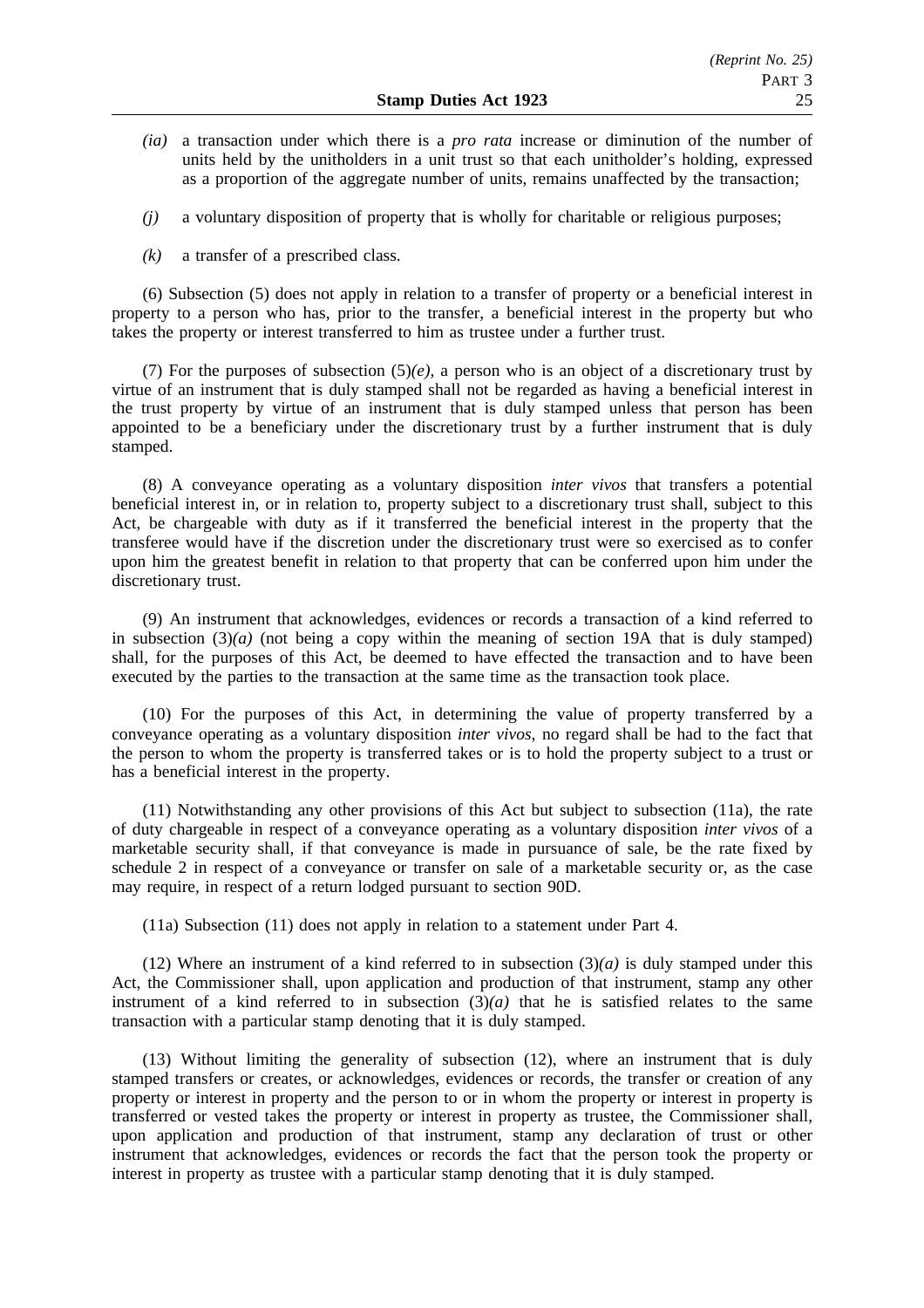- (14) Notwithstanding any other provisions of this Act, where—
- *(a)* property has been transferred to a person who took as trustee; and
- *(b)* that property is subsequently transferred back to the transferor; and
- *(c)* the Commissioner is satisfied that no person other than the transferor under the first transfer has had a beneficial interest in the property during the period elapsing between the transfers,

the Commissioner shall, if *ad valorem* duty was paid in respect of the first transfer, upon application, refund to the person who paid that duty an amount equal to the difference between the amount of the duty and ten dollars.

(15) In this section—

"**family group**" means a group of persons connected by an unbroken series of relationships of consanguinity or affinity;

"**public company**" means a public company within the meaning of the *Corporations Law*;

"**trust**" includes an implied trust or a discretionary trust;

"**trustee**" includes—

- *(a)* a trustee under an implied trust; or
- *(b)* a person who holds property subject to a discretionary trust.

### **Instruments disclaiming etc. an interest in the estate of a deceased person**

**71AA.** (1) This section applies to an instrument under which a person who is, or may be, entitled to share in the distribution of the estate of a deceased person—

- *(a)* disclaims an interest in the estate; or
- *(b)* assigns or transfers an interest in the estate to another.

(2) An instrument to which this section applies is taken to be a conveyance of property operating as a voluntary disposition *inter vivos* (whether or not consideration is given for the transaction).

(3) For the purpose of calculating *ad valorem* duty payable on an instrument to which this section applies, the value of the interest subject to the conveyance is to be determined as if the estate had been distributed and the interest were an interest in possession.

# **Provision where trust property distributed** *in specie*

**71A.** If any will or any instrument by which any trust is declared contains a direction to convert any property into money and to pay the proceeds to any beneficiary and, instead of converting the property into money the executor, administrator or trustee, as the case may be, conveys the property *in specie* to the beneficiary, the conveyance shall not be chargeable with duty as a conveyance on sale or as a conveyance operating as a voluntary disposition *inter vivos* if, in the case of a trust other than a trust declared by a will, the beneficiary is beneficiary by virtue of an instrument that is duly stamped.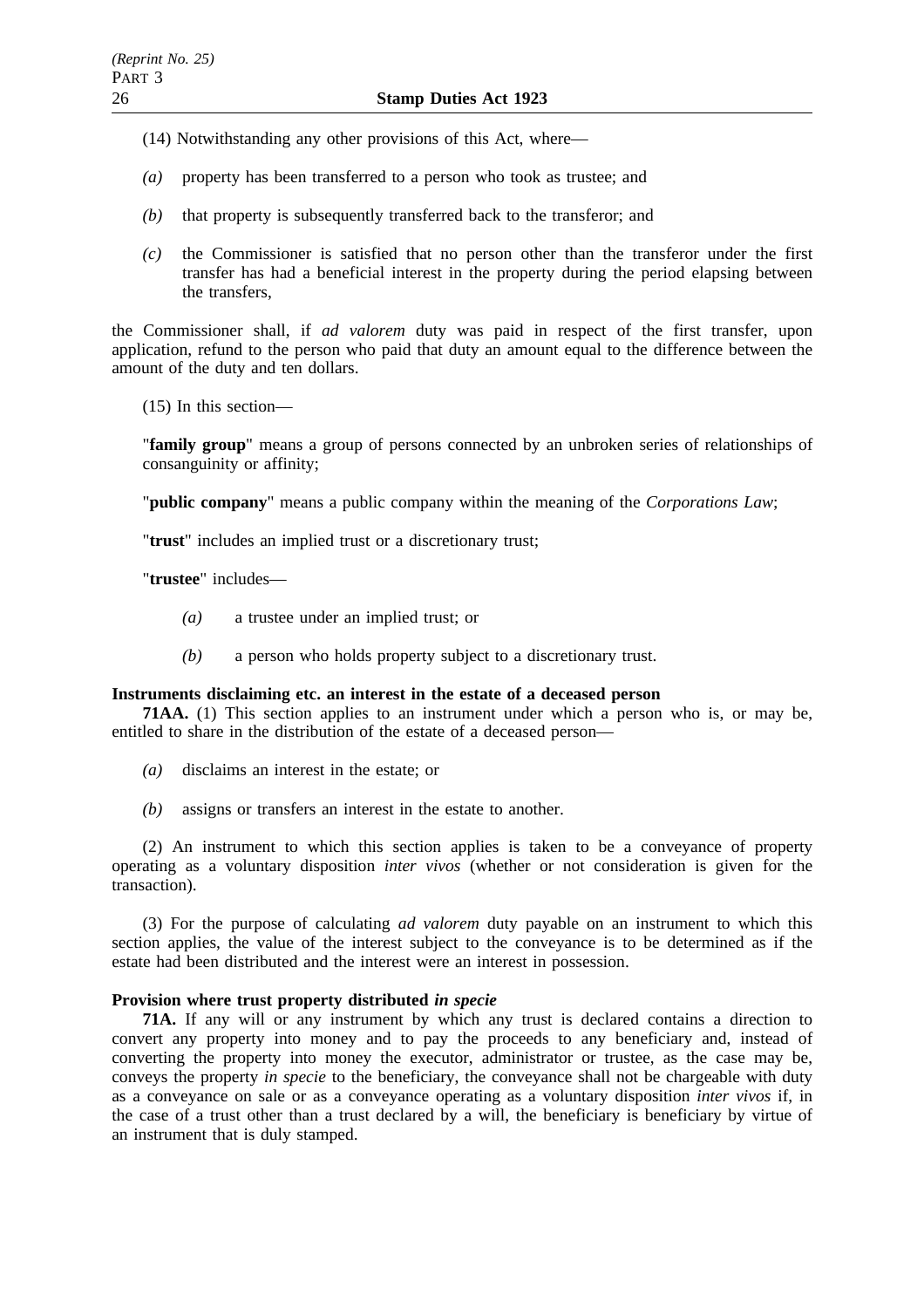### **Partition or division of property**

**71B.** (1) Where upon the partition or division of any property any consideration exceeding in amount or value two hundred dollars is paid or given, or agreed to be paid or given, for equality, the instrument by which the partition or division is effected shall be charged with duty as if it were a conveyance on sale and that consideration were equal to the value of the property.

\*\*\*\*\*\*\*\*\*\*

(4) This section applies only in relation to a conveyance for the partition or division of property between members of a family group.

(5) In this section—

"**family group**" has the meaning assigned to that expression by section 71(15).

### **Concessional rates of duty in respect of purchase of first home, etc.**

**71C.** (1) Where upon an application made on or after 9 August, 1989, in a manner and form determined by the Commissioner and supported by such evidence as he may require the Commissioner is satisfied—

- *(a)* that the applicant or applicants—
	- (i) are natural persons; and
	- (ii) on or after the fifteenth day of September, 1979, entered into a contract for the purchase of a relevant interest in land or for the purchase of shares in a company that confer a right to occupy land of the company; and
	- (iii) are the sole purchasers of the land or the shares; and
	- $(iv)$ 
		- have entered into a contract for the construction of a dwelling house on the land and intend to occupy the dwelling house as their principal place of residence within 12 months of completion of construction; or
		- where there is presently a dwelling house on the land—were occupying that dwelling house as their principal place of residence at the date of the conveyance, or intend to so occupy the dwelling house within 12 months of the date of the conveyance; and
- *(ab)* where the relevant contract is entered into on or after 1 September 1992—that the amount by reference to which duty would, apart from this section, be calculated does not exceed the prescribed maximum; and
- *(b)* that no party to the application has previously—
	- (i) occupied a dwellinghouse (except as a minor) either in the State or elsewhere in pursuance of a relevant interest of that party in the dwellinghouse (other than an interest arising under an agreement with the South Australian Housing Trust relating to the purchase of the dwelling house to which the application relates) or any interest of that party in shares conferring a right to occupy the dwellinghouse; or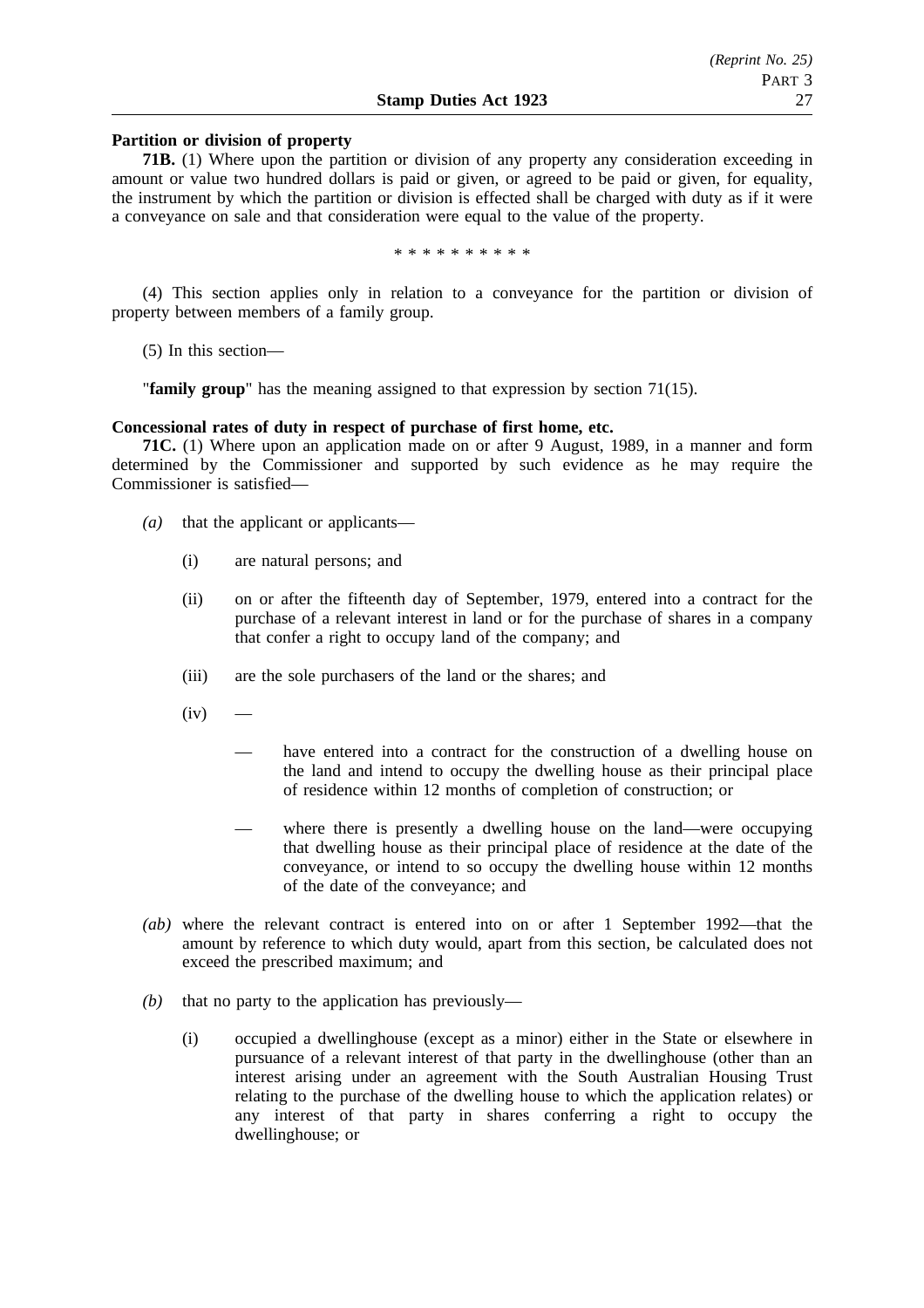(ii) received the benefit of this section,

this section applies to a conveyance under which the land or shares are conveyed to the purchaser or purchasers.

(1a) Subsection  $(1)(b)(ii)$  does not apply to an applicant who is the occupier of a Housing Trust home and who is purchasing the home under an agreement with the South Australian Housing Trust if the Commissioner is satisfied—

- *(a)* that the conveyance to which the application relates arises from that agreement; and
- *(b)* that the applicant previously received the benefit of this section only in relation to another conveyance arising from the same agreement.
- (2) The duty payable upon a conveyance to which this section applies will be as follows:
- *(a)* where the amount by reference to which the duty would, apart from this section, be calculated does not exceed the prescribed amount—no duty will be payable; or
- *(b)* where the amount by reference to which the duty would, apart from this section, be calculated exceeds the prescribed amount—
	- (i) where the relevant contract was entered into before 1 September 1992—the duty payable will be the amount payable apart from this section less \$2 130;
	- (ii) where the relevant contract is entered into on or after 1 September 1992—the duty payable will be an amount calculated in accordance with the following formula:

$$
A = B - \left(C - D \frac{(E - F)}{1000}\right)
$$

where

- A is the amount of duty payable
- B is the amount of duty payable apart from this section
- $C$  is —

where the relevant contract is entered into during the period commencing on 1 February 1997 and ending on 31 January 1998—\$2 830;

in any other case—\$2 130

 $D$  is—

where the relevant contract is entered into during the period commencing on 1 February 1997 and ending on 31 January 1998—56;

in any other case—42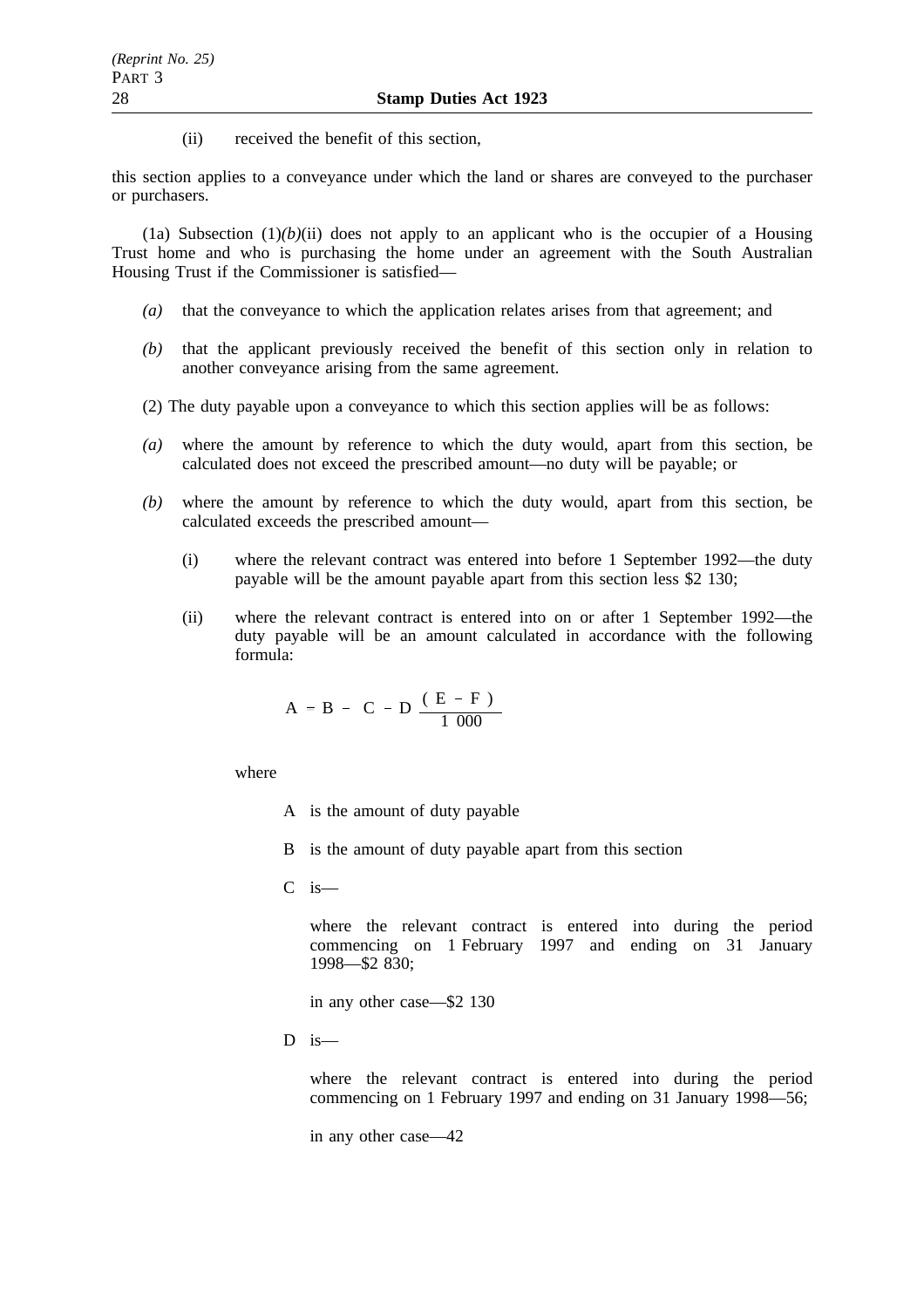- E is the amount by reference to which duty would, apart from this section, be calculated (any fractional part of \$1 000 being rounded up to the next multiple of \$1 000)
- F is the prescribed amount.

(2a) Where the Commissioner is satisfied by such evidence as the Commissioner may require—

- *(a)* that a person or persons who have paid stamp duty on a conveyance would have been entitled to the benefit of this section in respect of the conveyance if when it was submitted for stamping the requirements of subsection  $(1)(a)(iv)$  had been satisfied;
- *(b)* that person or those persons in fact occupied a dwellinghouse on the land comprised in the conveyance, or in pursuance of rights conferred by shares comprised in the conveyance, as their principal place of residence within 12 months of the date of the conveyance,

the Commissioner shall refund to that person or those persons any duty in excess of the amount that would have been payable if the conveyance had been stamped under this section.

\*\*\*\*\*\*\*\*\*\*

(3) In this section—

"**dwelling house**" does not include residential premises that form part of industrial or commercial premises;

"**Housing Trust home**" means residential premises owned by the South Australian Housing Trust;

"**perpetual lease**" means a perpetual lease under the *Crown Lands Act 1929*;

"**prescribed amount**" means—

- *(a)* where the relevant contract is entered into during the period commencing on 1 February 1997 and ending on 31 January 1998—\$100 000;
- *(b)* in any other case—\$80 000;

"**prescribed maximum**" means—

- *(a)* where the relevant contract is entered into during the period commencing on 1 February 1997 and ending on 31 January 1998—\$150 000;
- *(b)* in any other case—\$130 000;

"**relevant contract**" means the contract relied on by an applicant under this section to satisfy the requirements of subsection  $(1)(a)(ii)$ ;

"**relevant interest**", in relation to land or a dwelling house, means any estate or interest conferring a right to possession, including any such estate or interest arising under a perpetual lease but not including any other leasehold estate or interest.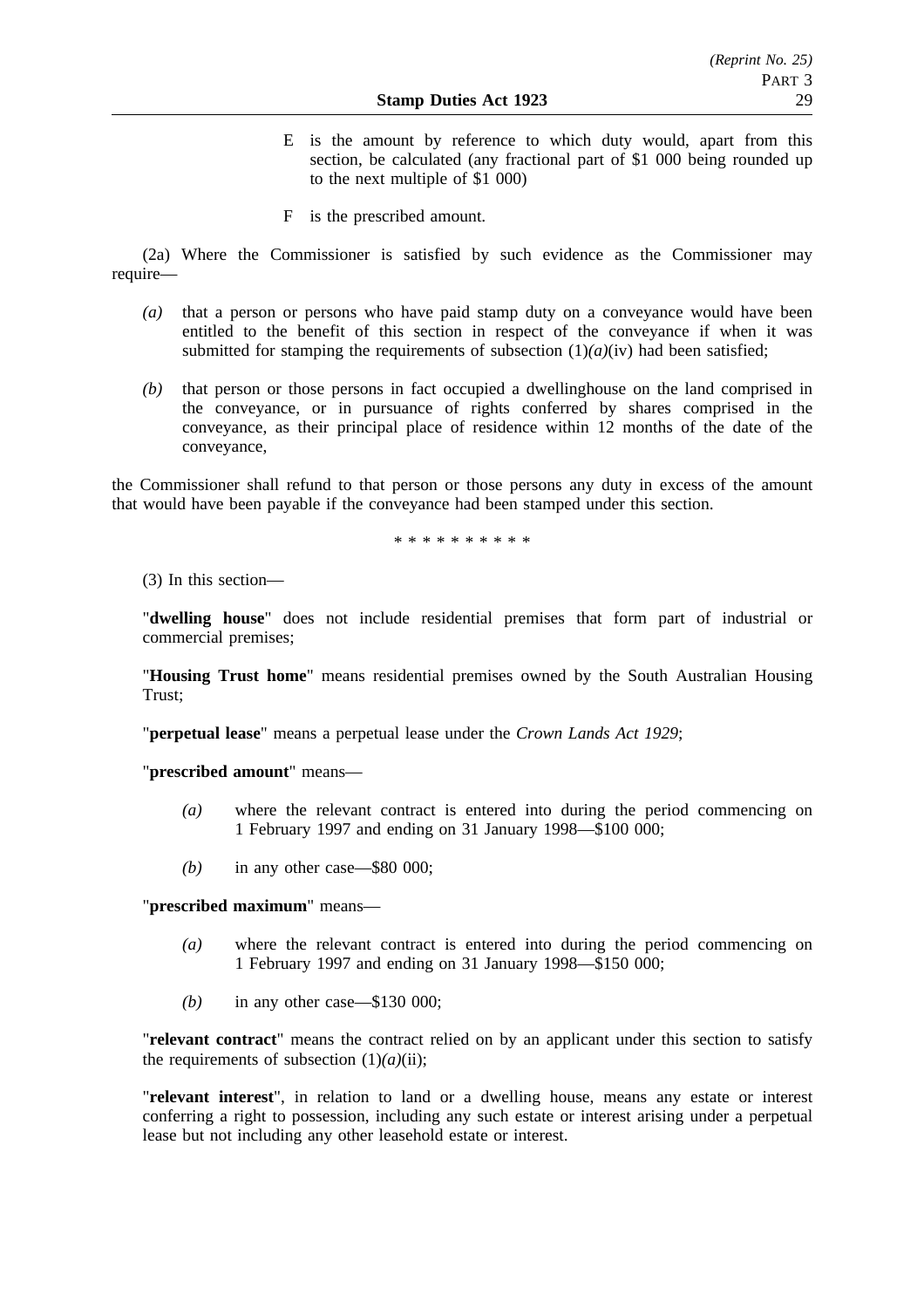(4) This section applies to a conveyance first lodged with the Commissioner for stamping on or after 9 August, 1989.

### **Exemption from duty in respect of certain maintenance agreements, etc.**

**71CA.** (1) In this section—

"**instrument to which this section applies**" means—

- *(a)* a maintenance agreement registered under Part VIII of the *Family Law Act 1975* of the Commonwealth; or
- *(b)* a deed or other instrument (including an application to transfer registration of a motor vehicle) for the purposes of, or consequential upon—
	- (i) a maintenance agreement registered under Part VIII of the *Family Law Act 1975* of the Commonwealth; or
	- (ii) an order under Part VIII of the *Family Law Act 1975* of the Commonwealth;

"**maintenance agreement**" means a maintenance agreement as defined in the *Family Law Act 1975* of the Commonwealth;

"**marriage**" includes a marriage that is void and thus liable to annulment, and "**married**" has a corresponding meaning.

- (2) Where an instrument to which this section applies—
- *(a)* provides for a disposition of property between two persons who, at the time of execution of the instrument, are or have been married to each other and no other person takes or is entitled to take an interest in property in pursuance of the instrument; or
- *(b)* in the case of an application to transfer registration of a motor vehicle—is consequential on a disposition of property between two persons who, at the date of the application, are or have been married to each other,

the instrument is exempt from stamp duty if—

- *(c)* the marriage of the two persons referred to above has been dissolved or annulled; or
- *(d)* the Commissioner is satisfied that the marriage of the two persons has broken down irretrievably.

(3) Where an instrument to which this section applies was not exempt from stamp duty under this section by reason only that—

- *(a)* the marriage of the two persons had not been dissolved or annulled; and
- *(b)* the Commissioner was not satisfied that the marriage of the two persons had broken down irretrievably,

a person by whom stamp duty was paid on the instrument is entitled to a refund of the duty—

*(c)* if the marriage is subsequently dissolved or annulled; or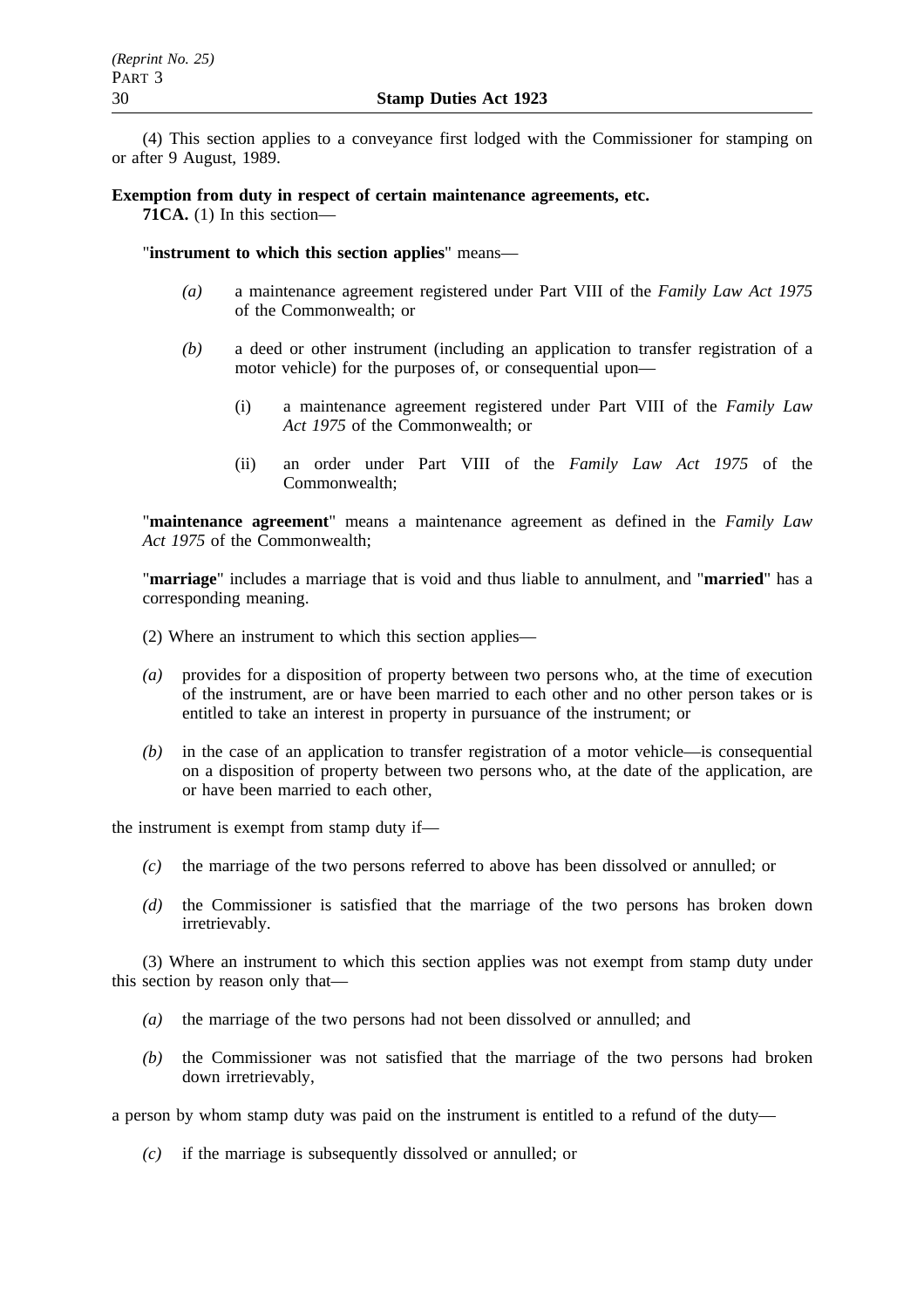*(d)* if the Commissioner is subsequently satisfied that the marriage has broken down irretrievably.

**Exemption from duty in respect of certain transfers between spouses or former spouses 71CB.** (1) In this section—

"**matrimonial home**" means—

- *(a)* in relation to spouses—their principal place of residence of which both or either of them is owner;
- *(b)* in relation to former spouses—their last principal place of residence of which both or either of them was owner,

but does not include premises that form part of industrial or commercial premises;

"**spouses**" includes persons who have cohabited continuously as *de facto* husband and wife for at least three years.

- (2) Subject to subsection (3), an instrument of which the sole effect is to transfer—
- *(a)* an interest in the matrimonial home; or
- *(b)* registration of a motor vehicle,

between parties who are spouses or former spouses is exempt from stamp duty.

(3) An instrument described in subsection (2) between parties who are former spouses is only exempt from stamp duty if the Commissioner is satisfied that the instrument has been executed as a result of the irretrievable breakdown of the parties' marriage or *de facto* relationship.

(4) Where an instrument was not exempt from stamp duty under this section by reason only that the Commissioner was not satisfied that the instrument had been executed as a result of the irretrievable breakdown of the parties' marriage or *de facto* relationship, the party by whom stamp duty was paid on the instrument is entitled to a refund of the duty if the Commissioner is subsequently satisfied that the instrument had been executed as a result of the irretrievable breakdown of the parties' marriage or *de facto* relationship.

(5) The Commissioner may require a party to an instrument in respect of which an exemption is claimed under this section to provide such evidence (verified, if the Commissioner so requires, by statutory declaration) as the Commissioner may require for the purpose of determining whether the instrument is exempt from duty under this section.

(6) This section applies in relation to instruments executed after its commencement.

### **Exemption from duty in respect of conveyance of a family farm**

**71CC.** (1) An instrument of which the sole effect is to transfer an interest in land, or land and goods, referred to in subsection (1a) from a natural person, or a trustee for a natural person, to a relative of the natural person, or a trustee for a relative of the natural person, is exempt from stamp duty if the Commissioner is satisfied—

*(a)* that the land to which the transfer relates is used wholly or mainly for the business of primary production and is not less than 0.8 hectares in area; and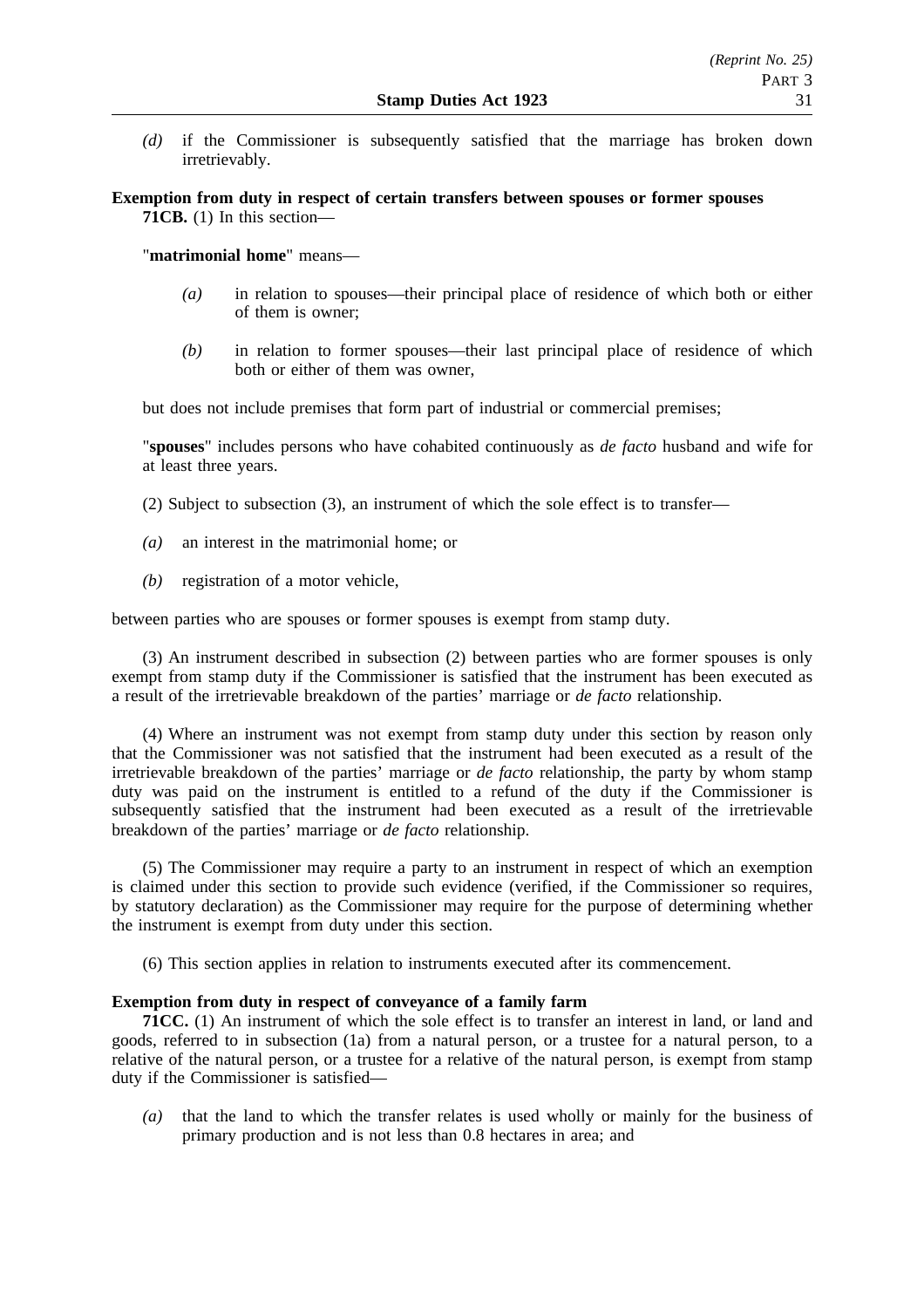- *(ab)* that the sole or principal business of the natural person who, or whose trustee, is the transferor is (immediately before the instrument) the business of primary production; and
- *(b)* that for a period of 12 months immediately before the instrument there was a business relationship between—
	- (i) the natural person (A) who, or whose trustee, is the transferor; and
	- (ii) the natural person (B) who, or whose trustee, is the transferee, or a lineal ancestor or spouse of B,

with respect to the use of the property for the business of primary production; and

- *(c)* in the case of a transfer where either or both parties are trustees, that no person is a beneficiary of the trust or trusts other than—
	- (i) the natural person (A) who, or whose trustee, is transferor;
	- (ii) the natural person (B) who, or whose trustee, is transferee;
	- (iii) a relative (or relatives) of A or B; and
- *(d)* that the transfer does not arise from arrangements or a scheme devised for the principal purpose of taking advantage of the benefit of this section.
- (1a) Subsection (1) applies to—
- *(a)* land used for the business of primary production; and
- *(b)* goods comprising livestock, machinery, implements and other goods used or acquired for the business of primary production conducted on the land referred to in paragraph *(a)*.

(2) The Commissioner may, in deciding for the purposes of subsection (1)*(b)* whether a business relationship existed between two persons, take into account any of the following;

- *(a)* a previous employment relationship between them (regardless of the amount or form of remuneration);
- *(b)* a share-farming arrangement;
- *(c)* the provision of assistance in the running of the business;
- *(d)* a partnership arrangement,

and may take into account such other matters (whether similar or dissimilar to those referred to above) as the Commissioner thinks fit.

(3) The Commissioner may require a party to an instrument in respect of which an exemption is claimed under this section to provide such information or evidence as the Commissioner may require for the purpose of determining whether the instrument is exempt from duty under this section.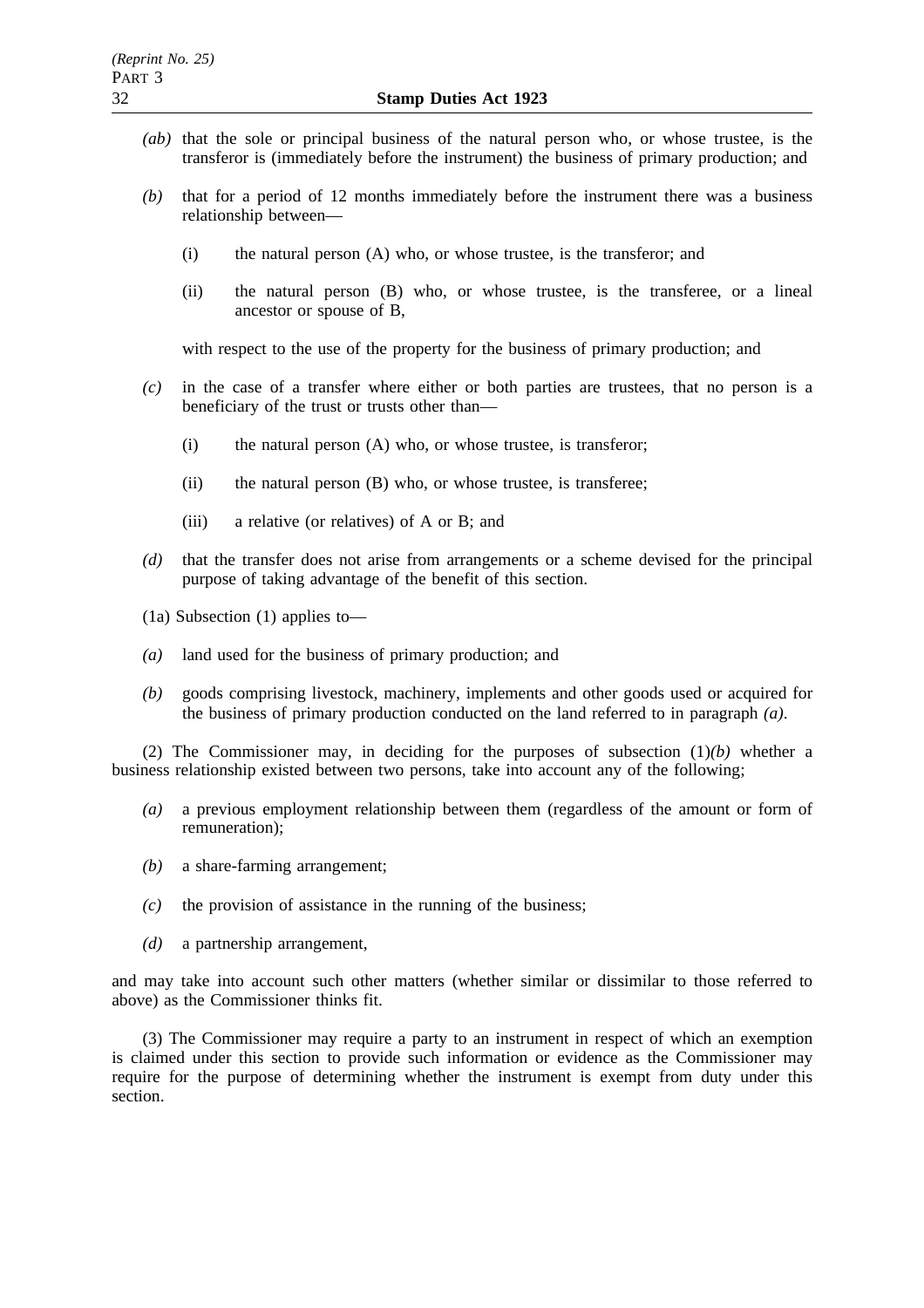(4) The Commissioner may require the information or evidence to be given on oath or verified by statutory declaration.

(5) In this section—

"**natural person**" or "**person**" does not include a person who is deceased (as at the time of execution of the relevant instrument);

"**relative**", in relation to a natural person, means a person who is—

- *(a)* a child or remoter lineal descendant of the person or of the spouse of the person;
- *(b)* a parent or remoter lineal ancestor of the person or of the spouse of the person;
- *(c)* a brother or sister of the person or of the spouse of the person;
- *(ca)* a child or remoter lineal descendant of the brother or sister of the person or of the spouse of the person;
- *(d)* the spouse of the person or a spouse of any person referred to in paragraphs *(a)*, *(b)* or *(c)*.
- (6) This section applies in relation to instruments executed after its commencement.

### **Duty on conveyances by Official Trustee, etc.**

**71CD.** Where, on the bankruptcy of a debtor, property of the debtor is vested in the Official Trustee in Bankruptcy or a registered trustee under the *Bankruptcy Act 1966* of the Commonwealth—

- *(a)* a subsequent conveyance of the property by the Official Trustee or registered trustee to the bankrupt or former bankrupt is exempt from stamp duty;
- *(b)* a subsequent conveyance of the property by the Official Trustee or registered trustee to some other person will be assessed for stamp duty as though the conveyance were from the bankrupt or former bankrupt to that person.

# **Concessional duty to encourage mineral or petroleum exploration activity**

**71D.** (1) Where upon an application made under this section the Treasurer, after consultation with the Minister of Mines and Energy, is satisfied—

- *(a)* that the applicants are parties to a conveyance of an exploration tenement or an interest in an exploration tenement; and
- *(b)* that the consideration or a part of the consideration for the conveyance consists of an undertaking on the part of the person or persons acquiring an interest in the tenement by virtue of the conveyance—
	- (i) to engage in exploratory or investigatory operations (to be carried on after the date of the undertaking) within that part of the area of the tenement to which the conveyance relates; or
	- (ii) to contribute to the cost of exploratory or investigatory operations (to be carried on after the date of the undertaking) within that part of the area of the tenement to which the conveyance relates,

this section applies to the conveyance.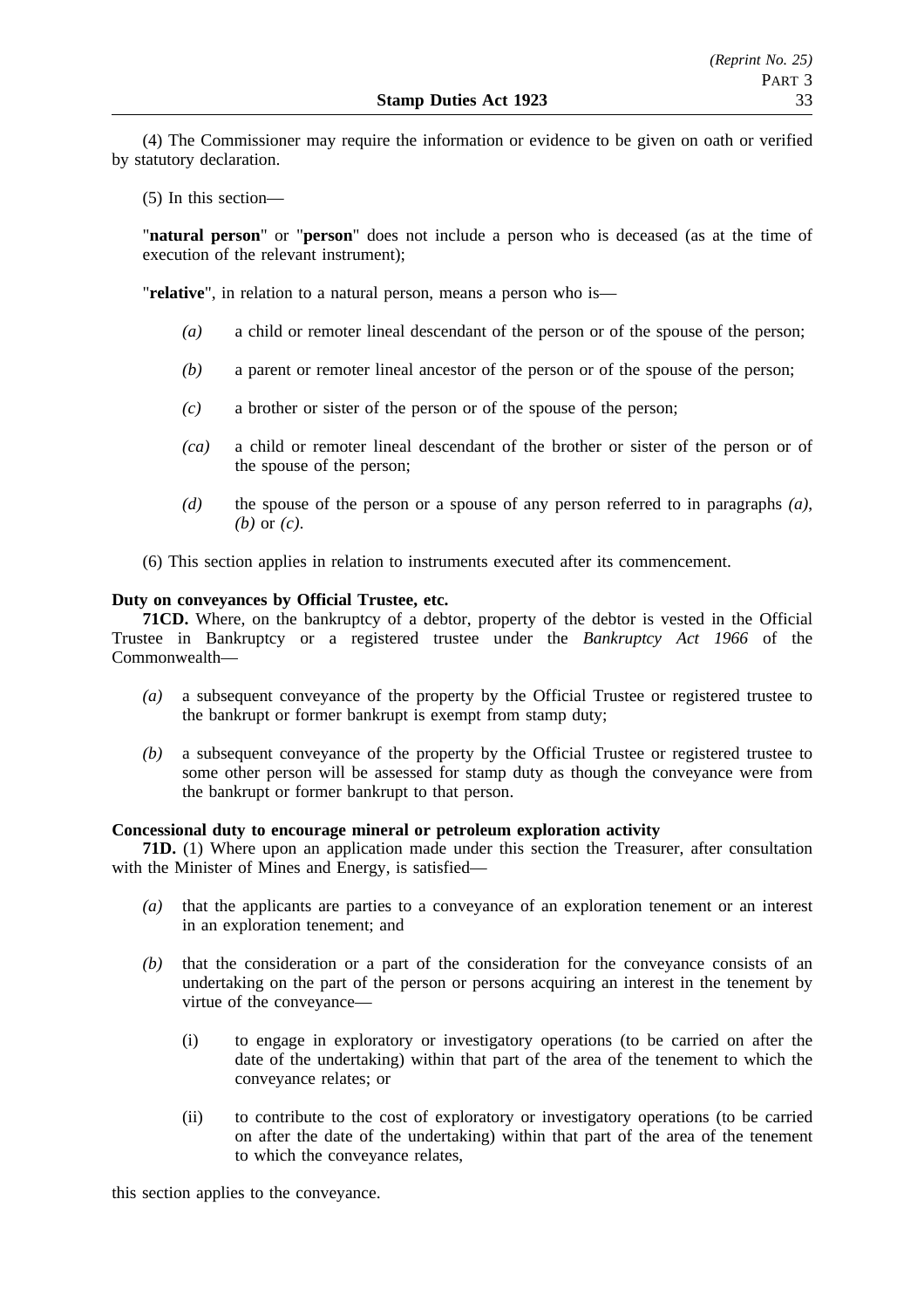- (2) An application under this section must—
- *(a)* be made in a manner and form determined by the Treasurer; and
- *(b)* set out a statement of—
	- (i) the value of the interest being transferred by the conveyance; and
	- (ii) the value of the undertaking referred to in subsection  $(1)(b)$ ; and
- *(c)* be accompanied by such evidence as the Treasurer may require.
- (2a) The duty payable upon a conveyance to which this section applies will be as follows:
- *(a)* where the amount by reference to which the duty would, apart from this section, be calculated does not exceed the value of the undertaking referred to in subsection  $(1)(b)$ —the duty will be \$1 000;
- *(b)* where the amount by reference to which the duty would, apart from this section, be calculated exceeds the value of the undertaking referred to in subsection  $(1)(b)$ —the duty will be an amount calculated in accordance with the following formula:

$$
D = (A - V) + $1\ 000
$$

where

- D is the amount payable
- A is the amount of duty payable apart from this section
- V is the amount of duty payable on a conveyance of an interest in property the value of which equals the value of the undertaking referred to in subsection (1)*(b)*.

(3) In this section—

"**exploration tenement**" means—

- *(a)* an exploration licence granted under the *Mining Act 1971*; or
- *(b)* a petroleum exploration licence granted under the *Petroleum Act 1940*; or
- *(c)* an exploration permit for petroleum granted under the *Petroleum (Submerged Lands) Act 1982*.

(4) A reference in this section to an exploration tenement includes a reference to a portion of an exploration tenement.

(5) For the purposes of this section, the value of the undertaking referred to in subsection  $(1)(b)$  will be taken to be equal to the costs for which the person or persons acquiring an interest in the tenement by virtue of the conveyance become liable, or for which that person or those persons are reasonably expected to become liable, by virtue of the undertaking (assessed as at the time that the undertaking was given).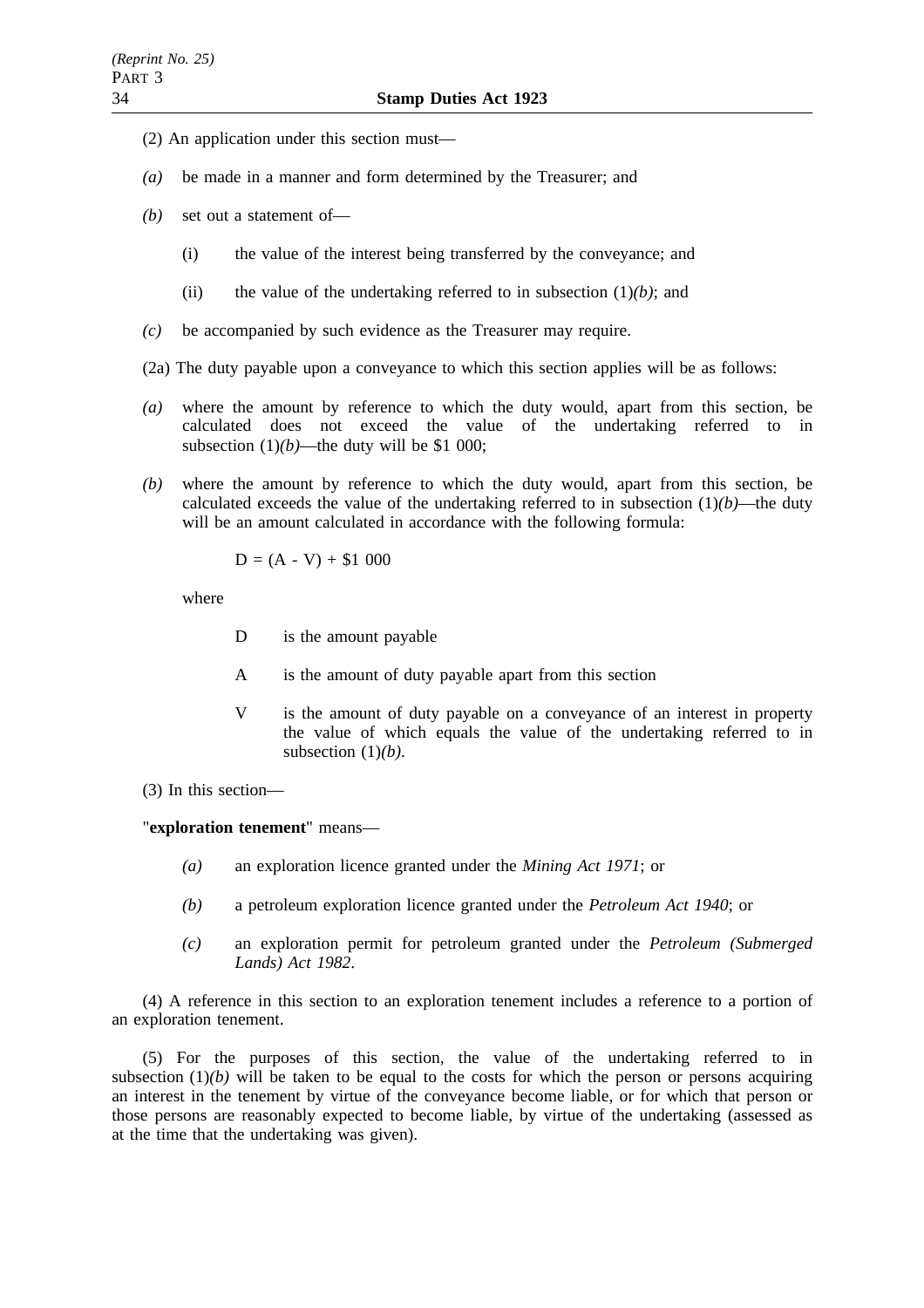(6) This section applies to a conveyance first lodged with the Commissioner for stamping on or after the commencement of the *Stamp Duties (Concessional Duty and Exemptions) Amendment Act 1991*.

# **Duty on certain conveyances between superannuation funds, etc.**

**71DA.** (1) If on an application made under this section the Commissioner is satisfied—

- *(a)* that the applicant is a party to an instrument that constitutes—
	- (i) a conveyance of property between superannuation funds; or
	- (ii) an agreement to convey property between superannuation funds; and
- *(b)* that the trustees of the respective funds are of the opinion that the funds will be complying superannuation funds for the year in which the conveyance occurs; and
- *(c)* that the conveyance is in connection with a person ceasing to be a member of, or otherwise ceasing to be entitled to benefits in respect of, one superannuation fund and becoming a member of, or otherwise becoming entitled to benefits in respect of, the other superannuation fund,

this section applies to the instrument.

- (1a) If on application made under this section the Commissioner is satisfied—
- *(a)* that the applicant is a party to an instrument that is a conveyance of property, or an agreement to convey property, from a superannuation fund to a pooled superannuation trust; and
- *(b)* that the purpose of the conveyance is to satisfy standards relating to the investment of assets of the superannuation fund prescribed by or under the SIS Act; and
- *(c)* that the only consideration for the conveyance is the right to share in the income and assets of the pooled superannuation trust whether that right is in the form of units issued by the trust or some other form,

this section applies to the instrument.

- (1b) If on application made under this section the Commissioner is satisfied—
- *(a)* that the applicant is a party to an instrument that is a conveyance of property, or an agreement to convey property, from a pooled superannuation trust—
	- (i) to a superannuation fund; or
	- (ii) to another pooled superannuation trust at the direction of a superannuation fund; and
- *(b)* that the only consideration passing from the superannuation fund to the firstmentioned pooled superannuation trust for the conveyance is the surrender by the superannuation fund of the whole or part of its right to share in the income and assets of the pooled superannuation trust,

this section applies to the instrument.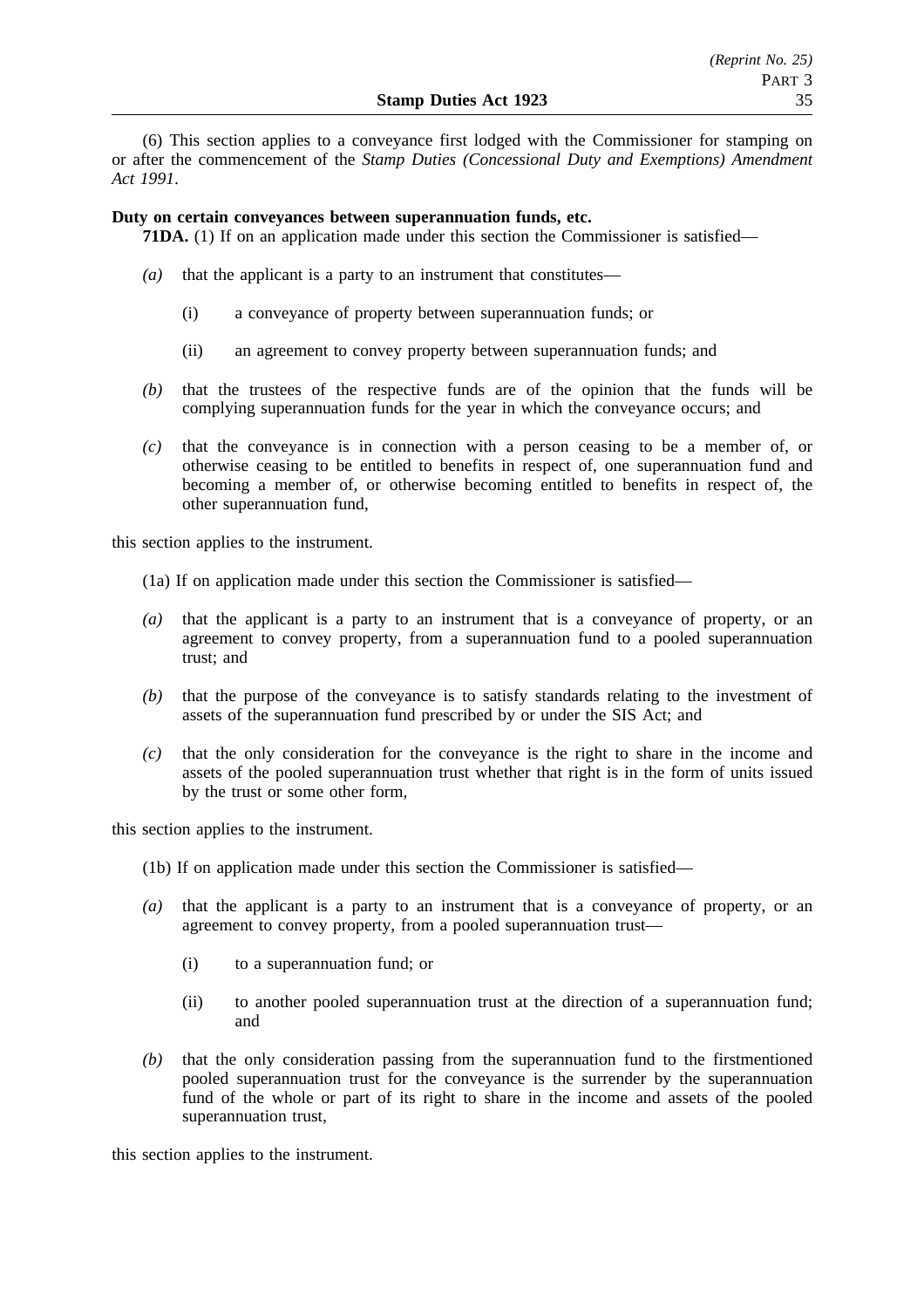(2) The duty payable on an instrument to which this section applies will be—

- *(a)* the amount of *ad valorem* duty that would be payable on the instrument as a conveyance apart from this section; or
- *(b)* \$200,

whichever is the lesser.

(3) The Commissioner may require a party to an instrument that may be assessable under this section to provide such information or evidence as the Commissioner may require for the purpose of determining whether this section applies and, if so, the amount of duty payable on the instrument.

(4) The Commissioner may require the information or evidence to be given on oath or verified by statutory declaration.

(5) In this section—

"**complying superannuation fund**" means—

- *(a)* a fund which is a complying superannuation fund within the meaning of section 267 of the *Income Tax Assessment Act 1936* of the Commonwealth; or
- *(b)* a fund which is a complying approved deposit fund as defined by section 47 of the SIS Act;

"**pooled superannuation trust**" means a pooled superannuation trust as defined in the SIS Act;

"**the SIS Act**" means the *Superannuation Industry (Supervision) Act 1993* of the Commonwealth.

(6) This section applies to an instrument of a kind referred to in subsection (1), (1a) or (1b) if it was first lodged for stamping with the Commissioner on or after the commencement of the subsection concerned.

*Transactions effected without creating a Dutiable Instrument*

#### **Transactions otherwise than by dutiable instrument**

**71E.** (1) Subject to subsection (2), this section applies to a transaction in the following circumstances—

- $(a)$  the transaction results in a change in the ownership of a legal or equitable interest in—
	- (i) land; or
	- $(ii)$ 
		- (A) a business situated in the State; or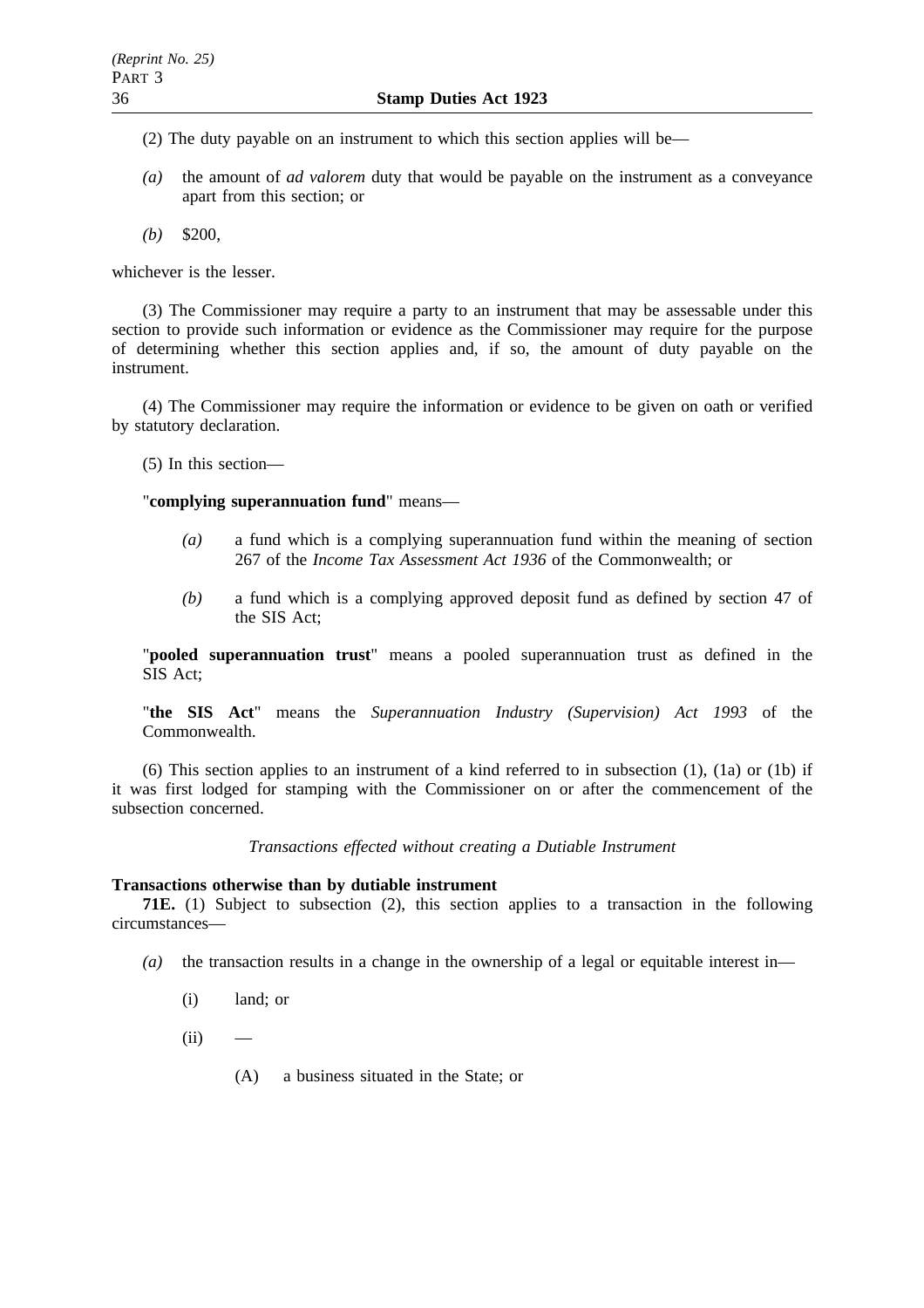- (B) a part of a business (being a business situated in the State), excluding goods that are stock-in-trade of a business where the transaction occurs in the ordinary course of business, where the transaction is associated with, or is for the purposes of, a change in the ownership of a legal or equitable interest in the business (including a case where a business is being divided up into separate parts and then those parts are being transferred to one or more persons as part of one transaction or one series of transactions); or
- (iii) an interest in a partnership; and
- *(b)* (i) the transaction is not effected, or not wholly effected, by an instrument on which *ad valorem* duty is chargeable; but
	- (ii) if the transaction had been effected, or wholly effected, by an instrument, the instrument would be chargeable with duty as a conveyance or as if it were a conveyance.

(1a) For the purposes of this section (and for the calculation of the value of any property), a change in the ownership of a legal or equitable interest in a business will be taken to include a transfer of the goodwill of the business.

- (2) This section does not apply to any of the following transactions—
- *(a)* the appointment of a receiver or trustee in bankruptcy;
- *(b)* the appointment of a liquidator;
- *(c)* a compromise or arrangement under Part 5.1 of the *Corporations Law*;

\*\*\*\*\*\*\*\*\*\*

*(e)* any other transaction of a prescribed class.

(3) Where a transaction to which this section applies is entered into, a statement in a form approved by the Commissioner must be lodged with the Commissioner setting out—

- *(a)* the nature and effect of the transaction;
- *(b)* a description of the property affected by the transaction;
- *(c)* a statement of the value of any property to which the transaction relates;
- *(d)* a statement of any consideration that has passed or is to pass between the parties to the transaction.

(4) Duty is payable on the statement as if it were a conveyance effecting the transaction to which it relates.

(4a) A statement under this section will, for the purposes of this Act, be taken to be an instrument executed by the person required to lodge the statement on the date of the change in legal or equitable ownership of property effected by the transaction to which the statement relates.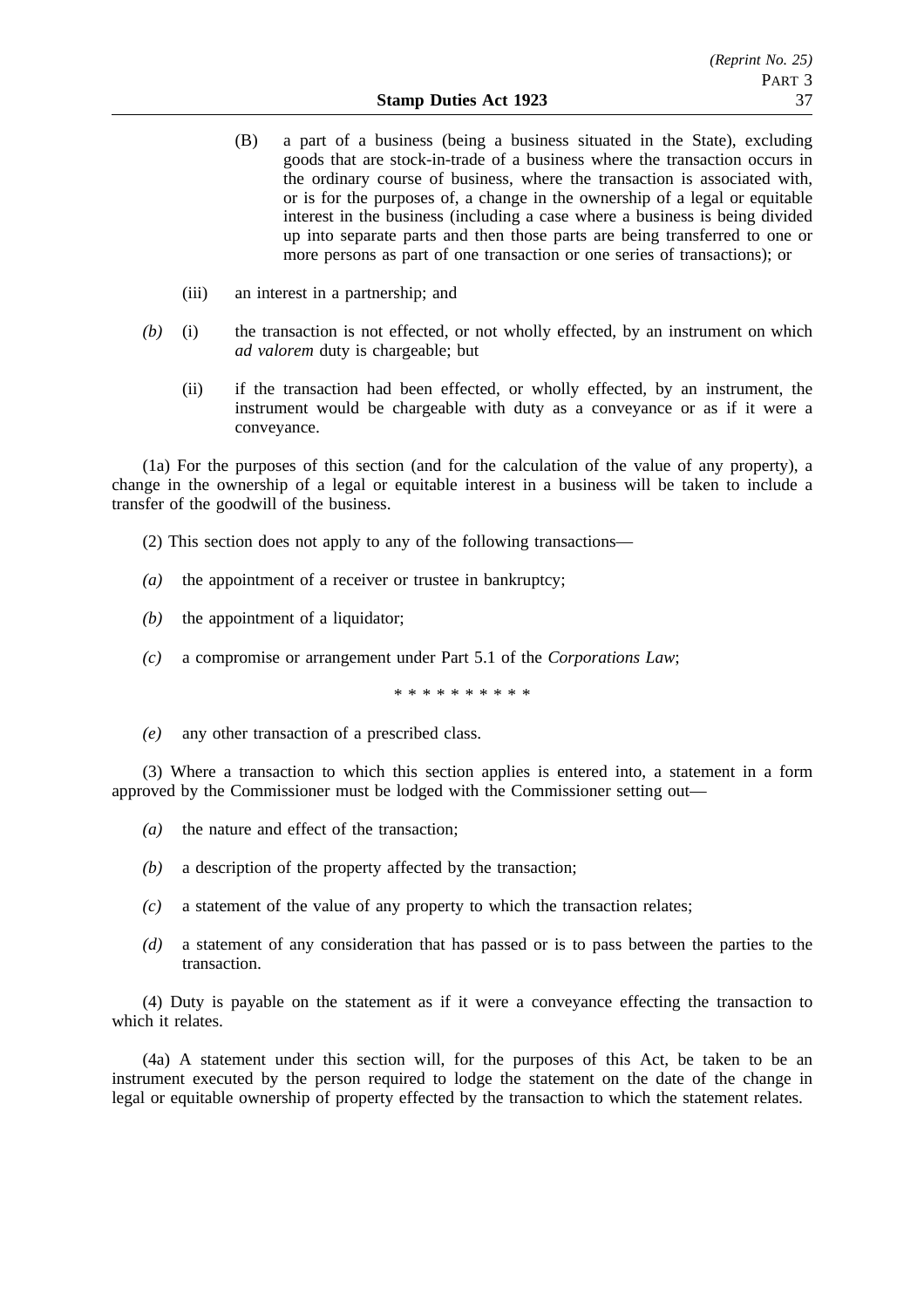(5) Where a statement is lodged with the Commissioner under this section—

- *(a)* any instrument that relates to the same transaction is not chargeable with duty to the extent to which duty has been paid on the statement; and
- *(b)* the statement will not be charged with duty to the extent that duty has been paid on any instrument that relates to the same transaction.

(6) If a statement relating to a transaction to which this section applies is not lodged with the Commissioner in accordance with this section within two months after a change in legal or equitable ownership of property is effected by the transaction—

- *(a)* each party to the transaction is guilty of an offence; and
- *(b)* the parties to the transaction are nevertheless jointly and severally liable to pay duty to the Commissioner as if such a statement had been lodged with the Commissioner immediately before the end of that period of two months.

(7) A person who aids, abets, counsels or procures another person to enter into a transaction to which this section applies knowing that none of the parties to the transaction intends to lodge a statement under this section is guilty of an offence.

(8) A person who is guilty of an offence against this section is liable to a fine not exceeding \$10 000.

(9) If a statement relating to a transaction to which this section applies is lodged with the Commissioner but it is subsequently established to the satisfaction of the Commissioner that the transaction is not to be completed, the Commissioner may refund any duty paid on the statement.

### \*\*\*\*\*\*\*\*\*\*

#### *Leases*

### **Agreement for lease to be charged as a lease**

**72.** An agreement for a lease or with respect to the letting of any lands shall be chargeable with the same duty as if it were an actual lease made for the term and consideration mentioned in the agreement.

# **Leases, how to be charged in respect of produce, etc.**

**73.** (1) Where the consideration or any part of the consideration for which a lease is granted or agreed to be granted consists of any produce or other goods, the value of the produce or goods shall be deemed a consideration in respect of which the lease or agreement is chargeable with *ad valorem* duty.

(2) Where it is stipulated in any lease or agreement for a lease that the value of the produce or goods shall amount at least to, or shall not exceed, a given sum or where the lessee is specially charged with, or has the option of paying after, any permanent rate of conversion, the value of the produce or goods shall, for the purpose of assessing the *ad valorem* duty, be estimated at the given sum or according to the permanent rate.

(3) A lease or agreement for a lease made either wholly or partially for any such consideration, if it contains a statement of the value thereof and is stamped in accordance with the statement, shall, so far as regards the subject matter of the statement, be deemed duly stamped, unless or until it is otherwise shown that the statement is incorrect and that the lease or agreement is in fact not duly stamped.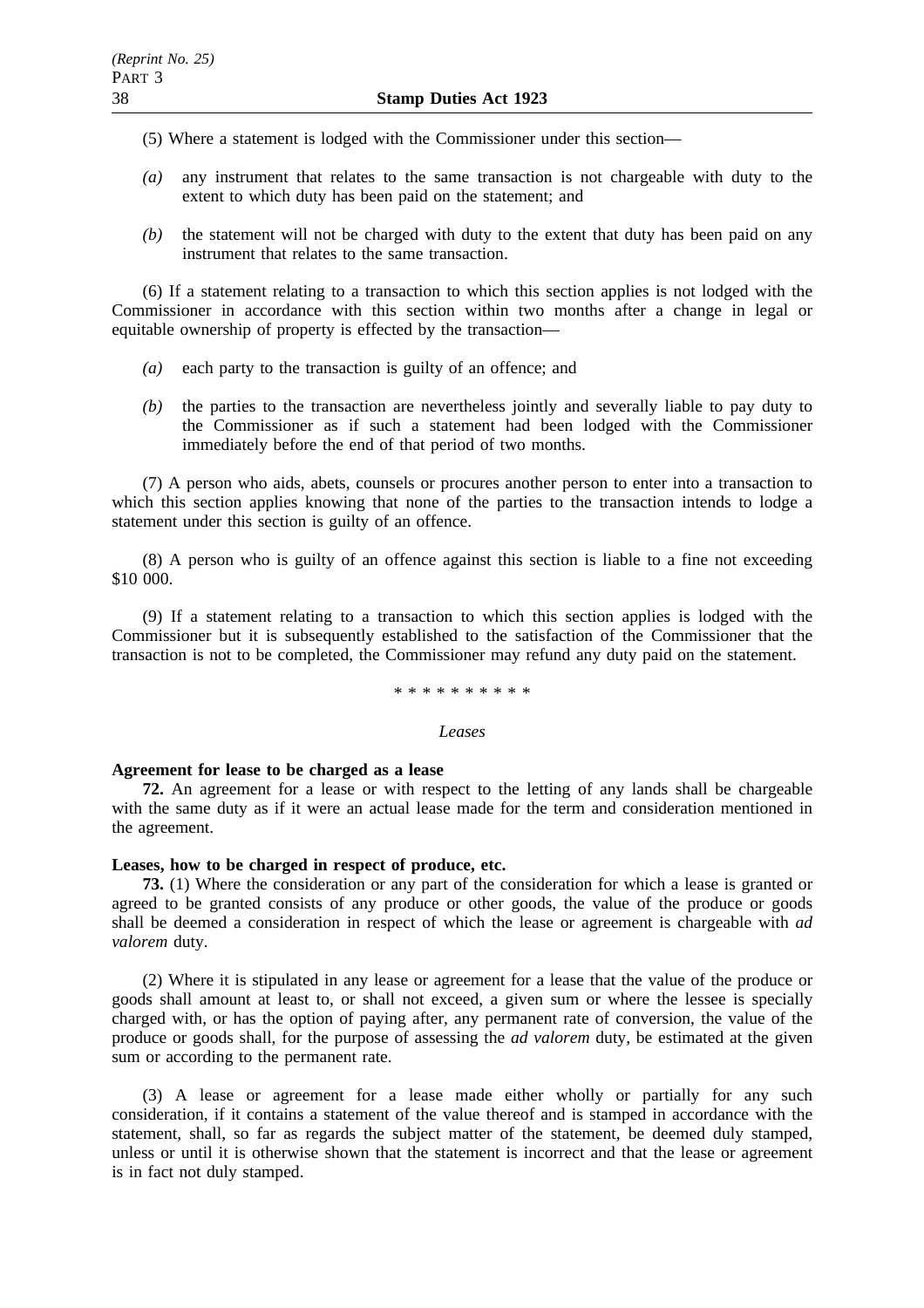#### **Duty in respect of certain kinds of lease**

**74.** (1) A lease or agreement for a lease or with respect to the letting of any lands shall not be chargeable with any duty in respect of any penal rent, or increased rent in the nature of a penal rent, thereby reserved or agreed to be reserved or made payable, or by reason of being made in consideration of the surrender or abandonment of any existing lease or agreement of, or relating to, the same subject matter.

(2) A lease made for any consideration in respect of which it is chargeable with *ad valorem* duty and in further consideration either of a covenant by the lessee to make, or of his having previously made, any substantial improvement of, or addition to, the property demised to him, or of any covenant relating to the subject matter of the lease, shall not be chargeable with any duty in respect of the further consideration.

#### **Consideration for lease**

**75.** (1) In this section—

"**current market rent**" for property means the consideration (including rent and any other form of valuable consideration) that a lessee might reasonably be expected to pay under a lease of the property, if it were unoccupied and offered for renting, expressed as a rate of rent per annum;

"**lease**" includes an agreement for a lease or any written document for the tenancy or occupancy of property;

"**lessee**" means the person who has the right to occupy property under a lease and includes a prospective lessee under an agreement for a lease;

"**property**" means land or a tenement.

(2) If the rent or any other consideration payable by the lessee under a lease of property cannot be ascertained or estimated at the time that the lease is lodged with the Commissioner for stamping (whether because the consideration depends on some future contingency or for any other reason), the Commissioner may assess the duty payable based on the current market rent for the property as if the current market rent were the rate or average rate of rent per annum under the lease and there were no other consideration payable under the lease.

(3) If the consideration payable by the lessee under a lease of property can be ascertained or estimated at the time that the lease is lodged with the Commissioner for stamping but the duty that may be charged on the instrument (whether as a lease or a conveyance on sale or both) apart from this section is less than the duty that would be payable based on the current market rent for the property, the Commissioner may assess the duty payable based on the current market rent as if the current market rent were the rate or average rate of rent per annum under the lease and there were no other consideration payable under the lease.

(4) For the purposes of this section, the Commissioner may—

- *(a)* cause a valuation to be made of any property that is the subject of a lease for the purpose of determining the current market rent for the property; and
- *(b)* having regard to the merits of the case, charge the whole or a part of the expenses of, or incidental to, the making of the valuation to the person liable to pay the duty and may recover the amount charged as a debt due to the Crown.

\*\*\*\*\*\*\*\*\*\*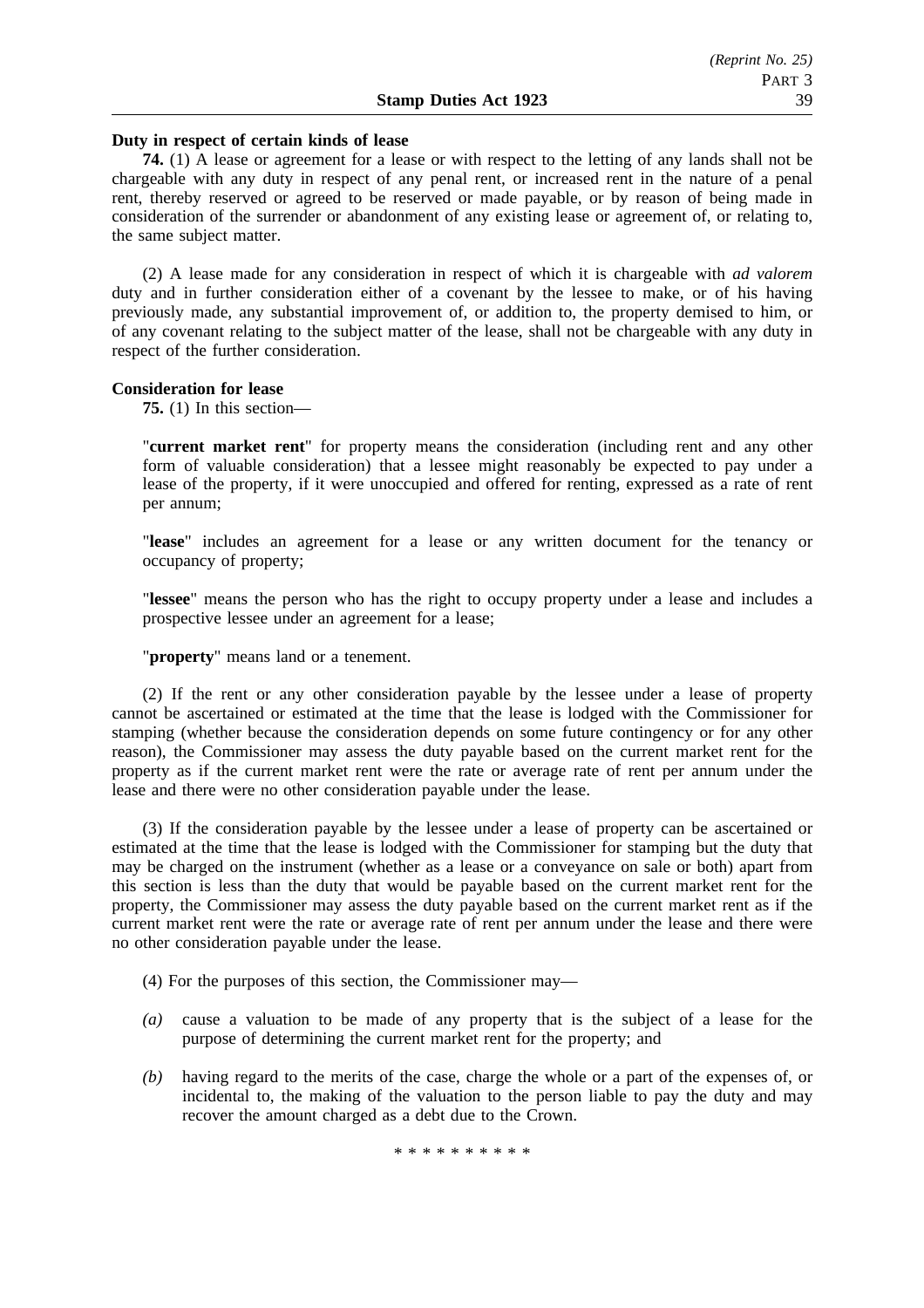#### *Mortgages*

### **Interpretation**

**76.** In this Act—

"**liability**" means a present, future or contingent monetary liability;

"**mortgage**" means—

- *(a)* an instrument creating, acknowledging, evidencing or recording a legal or equitable interest in, or charge over, real or personal property by way of security for a liability; or
- *(b)* an instrument creating, acknowledging, evidencing or recording a liability in respect of which an instrument of title is or is to be pledged or deposited by way of security,

(and includes an instrument that would, assuming the fulfilment of a condition to which the instrument is subject, fall into one of the above categories).

\*\*\*\*\*\*\*\*\*\*

# **Where mortgage consists of several instruments**

**77.** If several instruments are necessary to make a mortgage and duty would, but for this section, be chargeable on more than one of those instruments, the duty shall be chargeable upon the principal instrument only and the other instruments shall not be liable to any duty, and the parties, with the approval of the Commissioner, may decide which is the principal instrument.

# **Security for stock, how to be charged**

**78.** A security for the transfer or retransfer of any stock shall be chargeable with the same duty as a similar security for a sum of money equal in amount to the value of the stock; and a transfer or assignment of any such security shall be chargeable with the same duty as an instrument of the same description relating to a sum of money equal in amount to the value of the stock.

### **Mortgage securing future and contingent liabilities**

**79.** (1) A mortgage that extends to future or contingent liabilities is, if limited to a particular amount, chargeable with duty as if it were a security for that amount.

(2) A mortgage that extends to future or contingent liabilities is, if not limited to a particular amount, chargeable with duty as follows:

- *(a)* the mortgage is chargeable, in the first instance, with duty on the basis of an estimate of the highest amount to be secured (to be made on the assumption that all contingencies to which the mortgage or the liability is subject will actually happen); and
- *(b)* if the amount of the liability secured by the mortgage subsequently exceeds the amount for which the mortgage has been previously stamped, the mortgage becomes chargeable with further duty as from the date when the liability was first exceeded and the amount of that further duty is to be calculated as follows:
	- (i) a fresh estimate is to be made in accordance with this section of the highest amount to be secured; and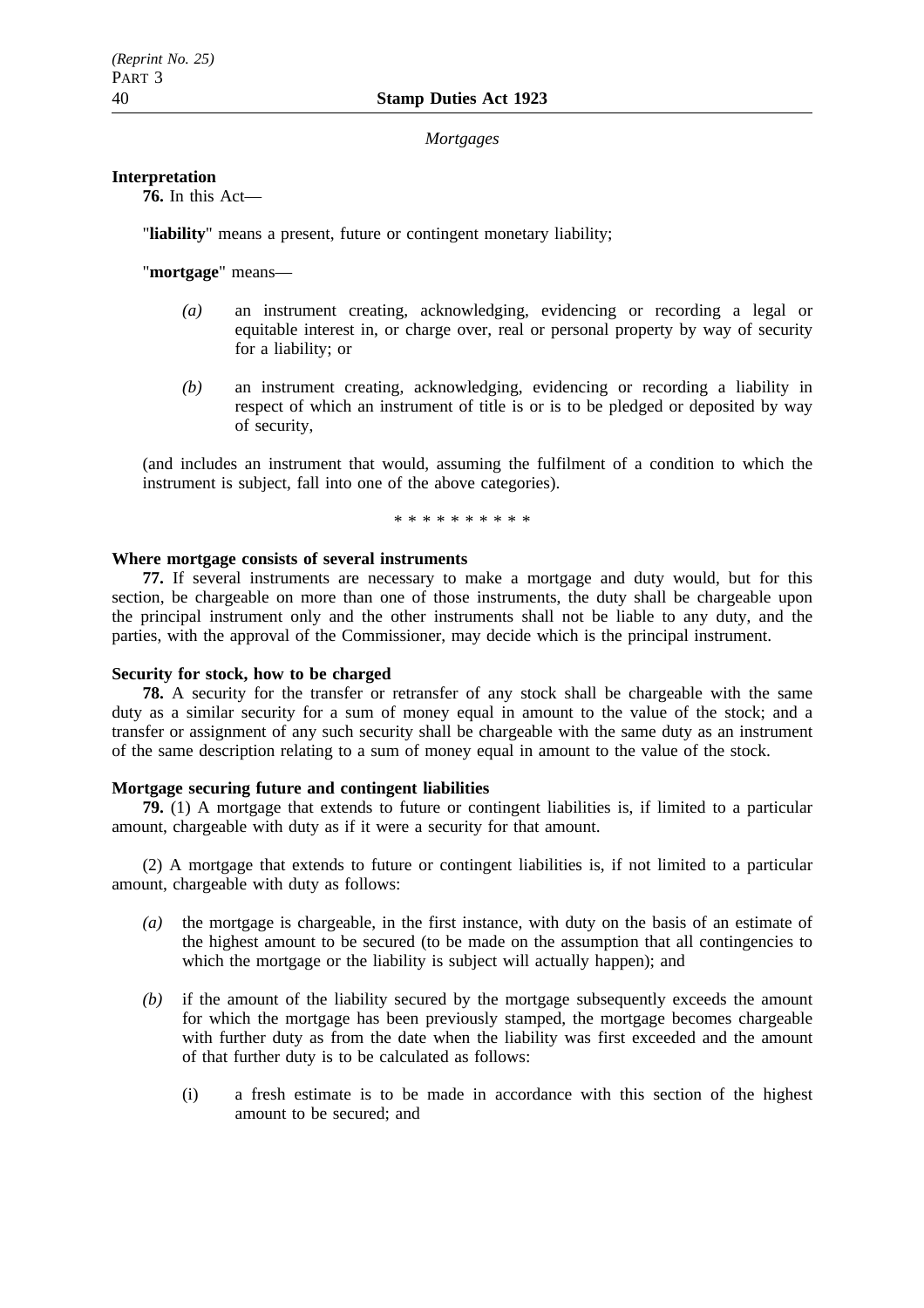- (ii) duty is then to be calculated on the basis of that estimate and in all other respects as if the mortgage were a new and separate instrument made on the date when the liability was first exceeded; and
- (iii) the further duty is then to be calculated by subtracting the amount of duty already paid from the amount of duty calculated under subparagraph (ii),

(but this paragraph does not apply if the liability is wholly or partly denominated in a foreign currency and the amount for which the mortgage has been previously stamped is exceeded solely because of fluctuations in the rate of exchange).

(3) If a mortgage is chargeable with duty under subsection (2), the parties must, on submitting the mortgage for stamping or further stamping, make a fair estimate of the highest amount to be secured (to be made on the assumption that all contingencies to which the mortgage or the liability is subject will actually happen).

(4) The Commissioner may accept the parties' estimate of the highest amount to be secured or, if dissatisfied with that estimate, substitute the Commissioner's own estimate of that amount, for the purposes of determining the amount of duty or further duty with which the mortgage is chargeable.

(5) The Commissioner has a discretion, in the case of a mortgage securing a contingent liability, to permit the mortgage to be stamped for an amount that is less than the full amount of that liability, but, if the contingency subsequently happens, further duty becomes chargeable on the mortgage as from the date of the happening of the contingency and the amount of that further duty is to be calculated as follows:

- *(a)* duty is to be calculated on the mortgage on the basis of the full amount of the liability as if the mortgage were a new and separate instrument made on the date of the happening of the contingency; and
- *(b)* the further duty is then to be calculated by subtracting the amount of duty already paid from the amount of duty calculated under paragraph *(a)*.

(6) If a mortgage for an unlimited amount is registered under the *Real Property Act 1886*, a discharge of the mortgage may not be registered unless the instrument of discharge is endorsed with a certificate by the mortgagee, an officer, agent or employee of the mortgagee, or some other person approved for the purposes of this subsection by the Commissioner—

- *(a)* stating the highest amount that was secured during the currency of the mortgage; and
- *(b)* stating that the mortgage has been duly stamped.

(7) If a certificate under subsection (6) is false, the mortgagee and the person by whom the certificate was signed are each guilty of an offence.

Penalty: Imprisonment for 2 years.

(8) In this section references to an amount secured or to be secured by a mortgage are, if the mortgage secures both principal and interest or principal, interest, and rates taxes or other recurrent charges in respect of land, to be read as references to the principal only.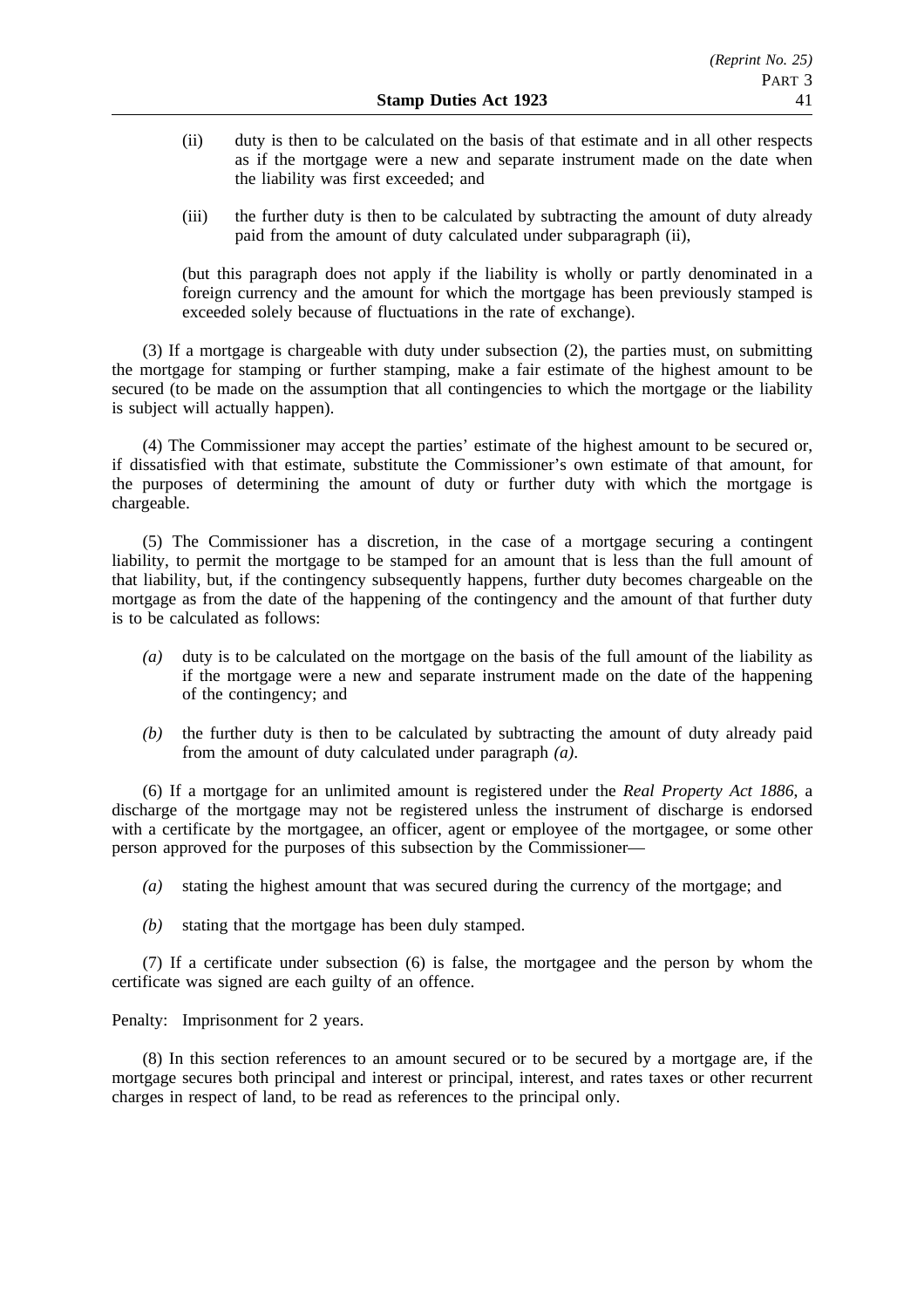### **Security for repayment by periodical payments, how to be charged**

**80.** A security for the payment of any rentcharge, annuity or other periodical payment, by way of repayment or in satisfaction or discharge of any loan, advance or payment intended to be so repaid, satisfied or discharged, shall be chargeable with the same duty as a similar security for the payment of the sum of money so lent, advanced or paid.

### **Transfers and further charges**

**81.** (1) No transfer of a duly stamped security and no security by way of further charge for money or stock added to money or stock previously secured by a duly stamped instrument shall be chargeable with any duty by reason of containing any further or additional security for the money or stock transferred or previously secured, or the interest or dividends thereon, or any new covenant, proviso, power, stipulation or agreement in relation thereto or any further assurance of the property comprised in the transferred or previous security.

(2) However, subsection (1) does not apply if the security is over, or relates to, land that is subject to the provisions of the *Real Property Act 1886*.

### **Duty may be denoted in certain cases by adhesive stamps**

**81A.** (1) Subject to subsection (2), the duty on a security by way of mortgage, bond, debenture or covenant securing the payment or repayment of an amount not exceeding \$4 000 may be denoted by an adhesive stamp affixed in accordance with the regulations.

(2) This section does not apply in respect of a security by way of mortgage for the payment or repayment of moneys that may become due on an account current unless—

- *(a)* where the total amount secured or to be ultimately recoverable is limited—the amount so limited does not exceed \$4 000; or
- *(b)* where the total amount secured or to be ultimately recoverable is not limited—the total amount actually secured or recoverable does not exceed \$4 000.

#### **Duty chargeable proportioned to value of South Australian property**

**81B.** (1) A security that creates a charge on property in South Australia and property outside South Australia may, subject to this section, be stamped for less than the full amount *ad valorem* duty otherwise appropriate to the amount secured.

(2) The amount for which the security is stamped must however be sufficient to satisfy the following formula:

$$
\frac{A_1}{A_2} \ge \frac{V_1}{V_2}
$$

Where

- $A_1$  is the amount for which the security is stamped
- A2 is the amount on which *ad valorem* duty would, apart from this section, be chargeable
- $V_1$  is the value of property situated in South Australia
- $V<sub>2</sub>$  is the total value of the property subject to the security.

(3) A security stamped under this section is available as a security on property situated in South Australia for such amount only as the *ad valorem* duty denoted on the security extends to cover.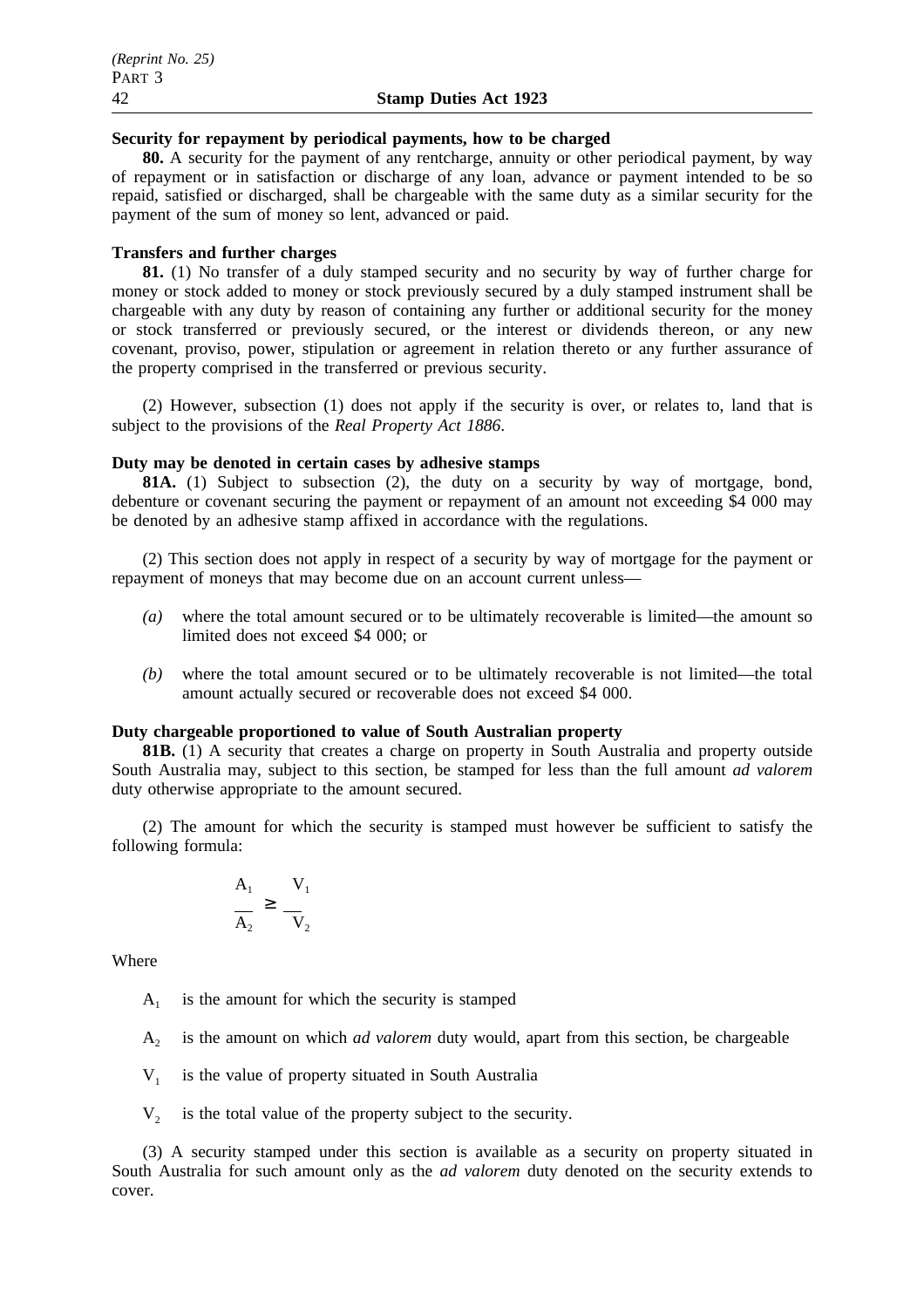(4) If a security does not create a charge on property in South Australia it may be stamped with a stamp indicating that no *ad valorem* duty is payable.

# **Duty paid upon one mortgage may be denoted as having been paid upon another mortgage**

**81C.** (1) The Commissioner may, upon the application of a party to a mortgage upon which duty has been paid, authorise the whole or a part of the duty paid upon the mortgage to be denoted as having been paid upon some other mortgage or mortgages if he is satisfied, upon the basis of such evidence as he may require—

- *(a)* that the duty was paid upon the first mentioned mortgage instead of the other mortgage or mortgages as a result of an error on the part of a party to the mortgage or his agent; and
- *(b)* that the parties to the first mentioned mortgage are the same as the parties to the other mortgage or mortgages; and
- *(c)* that the first mentioned mortgage has not been acted upon or relied upon in any way as a security.
- (2) An application under subsection (1) must—
- *(a)* be made in a form approved by the Commissioner; and
- *(b)* be made not later than three months after the date on which duty was paid upon the first mentioned mortgage; and
- *(c)* be accompanied by the prescribed charge.

(3) The Commissioner may, upon an application under subsection (1), if he thinks it just to do so, waive payment of the prescribed charge.

(4) The Commissioner may require any evidence given in support of an application under subsection (1) to be verified by statutory declaration.

(5) Duty shall not be denoted as having been paid upon the other mortgage or mortgages in pursuance of subsection (1) unless the original and every copy of the first mentioned mortgage stamped under this Act has been produced to the Commissioner and dealt with in accordance with the regulations.

- (6) For the purposes of this section—
- *(a)* mortgagees that are related corporations shall be regarded as one and the same person; and
- *(b)* corporations are related if they are related for the purposes of the *Corporations Law*.

### **Refinancing of primary producers' loans**

**81D.** (1) If the Commissioner is satisfied—

- *(a)* that a mortgage over land (the "new mortgage") provides for the refinancing of a loan secured by a previous mortgage (whether or not with the same mortgagee) that is being fully discharged; and
- *(b)* that both the new mortgage and the previous mortgage apply to the same, or substantially the same, land; and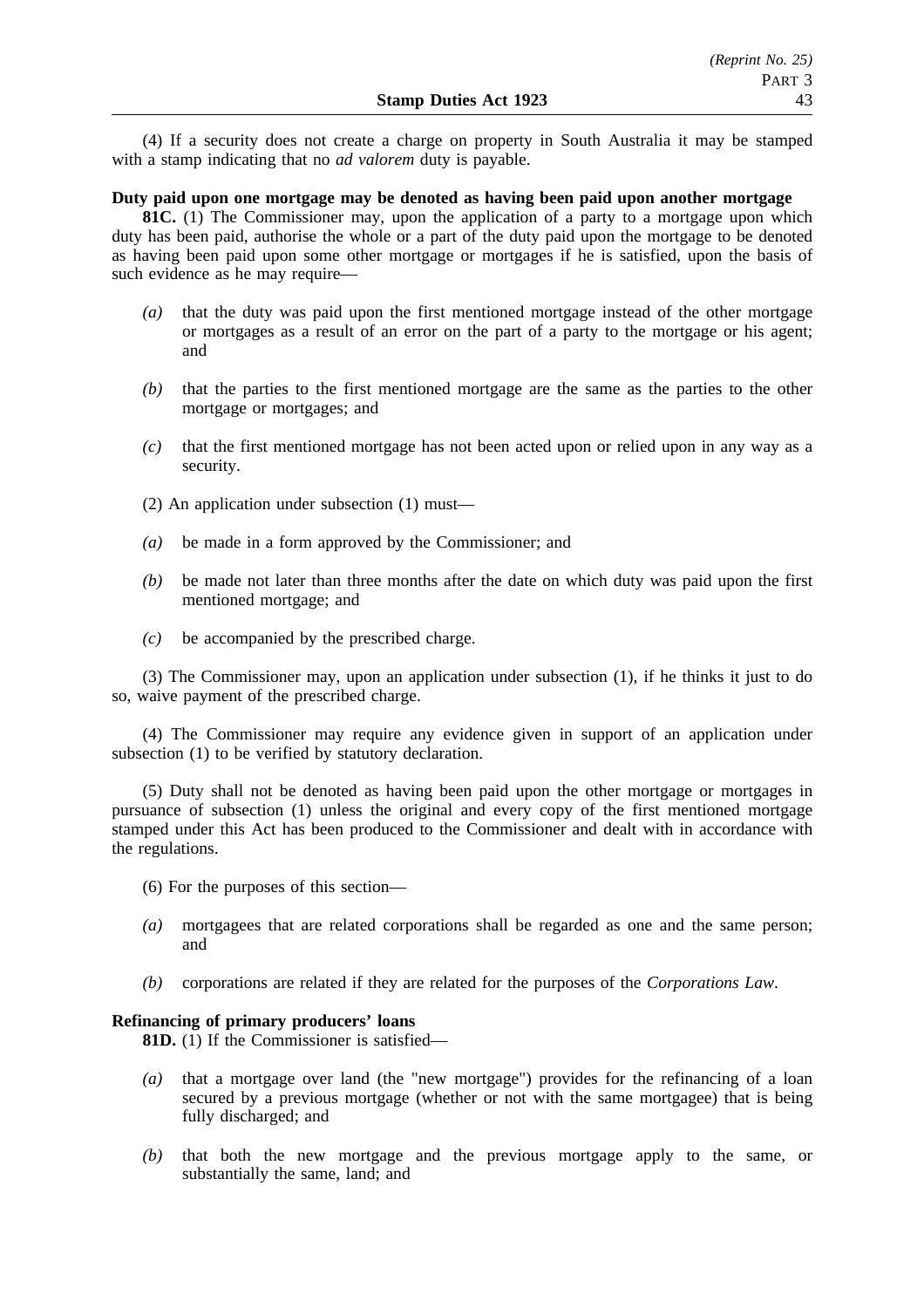- *(c)* that the land is used wholly or mainly for the business of primary production and is not less than 0.8 hectares in area; and
- *(d)* that the sole or principal business of the mortgagor is the business of primary production; and
- *(e)* that the mortgagor under both mortgages is the same person, and is not a public company or a subsidiary of a public company,

duty is not chargeable on so much of the amount under the new mortgage as secures the balance outstanding under the previous mortgage.

(2) The Commissioner may require a party to a mortgage in respect of which a benefit is claimed under this section to provide such information or evidence as the Commissioner may require for the purpose of determining whether the mortgage is entitled to that benefit.

(3) The Commissioner may require the information or evidence to be given on oath or verified by statutory declaration.

(4) In this section—

"**subsidiary**", in relation to a public company, means a body corporate that is a subsidiary of the public company within the meaning of the *Corporations Law*;

"**public company**" means a public company within the meaning of the *Corporations Law.*

(5) This section applies in relation to mortgages executed after the commencement of section 5 of the *Stamp Duties (Miscellaneous No. 2) Amendment Act 1997*.

\*\*\*\*\*\*\*\*\*\*

### **Refinancing of loan due to rural branch closure**

**81E.** (1) If the Commissioner is satisfied—

- *(a)* that a mortgage over property with a financial institution as mortgagee (the "new mortgage") provides for the refinancing of a loan secured by a previous mortgage (with another financial institution as mortgagee) that is being fully discharged; and
- *(b)* that both the new mortgage and the previous mortgage apply to the same, or substantially the same, property; and
- *(c)* that the sole or principal reason for refinancing the loan is the closure of a branch office (situated in a town, township or settlement outside Metropolitan Adelaide) of the financial institution that was the mortgagee under the previous mortgage; and
- *(d)* that the financial institution that was the mortgagee under the previous mortgage does not have another branch office in the same town, township or settlement; and
- *(e)* that the mortgagee under the new mortgage is a financial institution with a branch office—
	- (i) in the same town, township or settlement as the closing branch office; or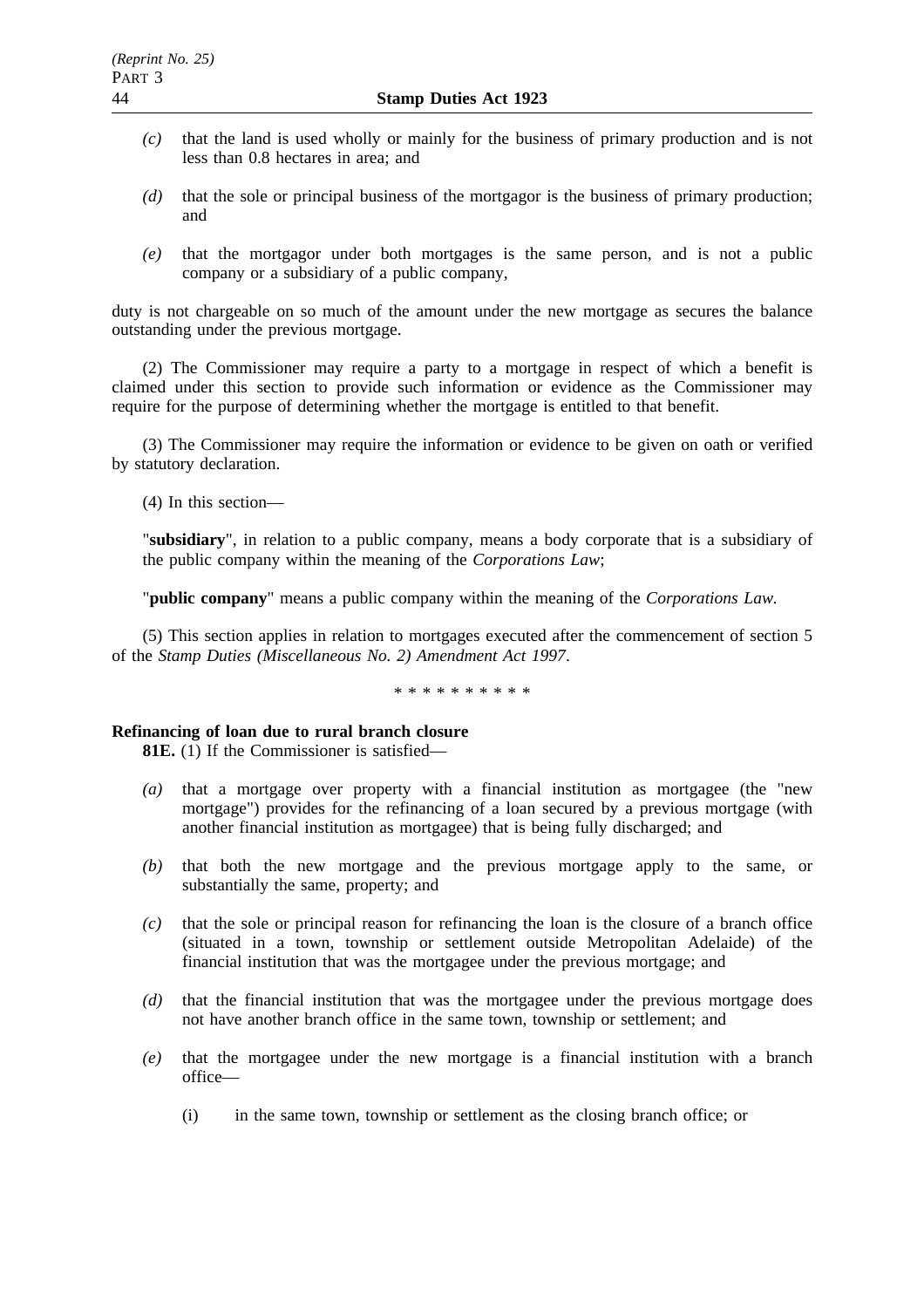- (ii) if no financial institution has a branch office in that town, township or settlement—in the next closest town, township or settlement (outside Metropolitan Adelaide) in which a branch office of a financial institution is situated; and
- *(f)* that the mortgagor under both mortgages is the same person,

duty is not chargeable on so much of the amount under the new mortgage as was subjected to the payment of duty under the previous mortgage.

(2) The Commissioner may require a party to a mortgage in respect of which a benefit is claimed under this section to provide such information or evidence as the Commissioner may require for the purpose of determining whether the mortgage is entitled to that benefit.

(3) The Commissioner may require the information or evidence to be given on oath or verified by statutory declaration.

(4) In this section—

"**branch office**" of a financial institution includes an agent of the financial institution who is authorised to act as a branch office of the financial institution;

"**financial institution**" means a financial institution within the meaning of the *Financial Institutions Duty Act 1983*;

"**Metropolitan Adelaide**" means the part of the State that is comprised of Metropolitan Adelaide within the meaning of the *Development Act 1993*.

(5) This section applies in relation to mortgages executed after its commencement.

\*\*\*\*\*\*\*\*\*\*

### **Unregistered mortgages protected by caveats**

**82.** (1) A caveat under the *Real Property Act 1886* to protect an interest arising under an unregistered mortgage is chargeable with duty.

- (2) The amount of duty chargeable on a caveat to which subsection (1) applies is—
- *(a)* if the mortgage to which the caveat relates has been stamped—\$10;
- *(b)* if the mortgage to which the caveat relates has not been stamped—\$10 plus the amount of duty that would be payable on the mortgage if produced for stamping.

 $(3)$  If—

- *(a)* stamp duty is paid on a caveat in respect of a mortgage that has not been stamped; and
- *(b)* the mortgage is subsequently produced for stamping,

the mortgage is not chargeable with duty to the extent to which duty in respect of the mortgage has been paid on the caveat.

\*\*\*\*\*\*\*\*\*\*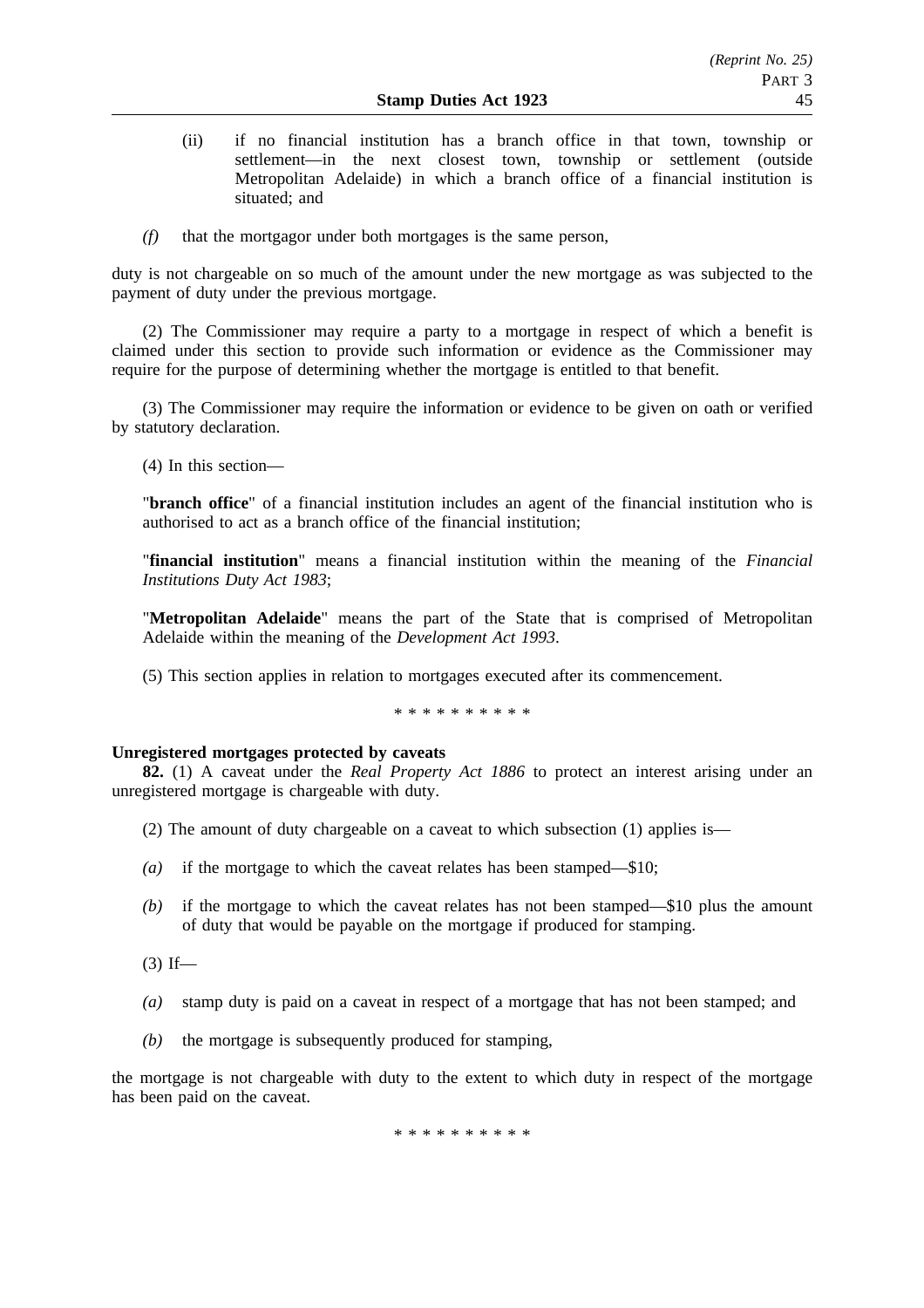# **PART 3A SPECIAL PROVISIONS RELATING TO MARKETABLE SECURITIES**

# **DIVISION 1—INTERPRETATION**

### **Interpretation**

**90A.** In this Act, unless inconsistent with the context or some other meaning is clearly intended—

"**broker**" means a person who is a broker under the Business Rules of the Australian Stock Exchange;

"**broker's agent**" means a person who is an agent or employee of a broker within the meaning of any corresponding Act and is carrying on business for, or on behalf of, that broker in this State;

"**corresponding Act**" means an enactment in force in a State other than this State or in a Territory of the Commonwealth that is declared by proclamation to be a corresponding Act for the purposes of this Part;

"**dealer**" means a broker or a broker's agent within the meaning of this Act or any corresponding Act;

"**error transaction**" means each of the following transfers:

- *(a)* an SCH-regulated transfer made to reverse an SCH-regulated transfer that was made mistakenly not more than seven days earlier;
- *(b)* the SCH-regulated transfer so reversed;

"**exempt transaction**" means a conveyance of a quoted marketable security made after 30 June 2001 (other than one arising out of a sale or purchase of the marketable security before that date);

"**foreign company**" has the same meaning as is assigned to the term by section 9 of the *Corporation Law*;

"**identification code**", in relation to an SCH participant, means a code that, for the purposes of the SCH business rules, is the SCH participant's identification code, or one of the SCH participant's identification codes, as the case may be;

"**odd lot**" means a parcel of marketable securities that is, under the rules of the stock exchange on which the sale or purchase is effected, required to be bought or sold through an odd lot specialist;

"**odd lot specialist**" means a broker who is appointed by the Australian Stock Exchange Limited for the purposes of buying and selling odd lots;

"**proper SCH transfer**" has the same meaning as is assigned to the term by section 9 of the *Corporations Law*;

"**quoted marketable security**" means a marketable security that is quoted on a recognised stock exchange;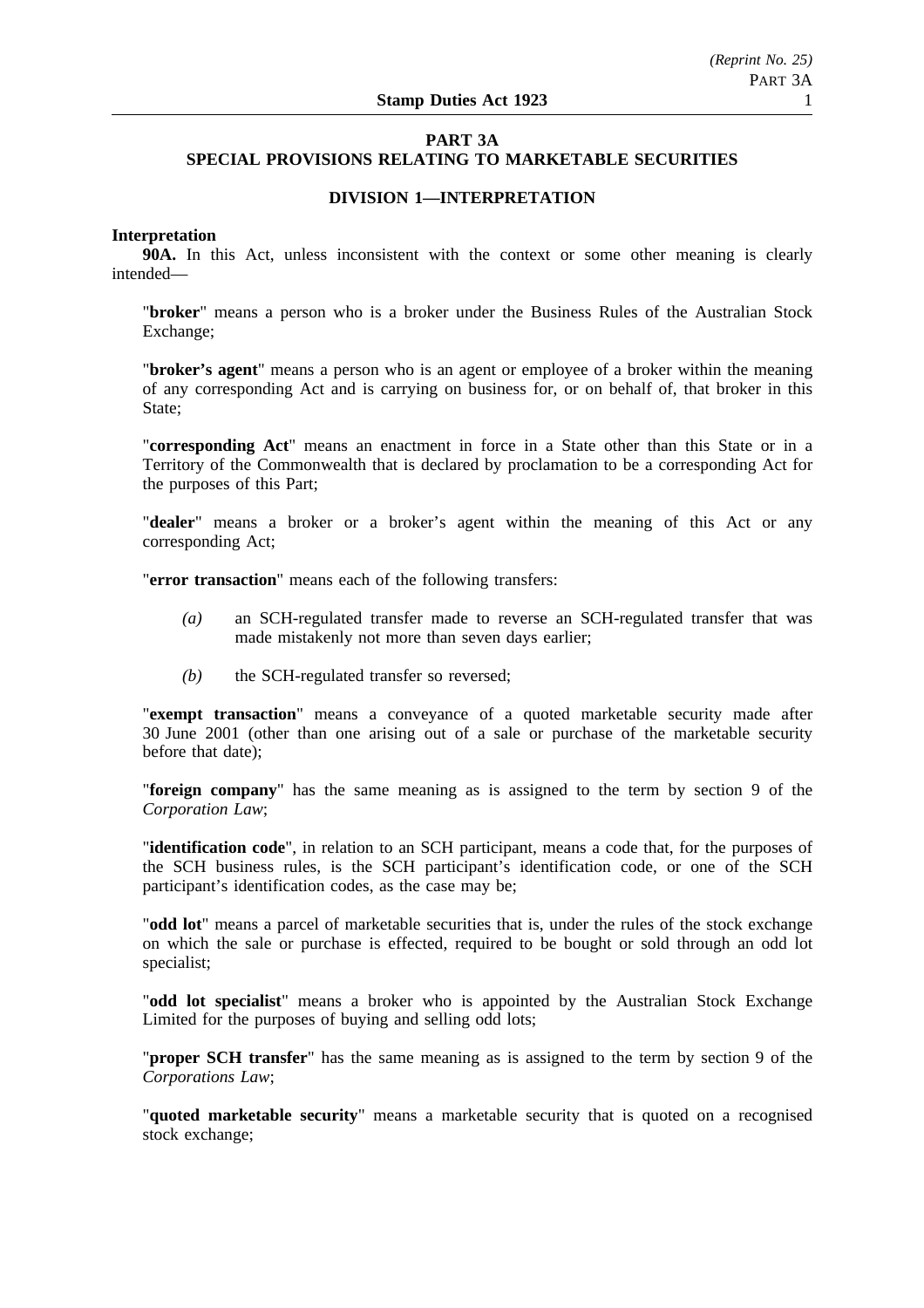"**relevant company**" means—

- *(a)* a South Australian registered company; or
- *(b)* a foreign company with a registered office under the *Corporations Law* that is situated in this State;

"**relevant SCH participant**", in relation to an SCH-regulated transfer, means the SCH participant who is, according to Division 3, liable to pay duty chargeable in respect of the transfer, or, if no duty is chargeable, the SCH participant who would be so liable if duty were chargeable;

"**SCH**" means the securities clearing house registered by the Commissioner under Division 4;

"**SCH business rules**" has the same meaning as is assigned to the term by section 9 of the *Corporations Law*;

"**SCH participant**" has the same meaning as is assigned to the term by section 9 of the *Corporations Law*;

"**SCH-regulated transfer**" has the same meaning as is assigned to the term by section 9 of the *Corporations Law*;

"**South Australian dealer**" means a broker or a broker's agent;

"**South Australian registered company**" means a body that is registered, or taken to be registered, as a company under the *Corporations Law* of South Australia, but does not include a company registered under Division 4 of Part 2.2 of the *Corporations Law* of another jurisdiction or a foreign company;

"**transfer document**" has the same meaning as is assigned to the term by section 1097 of the *Corporations Law*;

"**transfer identifier**", in relation to an SCH-regulated transfer, means the distinctive code assigned to the transfer as required by SCH;

"**transfer value**", in relation to an SCH-regulated transfer of a marketable security, means—

- *(a)* in the case of a transfer on sale—the total consideration for the sale or the unencumbered market value of the security at the date of the sale, whichever is the greater; or
- *(b)* in any other case—the unencumbered market value of the security at the date of the transfer.

### **Share buy-back**

**90AB.** (1) An instrument under which a shareholder transfers or divests shares to give effect to a transaction under which a company buys back its own shares is a conveyance of the shares.

- (2) This section—
- *(a)* applies to an instrument whether created or executed before or after the commencement of this section; and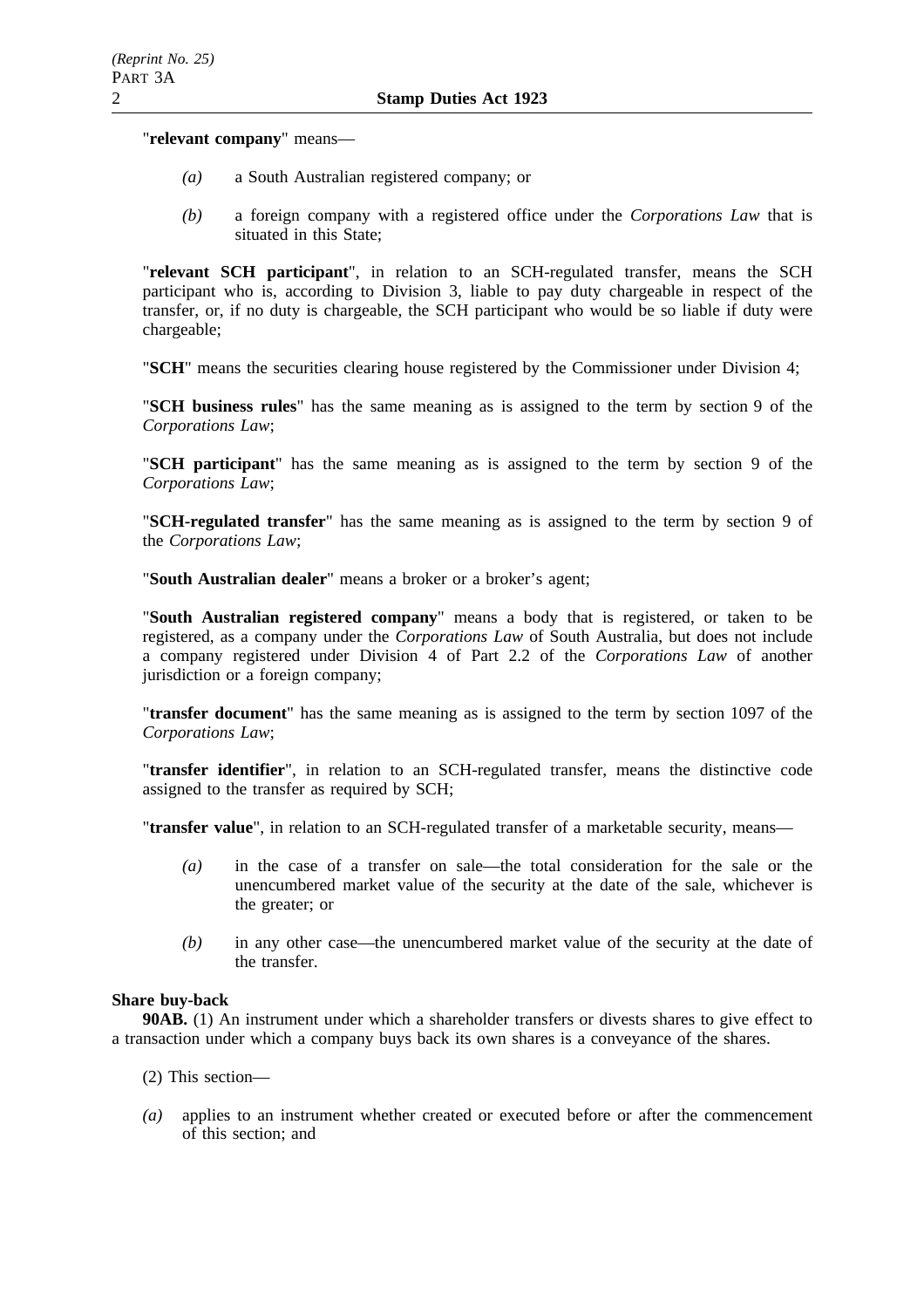- *(b)* applies whether the transfer or divestiture of shares occurred before, or occurs after, the commencement of this section; but
- *(c)* does not apply in relation to redeemable preference shares unless they are bought back on terms other than those on which they were on issue.

## **Exempt transactions**

**90AC.** (1) No duty is payable under this Part in relation to an exempt transaction.

(2) No return is required under this Part in relation to an exempt transaction.

# **DIVISION 2—DUTY ON SALES AND PURCHASES BY BROKERS**

### **Application of Division**

**90B.** (1) This Division and the duty chargeable in accordance with schedule 2 on the return referred to in section 90D apply and have effect to and in relation to a sale or purchase of a marketable security only where—

- *(a)* the sale or purchase of the security—
	- (i) is made by or through a South Australian dealer; or
	- (ii) is made by or through a dealer in a prescribed place and the security is—
		- (A) a marketable security of a relevant company; or
		- (B) a unit of a unit trust scheme the principal register of which is situated in this State; and
- *(b)* the consideration for the sale or purchase is in money or money's worth not less than the unencumbered market value of the security; and
- *(c)* the security is quoted on, or permission to deal therein has been granted by, a stock exchange; and
- *(d)* no duty is charged against the transferor or the transferee under schedule 2 in respect of the conveyance or transfer of the securities on the sale thereof.

(2) A sale or purchase of a marketable security is only made by or through a South Australian dealer or a dealer in a prescribed place—

- *(a)* in relation to a South Australian dealer—if the sale or purchase (wherever occurring) is made pursuant to an order to sell or an order to purchase lodged with him or her in the State; or
- *(b)* in relation to a dealer in a prescribed place—if the sale or purchase (wherever occurring) is made pursuant to an order to sell or an order to purchase lodged with him or her in the prescribed place; or
- *(c)* if the sale or purchase (wherever occurring) is made on the dealer's own account or behalf.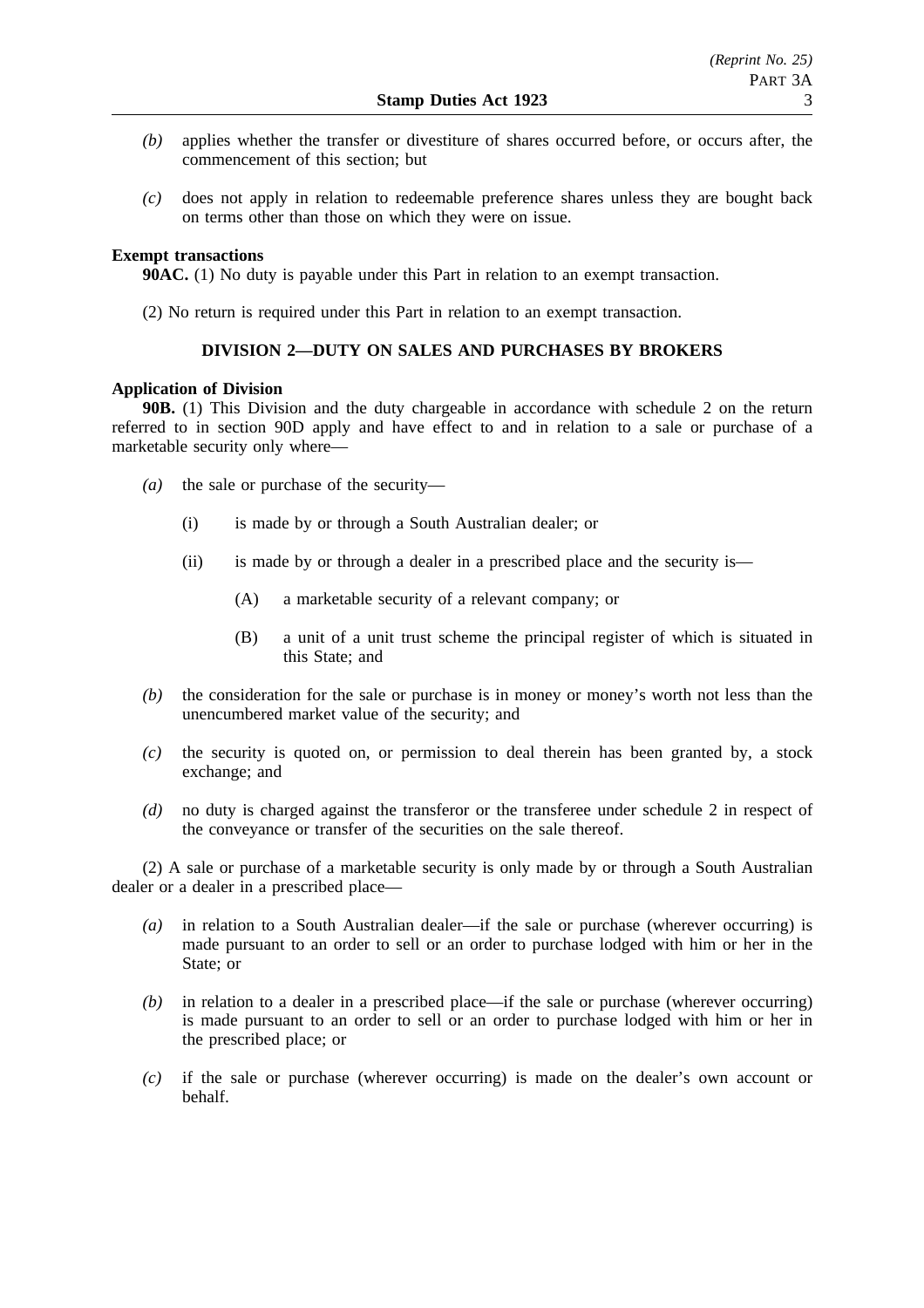- (3) For the purposes of subsection (2)—
- *(a)* a South Australian dealer or a dealer in a prescribed place who makes a purchase of a marketable security, whether on his or her own account or on behalf of another, from a person who is not a dealer will, despite the fact that no order to sell was lodged with the dealer, be taken to have also made a sale of the security pursuant to an order to sell lodged with him or her in the State or in the prescribed place (as the case may require) by the person from whom the purchase was made; and
- *(b)* a South Australian dealer or a dealer in a prescribed place who makes a sale of a marketable security, whether on his or her own account or on behalf of another, to a person who is not a dealer will, despite the fact that no order to purchase was lodged with the dealer, be taken to have also made a purchase of the security pursuant to an order to purchase lodged with him or her in the State or in the prescribed place (as the case may require) by the person to whom the sale was made.

### **Records of sales and purchases of marketable securities**

**90C.** (1) Subject to subsections (3) and (4), a dealer shall, forthwith on a sale or purchase being made or being deemed to have been made, being a sale or purchase to or in relation to which this Division applies, make a record relating to the sale or purchase showing—

- *(c)* the date of the sale or purchase; and
- *(d)* the name of the principal (if any) for whom such sale or purchase was made; and
- *(e)* the name of the dealer (if any) with whom the sale or purchase was effected; and
- *(f)* the quantity and full description of the marketable security sold or purchased; and
- *(g)* the selling or purchase price of such marketable security or, if more than one, of each marketable security and the total selling or purchase price of all; and
- *(h)* the amount of stamp duty chargeable in accordance with schedule 2 in respect of that sale or purchase on the return referred to in section 90D which relates to that sale or purchase; and
- *(i)* such other particulars as are prescribed for the purposes of this section.

\*\*\*\*\*\*\*\*\*\*

- (3) Subsection (1) does not require a dealer to make a record—
- *(a)* in respect of a sale of a marketable security, where the sale is made pursuant to an order to sell lodged with him by, or on behalf of, another dealer; or
- *(b)* in respect of the purchase of a marketable security, where the purchase is made pursuant to an order to purchase lodged with him by, or on behalf of, another dealer; or
- *(c)* in respect of any sale or purchase, where the sale or, as the case may be, the purchase is of an odd lot by an odd lot specialist.

(4) Subsection (1) does not apply to the sale or purchase of a marketable security, the conveyance or transfer in respect of which would be exempt from duty.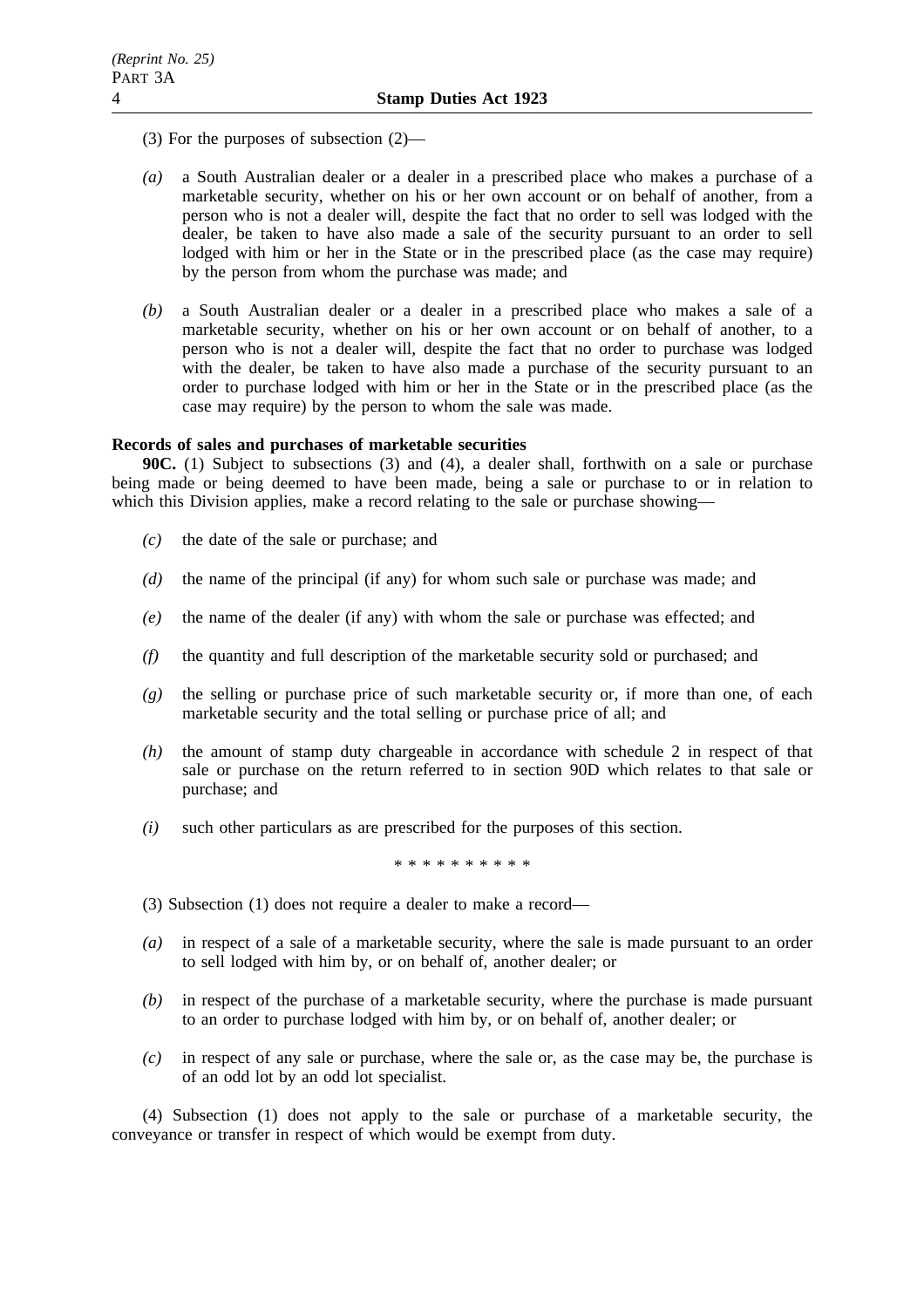(5) A dealer may, in any record kept by him pursuant to subsection (1), incorporate therein additional information for his own use.

(6) A dealer who fails to make a record as required under this section, or fails to keep the record, is guilty of an offence.

Penalty: \$10 000.

\* \* \* \* \* \* \* \* \*

### **Returns to be lodged and duty paid**

**90D.** (a1) This section applies to—

- *(a)* a South Australian dealer; and
- *(b)* a dealer in a prescribed place.

(1) Every dealer to which this section applies shall, not later than 2.30 p.m. on the Thursday of each week—

- *(a)* lodge with the Commissioner a return in the prescribed form in accordance with this section; and
- *(b)* if any stamp duty is payable, but not paid, in respect thereof, pay to the Commissioner the stamp duty in respect of each sale and each purchase to which the return relates as prescribed by schedule 2.

(2) The return shall contain a certificate in the prescribed form relating to all sales and purchases, records relating to which have been made by the dealer under section 90C, being sales and purchases made during the week ended on the Saturday preceding the day on which the return is lodged and the total stamp duty payable on the return in respect of those sales and purchases, and shall contain a certificate signed by the dealer that the record required by section 90C has been duly made and such other particulars as are prescribed; but where there has been no sale or purchase made during that week, the dealer shall lodge with the Commissioner a "Nil" return.

(3) A dealer who does not lodge a return as required under this section is nevertheless liable to pay duty to the Commissioner as if the dealer had lodged the return required under this section immediately before the time before which it was required to be lodged.

\* \* \* \* \* \* \* \* \*

### **Endorsement of instrument of transfer as to payment of duty**

**90E.** (1) On making the record relating to a sale or purchase in accordance with section 90 $C(1)$ , or on the making of a sale or purchase to which section 90 $C(1)$  does not apply by virtue of the operation of section  $90C(4)$ , the dealer shall, if the transfer on the sale or purchase is not an SCH-regulated transfer, either endorse the instrument of transfer in respect of the sale or purchase or ensure that it is endorsed with a statement to the effect that the stamp duty (if applicable) has been or will be paid, and shall affix his stamp and insert the date of the endorsement thereunder.

(2) A dealer who affixes his or her stamp under such an endorsement without making the appropriate record under section 90C(1) is guilty of an offence.

Penalty: \$10 000.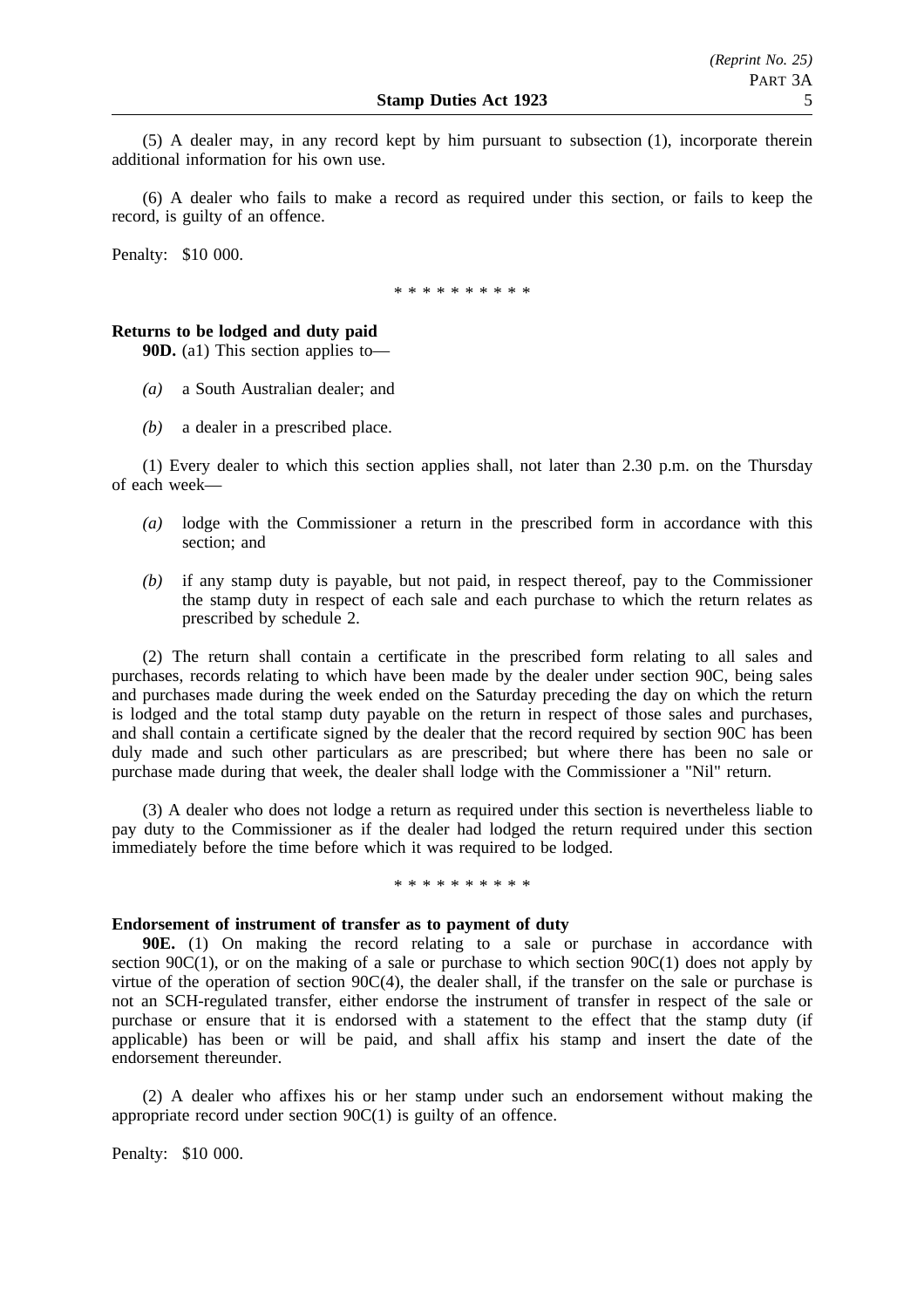(3) Where an instrument of transfer of marketable securities has affixed thereto, in accordance with the provisions of this section or in accordance with any corresponding Act, the respective stamps of the dealers by whom the sale and purchase of those securities were effected, the instrument shall be deemed to be duly stamped with *ad valorem* duty.

## **Power of dealer to recover duty paid by him**

**90F.** Any dealer who, on lodging with the Commissioner a return pursuant to section 90D, pays any duty under this Act in respect of any sale or purchase of marketable securities to which the return relates may recover from the seller or purchaser for whom he made the sale or purchase, or is deemed to have made the sale or purchase, the amount of the duty so paid as a debt due to him and recoverable in a court of competent jurisdiction and may, in reimbursement of that amount, retain any moneys in his hands belonging to the seller or purchaser, as the case may be.

## **Transactions in South Australian securities on U.K. stock exchange**

**90G.** (1) In this section, unless the contrary intention appears—

"**broker**" means a person, firm or corporation who or which is a member of the U.K. and Ireland Stock Exchange;

"**corporation**" means a municipal or other corporation, company or society;

"**market maker**" means a person, firm or corporation who or which is recognised as a market maker according to the rules and practices of the U.K. and Ireland Stock Exchange;

"**marketable security**" means—

- *(a)* a marketable security of a corporation incorporated in the State; or
- *(b)* a marketable security of a corporation incorporated outside Australia that is listed on a register of the corporation in the State;

"**relevant transaction**" means a transaction effecting a transfer from one person to another of a beneficial interest in a marketable security that is held in trust by a trustee;

"**the U.K. and Ireland Stock Exchange**" means The International Stock Exchange of the United Kingdom and the Republic of Ireland;

"**trustee**" means a person declared to be a trustee under subsection (2).

(2) The Governor may, by notice published in the *Gazette*—

- *(a)* declare a person to be a trustee; or
- *(b)* vary or revoke a declaration previously made under this subsection.

(3) Where a trustee—

- *(a)* is notified of a disposition by a beneficiary of an interest in a marketable security that the trustee holds in trust; or
- *(b)* is directed by a beneficiary to hold a marketable security on behalf of some other person,

the trustee shall be deemed to have effected a relevant transaction in relation to that marketable security.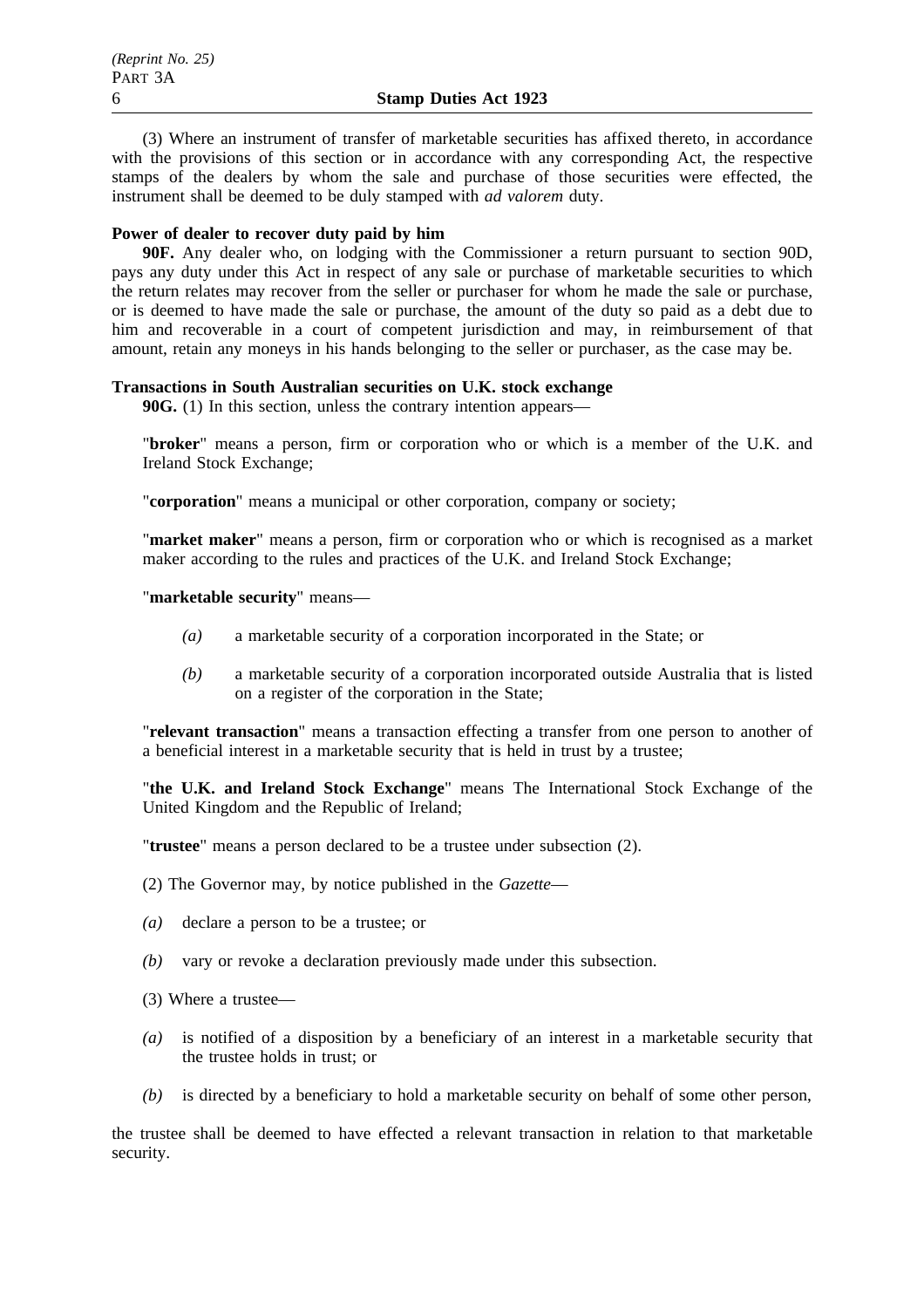- (4) A trustee shall on or before the twenty-eighth day of each month—
- *(a)* furnish to the Commissioner in such manner and form as the Commissioner requires a return setting out particulars of relevant transactions effected by the trustee during the preceding month; and
- *(b)* if any duty is payable, in respect of any such relevant transaction, pay to the Commissioner the duty in respect of each such relevant transaction prescribed by schedule 2.

(5) A trustee who does not furnish a return as required under this section is nevertheless liable to pay duty to the Commissioner as if the trustee had furnished the return required under this section immediately before the end of the period allowed for furnishing such a return.

\*\*\*\*\*\*\*\*\*\*

(6) Subsection (4) does not apply to or in respect of a relevant transaction where the disposition to which the relevant transaction relates—

- *(a)* is made—
	- (i) by way of security otherwise than to secure the rights of a purchaser or intended purchaser under a contemplated sale; or
	- (ii) in consequence of such a security being no longer required; or
- *(b)* is, in accordance with the rules of the U.K. and Ireland Stock Exchange, a stock loan transaction; or
- *(c)* is made or effected by a market maker as agent to a broker who acquires a beneficial interest in the marketable securities as principal and who, within 10 clear days (not including any day on which the U.K. and Ireland Stock Exchange is closed for business) after acquisition, disposes of the beneficial interest in those securities; or
- *(d)* is made or effected by a broker as principal within 10 such clear days after the broker acquired a beneficial interest in those marketable securities as principal—
	- (i) to a market maker as agent; or
	- (ii) to another broker as principal who, within 10 such clear days after the acquisition, disposes of the beneficial interests in those securities; or
- *(e)* is made or effected by or to a person who is—
	- (i) a South Australian dealer; or
	- (ii) a dealer in a prescribed place liable to pay duty in respect of the disposition; or
- *(f)* is made or effected by a market maker as agent to another market maker as agent.
- (7) Where in consequence of a relevant transaction—
- *(a)* a beneficial interest in marketable securities is transferred from a broker to a market maker as agent or from a market maker as agent to a broker; or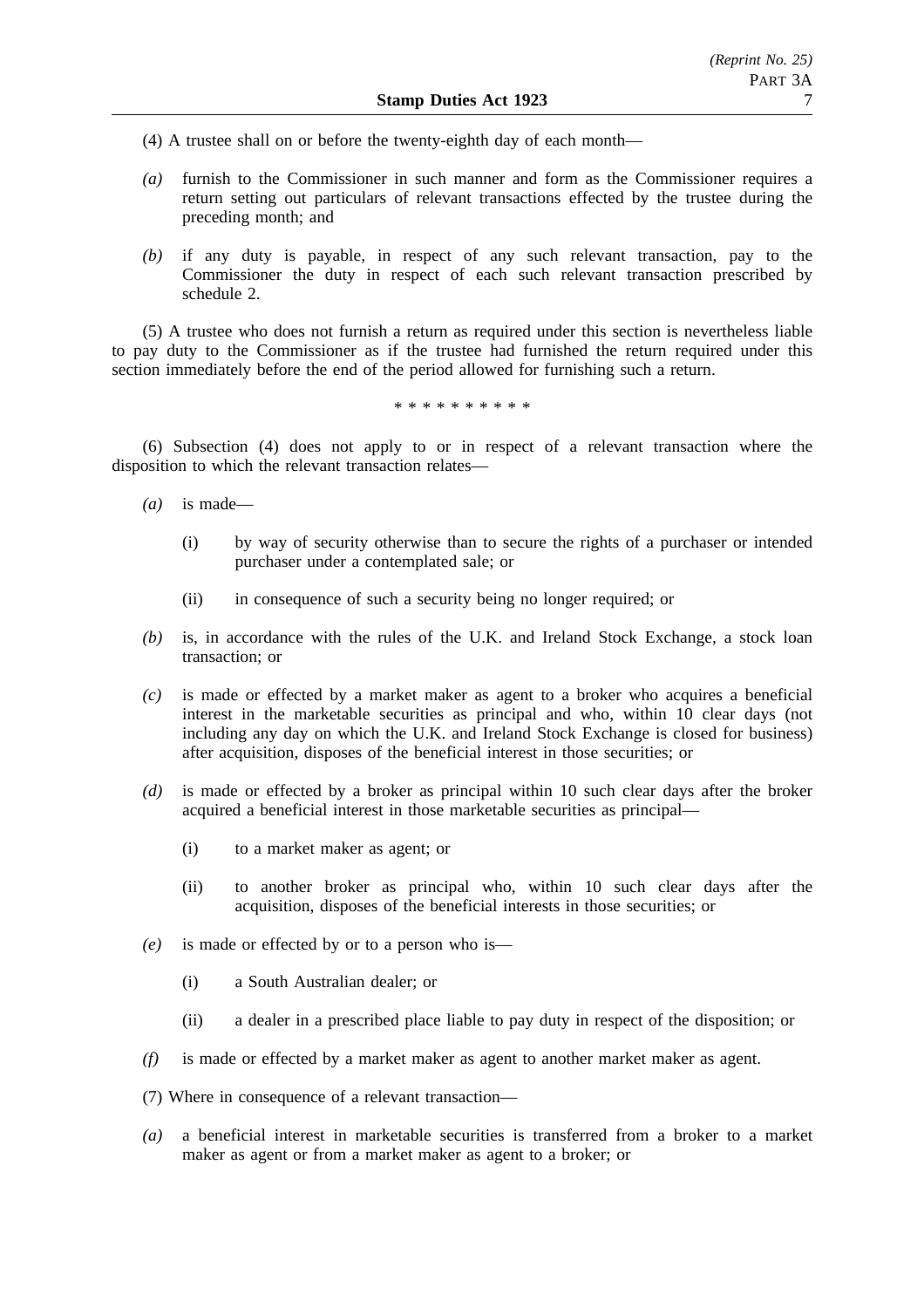- *(b)* a beneficial interest in marketable securities is transferred from a broker to another broker who acquires the interest as principal and who, within 10 clear days after acquisition (not including any day on which the U.K. and Ireland Stock Exchange is closed for business) disposes of the beneficial interest; or
- *(c)* a beneficial interest in marketable securities is transferred from a broker to another broker as principal within 10 such clear days after the acquisition of the beneficial interest by the firstmentioned broker,

the amount payable under subsection (4) in respect of that relevant transaction shall be one-half of the amount that would otherwise be payable.

\*\*\*\*\*\*\*\*\*\*

### **DIVISION 3—DUTY ON CERTAIN SCH-REGULATED TRANSFERS**

### **Application of Division**

**90H.** This Division applies to an SCH-regulated transfer of a marketable security only where—

- *(a)* the transfer is a proper SCH transfer; and
- *(b)* the transfer is made otherwise than on a sale or purchase to which Division 2 applies; and
- *(c)* the security is—
	- (i) a share, or a right or CUFS in respect of a share, of a relevant company; or
	- (ii) a unit of a unit trust scheme, or a CUFS in respect of a unit of a unit trust scheme, the principal register of which is situated in this State; or
	- (iii) a unit of a unit trust scheme, or a CUFS in respect of a unit of a unit trust scheme, in relation to which no register exists in Australia and—
		- (A) having as the manager of the scheme a relevant company or a natural person principally resident in this State; or
		- (B) not having a manager but with a trustee that is a relevant company or a natural person principally resident in this State; and
- *(d)* the body approved as the securities clearing house under section 779B of the *Corporations Law* is registered by the Commissioner under Division 4.

## **Transfer documents treated as instruments of conveyance**

**90I.** (1) For the purposes of this Act, the transfer document for an SCH-regulated transfer of a marketable security to which this Division applies is to be taken to be an instrument of conveyance or conveyance on sale (as the case may require) of the security and, subject to this Act, chargeable with duty accordingly.

(2) Subsection (1) applies whether or not the body approved as the securities clearing house under section 779B of the *Corporations Law* is registered by the Commissioner under Division 4.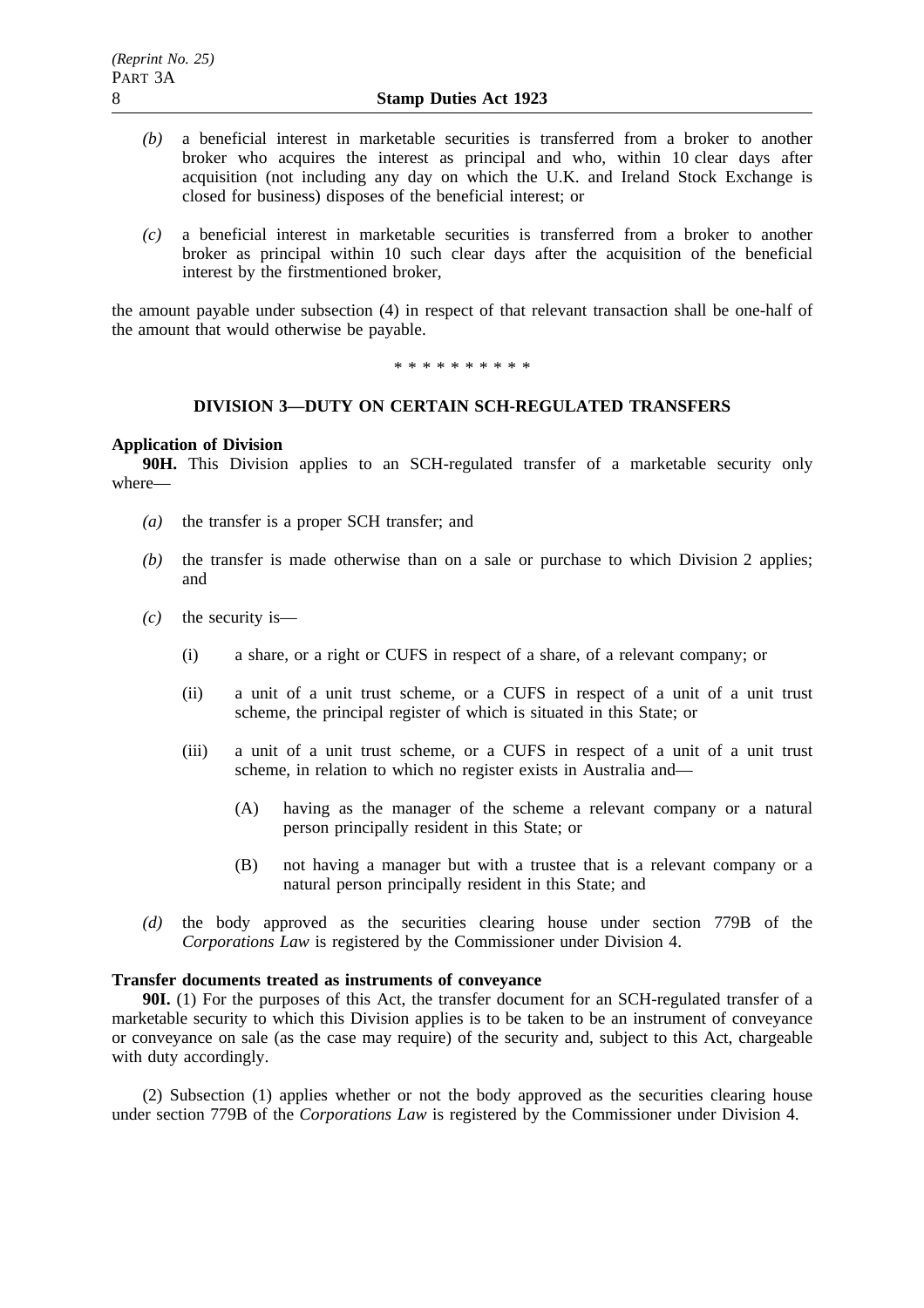# **SCH participant liable to pay duty**

**90J.** (1) Where duty is chargeable in respect of an SCH-regulated transfer of a marketable security, the SCH participant party to the transfer, or, if there is more than one, the SCH participant who is the transferee or controls the transferee's holding, is liable to pay the duty.

(2) Where the SCH participant liable to pay duty in respect of an SCH-regulated transfer is not the transferee under the transfer, the participant may recover from the transferee the amount of the duty paid as a debt by action in a court of competent jurisdiction and may, in reimbursement of that amount, retain any money in the participant's hands belonging to the transferee.

### **Record of SCH-regulated transfers**

**90K.** (1) A record must be made in accordance with this section immediately on the making of an SCH-regulated transfer of a marketable security to which this Division applies.

- (2) The record must be made by the relevant SCH participant.
- (3) The record must show—
- *(a)* the date of the transfer; and
- *(b)* the transfer identifier of the transfer; and
- *(c)* the name of the transferee and, unless another SCH participant controls the transferor's holding, the name of the transferor; and
- *(d)* the identification code of the participant making the record and the identification code of the other SCH participant (if any) party to the transfer; and
- *(e)* the quantity and full description of the marketable security transferred; and
- *(f)* the transfer value of the marketable security or, if more than one, of each marketable security and the total transfer value of all; and
- *(g)* the amount of duty chargeable in accordance with schedule 2 in respect of the transfer; and
- *(h)* if *ad valorem* duty is not chargeable in respect of the transfer, a statement of the grounds on which *ad valorem* duty is not chargeable; and
- *(i)* in the case of an error transaction to reverse an earlier transfer that was made mistakenly, the transfer identifier of that earlier transfer; and
- *(j)* any other particulars prescribed for the purposes of this section.

(4) An SCH participant may, in any record made in accordance with this section, incorporate additional information for the participant's own use.

(5) An SCH participant who fails to make a record as required by this section, or fails to keep the record, is guilty of an offence.

Penalty: \$10 000.

\*\*\*\*\*\*\*\*\*\*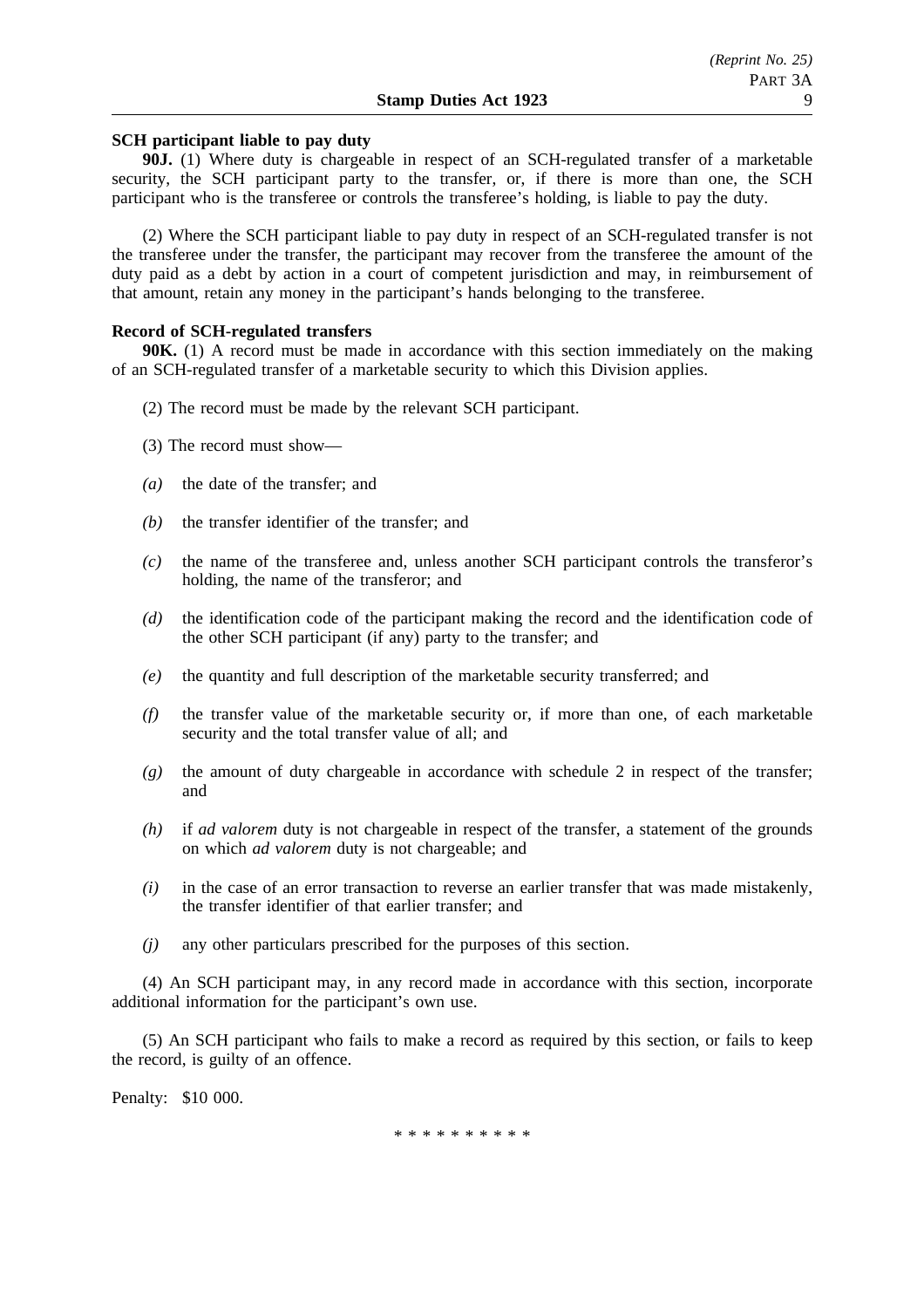# **Particulars to be included by relevant participant in transfer document**

**90L.** The relevant SCH participant must include in the transfer document for an SCH-regulated transfer to which this Division applies the particulars required by the Commissioner under the conditions of registration of SCH.

Penalty: \$2 000.

# **Relevant SCH participant's identification code equivalent to stamping**

**90M.** When the relevant SCH participant's identification code is included in the transfer document for an SCH-regulated transfer to which this Division applies, the transfer document is to be taken to be duly stamped but without affecting the relevant SCH participant's liability to pay any duty chargeable on the transfer document.

# **Report to be made and duty paid**

**90N.** (1) The relevant SCH participant must, not more than seven days after the end of a month in which the participant has been party to an SCH-regulated transfer to which this Division applies—

- *(a)* make a report to SCH in respect of the transfer in the form and containing the particulars required by the Commissioner under the conditions of registration of SCH; and
- *(b)* if duty is chargeable in respect of the transfer, pay the duty to SCH.

(2) The provisions of the *Taxation Administration Act 1996* apply in relation to the requirement for the making of a report, or the payment of duty, to SCH as if the requirement were for the making of the report, or the payment of duty, to the Commissioner.

\*\*\*\*\*\*\*\*\*\*

### **Refund for error transaction**

**90O.** The Commissioner must, on being satisfied that *ad valorem* duty has been paid to the Commissioner in respect of an error transaction to which this Division applies, refund the amount of the duty so paid.

## **DIVISION 4—THE SECURITIES CLEARING HOUSE**

### **Registration as the securities clearing house**

**90P.** (1) The Commissioner must, on application (in a form approved by the Commissioner) by the body approved as the securities clearing house under section 779B of the *Corporations Law*, register the body under this Division.

(2) The registration is subject to conditions determined by the Commissioner from time to time and notified to SCH by writing.

- (3) The registration continues in force—
- *(a)* until cancelled on the application of the body registered; and
- *(b)* subject to an order of suspension made by the Commissioner for a specified period for contravention of, or failure to comply with, a provision of this Division or a condition of the registration.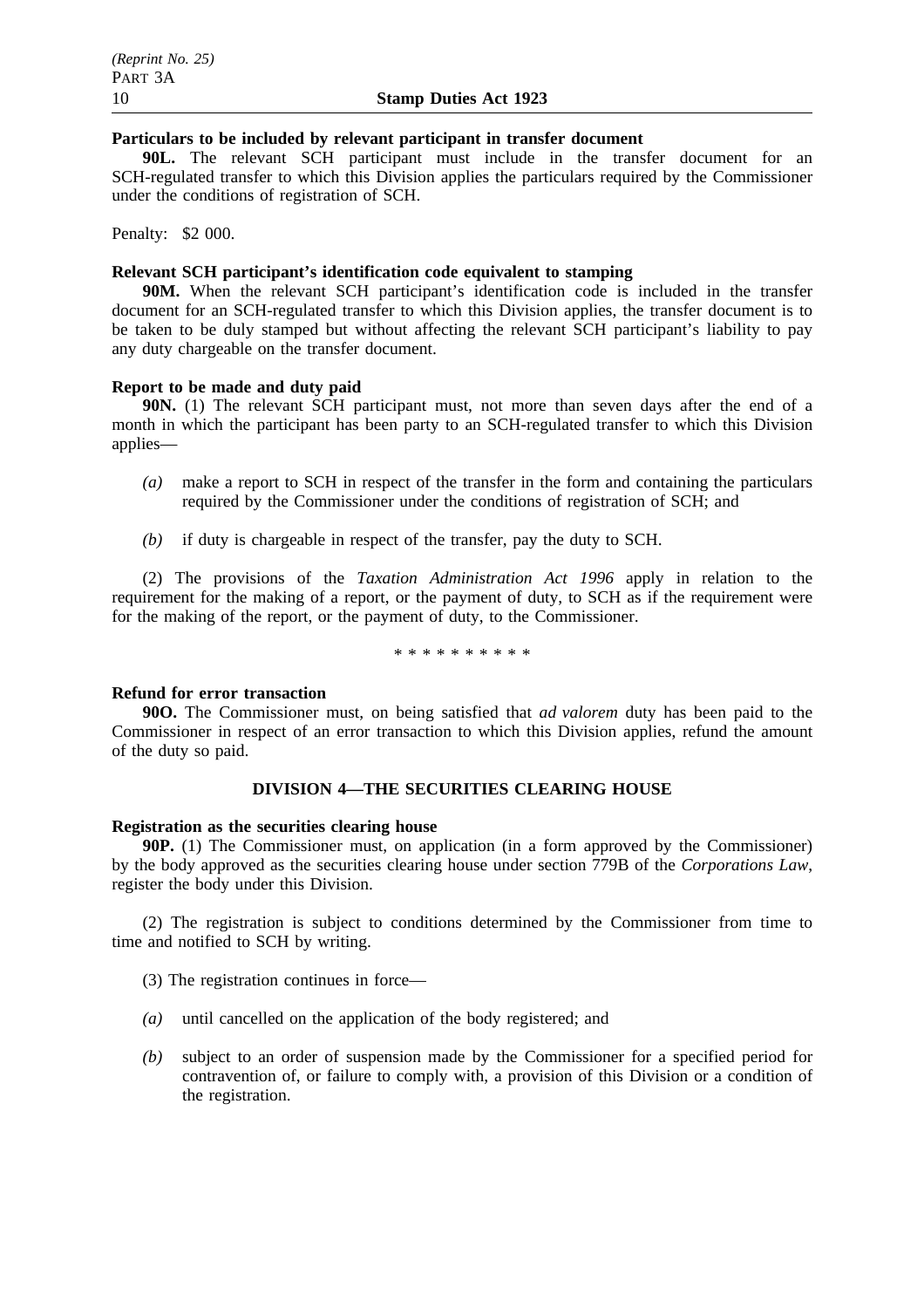## **Monthly return**

**90Q.** (1) SCH must, on or before the fifteenth day of each month—

- *(a)* lodge with the Commissioner a return in the form and containing the particulars required by the Commissioner under the conditions of registration of SCH; and
- *(b)* pay to the Commissioner any duty paid to SCH under this Act in respect of an SCH-regulated transfer made in the preceding month.

\*\*\*\*\*\*\*\*\*\*

### **Particulars reported by participants to be kept by SCH**

**90R.** The particulars reported to SCH by an SCH participant under this Division must be kept by SCH in a legible written form, or so as to be readily convertible into such a form, for a period of not less than five years from the date on which the report is made.

### **Disclosure to SCH of information**

**90S.** Nothing in the *Taxation Administration Act 1996* prevents the disclosure to SCH of information acquired in, or in connection with, the administration of this Part.

## **DIVISION 5—DUTY ON OTHER CONVEYANCES**

#### **Application of Division**

**90T.** This Division applies to a conveyance or conveyance on sale of a marketable security only where—

- *(a)* the marketable security is—
	- (i) a marketable security of a company incorporated under the *Corporations Law*; or
	- (ii) a marketable security of a foreign company; or
	- (iii) a unit of a unit trust scheme; and
- *(b)* the conveyance is made otherwise than on a sale or purchase to which Division 2 applies; and
- *(c)* the conveyance is not an SCH-regulated transfer to which Division 3 applies.

### **Securities liable to duty**

**90U.** Subject to section 90V, a conveyance or conveyance on sale of a marketable security to which this Division applies is only liable to duty if the security is—

- *(a)* a marketable security of a relevant company; or
- *(b)* a unit of a unit trust scheme the principal register of which is situated in this State; or
- *(c)* a unit of a unit trust scheme in relation to which no register exists in Australia and—
	- (i) having as the manager of the scheme a relevant company or a natural person principally resident in this State; or
	- (ii) not having a manager but with a trustee that is a relevant company or a natural person principally resident in this State.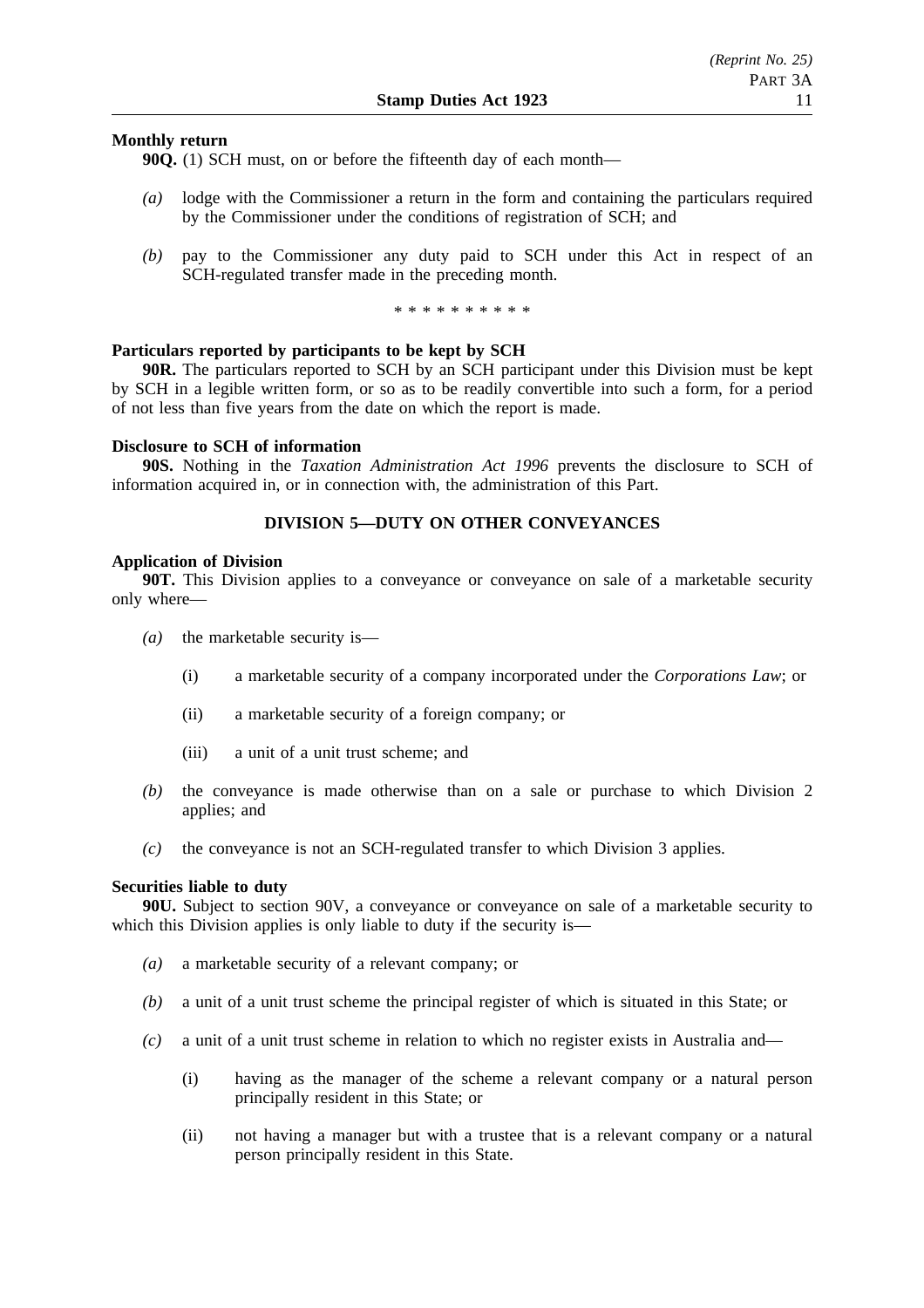## **Proclaimed countries**

**90V.** (1) No duty is payable under this Act in respect of a conveyance or conveyance on sale of a marketable security that is registered on a register kept within a proclaimed country.

(2) The Governor may, by proclamation, declare any country to be a proclaimed country for the purposes of this section and may, by subsequent proclamation, vary or revoke any such proclamation.

(3) This section does not operate to exempt a transaction from duty under Part 4.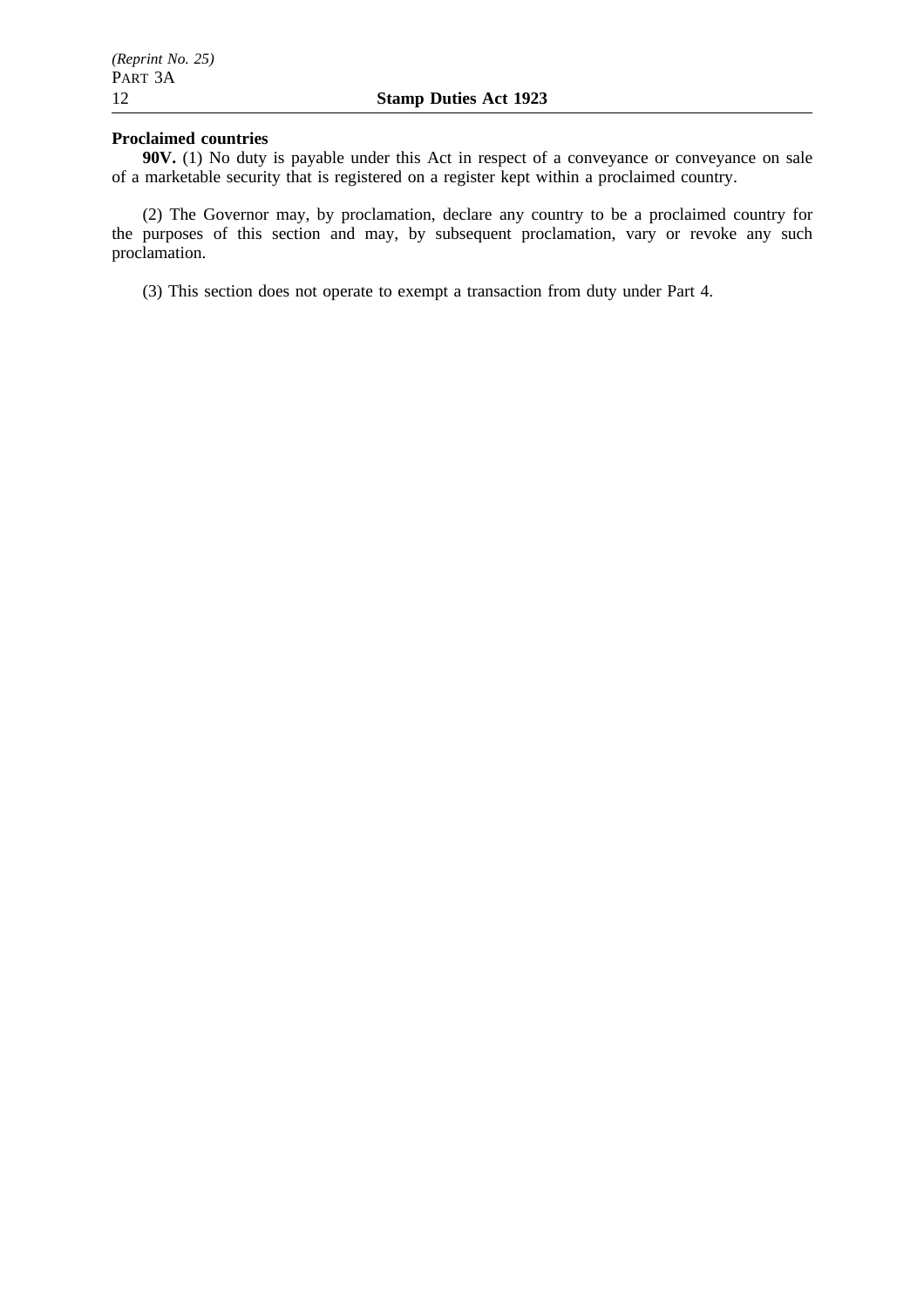# **PART 4 LAND RICH ENTITIES**

## **DIVISION 1—PRELIMINARY**

### **Interpretation**

**91.** (1) In this Part—

"**asset**" includes any form of property;

"**associate**"—*see* subsection (4);

"**constituent documents**" of a private entity means—

- *(a)* for a private company—its constitution; or
- *(b)* for a unit trust scheme—the instruments constituting or governing the administration of the scheme;

"**corresponding law**" means a law of another State, or a Territory, of the Commonwealth that imposes duties corresponding to those imposed by this Act;

"**direct interest**"—*see* section 92(1);

"**executive officer**" of a company has the same meaning as in the *Corporations Law*;

"**group**" means a group of associates;

"**hold**"—a person **holds** a share or unit in a private entity if the person—

- *(a)* is registered as the holder; or
- *(b)* is beneficially entitled to the share or unit; or
- *(c)* controls the exercise of rights attached to the share or unit;

"**indirect interest**"—*see* section 92B;

"**land asset**" means an interest in land (including a right to explore for minerals, petroleum or other substances on land or to recover minerals, petroleum or any other substance from land) but does not include—

- *(a)* a mortgage, lien or charge; or
- *(b)* an interest under a warrant or writ;

"**local land asset**" means a land asset consisting of an interest in land in South Australia;

"**majority interest**" in a land rich entity means a proportionate interest in the entity of more than 50 per cent;

"**notional interest**"—*see* section 93;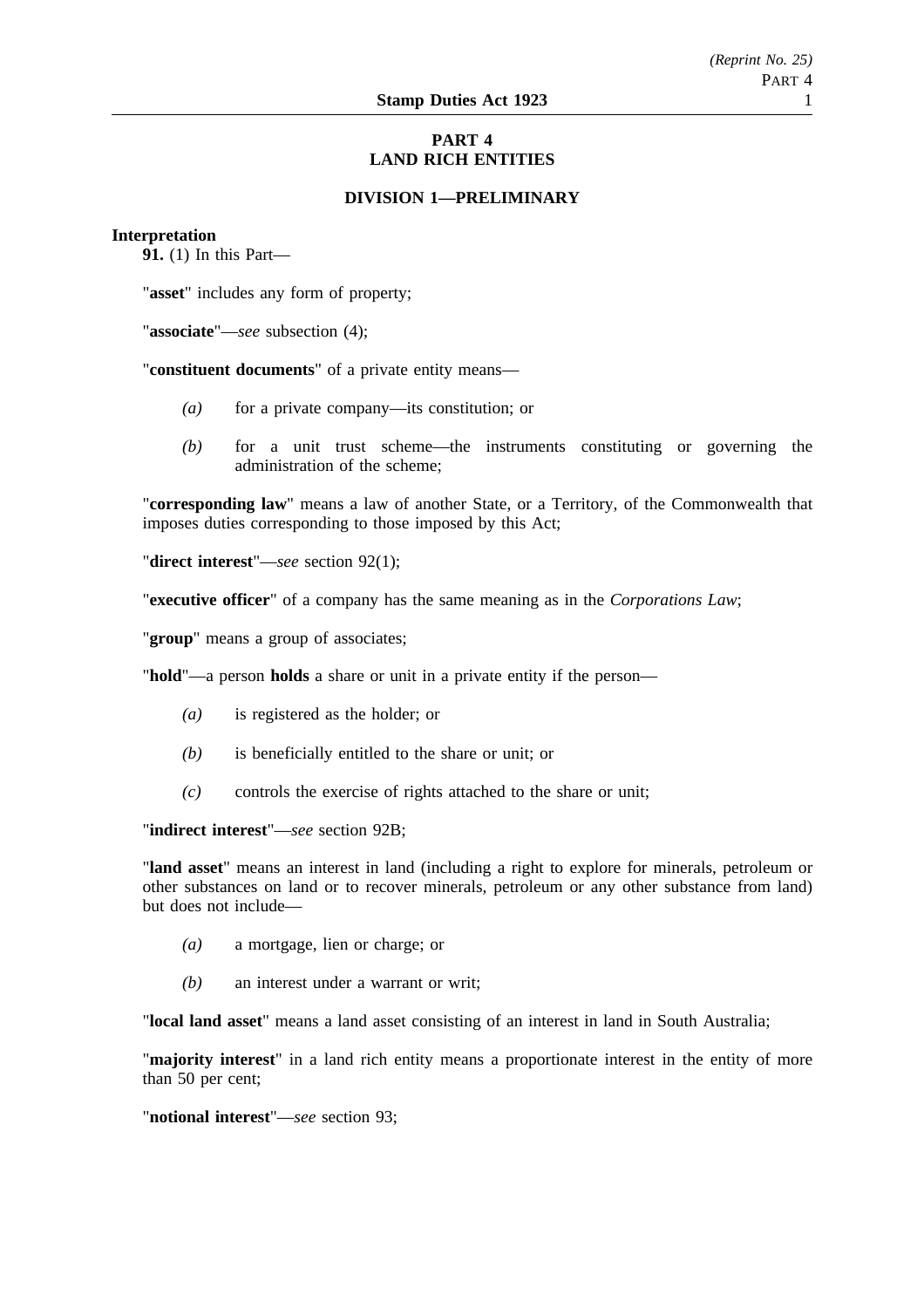### "**private company**" means—

- *(a)* a company that is limited by shares but whose shares are not listed on a recognised stock exchange; or
- *(b)* a company that is not limited by shares;

"**private entity**" means a private company or a private unit trust scheme;

"**private trust**" means a trust other than one in which the public is (or has been) invited to invest;

"**private unit trust scheme**" means—

- *(a)* a unit trust scheme in which less than 50 persons hold units; or
- *(b)* a unit trust scheme in which 50 or more persons hold units if 20 or fewer persons hold 75 per cent or more in number or value of the units on issue,

but does not include a unit trust scheme that is an approved deposit fund or a pooled superannuation trust within the meaning of the *Superannuation Industry (Supervision) Act 1993 (Cwth)*;

"**proportionate interest**" in a private entity means—

- *(a)* for a person or group that has a direct or indirect interest in the entity—the percentage representing the extent of that interest; or
- *(b)* for a person or group that has both a direct and an indirect interest in the entity—an aggregate percentage representing the extent of both those interests;

"**related**"—*see* section 92A;

"**relative**" of a person means a spouse, brother, sister, parent or child of the person;

"**underlying**"—the **underlying** assets (or a particular class of underlying assets) of a private entity include both the assets (or assets of the relevant class) held beneficially by the private entity and its notional interests in the assets (or assets of the relevant class) of related entities;

"**unit**" in a unit trust scheme means—

- *(a)* a right to participate in profits, income or distribution of assets under the scheme; or
- *(b)* a right to any such right of participation;

"**unit trust scheme**" means an arrangement under which investors may acquire rights to participate, as beneficiaries under a trust, in profits, income or distribution of assets arising from the acquisition, holding, management, use or disposal of property;

"**winding up**"—a unit trust scheme is wound up if the assets subject to the scheme are distributed in their entirety.

(2) Property is taken to be held beneficially by a unit trust scheme if it is held by the trustees of the scheme in trust for the unitholders.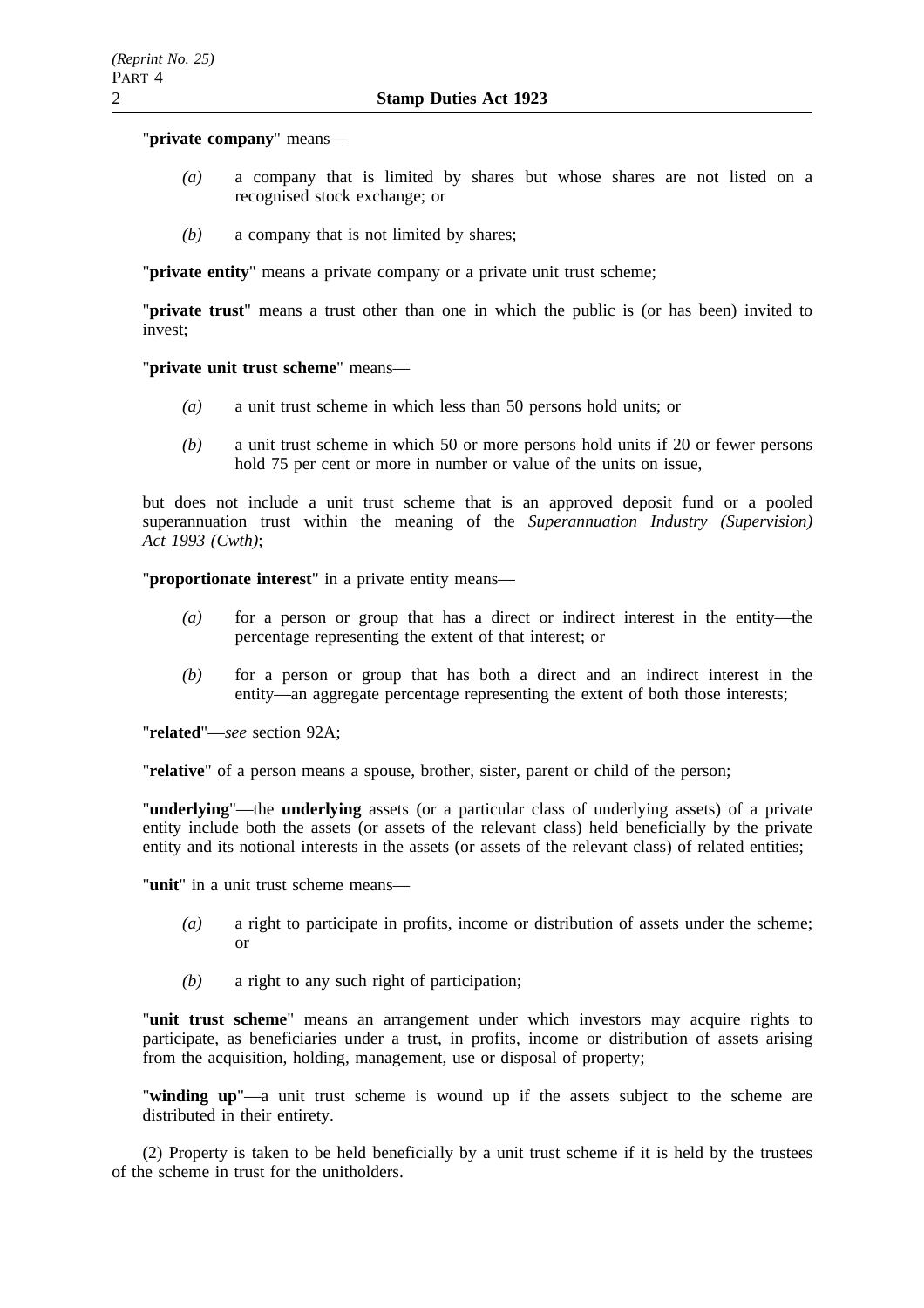(3) A private entity or other person that is an object of a discretionary trust is to be regarded, for the purposes of this Part, as beneficially entitled to the trust property unless—

- *(a)* the private entity or other person satisfies the Commissioner that this subsection operates unreasonably in the circumstances of the particular case; and
- *(b)* the Commissioner determines that the private entity or other person is not, in the circumstances of the particular case, to be regarded as beneficially entitled to the trust property.
- (4) A person is an **associate** of, or **associated** with, another if—
- *(a)* they are married or in a relationship of de facto marriage; or
- *(b)* one is the parent, child, brother or sister of the other; or
- *(c)* they are in partnership; or
- *(d)* they are private companies which are related bodies corporate for the purposes of the *Corporations Law*; or
- *(e)* one is a private company and the other is a director or executive officer of, or shareholder in, the company; or
- *(f)* they are both trustees of a private trust or one is a trustee of a private trust and the other is a beneficiary of the private trust; or
- *(g)* a chain of relationships can be traced between them under one or more of the above paragraphs,

(but a person is not to be regarded as an associate of another if the Commissioner is satisfied that the association has not arisen as a result of a common commercial interest or purpose and they will act entirely independently of each other).

(5) An obligation or liability imposed under this Part on a unit trust scheme attaches to the trustees for the time being of the scheme jointly and severally.

(6) An obligation or liability imposed under this Part on a group attaches to the members of the group jointly and severally.

#### **Direct interests**

**92.** (1) A person has a **direct interest** in a private entity if the person holds a share or unit in the private entity.

(2) A direct interest that a person or group has in a private entity is to be expressed as a proportionate interest.

- (3) The **proportionate interest** is the highest of the following:
- *(a)* a percentage representing the proportion of votes that the person or members of the group would be entitled to exercise (or control) at a general meeting of shareholders or unitholders assuming that all shareholders or unitholders exercised their voting rights;
- *(b)* a percentage representing the extent the person or members of the group are entitled to participate in dividends or distributions of income;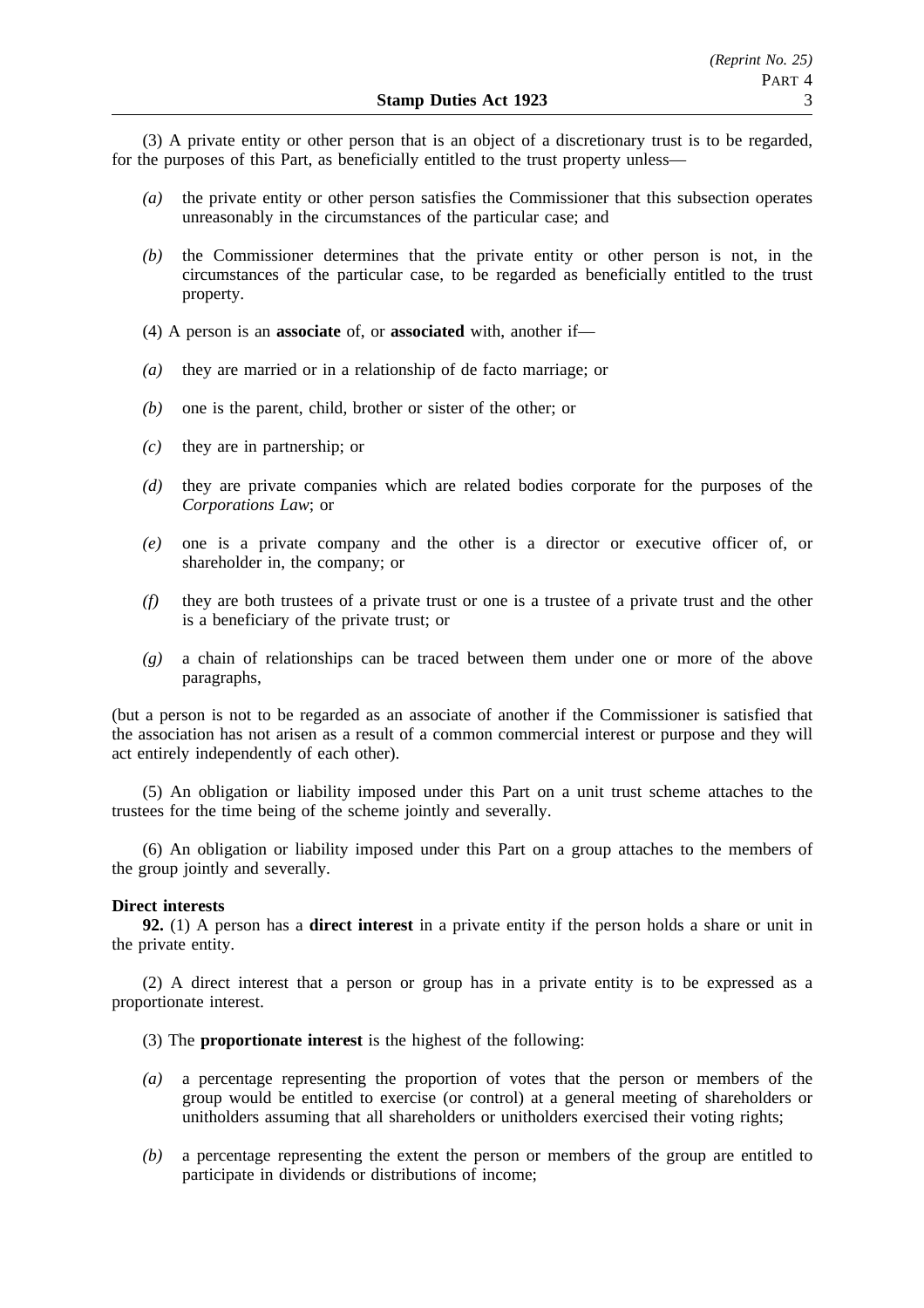*(c)* a percentage representing the extent to which the person or members of the group would be entitled to participate in the distribution of assets on a winding up of the private entity.

(4) The proportionate interest of a person or group in a private entity is to be determined as if any power that the person has, or the members of the group or any of them have, to increase the extent of an interest (by varying the constituent documents of the private entity or in any other way) had been exercised so as to maximise the relevant interest in the private entity.

### **Related entities**

**92A.** (1) Two private entities are **related entities** if—

- *(a)* one has a direct interest in the other; or
- *(b)* a series of such relationships can be traced between them through another or other related entities (**intermediate entities**).

(2) If a private entity is related to another private entity by a relationship traced through an intermediate entity or intermediate entities, the private entity's proportionate interest in the other is calculated by multiplying the relevant fractions together and expressing the result as a percentage.

### *Example—*

Entity A (a private company) holds a 75 per cent proportionate interest in entity B (a private unit trust scheme) which in turn holds a 50% proportionate interest in entity C (a private company). In this case the proportionate interest of entity A in entity C (insofar as it is traced through entity B) is 37.5 per cent.

### **Indirect interests**

**92B.** (1) If a person or group has a direct interest in a private entity (entity A) which is related to another private entity (entity B), the person or group has an **indirect interest** in entity B.

(2) An indirect interest that a person or group has in a private entity is to be expressed as a proportionate interest.

- (3) The proportionate interest is calculated by multiplying together—
- *(a)* a fraction representing the proportionate interest of the person or group in entity A; and
- *(b)* a fraction representing entity A's proportionate interest in entity B,

and expressing the result as a percentage.

### *Example—*

X holds a proportionate interest of 33 % in entity A (a private company) which in turn holds a 75% proportionate interest in entity B (a private unit trust scheme) which in turn holds a 50% proportionate interest in entity C (a private company). In this case the X's indirect interest in entity C is to be expressed as a proportionate interest of 12.5%.

### **Notional interest in assets of related entity**

**93.** (1) A private entity has a notional interest in an asset held beneficially by a related entity if—

*(a)* the private entity holds a majority interest in the related entity; or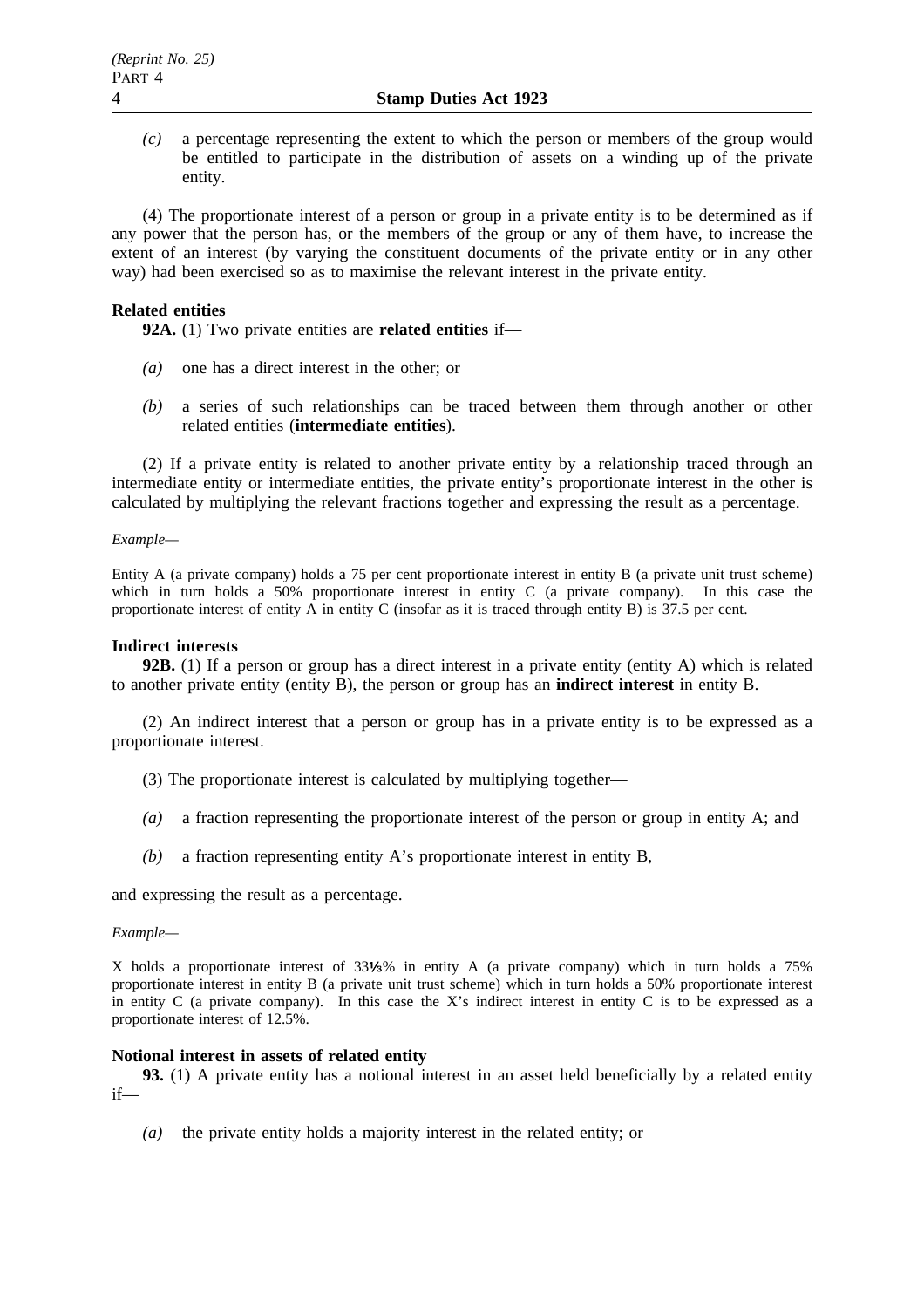*(b)* a chain of majority interests can be traced between the private entity and the related entity.

## *Example—*

Entity A holds a 75% proportionate interest in entity B which in turn holds a 60% proportionate interest in entity C which in turn holds a 40% proportionate interest in entity D. In this case entity A has a notional interest in the assets held beneficially by entity B and entity C but not in the assets held by entity D.

(2) The value of the notional interest is calculated as follows:

 $V = V_1 \times P$ 

### Where—

- $V_1$  is the unencumbered value of the asset;
- P is a fraction representing the proportionate interest of the private entity in the related entity.

## **DIVISION 2—LAND RICH ENTITY**

## **Land rich entity**

**94.** (1) A private entity is a **land rich entity** if—

- *(a)* the unencumbered value of the underlying local land assets of the private entity and associated private entities is \$1m or more; and
- *(b)* the unencumbered value of the entity's underlying land assets comprises 80 per cent or more of the unencumbered value of the entity's total underlying assets.

(2) In determining the unencumbered value of a private entity's total underlying assets, assets of the following classes are to be excluded from consideration—

- *(a)* money in cash or on deposit with a financial institution;
- *(b)* negotiable instruments;
- *(c)* shares or units in a related private entity;
- *(d)* contractual rights or interests other than—
	- (i) an interest in land arising from a contract or option to purchase the land; or
	- (ii) a right or interest under a loan transaction that is to be taken into account under subsection (4);
- *(e)* monetary entitlements from shareholders or unitholders under the terms on which shares or units were issued;
- *(f)* an asset of a class that is, under the regulations, to be excluded from consideration.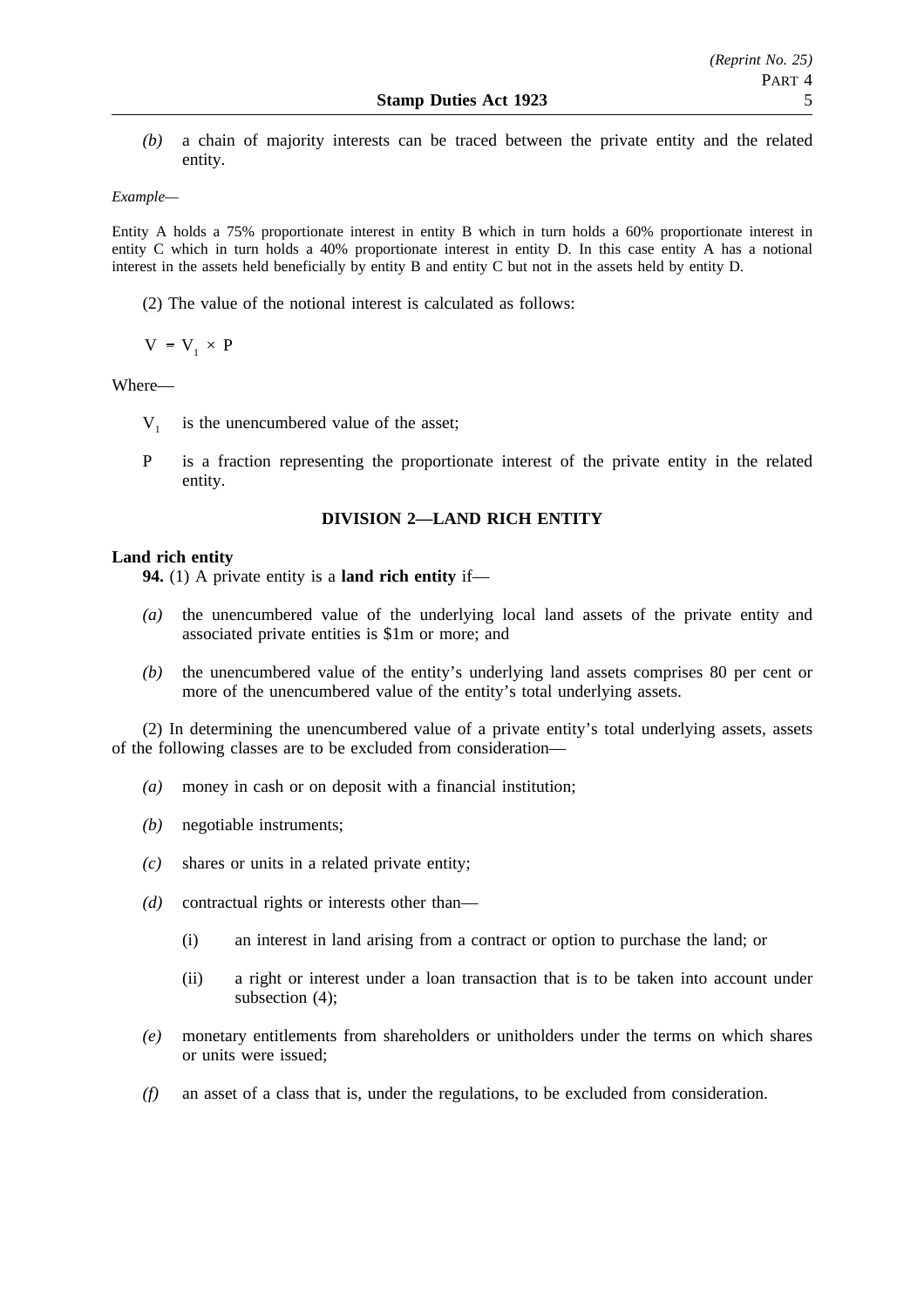(3) Further, in determining the value of a private entity's total underlying assets as at a particular time, any asset (other than a land asset) acquired by the entity or a related entity within the previous 2 years is to be excluded from consideration unless the private entity satisfies the Commissioner that the asset was not acquired solely or mainly for the purpose of avoiding duty under this Part.

(4) A loan transaction is to be taken into account for the purposes of subsection  $(2)(d)(ii)$ unless—

- *(a)* the loan is repayable on demand or within 12 months of the date of the loan; or
- *(b)* the loan is to a director, shareholder, trustee or beneficiary, or a relative of a director, shareholder, trustee or beneficiary, of the private entity or an associated private entity.

## **DIVISION 3—DUTIABLE TRANSACTIONS**

#### **General principle of liability to duty**

**95.** (1) A person or group that acquires a majority interest, or increases its majority interest, in a land rich entity notionally acquires an interest in the underlying local land assets of the entity and is liable to duty in respect of the notional acquisition.

- (2) The following transactions are therefore dutiable:
- *(a)* a transaction as a result of which a person or group has a majority interest in a land rich entity; or
- *(b)* a transaction as a result of which a person or group that has a majority interest in a land rich entity increases its majority interest in the entity.

(3) A transaction is dutiable under this Part even though the person or group that has a majority interest, or increases its majority interest, in the land rich entity as a result of the transaction—

- *(a)* is not a party to the transaction; or
- *(b)* has a passive role in the transaction.
- (4) For example, any of the following is capable of being a dutiable transaction:
- *(a)* an allotment of shares in a company or units in a unit trust scheme; or
- *(b)* the variation or abrogation of rights attaching to shares in a company or units in a unit trust scheme; or
- *(c)* the redemption, surrender or cancellation of shares in a company or units in a unit trust scheme.

(5) However, if a private entity acquires a local land asset and, as a result of the acquisition, becomes a land rich entity, and conveyance duty is paid in respect of the transaction, the transaction is not dutiable under this Part.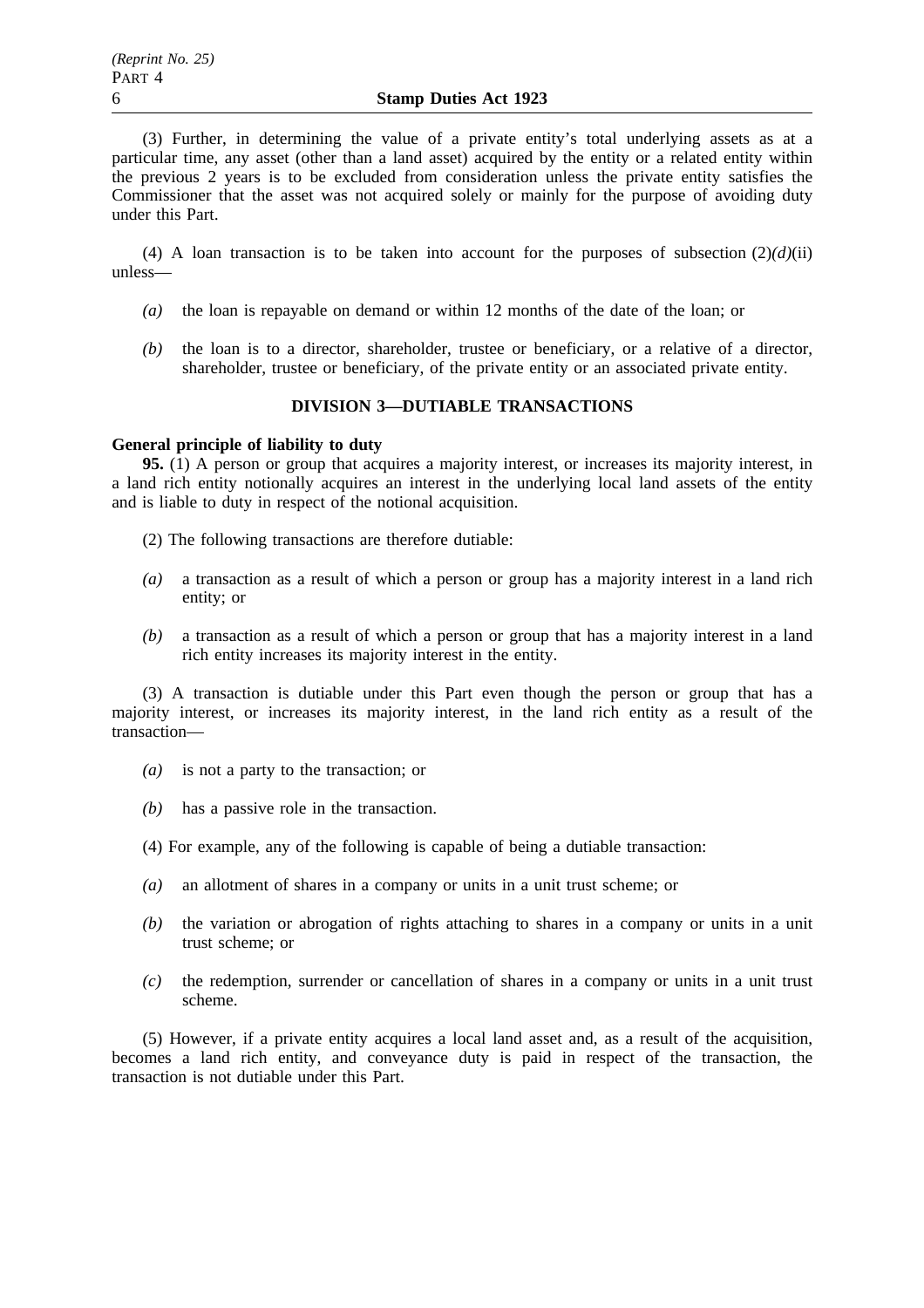### **Value of notional interest acquired as a result of dutiable transaction**

**96.** (1) If a person or group has, as a result of a dutiable transaction, a majority interest in a land rich entity the value of the notional interest acquired in the entity's underlying local land assets is determined as follows:

 $NV = TV \times P$ 

Where—

NV is the value to be of the notional interest acquired.

TV is the total unencumbered value of all the entity's underlying local land assets.

P is the fraction representing the proportionate interest of the person or group in the entity.

(2) If a person or group that has a majority interest in a land rich entity increases its majority interest as a result of a dutiable transaction the value of the notional interest acquired in the entity's underlying local land assets is determined as follows:

 $NV = TV \times (P_2 - P_1)$ 

Where—

- NV is the value to be ascertained.
- TV is the total unencumbered value of all the entity's underlying local land assets.
- $P_1$  is the fraction representing the proportionate interest in the entity before the increase.

 $P<sub>2</sub>$  is the fraction representing the proportionate interest in the entity after the increase.

#### **Calculation of duty**

**97.** (1) If the total unencumbered value of the entity's underlying local land assets is \$1.5m or more, duty in respect of a transaction under which a person or group acquires a majority interest in a land rich entity is to be equivalent to the duty payable on a conveyance of land with an unencumbered value equivalent to the value of the acquirer's notional interest in the entity's underlying local land assets.

(2) If the total unencumbered value of the entity's underlying local land assets is less than \$1.5m, duty is to be calculated in accordance with the following formula:

$$
D = \left[ \frac{(TV - $1m)}{$0.5m$} \times d_1 \right] + \left[ \left( 1 - \frac{(TV - $1m)}{$0.5m$} \right) \times d_2 \right]
$$

Where—

D is the amount of the duty.

- TV is the total unencumbered value of all the entity's underlying local land assets.
- $d_1$  is the duty that would be payable if subsection (1) were applicable.
- $d<sub>2</sub>$  is the duty that would be payable in respect of a transaction for the acquisition of marketable securities with a dutiable value equivalent to the value of the notional interest.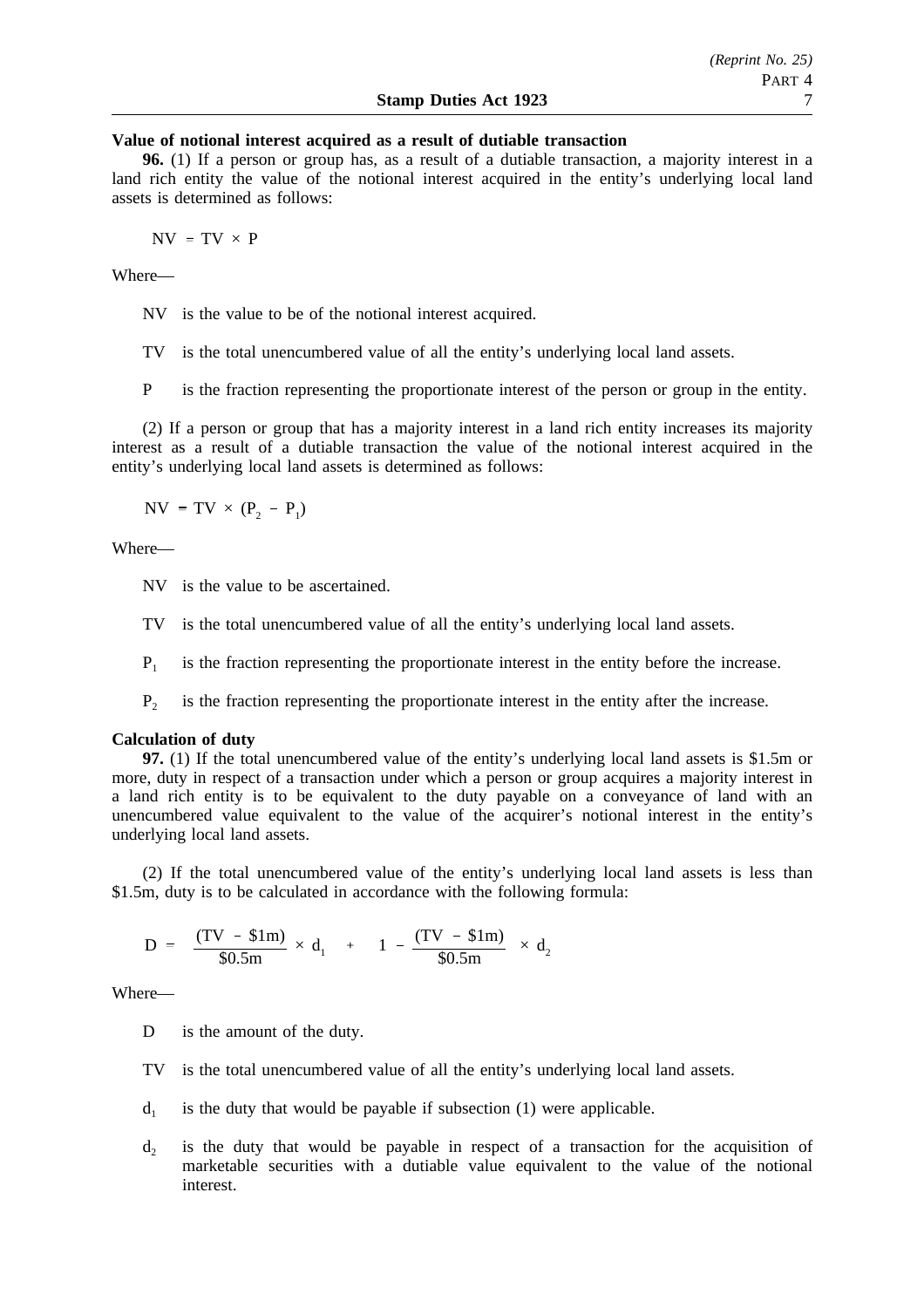(3) Duty on a dutiable transaction under which a person or group increases its majority interest in a land rich entity is to be calculated as follows:

 $D = d_1 - d_2$ 

Where—

- D is the amount of the duty.
- $d_1$  is the amount that would have been payable if the person or group had acquired the whole of its interest in a single transaction at the time of the increase.
- $d<sub>2</sub>$  is the amount that would have been payable if the person or group had acquired its preexisting interest in a single transaction at the time of the increase.

(4) However, if any part of a majority interest in a land rich entity was acquired by the relevant person or group more than 3 years before the date of a dutiable transaction (the **earlier acquisition**), the duty calculated under the above provisions is to be rebated by a percentage representing the extent of the earlier acquisition as a proportion of the majority interest as a whole.

(5) If a person or group acquires or increases a majority interest in a land rich entity through the acquisition of marketable securities and duty has been paid under this Act or a corresponding law in respect of the transaction for the acquisition of the marketable securities, the duty calculated under this section is to be reduced by the amount of the duty paid.

## **DIVISION 4—PAYMENT AND RECOVERY OF DUTY**

### **Acquisition statement**

**98.** (1) If a dutiable transaction occurs, the person or group that acquires or increases its majority interest in the land rich entity must, within 2 months after the date of the dutiable transaction—

- *(a)* lodge a return with the Commissioner; and
- *(b)* pay the relevant amount of duty.

Maximum penalty: \$10 000.

- (2) The return must contain the following information:
- *(a)* the name and address of the person, or the name and address of each member of the group, that has the majority interest or has increased its majority interest as a result of the transaction; and
- *(b)* the date of the transaction; and
- *(c)* particulars of—
	- (i) the interest acquired as a result of the transaction; and
	- (ii) any other interests held and the dates and circumstances of their acquisition; and
	- (iii) the underlying land assets and the underlying local land assets of the land rich entity as at the date of the transaction; and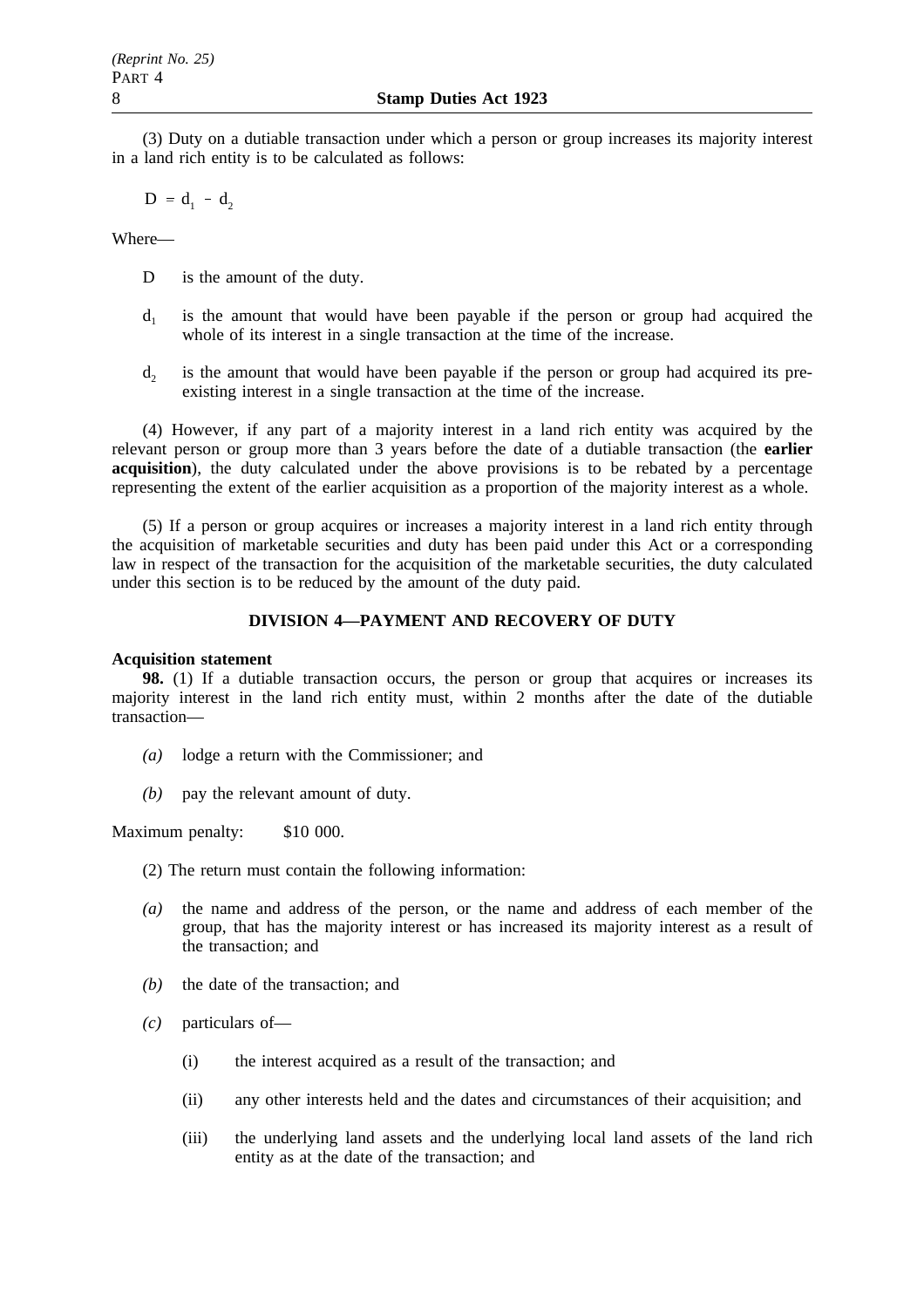- (iv) the underlying assets of the land rich entity as at the date of the transaction; and
- (v) amounts of duty paid under this Act or a corresponding law in relation to the acquisition of the majority interest in the land rich entity; and
- *(d)* other information required by the Commissioner.

### **Recovery from entity**

**99.** (1) If a person or group fails to pay duty as required under this Part, the Commissioner may recover the duty, as a debt, from the relevant private entity.

(2) Instead of, or as well as, proceeding against the private entity for recovery of duty as a debt, the Commissioner may register a charge on any of its land for the amount of the unpaid duty.

(3) The Commissioner must give written notice of the registration of a charge under this section to—

- *(a)* the registered proprietor of the land; and
- *(b)* the person in default, or each member of the group in default.

(4) If the duty remains unpaid 6 months after the registration of the charge, the Commissioner may apply to the District Court for an order for the sale of the land.

(5) On an application under subsection (4), the Court may make an order for sale of the land by public auction and, in that event, the proceeds of sale are to be applied as follows:

- *(a)* firstly—in payment of the costs of the sale and other costs of proceeding under this section; and
- *(b)* secondly—in discharging liabilities secured by an instrument registered in priority to the registered charge; and
- *(c)* thirdly—in discharging the liability to duty; and
- *(d)* fourthly—in discharging other liabilities as directed by the Court; and
- *(e)* fifthly—in payment to the registered proprietor of the land immediately before the completion of the sale.

(6) If the Commissioner recovers duty under this section, the private entity may recover the amount paid to, or recovered from, the entity from the person or persons principally liable for the payment of the duty.

## **DIVISION 5—MISCELLANEOUS**

### **Valuation of interest under contract or option to purchase land**

**100.** If an interest in land consists of an interest arising under a contract or option to purchase the land, the interest is to be valued, for the purposes of this Part, by subtracting from the market value of the land the amount that the purchaser under the contract or the holder of the option would be required to pay in order to complete the purchase.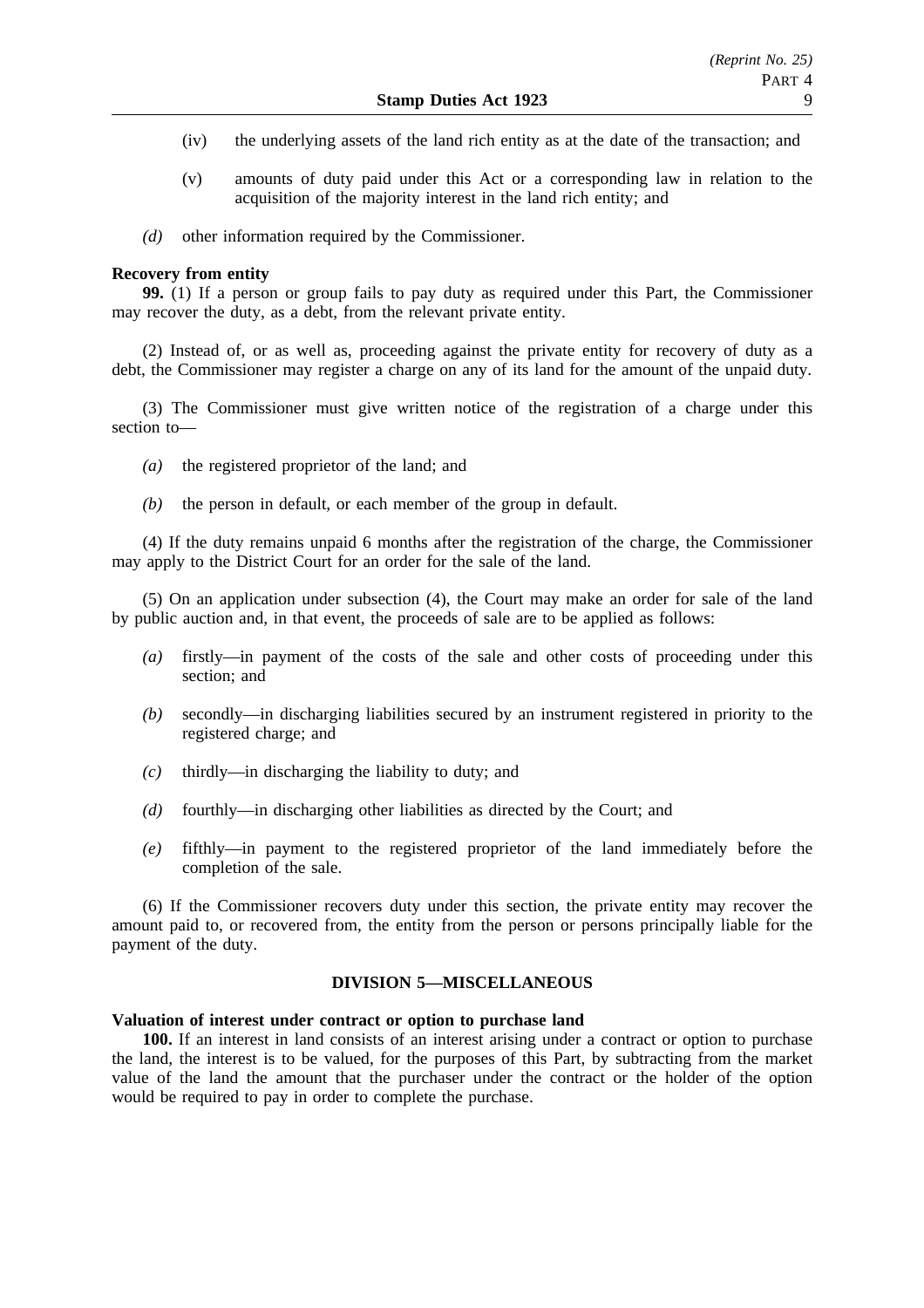### **Exempt transactions**

**101.** (1) A transaction under which a person or a group acquires an interest in a land rich entity is exempt from duty under this Part if it takes place in circumstances in which a conveyance of an interest in the underlying local land assets would not attract *ad valorem* duty.

### *Example—*

Suppose that A is entitled under the will of B to 60% of the shares in X Pty Ltd, a land rich entity, owning land in the State valued at \$2m. A's acquisition of the shares on distribution of the estate is exempt from duty because a conveyance of the land itself would, if it occurred in these circumstances (*ie* on distribution of the estate), be exempt from *ad valorem* duty.

(2) The regulations may exempt a transaction from duty under this Part.

### **Multiple incidences of duty**

**102.** (1) If it is possible under this Part to assess the incidence of duty in different ways in respect of the same transaction, duty will be assessed so as to maximise the return to the revenue but not so as to extend the incidence of duty beyond a single person or group identified in the assessment.

(2) If a person or a group acquires a majority interest in a land rich entity, and another person or group later acquires a majority interest in the land rich entity without diminishing the former majority interest, the Commissioner may, if satisfied that it is just and equitable to do so, exempt the later acquisition, wholly or partly, from duty under this Part.

#### *Example—*

Suppose the shares of X Pty Ltd, a land rich entity, are divided into Class A and Class B. The Class A shares confer rights to dividends but no rights to share in the distribution of assets on winding up of the company. The Class B shares confer no rights to dividends but do confer rights to share in the distribution of assets on the winding up of the company. Suppose that A acquires all the Class A shares and pays duty under this Part on the acquisition of a majority interest in the company. Suppose that B then acquires all the Class B shares. In this case, the Commissioner could, if satisfied that it would be just and equitable to do so, grant relief under the above subsection.

(3) If a group acquires a majority interest in a land rich entity as a result of a dutiable transaction, and a person or group that is a member or subgroup of the group acquires that majority interest from the group, the Commissioner may, if satisfied that it is just and equitable to do so, exempt the later acquisition, wholly or partly, from duty under this Part.

\*\*\*\*\*\*\*\*\*\*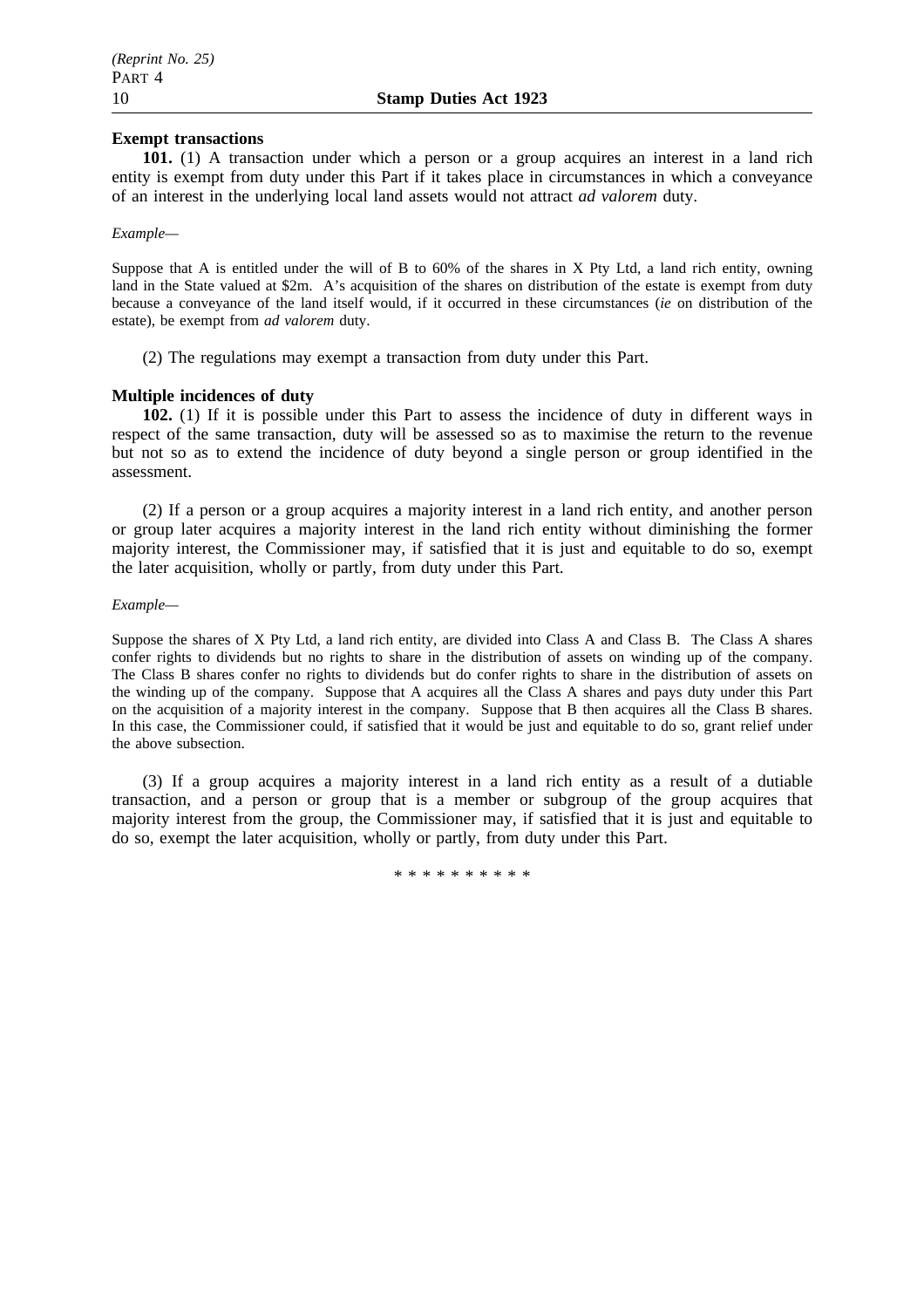# **PART 5 MISCELLANEOUS PROVISIONS**

### **Spoiled or unused stamps**

**106.** (1) Subject to any regulations made under this Act, the Commissioner may, on the application of any person in possession of stamps or stamped material unused or rendered useless by being inadvertently spoiled, give to that person, in lieu of the stamps or stamped material so spoiled or unused, other stamps (of the same or another denomination) of the same value or, at his discretion, money of the same value, deducting the proper allowance on purchase of stamps of the same description; but the Commissioner may, if he thinks it just to do so, refrain from making any such deduction.

- (2) For the purposes of Part 4 of the *Taxation Administration Act 1996*—
- *(a)* an application under this section is to be taken to be an application for a refund; and
- *(b)* the giving of stamps or money under this section is to be taken to be the making of a refund.

## **Transfers of marketable securities not to be registered unless duly stamped**

**106A.** (1) A transfer of a marketable security to which Division 5 of Part 3A applies must not be registered by the corporation, company or society by which the security was issued—

- *(a)* unless a proper instrument of transfer has been delivered to the corporation, company or society in which, in the case of a transfer by way of sale, the consideration therefor is expressed in terms of money and the actual date of sale and the date or dates of execution by the transferor and transferee are set out; and
- *(b)* unless the instrument is duly stamped under this Act or is, under subsection (1b), deemed to have been duly stamped.

(1a) Notwithstanding any other provision of this Act, where marketable securities are transferred pursuant to a takeover scheme, the Commissioner may, if he thinks it expedient to do so, upon payment of the duty payable in respect of the instruments of transfer, denote payment of the duty on a statement in the prescribed form.

(1b) Where payment of duty is denoted on a statement pursuant to subsection (1a), each instrument of transfer to which the statement relates shall be deemed to have been duly stamped.

(2) A transfer of a marketable security (other than an SCH-regulated transfer) on a sale or purchase to which Division 2 of Part 3A applies must not be registered by the corporation, company or society by which the security was issued—

- *(a)* unless a proper instrument of transfer has been delivered to the corporation, company or society; and
- *(b)* unless the transfer is, under section 90E(3), deemed to have been duly stamped.

(3) After a transfer of any marketable security has been registered by the corporation, company or society in this State, the instrument of transfer shall be retained in this State by the corporation, company or society for a period of not less than five years.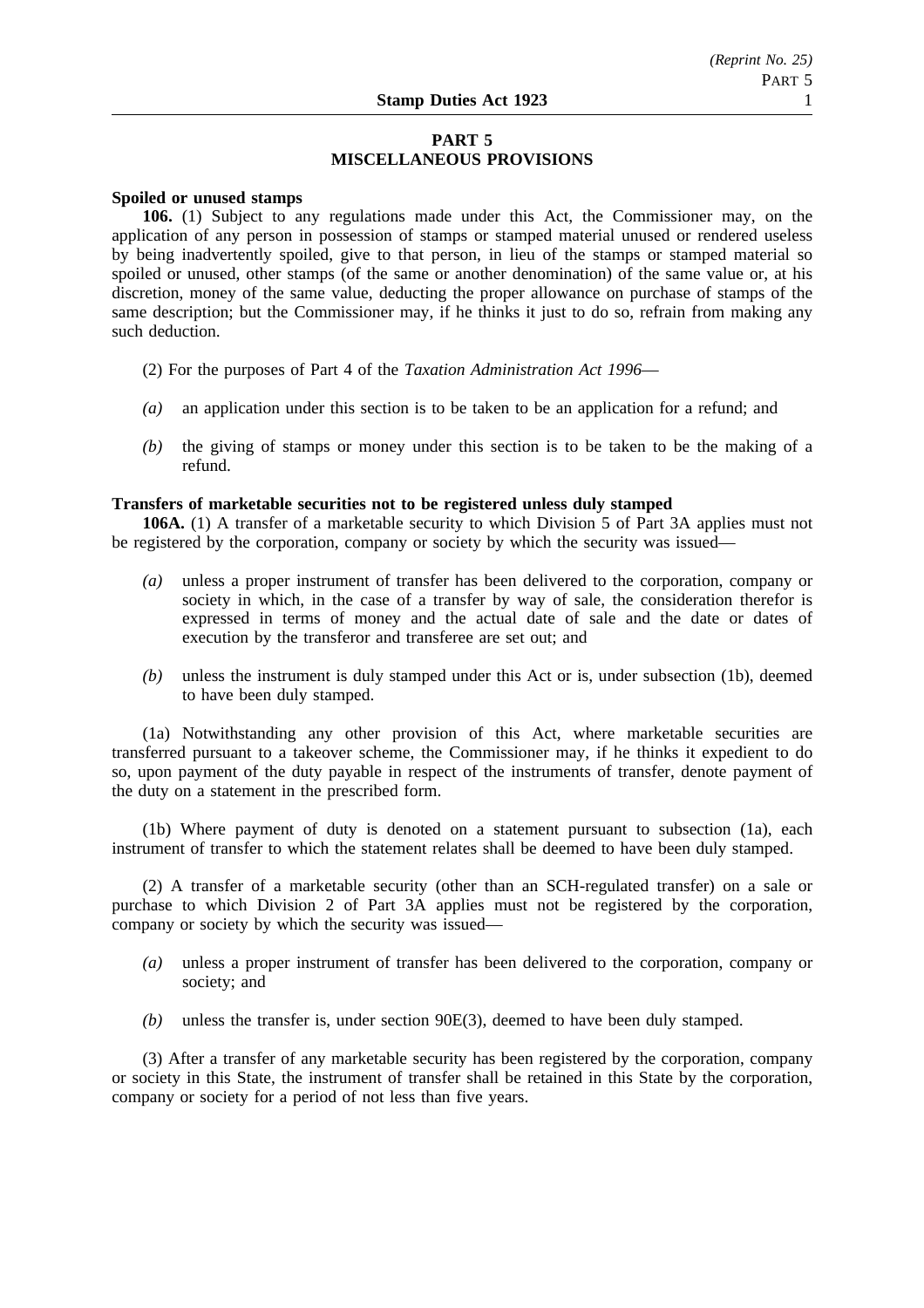(4) If a corporation, company or society contravenes or fails to comply with any of the provisions of this section, that corporation, company or society is guilty of an offence.

Penalty: \$10 000.

(5) The right or title of any transferee or subsequent holder of any marketable security shall not be invalidated by reason only that the transfer of the security was registered by a corporation, company or society in contravention of the provisions of this section.

\*\*\*\*\*\*\*\*\*\*

#### **Penalties for certain offences**

**108.** (1) Any person who—

- *(a)* forges any die or stamp;
- *(b)* impresses any material with a forged die;
- *(c)* cuts, tears or in any way removes from any material any stamp with intent to make fraudulent use of the stamp or of any part thereof;
- *(d)* mutilates any stamp with intent to make fraudulent use of any part thereof;
- *(e)* fraudulently fixes or places upon any material, or upon any stamp, any stamp or part of a stamp which has been cut, torn or in any way removed from any other material or out of or from any other stamp;
- *(f)* erases or otherwise removes from any stamped material any name, sum, date or other matter or thing therein written with the intent that any fraudulent use should be made of the stamp upon the material;
- *(g)* knowingly sells or exposes for sale, or utters or uses, any forged stamp;
- *(h)* knowingly and without lawful excuse (the proof of which lawful excuse shall lie on the person accused) has in his possession any forged die or stamp, or any stamp or part of a stamp which has been fraudulently cut, torn or otherwise removed from any material, or any stamp which has been fraudulently mutilated, or any stamped material out of which any name, sum, date or other matter or thing has been fraudulently erased or otherwise removed,

shall be guilty of an offence and liable to imprisonment, with or without hard labour, for a term of not less than one year and not more than seven years.

(2) Any person who causes to be done, or knowingly assists in doing, any of the acts mentioned in subsection  $(1)(a)$  to  $(h)$  shall be deemed to be guilty of the principal offence and shall be punishable accordingly.

### **Penalty for fraud**

**109.** Any person who—

*(a)* fraudulently removes or causes to be removed from any instrument any adhesive stamp, or fraudulently affixes to any instrument any adhesive stamp which has been removed from any other instrument, with intent that the stamp may be used again; or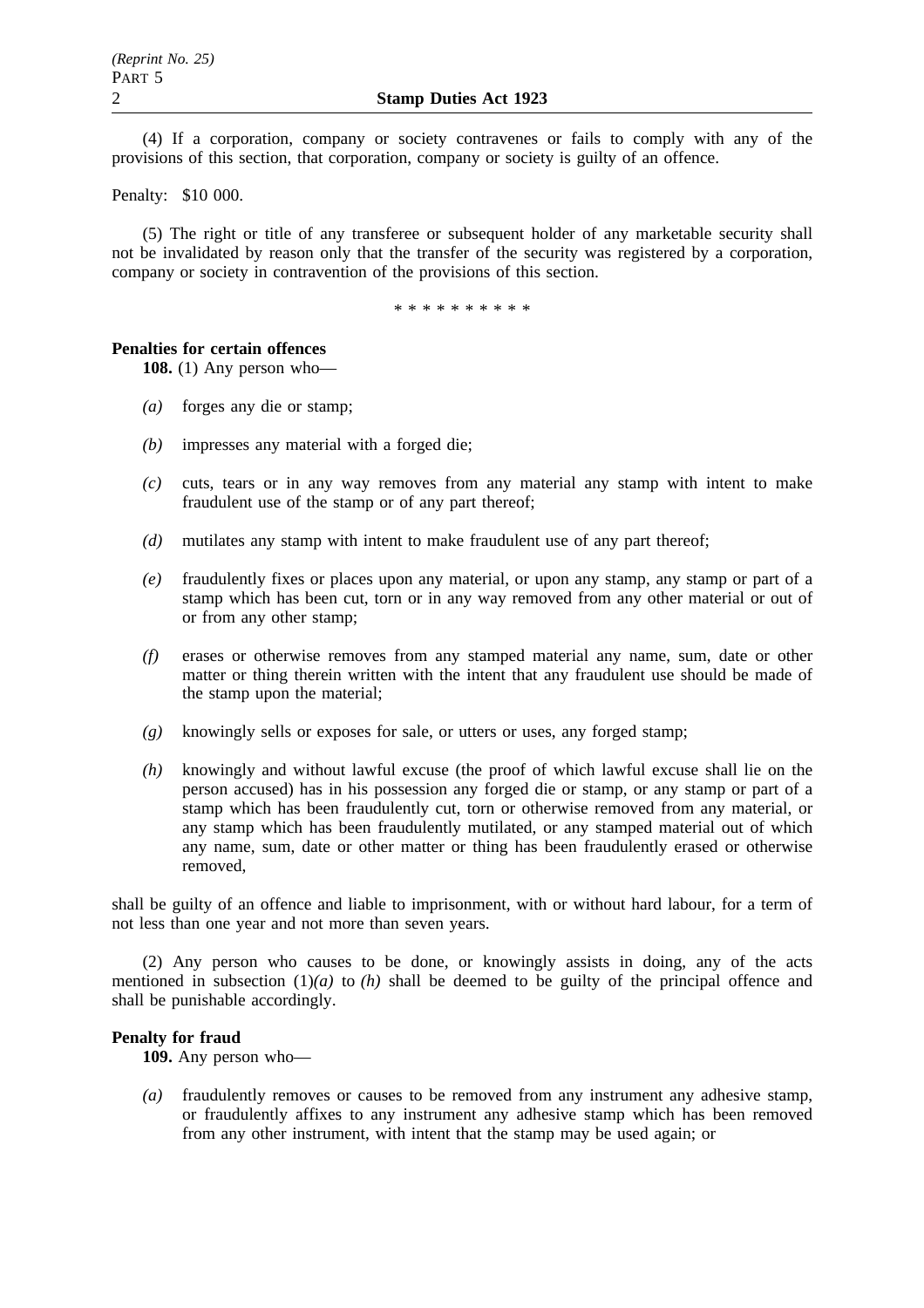- *(b)* knowingly sells, offers for sale or utters any adhesive stamp which has been removed from any instrument, or utters any instrument having thereon any adhesive stamp which to his knowledge has been so removed; or
- *(c)* practises or is concerned in any fraudulent act, contrivance or device with intent to evade any duty under this Act,

is guilty of an offence.

Penalty: \$10 000 plus an amount equal to twice the amount of any duty sought to be evaded.

\*\*\*\*\*\*\*\*\*\*

### **Remedy for misappropriation**

**111.** (1) The Supreme Court may, upon application by, or on behalf of, the Commissioner, grant a rule requiring any person who has received money payable by way of duty, or the executor or administrator of any such person, to show cause why he should not deliver to the Commissioner an account upon affidavit of any duty or sum of money received by that person, executor or administrator and why it should not be forthwith paid to the Commissioner.

(2) The Court may make absolute such a rule and enforce by attachment or otherwise the payment of any such duty or sum of money as appears to be due, together with costs.

### **Regulations**

**112.** (1) The Governor may make such regulations and may authorise such forms as may be necessary from time to time for carrying this Act into effect and may, by any such regulation, impose a penalty not exceeding \$2 000 for any breach thereof.

(2) Every such regulation and form, when published in the *Gazette*, shall have the force of law.

(3) Every such regulation shall be laid before both Houses of Parliament forthwith if Parliament is sitting and, if not, then within thirty days after the commencement of the next session.

(4) Regulations made under this section may prescribe any matters necessary or convenient to be prescribed or which are required or, expressly or by implication, authorised or permitted to be prescribed for the purposes of this Act.

(5) Without limiting the generality of subsection (4), the regulations may—

- *(a)* be of general or limited application; and
- *(b)* require the use of forms approved by the Commissioner for documents required or authorised to be used for the purposes of this Act or the regulations; and
- *(c)* leave any other matter to be determined, varied or regulated according to the discretion of the Commissioner; and
- *(d)* make different prescriptions according to prescribed circumstances.

\*\*\*\*\*\*\*\*\*\*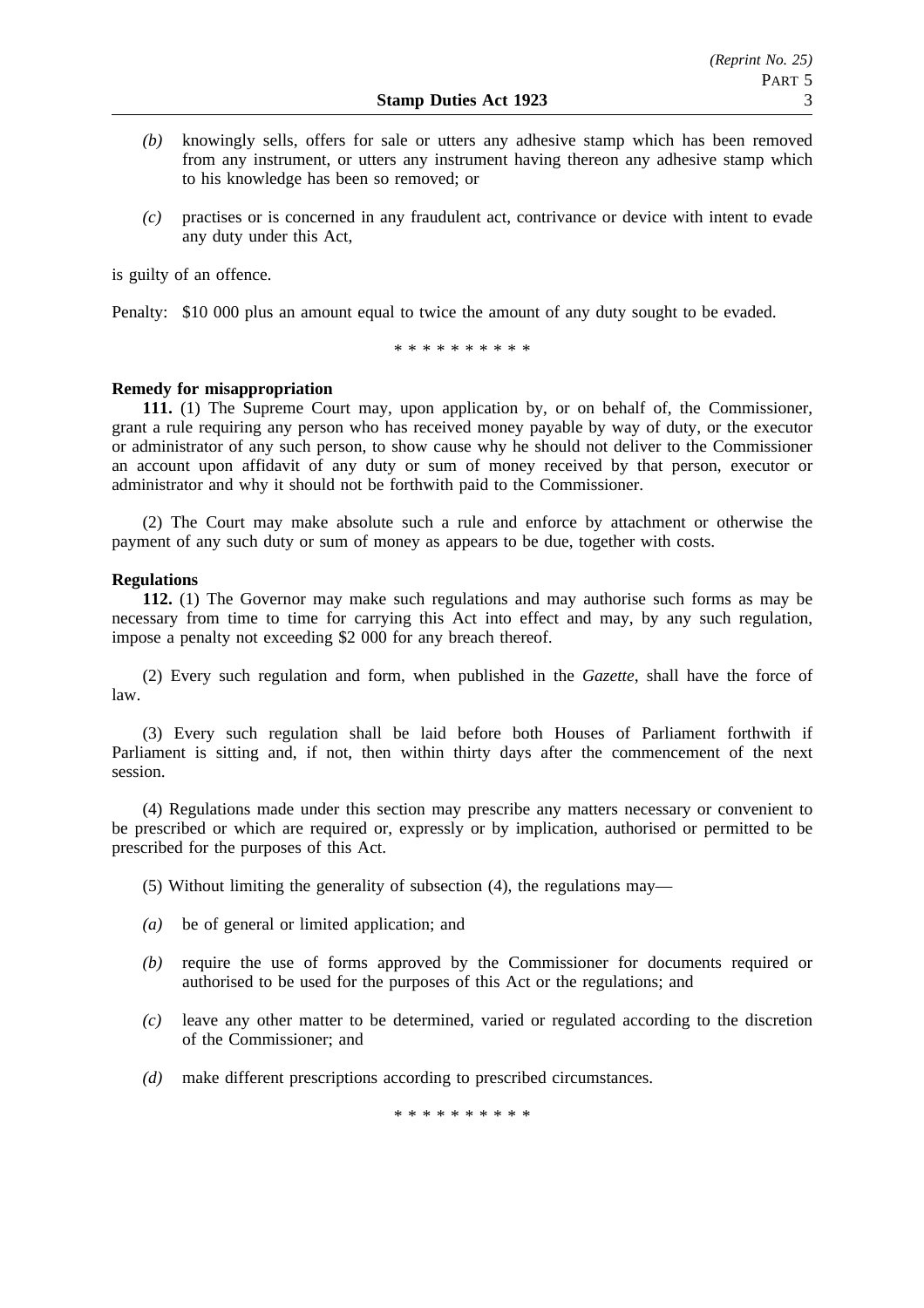# **Exemption from stamp duty**

**114.** (1) The Governor may, by proclamation, exempt any body or authority established by statute from the payment of duty under this Act.

(2) The Governor may, by subsequent proclamation, vary or revoke a proclamation under this section.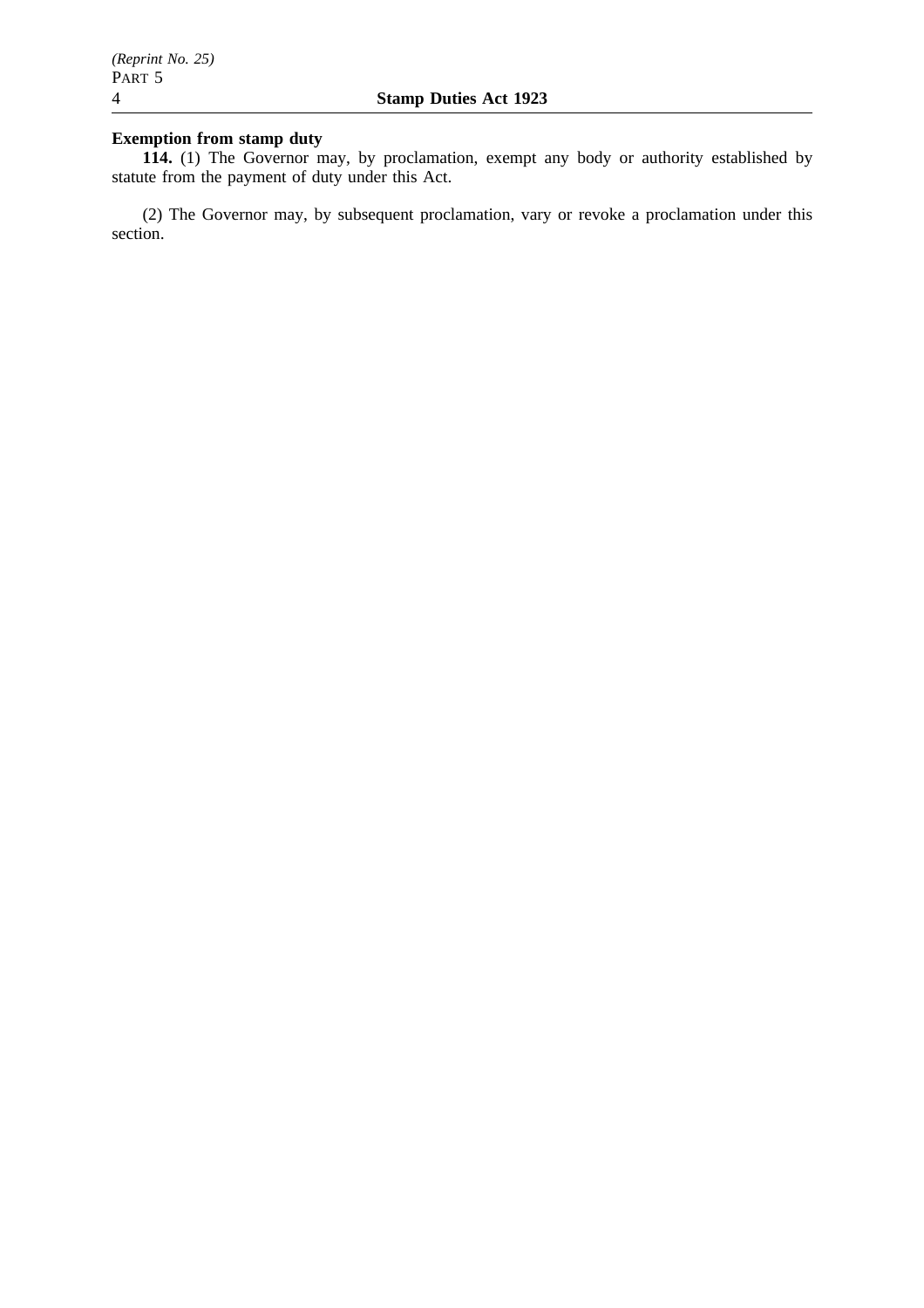#### **SCHEDULES**

### **SCHEDULE 1**

*Transitional Provisions*

#### **Commencement of consequential regulations**

**1.** Regulations under this Act that are consequential on the amendments made to this Act by the *Statutes Amendment (Financial Institutions) Act 1999* or are consequential on the *Cheques and Payment Orders Amendment Act 1998* of the Commonwealth may come into operation on 1 December 1998 or on any subsequent day occurring before the regulations were made.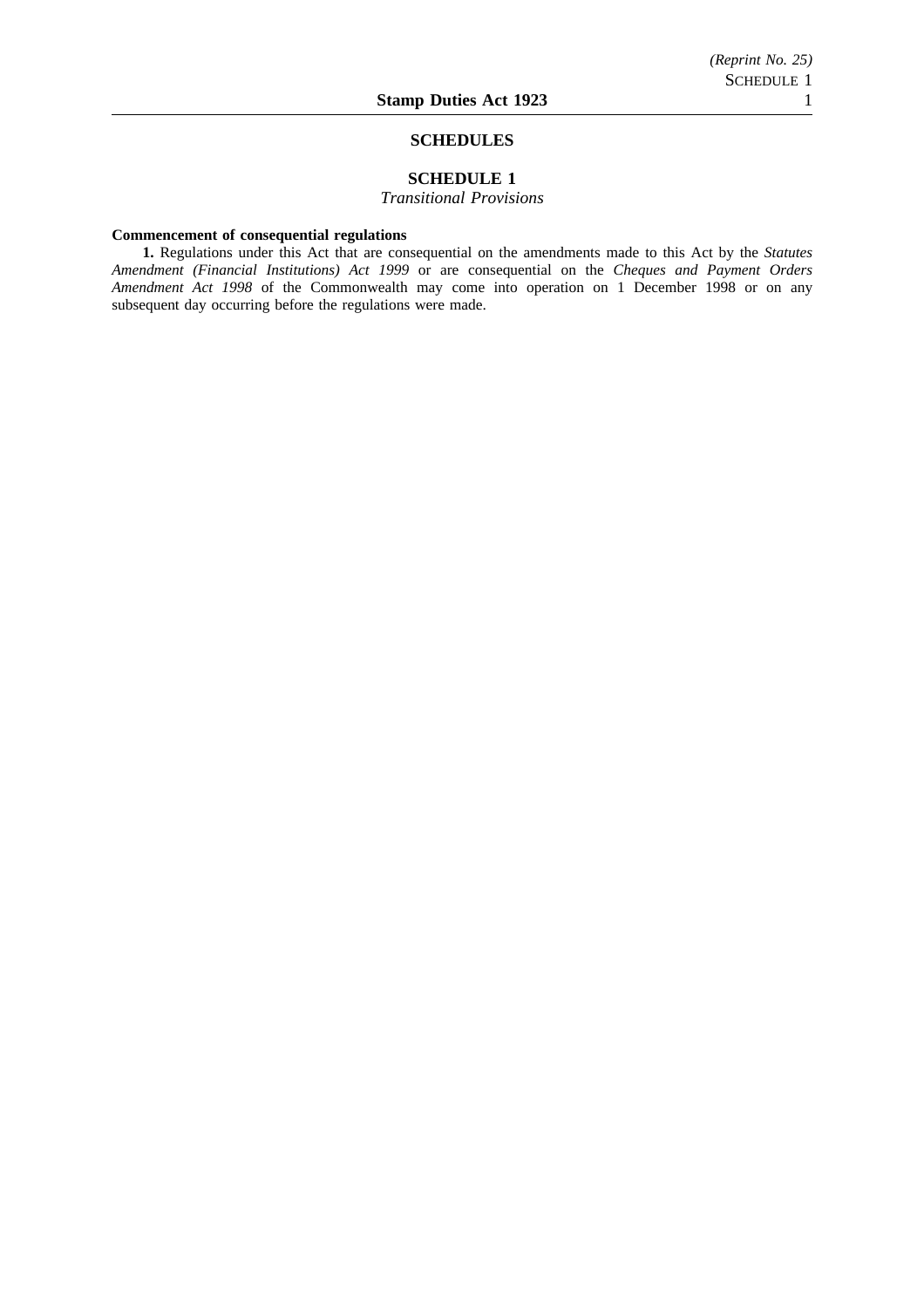#### **SCHEDULE 2**

| Nature of Instrument                                                                                                                                                                                                                                                                                                                                                                                                                                                               | Amount of Duty<br>\$ |
|------------------------------------------------------------------------------------------------------------------------------------------------------------------------------------------------------------------------------------------------------------------------------------------------------------------------------------------------------------------------------------------------------------------------------------------------------------------------------------|----------------------|
| * * * * * * * * * *                                                                                                                                                                                                                                                                                                                                                                                                                                                                |                      |
| ANNUAL LICENCE APPLICATION or MONTHLY RETURN to be lodged by any<br>company, person or firm of persons, whether corporate or unincorporate, which carries<br>on or proposes to carry on in South Australia any life, personal accident, fire, fidelity,<br>guarantee, livestock, plate glass, marine or other assurance or insurance business and<br>whether the head office or principal place of business of that company, person or firm<br>is in South Australia or elsewhere— |                      |
| in the case of an annual licence application where the company, person or firm<br>$\left( a\right)$<br>has received or in any manner charged in account (whether directly or by<br>agents) premiums relating to life insurance within the period of 12 months<br>preceding the year for which the licence is to be taken out—for every \$100 or                                                                                                                                    | 1.50                 |
| (ab) in the case of a monthly return where the company, person or firm has received<br>or in any manner charged in account (whether directly or by agents) premiums<br>relating to policies of any kind (other than life insurance policies) within the<br>month preceding the month in which the return is required to be lodged—for<br>every \$100 or fractional part of \$100 of those premiums                                                                                 | 11.00                |
| Where the company, person or firm has not, prior to applying for an annual<br>(b)<br>licence, transacted any assurance or insurance business-                                                                                                                                                                                                                                                                                                                                      |                      |
| (i) if the annual licence is required for the full period of twelve months $\dots$                                                                                                                                                                                                                                                                                                                                                                                                 | 100.00               |
| if the annual licence is required for a shorter period than twelve months, a<br>(ii)                                                                                                                                                                                                                                                                                                                                                                                               | 100.00               |
| For the purposes of this item, subject to the exemptions mentioned hereunder-                                                                                                                                                                                                                                                                                                                                                                                                      |                      |

\*\*\*\*\*\*\*\*\*\*

- (2) the premiums referred to in paragraph *(a)* are net premiums and shall be counted so as to exclude any amount in respect of stamp duty on the annual licence application received or charged on or after 1 January, 1986, any commission or discount and any portion of those premiums actually paid by way of reinsurance effected in South Australia with any other such company, person or firm; and
- (2a) in the case of an application for an annual licence to be taken out for the year commencing on 1 January, 1987, or a subsequent year, the amount of any premiums refunded during the period of 12 months preceding the year for which the annual licence is to be taken out (whether those premiums were received during that preceding period or earlier) shall be deducted from the amount of the premiums referred to in paragraph *(a)*; and
- (2b) the premiums referred to in paragraph *(ab)* must be counted so as to exclude any amount in respect of stamp duty received or charged on or after 1 January 1986, and any portion of those premiums actually paid by way of reinsurance effected in South Australia with any other such company, person or firm; and
- (2c) in the case of a monthly return, there must be deducted from the amount of the premiums referred to in paragraph *(ab)* the amount of any refunds in respect of premiums (whenever received) made after the end of the month in respect of which duty was last paid under this item by the company, person or firm and before the commencement of the month in which the return is required to be lodged; and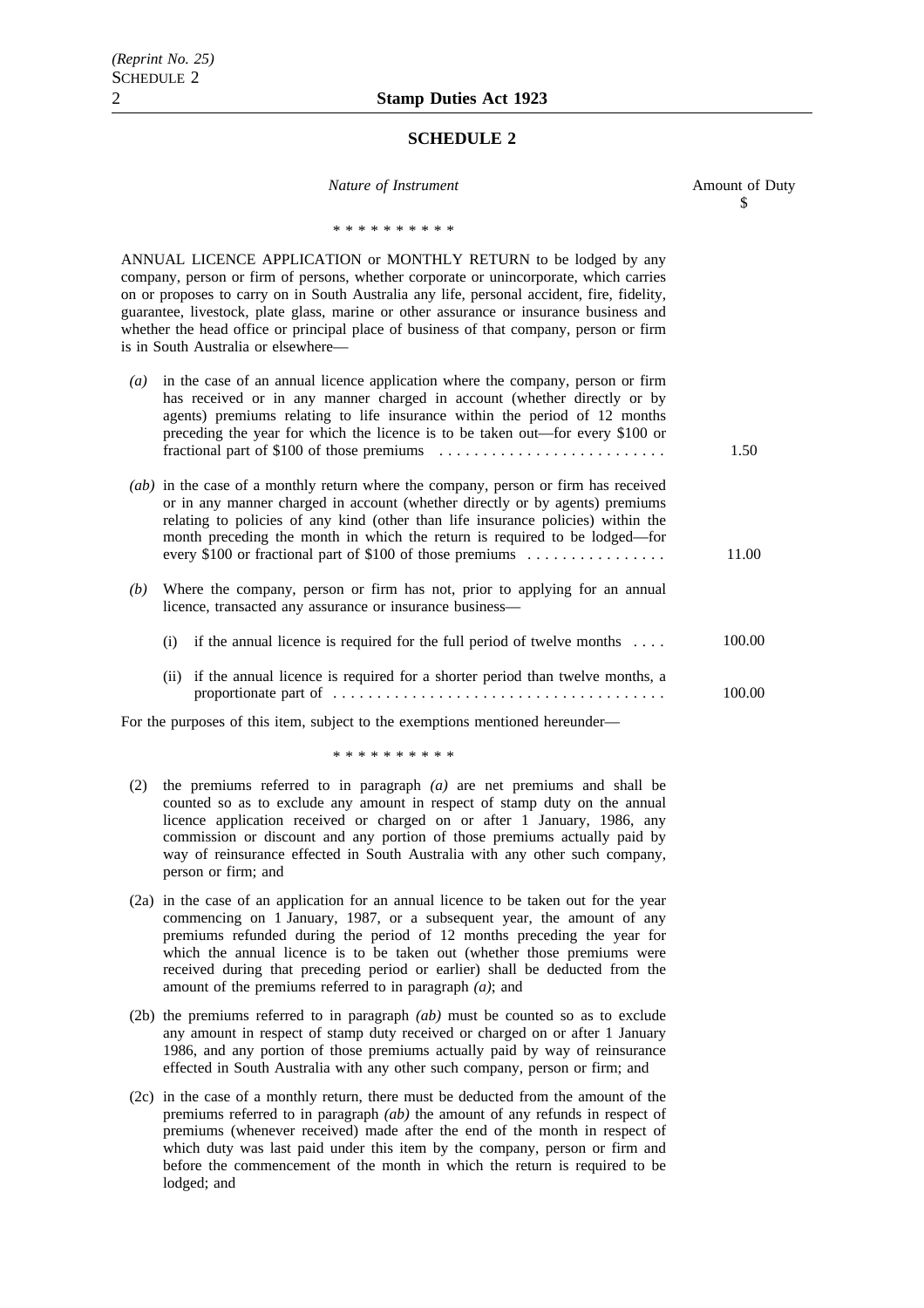- (3) no premiums received by any such company, person or firm for insurance risks outside South Australia, except life and personal accident insurance risks outside South Australia, shall be counted; and
- (3a) in the case of a life insurance policy, any amount that is paid on or after 1 January, 1986, from an account established for investment to an account established for insurance of a risk shall be deemed to be a premium received under that policy for insurance of that risk; and
- (4) the duty in respect of any one licence under paragraph *(a)* shall not in any case be less than \$100.

#### *Exemptions*—

- 1. Premiums received or charged under any private guarantee fidelity insurance scheme promoted amongst and sustained solely for the benefit of the officers and servants of any particular public department, company, person or firm and not extended, either directly or indirectly, beyond such officers and servants.
- 2. Premiums received or charged under any scheme referred to in exemption 1 promoted amongst and sustained solely for the benefit of the officers and members of any friendly society or branch thereof and not extended, either directly or indirectly, beyond such officers and members.
- 3. Any premium or portion of a premium received or charged on or after 1 January, 1986, under a life insurance policy in respect of investment and not in respect of any risk insured by the policy.
- 4. Any premium received or charged under a policy in respect of a life or personal accident insurance risk where the principal place of residence of the policy owner is in the Northern Territory and the policy is registered in a registry kept in the Northern Territory pursuant to the *Life Insurance Act 1945* of the Commonwealth.
- 5. Any premium or portion of a premium received or charged on or after the first day of January, 1985, under a policy of workers compensation insurance where the premium or portion is referable to insurance against liability to pay workers compensation in respect of workers under the age of 25 years.
- 6. Any premium or portion of a premium received or charged on or after the first day of January, 1985, under a policy of insurance by a registered medical benefits organisation within the meaning of the *National Health Act 1953* of the Commonwealth where the premium or portion is referable to insurance against medical, dental or hospital expenses.
- 7. Any premium or portion of a premium received or charged on or after 1 January, 1986, under any life insurance policy, being a policy for the payment of an annuity to the person insured.
- 8. Any premium or portion of a premium received or charged on or after 1 November, 1986, in respect of the insurance of the hull of a marine craft used primarily for commercial purposes or in respect of the insurance of goods carried by railway, road, air or sea or of the freight on such goods.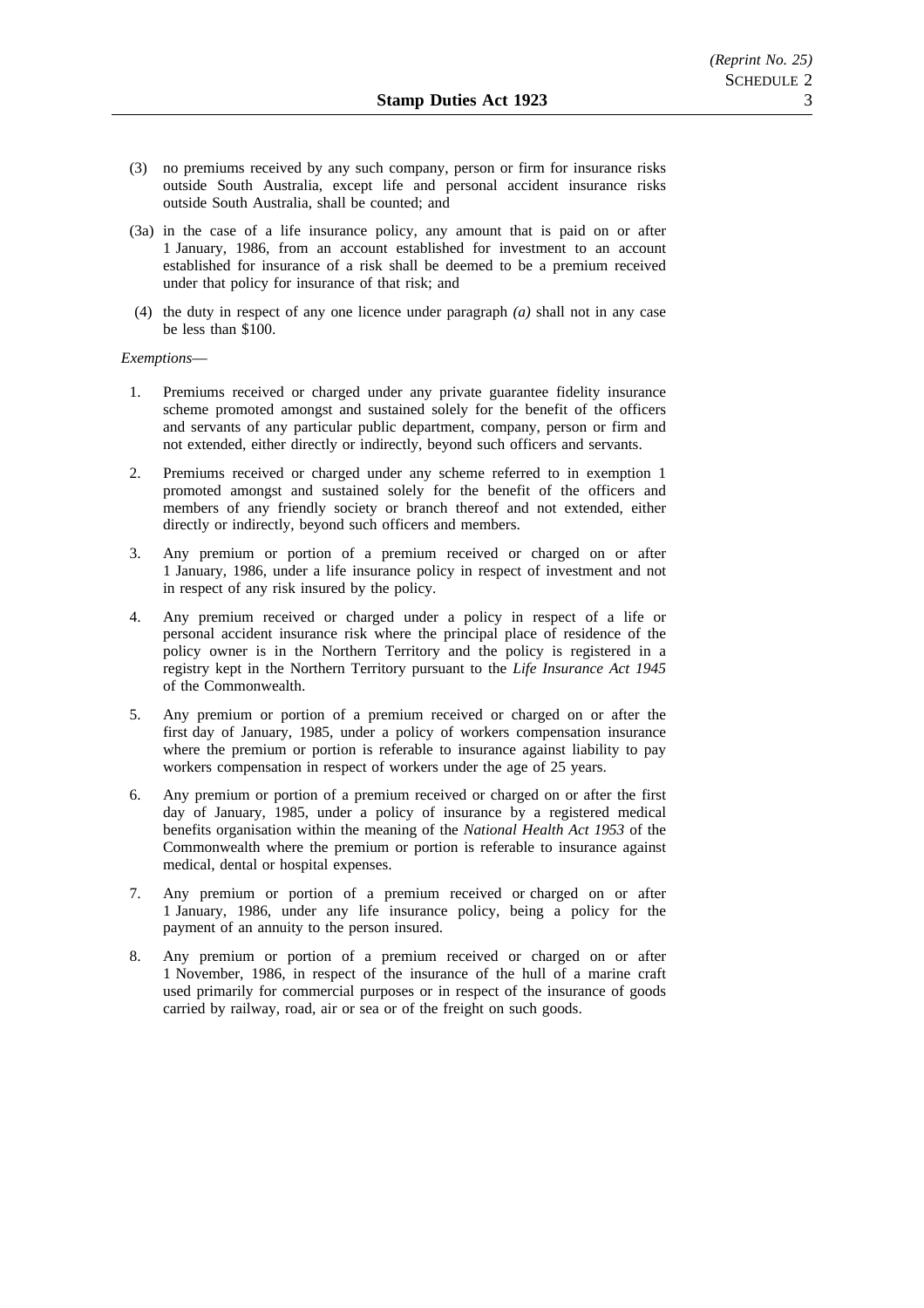APPLICATION to Register a Motor Vehicle or APPLICATION to Transfer the Registration of a Motor Vehicle—

(A) *Component payable in respect of Registration*

Where the value of the motor vehicle (not being a commercial motor vehicle or a trailer)—

|           | (a) does not exceed \$1 000—for every \$100 or fractional part of \$100 of<br>that value $\ldots \ldots \ldots \ldots \ldots \ldots \ldots \ldots \ldots \ldots \ldots \ldots$ | 1.00                                                                                                                          |
|-----------|--------------------------------------------------------------------------------------------------------------------------------------------------------------------------------|-------------------------------------------------------------------------------------------------------------------------------|
| (b)       |                                                                                                                                                                                | \$10.00 plus \$2.00<br>for every \$100 or<br>fractional part of<br>\$100 of the excess<br>\$1 000<br>over<br>of<br>that value |
|           | (c) exceeds \$2 000, but does not exceed \$3 000 $\dots$                                                                                                                       | \$30.00 plus \$3.00<br>for every \$100 or<br>fractional part of<br>\$100 of the excess<br>\$2 000<br>over<br>of<br>that value |
|           |                                                                                                                                                                                | \$60.00 plus \$4.00<br>for every \$100 or<br>fractional part of<br>\$100 of the excess<br>\$3 000<br>over<br>of<br>that value |
| trailer)— | Where the value of the motor vehicle (being a commercial motor vehicle or a                                                                                                    |                                                                                                                               |
| (d)       | does not exceed \$1 000—for every \$100 or fractional part of \$100 of<br>that value $\ldots \ldots \ldots \ldots \ldots \ldots \ldots \ldots \ldots \ldots \ldots \ldots$     | 1.00                                                                                                                          |
| (e)       | exceeds \$1 000, but does not exceed \$2 000                                                                                                                                   | \$10.00 plus \$2.00<br>for every \$100 or<br>fractional part of<br>\$100 of the excess<br>over \$1 000<br>of<br>that value    |
| (f)       | $exceeds$ \$2 000 $\ldots \ldots \ldots \ldots \ldots \ldots \ldots \ldots \ldots \ldots \ldots \ldots \ldots$                                                                 | \$30.00 plus \$3.00<br>for every \$100 or<br>fractional part of<br>\$100 of the excess<br>\$2 000<br>over<br>of<br>that value |

The duty on an application by a person beneficially entitled under the will or on the intestacy of a deceased person to the motor vehicle to which the application relates shall, irrespective of the value of the motor vehicle, be \$4, but in any other case the duty in respect of any one application shall not be less than \$5.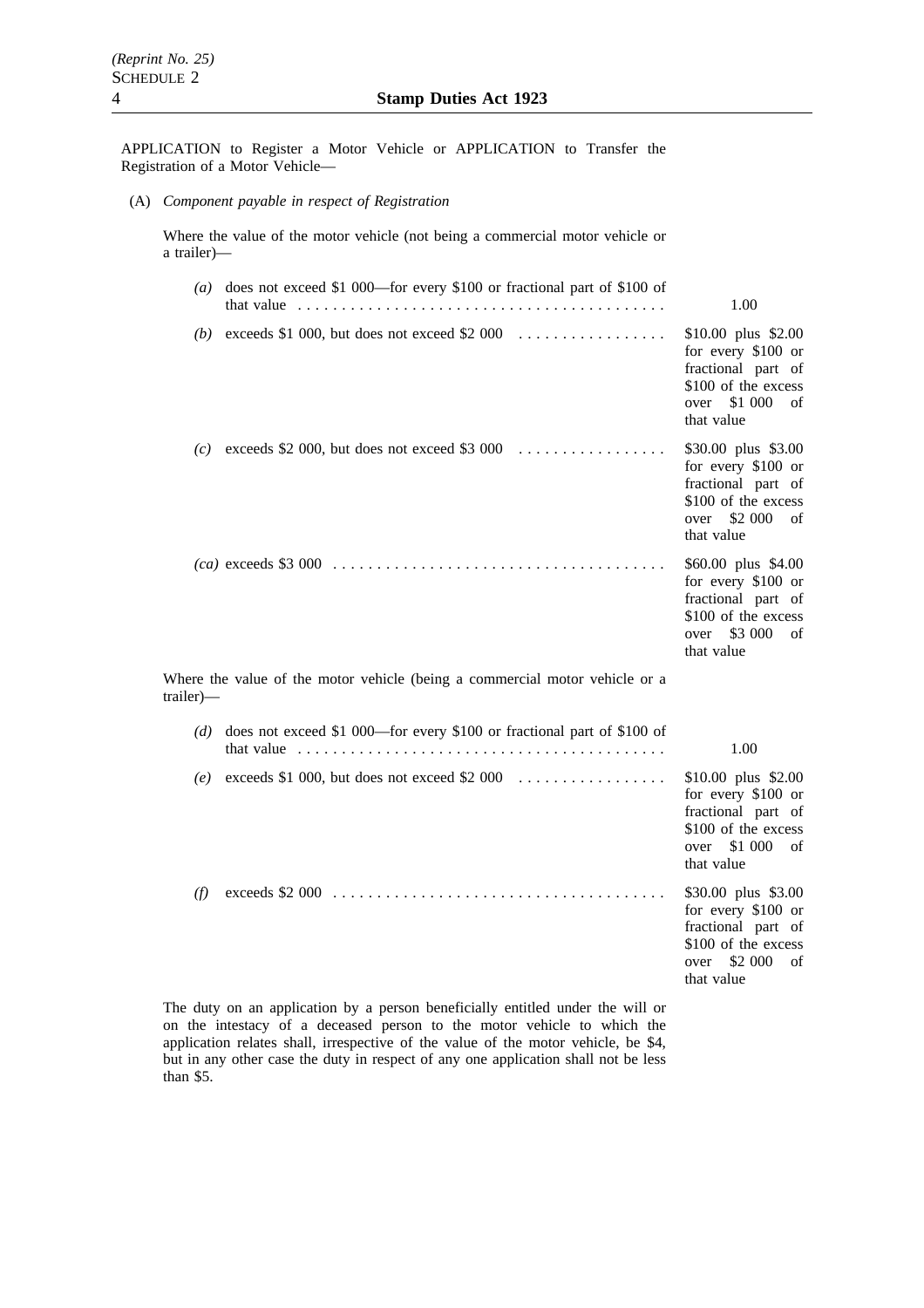*Exemptions from payment of this component*—

- 1. Any application to register a motor vehicle made by a person who carries on the business of selling motor vehicles if the application is made by that person for the purpose of selling the motor vehicle to which the application relates to another person in the ordinary course of that business or for the purpose of demonstrating such motor vehicle to prospective purchasers thereof and such motor vehicle has not been previously registered (whether in this State or elsewhere in the Commonwealth).
- 2. Any application to register a motor vehicle that has been previously registered (whether in this State or elsewhere in Australia) or any application to transfer the registration of a motor vehicle that has been previously registered (whether in this State or elsewhere in Australia) to a dealer if the application is being made by that dealer for the purpose of the resale by him to another person of the motor vehicle to which the application relates and the resale is in the ordinary course of the business of the dealer.
- 3. Any application to register a motor vehicle or to transfer the registration of a motor vehicle made by a person or body who or which is entitled to registration, without fee, of the vehicle to which the application relates.
- 4. Any application to register or to transfer the registration of a trailer that is not a heavy vehicle.
- 5. Any application to register a motor vehicle or to transfer the registration of a motor vehicle made by the Crown or by any statutory body or authority which holds its assets for and on account of the Crown or by any person on behalf of the Crown or of any such body or authority.
- 5A. Any application to register a motor vehicle or to transfer the registration of a motor vehicle made under the scheme established for the registration of motor vehicles used for or in connection with Government or Government sponsored services and known as "the Continuous Government Registration Scheme".
- 6. Any application to register a motor vehicle or to transfer the registration of a motor vehicle to the extent that *ad valorem* stamp duty has already been paid on another instrument by which or by virtue of which the property in the motor vehicle was legally or equitably transferred to, or vested in, the applicant.
- 7. Any application to register or to transfer the registration of a motor vehicle made by an executor or administrator of, or by any person administering the estate of, a deceased person if the application is made only for the purpose of the transfer of the motor vehicle to a person beneficially entitled thereto or for the purpose of the sale of the motor vehicle in the course of winding up the estate.
- 8. Any application to transfer the registration of a motor vehicle made by an owner who has repossessed that motor vehicle pursuant to a hire-purchase agreement or made by an owner in pursuance of the return of the motor vehicle to that owner by the hirer voluntarily where the vehicle is the subject of a hire-purchase agreement or upon the termination of a hiring agreement (not being a hire-purchase agreement).
- 9. Any application to register or to transfer the registration of a motor vehicle in which seating for not less than twelve adult passengers is provided and which is to be used solely or predominantly for the carriage of passengers for hire or reward.
- 10. Any application to register a motor vehicle in, or to transfer the registration of a motor vehicle to, the name of a council as defined in the *Local Government Act 1934* or a controlling authority as defined in Part 13 of that Act.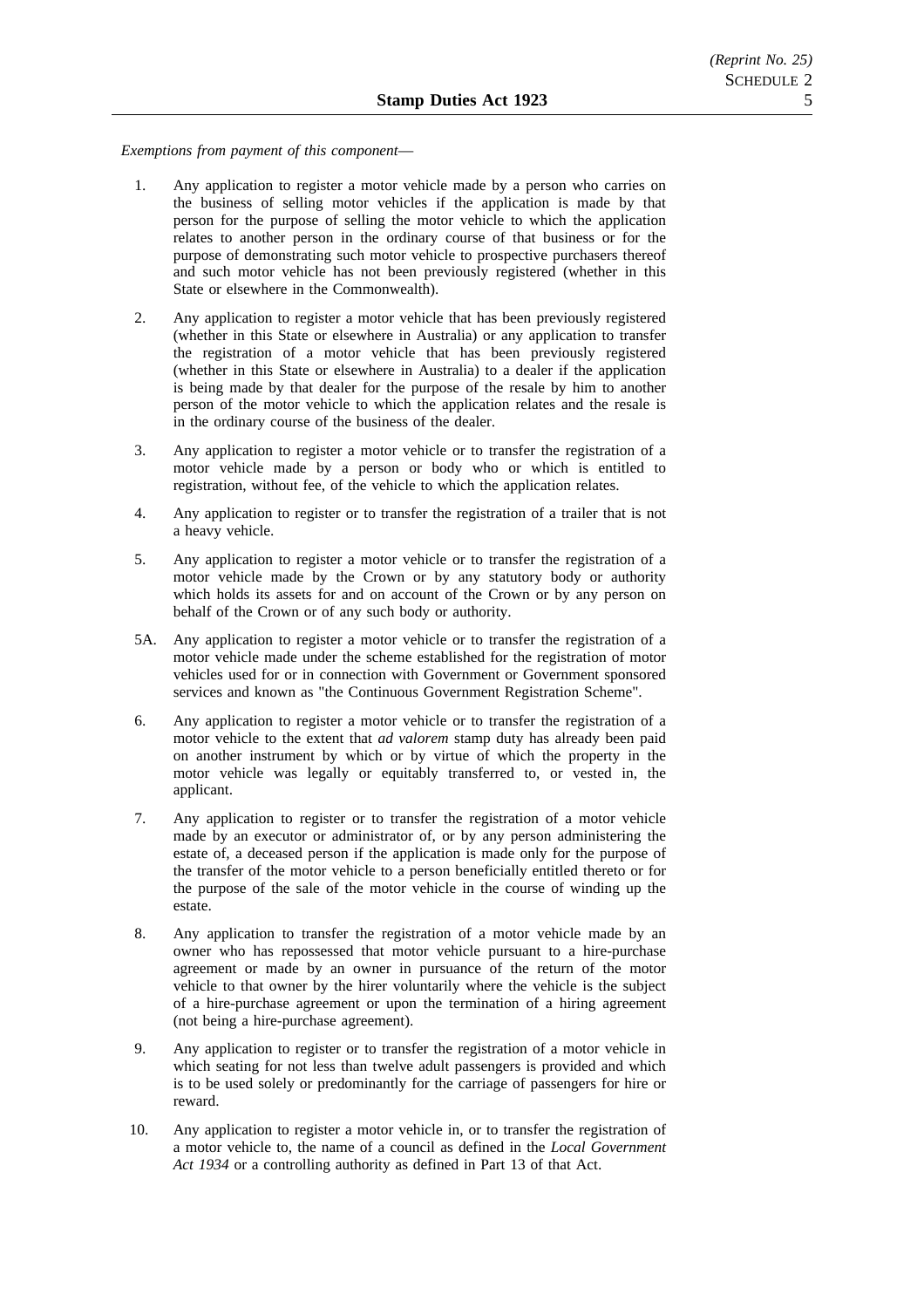10A. Any application to register a motor vehicle where the vehicle is to be conditionally registered under section 25 of the *Motor Vehicles Act 1959* and the application is of a class declared by regulation under that Act to be exempt from stamp duty.

\*\*\*\*\*\*\*\*\*\*

11. Any application to register a motor vehicle in, or to transfer the registration of a motor vehicle to, the name of a person entitled under section 38 of the *Motor Vehicles Act 1959* to have that motor vehicle registered at a reduced registration fee.

\*\*\*\*\*\*\*\*\*\*

- 12. Any application to register a motor vehicle in, or to transfer the registration of a motor vehicle to, the name of a person who satisfies the Registrar of Motor Vehicles—
	- *(a)* that he is licensed under the law of another State or Territory of the Commonwealth to carry on the business of buying, selling or exchanging second-hand or used motor vehicles; and
	- *(b)* that the application is being made by that person for the purpose of the resale by him to another person of the motor vehicle to which the application relates; and
	- *(c)* that such resale is in the ordinary course of the business of that person.
- 13. Any application to register a motor vehicle in, or to transfer the registration of a motor vehicle to, the name of a person who satisfies the Registrar of Motor Vehicles—
	- *(a)* that he is the owner of the motor vehicle; and
	- *(b)* that, in consequence of the loss by him of the use of one or both of his legs, he is permanently unable to use public transport; and
	- *(c)* that the motor vehicle will be wholly or mainly used for transporting himself; and
	- *(d)* that he is not enjoying the benefit of this exemption in respect of any other motor vehicle currently owned by him.
- 14. Any application to register a motor vehicle in, or to transfer the registration of a motor vehicle to, the name of a person who satisfies the Registrar of Motor Vehicles—
	- *(a)* that the motor vehicle is the subject of a hire-purchase agreement; and
	- *(b)* that he is a person to whom the hirer's rights under the agreement have passed by assignment,

but, if *ad valorem* stamp duty has already been paid in respect of the assignment of such rights on the instrument by which, or by virtue of which, such rights were assigned, this exemption shall apply only to the extent of the amount of such duty so paid.

- 15. Any application to register a motor vehicle where—
	- *(a)* immediately before the date on which the application is made, the motor vehicle was registered in the name of the applicant (and not in the name of any other person) under the law of this State; or

\*\*\*\*\*\*\*\*\*\*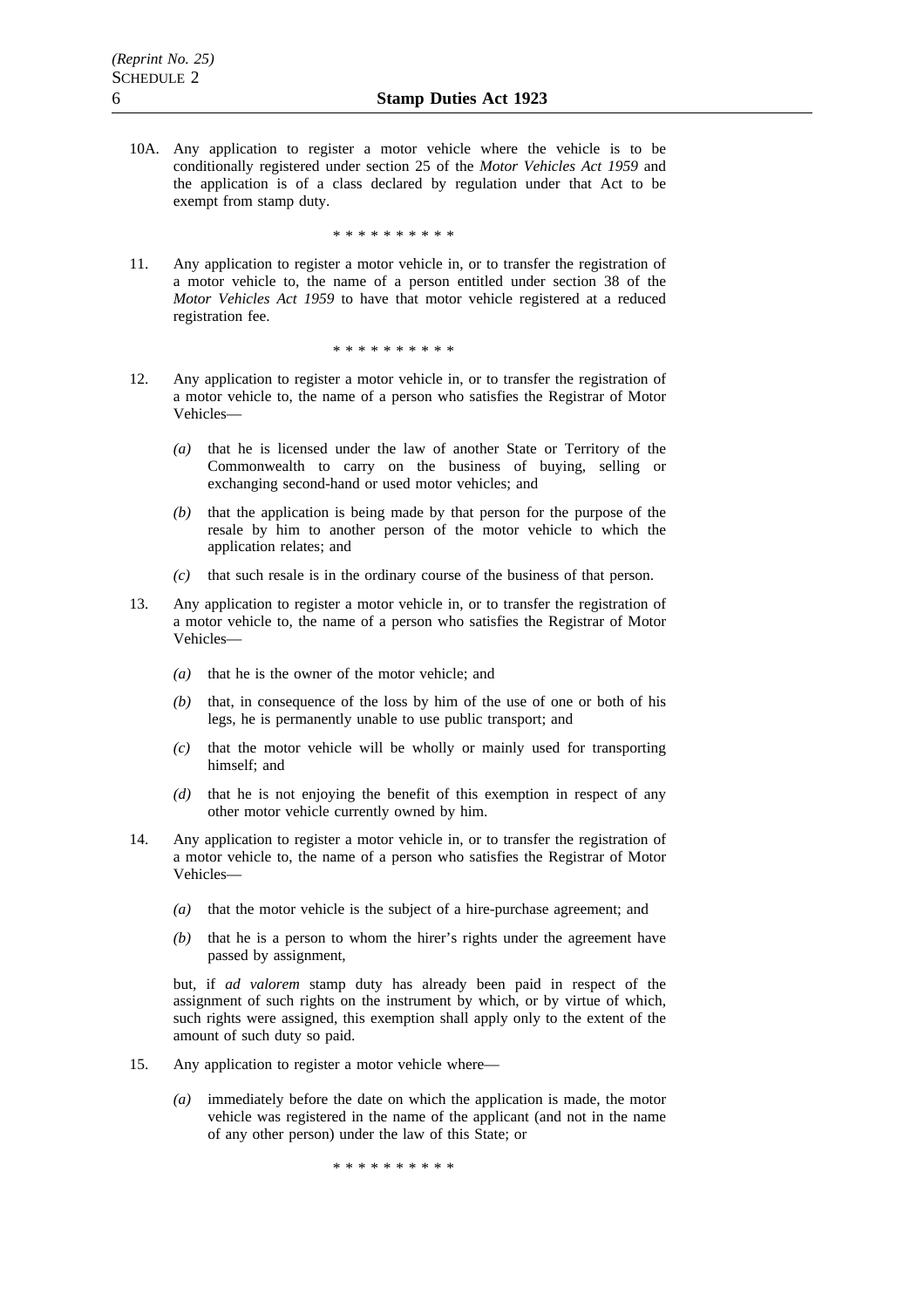- *(b)* the applicant satisfies the Registrar of Motor Vehicles that, immediately before the date on which the application is made—
	- (i) the motor vehicle was registered in the name of the applicant (and not in the name of any other person) under the law of another State or a Territory of the Commonwealth; and
	- (ii) the applicant—
		- (A) was a resident of that State or Territory; or
		- (B) carried on a business in that State or Territory.
- 16. Any application to register a motor vehicle in, or to transfer the registration of a motor vehicle into, the name of the East Torrens County Board of Health constituted under the *Health Act 1935*.
- 17. Any application to transfer the registration of a motor vehicle made by a mortgagee—
	- *(a)* who has, in accordance with the *Consumer Transactions Act 1972*, taken possession of the motor vehicle in pursuance of a consumer mortgage; or
	- *(b)* to whom the motor vehicle has been voluntarily returned by the mortgagor in pursuance of the *Consumer Transactions Act 1972*.
- 18. Any application to register or to transfer the registration of a tractor or item of farm machinery owned by a primary producer.
- (B) *Component payable in respect of a Policy of Insurance*

Where the application is for registration of the vehicle for a period of—

| (a) less than 12 months (for each 3 months or part of each 3 months in<br>the period of registration) $\dots \dots \dots \dots \dots \dots \dots \dots \dots \dots$ | 15.00 |
|---------------------------------------------------------------------------------------------------------------------------------------------------------------------|-------|
|                                                                                                                                                                     | 60.00 |

*Exemptions from payment of this component*—

- 1. Policy of insurance where the application for registration is made by a person or body who or which is entitled to registration of the motor vehicle to which the application relates without fee.
- 2. Policy of insurance where the application is for registration of a trailer that is not a heavy vehicle.
- 3. Policy of insurance where the application for registration is made by the Crown or by any statutory body or authority which holds its assets for and on account of the Crown or by any person on behalf of the Crown or of any such body or authority.
- 3A. Policy of insurance where the motor vehicle is or is to be registered under the scheme established for the registration of motor vehicles used for or in connection with Government or Government sponsored services and known as "the Continuous Government Registration Scheme".
- 4. Policy of insurance where the application is for registration of a motor vehicle in which seating for not less than twelve adult passengers if provided and which is used solely or predominantly for the carriage of passengers for hire or reward.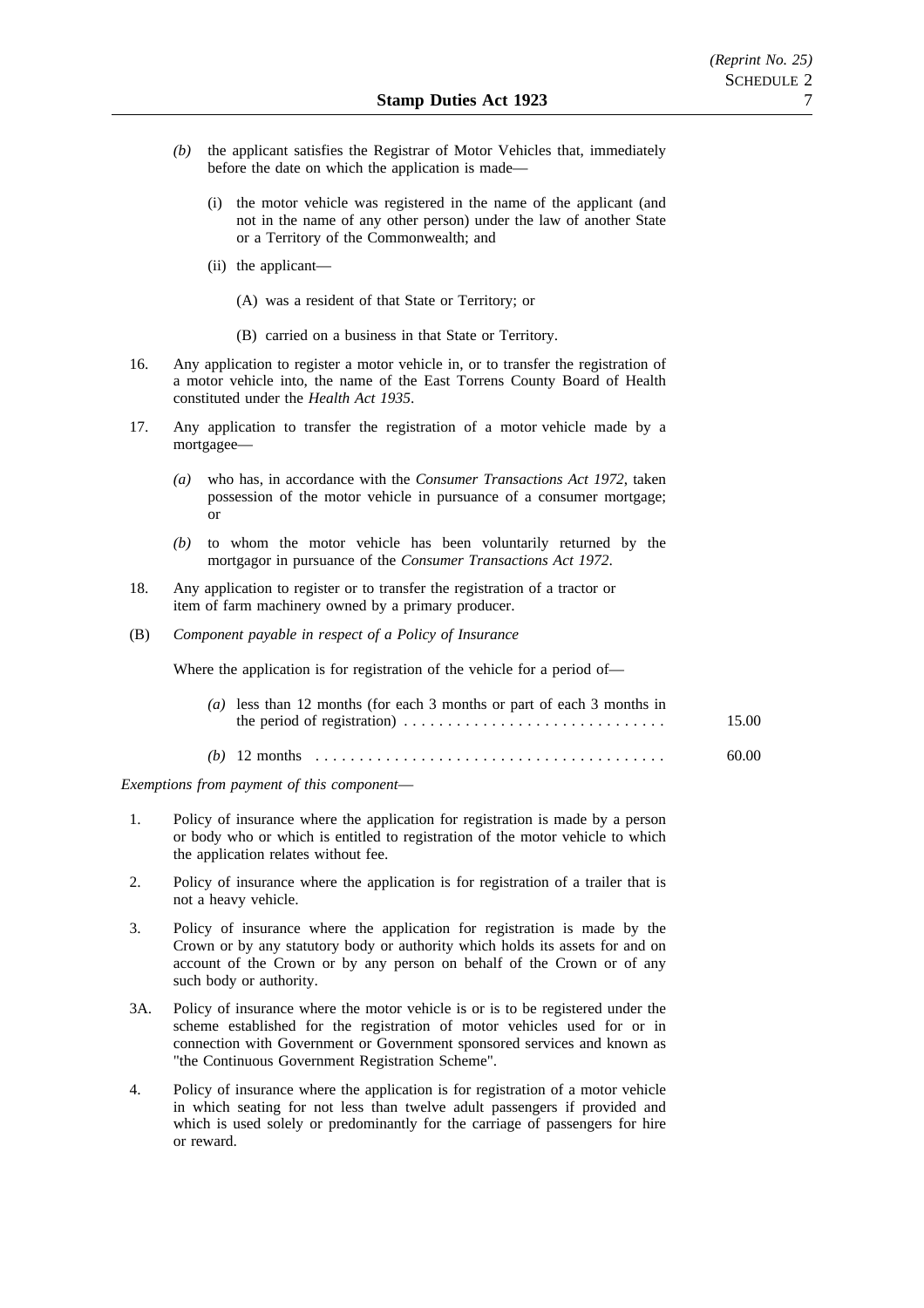- 5. Policy of insurance where the application for registration is made by a council as defined in the *Local Government Act 1934* or a controlling authority as defined in Part 13 of that Act.
- 5A. Policy of insurance where the motor vehicle is to be conditionally registered under section 25 of the *Motor Vehicles Act 1959* and the application for registration is of a class declared by regulation under that Act to be exempt from stamp duty.

\*\*\*\*\*\*\*\*\*\*

6. Policy of insurance where the application for registration is made by a person entitled under section 38 of the *Motor Vehicles Act 1959* to have the motor vehicle in respect of which the application is made registered at a reduced fee.

\*\*\*\*\*\*\*\*\*\*

- 7. Policy of insurance where the application for registration is made by a person who satisfies the Registrar of Motor Vehicles—
	- *(a)* that he is the owner of the motor vehicle; and
	- *(b)* that, in consequence of the loss by him of the use of one or both of his legs, he is permanently unable to use public transport; and
	- *(c)* that the motor vehicle will be wholly or mainly used for transporting himself; and
	- *(d)* that he is not enjoying the benefit of this exemption in respect of any other motor vehicle currently owned by him.
- 8. Policy of insurance where the application for registration is made by a person who satisfies the Registrar of Motor Vehicles—
	- *(a)* that he is the owner of the motor vehicle;
	- *(b)* that he is entitled as the holder of—
		- (i) a State concession card issued by the Department of Community Welfare; or
		- (ii) a pensioner entitlement card issued under any Act or law of the Commonwealth,

to travel on public transport in this State at reduced fares.

\*\*\*\*\*\*\*\*\*\*

CONVEYANCE or TRANSFER on sale of any property (not otherwise charged), including contract or agreement for sale—

*(a)* In the case of the sale of any stock or marketable security (where no return lodged with the Commissioner under section 90D or furnished under section 90G relates to the sale)—

| (i) if the stock or marketable security is listed on the Australian Stock<br>Exchange—for every \$100 and any fractional part of \$100 of the value | 0.30 |
|-----------------------------------------------------------------------------------------------------------------------------------------------------|------|
| (ii) if the stock or marketable security is not listed on the Australian Stock                                                                      |      |

Exchange—for every \$100 and any fractional part of \$100 of the value of the stock or marketable security ........................... 0.60

\*\*\*\*\*\*\*\*\*\*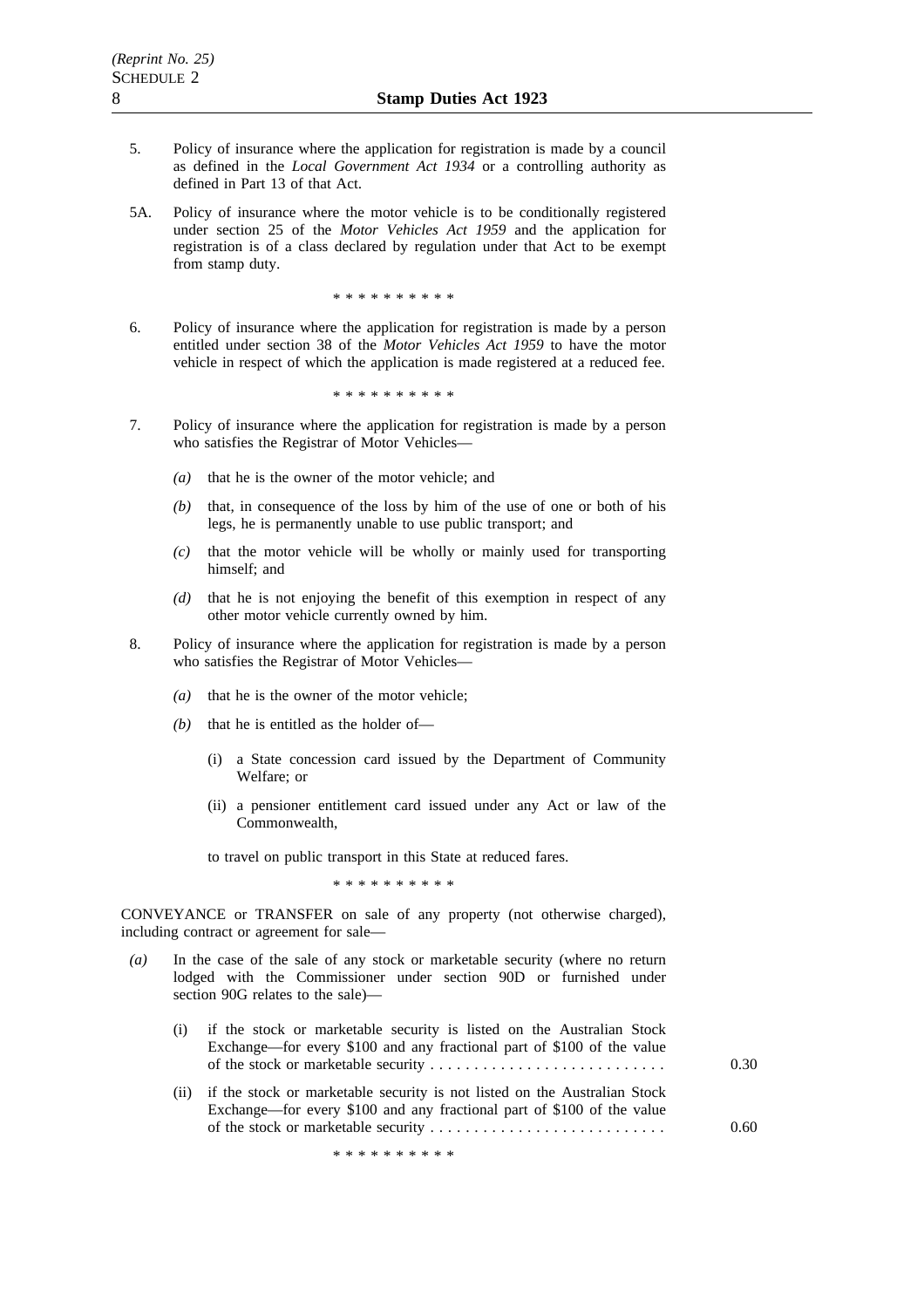*(b)* In any other case (not being a conveyance or transfer on sale of any stock or marketable security)—

Where the value of the property conveyed—

| Does not exceed \$12 000—for every \$100 or fractional part of \$100 of<br>the value | 1.00                                                                                                                                          |
|--------------------------------------------------------------------------------------|-----------------------------------------------------------------------------------------------------------------------------------------------|
| Exceeds \$12 000 but does not exceed \$30 000                                        | \$120 plus \$2.00<br>for every \$100 or<br>fractional part of<br>\$100 of the excess<br>over \$12 000 of<br>that value                        |
| Exceeds \$30 000 but does not exceed \$50 000                                        | \$480 plus \$3.00<br>for every \$100 or<br>fractional part of<br>\$100 of the excess<br>over \$30 000 of<br>that value                        |
| Exceeds \$50 000 but does not exceed \$100 000                                       | \$1 080 plus \$3.50<br>for every \$100 or<br>fractional part of<br>\$100 of the excess<br>over \$50 000 of<br>that value                      |
| Exceeds $$100,000$ but does not exceed $$500,000$                                    | \$2 830 plus \$4.00<br>for every \$100 or<br>fractional part of<br>\$100 of the excess<br>over \$100 000 of<br>that value                     |
| Exceeds \$500 000 but does not exceed \$1 000 000                                    | \$18 830 plus<br>$$4.50$ for<br>every<br>\$100 or fractional<br>part of \$100 of the<br>excess over<br>\$500 000 of that<br>value             |
|                                                                                      | \$41 330<br>plus<br>$$5.00$ for<br>every<br>\$100 or fractional<br>part of \$100 of the<br>exccess<br>o v e r<br>\$1,000,000 of that<br>value |

### *Exemption*—

- 1. Conveyance or transfer of a mortgage or an interest in a mortgage (including such a conveyance or transfer under which a chose in action consisting of the debt secured by that mortgage or part of that debt is also conveyed or transferred).
- 2. Conveyance or transfer of any debenture, debenture stock, bond, note or other security of a government or of any municipal or other corporation, company or society (whether constituting a charge on the assets of the government, or of the municipal or other corporation, company or society or not).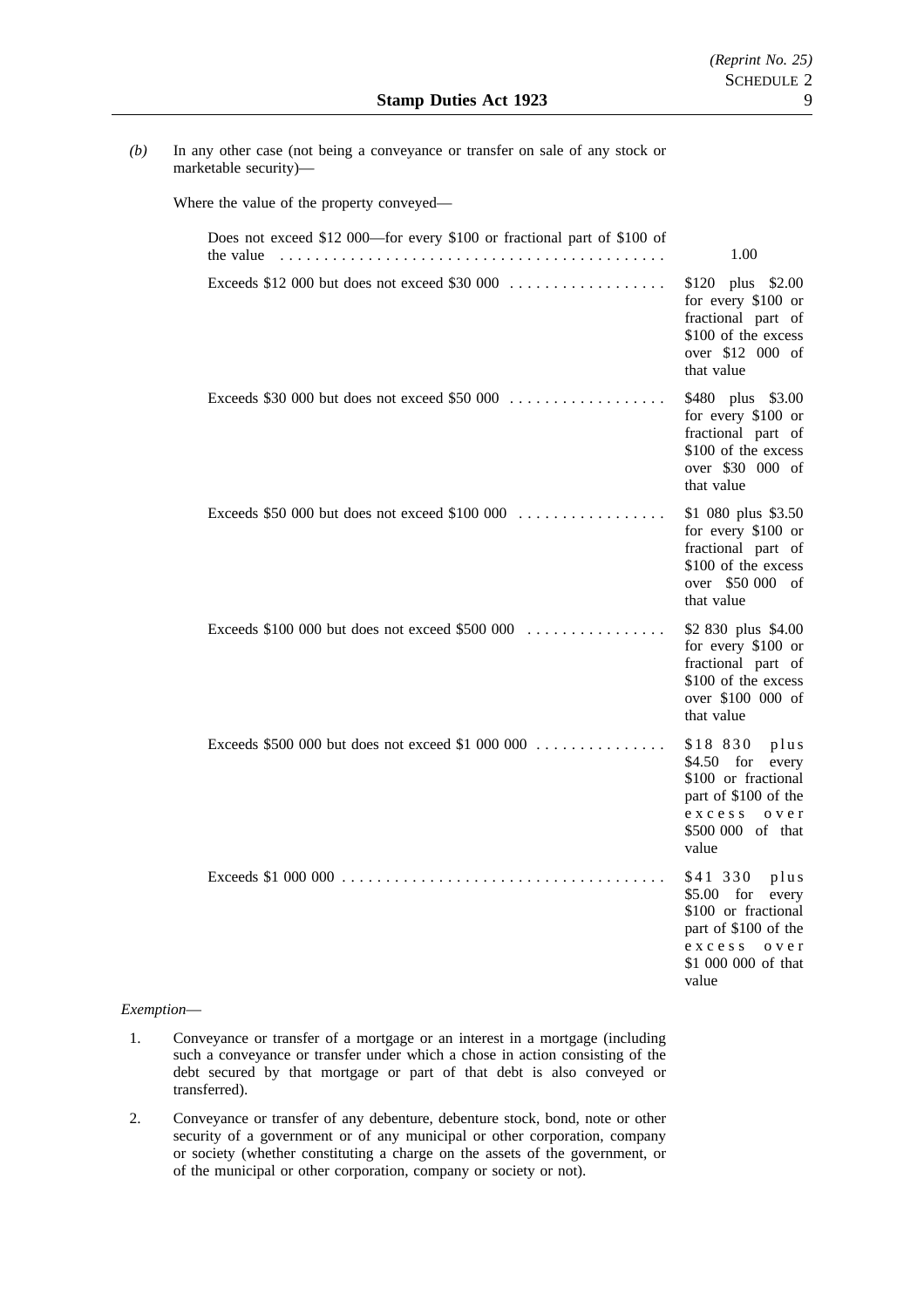- 3. Conveyance or transfer of a marketable security to or by a person who is a trustee under section 90G.
- 4. In the case of an amalgamation under the *Industrial and Employee Relations Act 1994* any conveyance or transfer of property by an amalgamating association to the association formed by the amalgamation.
- 5. In the case of an amalgamation under Part IX of the *Industrial Relations Act 1988* of the Commonwealth, any conveyance or transfer of property to an amalgamated organisation from a de-registered organisation.

\*\*\*\*\*\*\*\*\*\*

CONVEYANCE operating as a voluntary disposition *inter vivos* of any property (including a statement under Part 4)—

*(a)* In the case of an SCH-regulated transfer of a marketable security to which Division 3 of Part 3A applies— For every \$100 and any fractional part of \$100 of the value of the marketable security ................................................. 0.30 *(aa)* in the case of the disposition of any stock or marketable security (excluding the transfer of a marketable security referred to in paragraph *(a)*) where no return furnished under section 90G relates to the sale— (i) if the stock or marketable security is listed on the Australian Stock Exchange—for every \$100 and any fractional part of \$100 of the value of the stock or marketable security  $\dots \dots \dots \dots \dots \dots \dots \dots \dots$ (ii) if the stock or marketable security is not listed on the Australian Stock Exchange—for every \$100 and any fractional part of \$100 of the value of the stock or marketable security .......................... 0.30 0.60 *(b)* In any other case— Where the value of the property conveyed— Does not exceed \$12 000—for every \$100 or fractional part of \$100 of the value  $\ldots \ldots \ldots \ldots \ldots \ldots \ldots \ldots \ldots \ldots \ldots \ldots$ Exceeds \$12 000 but does not exceed \$30 000 .................. \$120 plus \$2.00 for every \$100 or fractional part of \$100 of the excess over \$12 000 of that value Exceeds \$30 000 but does not exceed \$50 000 .................. \$480 plus \$3.00 for every \$100 or fractional part of \$100 of the excess over \$30 000 of that value Exceeds \$50 000 but does not exceed \$100 000 . . . . . . . . . . . . . . . . . \$1 080 plus \$3.50 for every \$100 or fractional part of \$100 of the excess over \$50 000 of that value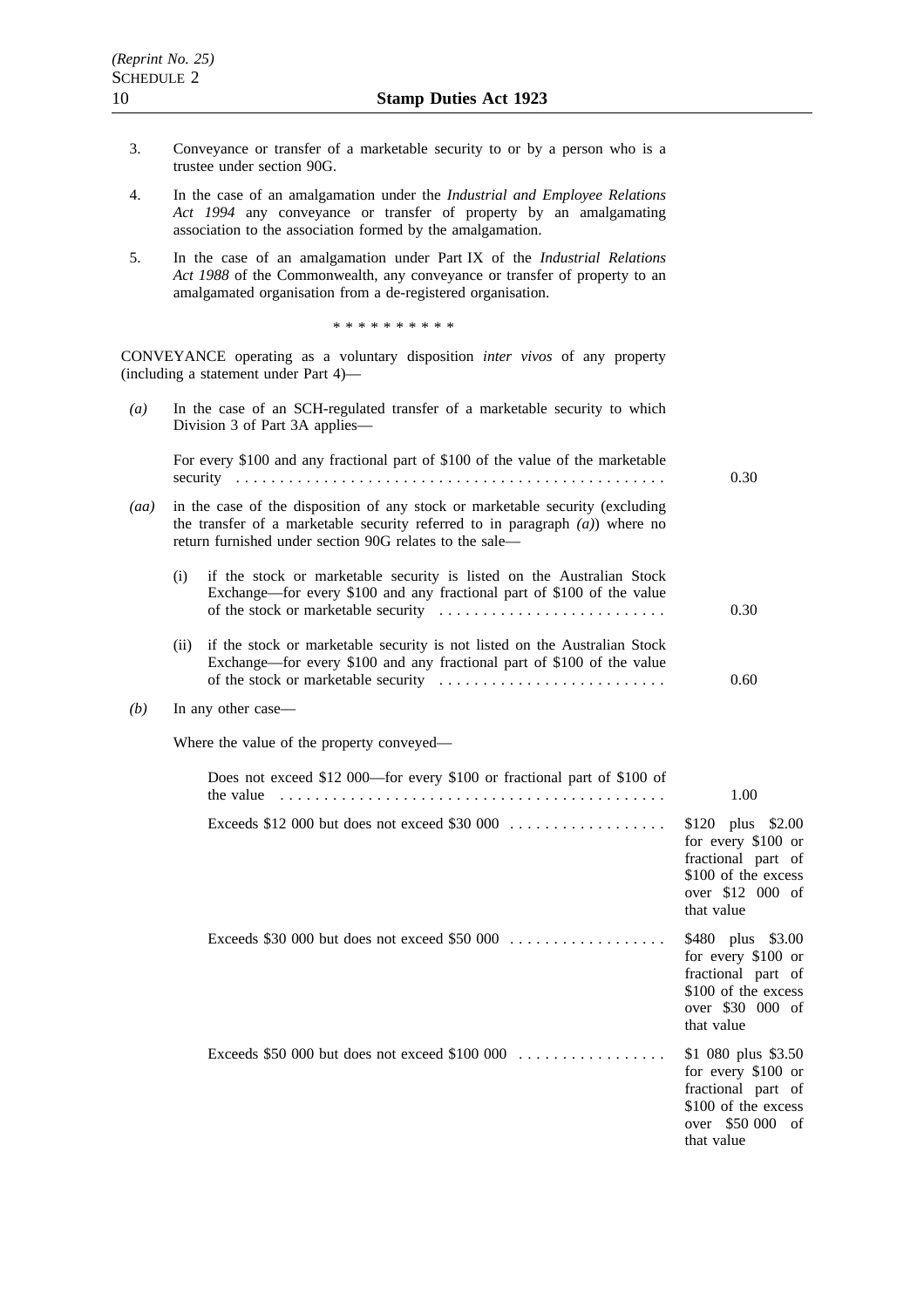|     | Exceeds \$100 000 but does not exceed \$500 000                                                           | \$2 830 plus \$4.00<br>for every \$100 or<br>fractional part of<br>\$100 of the excess<br>over \$100 000 of<br>that value       |
|-----|-----------------------------------------------------------------------------------------------------------|---------------------------------------------------------------------------------------------------------------------------------|
|     | Exceeds \$500 000 but does not exceed \$1 000 000                                                         | \$18 830 plus<br>\$4.50 for every<br>\$100 or fractional<br>part of \$100 of the<br>excess over<br>\$500 000 of that<br>value   |
|     | Exceeds \$1 000 000 $\ldots \ldots \ldots \ldots \ldots \ldots \ldots \ldots \ldots \ldots \ldots \ldots$ | \$41 330 plus<br>\$5.00 for every<br>\$100 or fractional<br>part of \$100 of the<br>excess over<br>\$1 000 000 of that<br>value |
| าท— |                                                                                                           |                                                                                                                                 |

## $Exempti$

- 1. Conveyance operating as a voluntary disposition *inter vivos* by an employer of any property for the purpose of providing individual personal benefits, pensions or retiring allowances for his employees.
- 2. Conveyance or transfer of a mortgage or an interest in a mortgage (including such a conveyance or transfer under which a chose in action consisting of the debt secured by that mortgage or part of that debt is also conveyed or transferred).
- 3. Conveyance or transfer of a marketable security to or by a person who is a trustee under section 90G.
- 4. In the case of an amalgamation under the *Industrial and Employee Relations Act 1994* any conveyance or transfer of property by an amalgamating association to the association formed by the amalgamation.
- 5. In the case of an amalgamation under Part IX of the *Industrial Relations Act 1988* of the Commonwealth, any conveyance or transfer of property to an amalgamated organisation from a de-registered organisation.

CONVEYANCE for the partition or division of any property, being a conveyance of the kind referred to in section 71B(4), where the consideration for equality does not exceed \$200 or where there is no consideration for equality .................. 10.00 CONVEYANCE for effectuating the appointment of a new trustee or the retirement of a trustee, not being a conveyance operating as a voluntary disposition *inter vivos* ... \*\*\*\*\*\*\*\*\*\* 10.00 CONVEYANCE of any other kind not before charged ...................... 10.00 DEED or transfer of any kind not otherwise specified in this schedule ........... \*\*\*\*\*\*\*\*\*\* 10.00

INSTRUMENT of discharge or partial discharge of a mortgage or charge over land or an interest in land which duty may be denoted by an adhesive stamp  $\dots \dots \dots$ 10.00

\*\*\*\*\*\*\*\*\*\*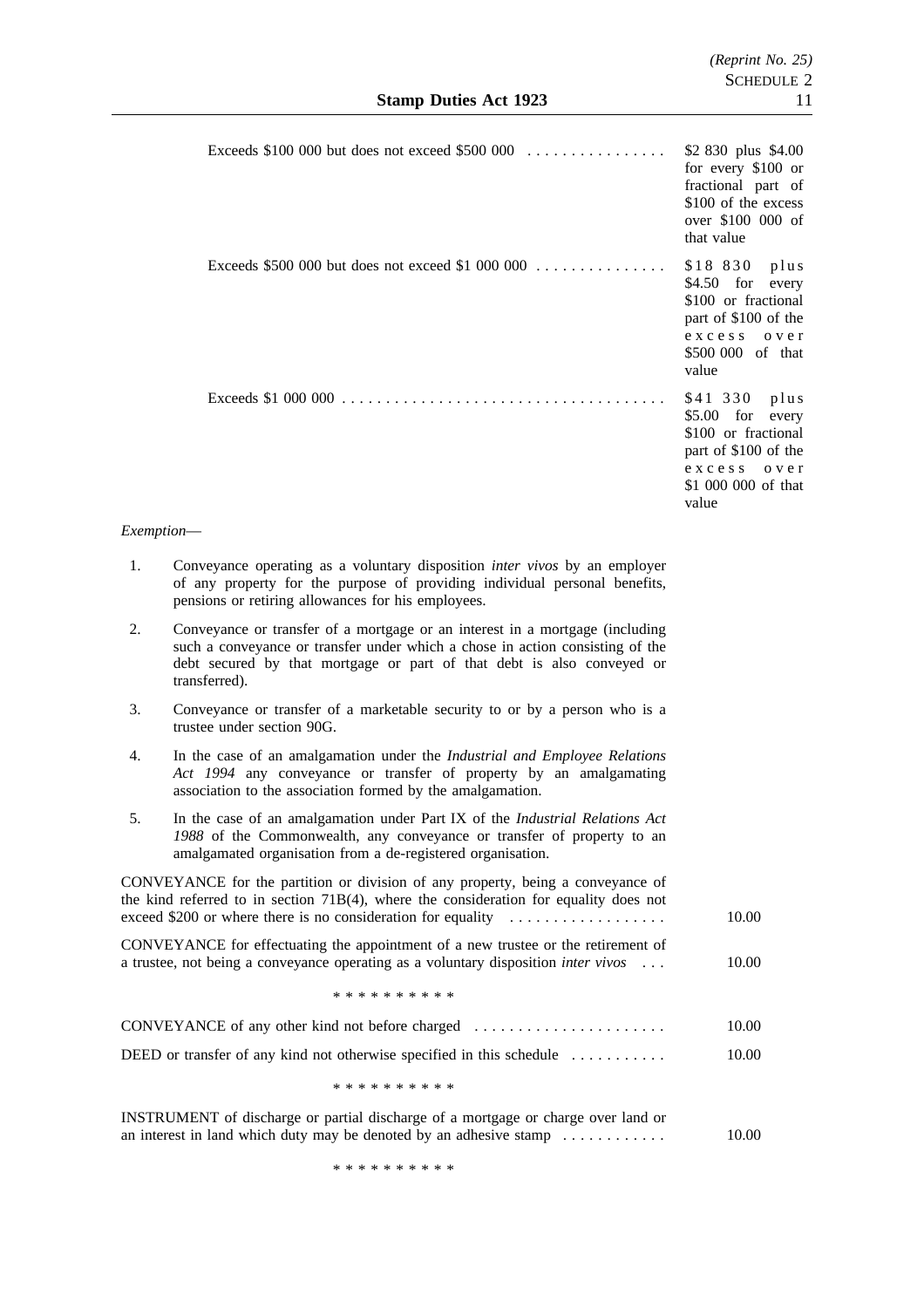LEASE or AGREEMENT FOR a LEASE or any other document for the tenancy or occupancy of land or a tenement—

| $\left(a\right)$ | In the case of a lease made by way of an extension of an existing lease<br>where—                                                                         |       |
|------------------|-----------------------------------------------------------------------------------------------------------------------------------------------------------|-------|
|                  | the term of the extension is a period not exceeding one day; and<br>(i)                                                                                   |       |
|                  | the sole purpose of the extension is to vary a covenant (other than a<br>(11)<br>covenant specifying the rent payable) contained in the existing lease,   |       |
|                  |                                                                                                                                                           | 10.00 |
| (b)              | In the case of a lease made subsequently to and in conformity with a duly                                                                                 | 0.50  |
| (c)              | In any other case—                                                                                                                                        |       |
|                  | For every \$100 or fractional part of \$100 of one years rent calculated at the<br>rate of rent per annum or, if an average rate of rent per annum can be | 1.00  |
| $Note-$          |                                                                                                                                                           |       |
|                  |                                                                                                                                                           |       |

Under section 75 the rate or average rate of rent per annum used as a basis for calculating duty may be—

- *(a)* the actual or estimated rate of rent charged; or
- *(b)* if the consideration payable by the lessee cannot be ascertained or estimated or would result in a lower duty being payable—the current market rent.

#### *Exemptions—*

- 1. Lease or agreement for a lease, or any written document for the tenancy or occupancy of land or a tenement, for a term not exceeding one year, where the rent reserved does not exceed the rate of \$52 per annum.
- 2. Lease or agreement for a lease of residential premises that are or are to be occupied by the lessee or prospective lessee as a place of residence.

\*\*\*\*\*\*\*\*\*\*

MORTGAGE, BOND, DEBENTURE, COVENANT or WARRANT OF ATTORNEY to confess and enter up judgment—

- *(a)* subject to paragraphs *(b)* and *(c)*, the rate of duty is—
	- (i) if the secured liability does not exceed \$4 000—\$10.00;
	- (ii) if the secured liability exceeds \$4 000 but does not exceed \$10 000—\$10.00 plus \$0.25 for every \$100 or fractional part of \$100 over \$4 000;
	- (iii) if the secured liability exceeds \$10 000—\$25.00 plus \$0.35 for every \$100 or fractional part of \$100 over \$10 000,

(but any amount representing the premium on an insurance policy over property subject to the security is to be excluded);

*(b)* if a mortgage is a mortgage of an existing mortgage over land used or to be used solely as the site of a residential building, the duty is \$10.00;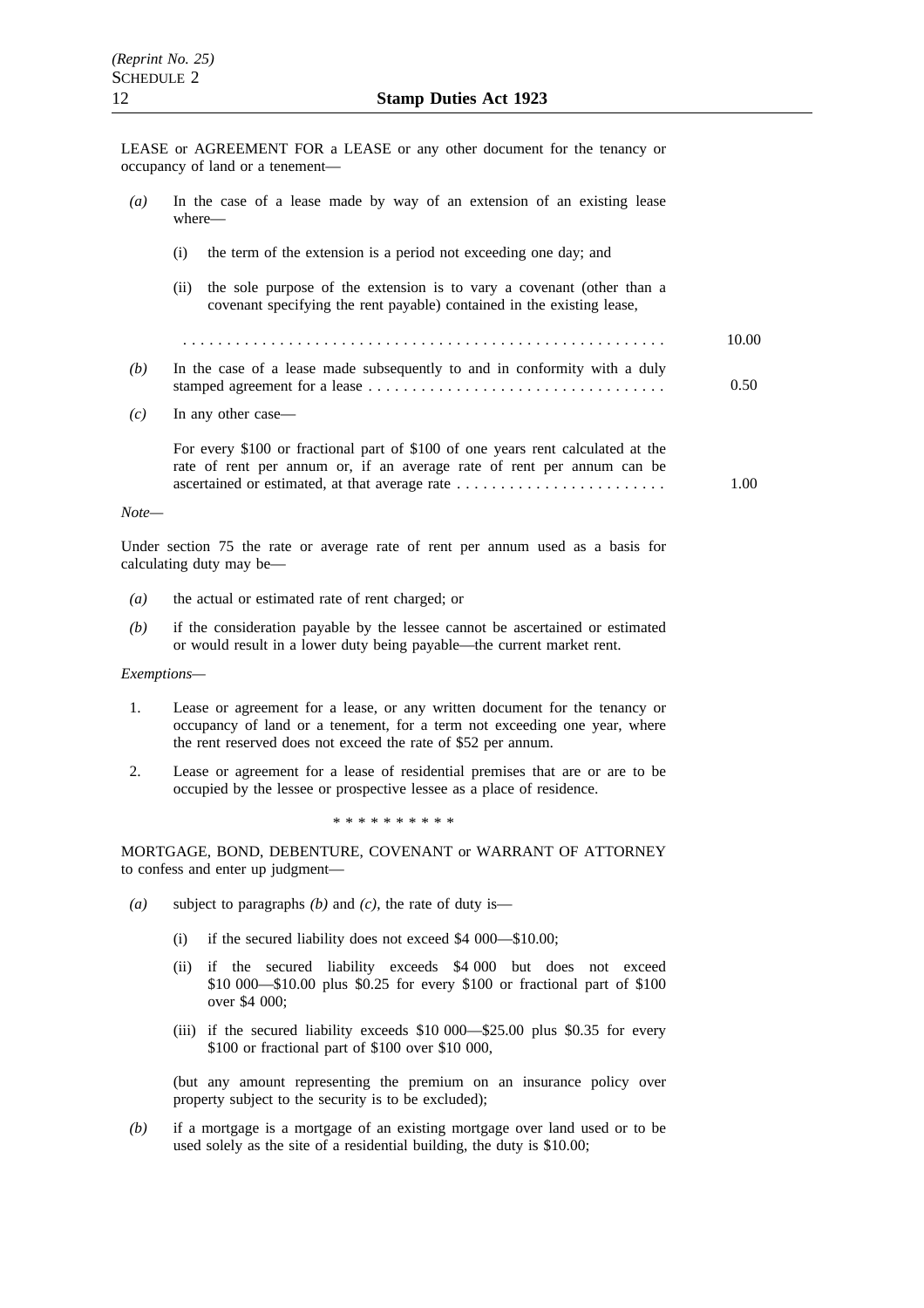*(c)* a bond, debenture, or covenant securing a contingent liability is liable to *ad valorem* duty based on the amount presently secured at the time of stamping if the Commissioner is satisfied of the genuineness of the contingency.

### *Exemptions*—

- 1. Every collateral or auxiliary or additional or substituted security, or security by way of further assurance for the above-mentioned purpose, where the principal or primary security is chargeable with duty as a mortgage, bond, debenture, covenant or warrant of attorney to confess and enter up judgment and is duly stamped as such.
- 2. Every mortgage, bond, debenture or covenant securing the payment or repayment of an amount not exceeding four hundred dollars.
- 3. A deed of cross guarantee entered into between a company and its subsidiaries in pursuance of a class order under section 313(6) of the *Corporations Law* or a mortgage, bond, debenture or covenant securing a liability under such a deed of cross guarantee.
- 4. Charge over property imposed by order made under section 8(1) of the *Enforcement of Judgments Act 1991.*

\*\*\*\*\*\*\*\*\*\*

RETURN lodged with the Commissioner by a company, person or firm of persons under section 42AA—

There shall be paid by the person lodging the return a duty at such rate per centum of the amount of the premiums paid or payable in respect of each class of assurance or insurance to which the return relates as would have been payable if the assurance or insurance had been effected under a policy issued in this State.

RETURN lodged with the Commissioner by a financial institution under section 44—

Duty is payable on each cheque form or cheque to which the return relates as follows:

For every cheque form or cheque ............................... 0.10

#### *Exemptions*—

- 1. A cheque form issued by a financial institution in respect of an account held with the financial institution—
	- *(a)* outside of South Australia; or
	- *(b)* by a part of the Public Service; or
	- *(c)* by or on behalf of a body established for a charitable, educational, benevolent, religious, sporting, community or philanthropic purpose; or
	- *(d)* by a friendly society or by or on behalf of a community or publicly subsidised hospital.
- 2. A cheque drawn (whether before or after the commencement of this provision) against an account held with a financial institution outside of South Australia.
- 3. A cheque drawn by any financial institution in South Australia upon any other financial institution in South Australia, not payable to bearer or to order and used solely for the purpose of settling or clearing any account between such financial institutions.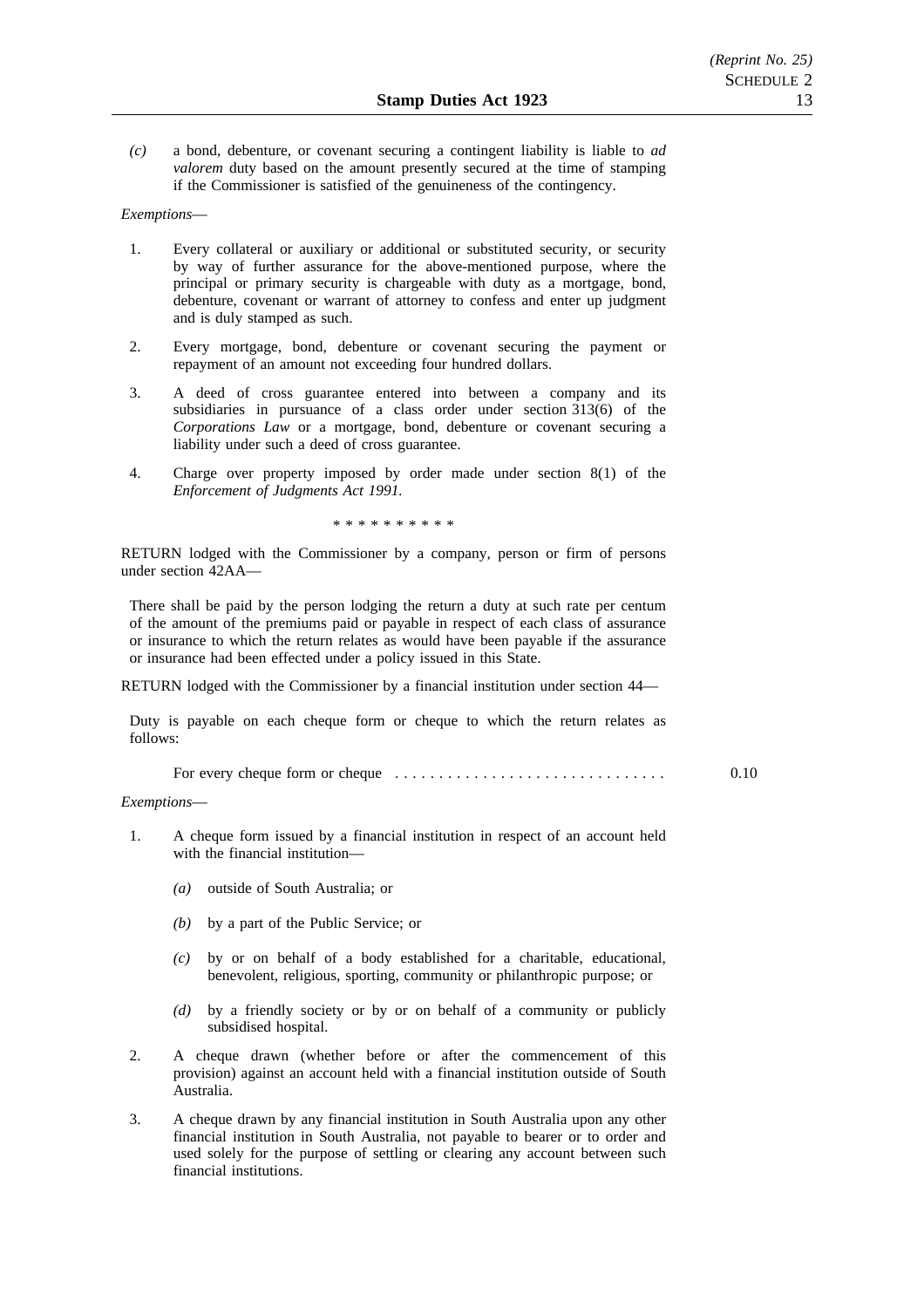#### RETURN lodged with the Commissioner by a dealer pursuant to section 90D—

Duty is payable on each sale and each purchase of marketable securities to which the return relates as follows:

For every \$100 and any fractional part of \$100 of the consideration for each sale or purchase ........................................... 0.15

#### *Exemptions*—

- 1. Any sale of marketable securities to which the return relates, which sale was made by a broker on his own account or behalf, where the marketable securities concerned were purchased by him on, or within 10 clear days (not including any day on which the Stock Exchange of which he is a member is closed) of, the day of the sale.
- 2. Any purchase of marketable securities to which the return relates, which purchase was made by a broker on his own account or behalf, where the marketable securities concerned were sold by him on, or within 10 clear days (not including any day on which the Stock Exchange of which he is a member is closed) of, the day of the purchase.

RETURN under section 90G—

Duty is payable in respect of each relevant transaction as follows:

| For every \$100 and any fractional part of \$100 of the value of the marketable |      |
|---------------------------------------------------------------------------------|------|
|                                                                                 | 0.30 |

\*\*\*\*\*\*\*\*\*\*

#### GENERAL EXEMPTIONS FROM ALL STAMP DUTIES

- 1. Wills, testamentary instruments and letters of administration and any instrument acknowledging, evidencing or recording any such instrument.
- 1A. Agreement or memorandum of agreement made on or after 1 September 1992, not under seal, and not otherwise specifically charged with duty.
- 2. Certificates of title issued from the Lands Titles Office.
- 3. Customs bonds.
- 4. Administration bonds.
- 5. Bonds to the Crown.
- 6. Conveyances of bills, bonds, debentures or other securities issued by a public statutory body constituted under a law of the Commonwealth or of this or any other State or of any Territory of the Commonwealth, not being a prescribed statutory body or a statutory body of a prescribed class.
- 7. Bond on appointment of a special bailiff.
- 8. Memorandum of association, articles of association and rules and regulations of any incorporated company, association or society.
- 9. Marriage settlements.
- 10. Mortgage bonds guaranteed by the Government of South Australia.
- 11. Articles or indentures of apprenticeship and assignments of articles or indentures of apprenticeship.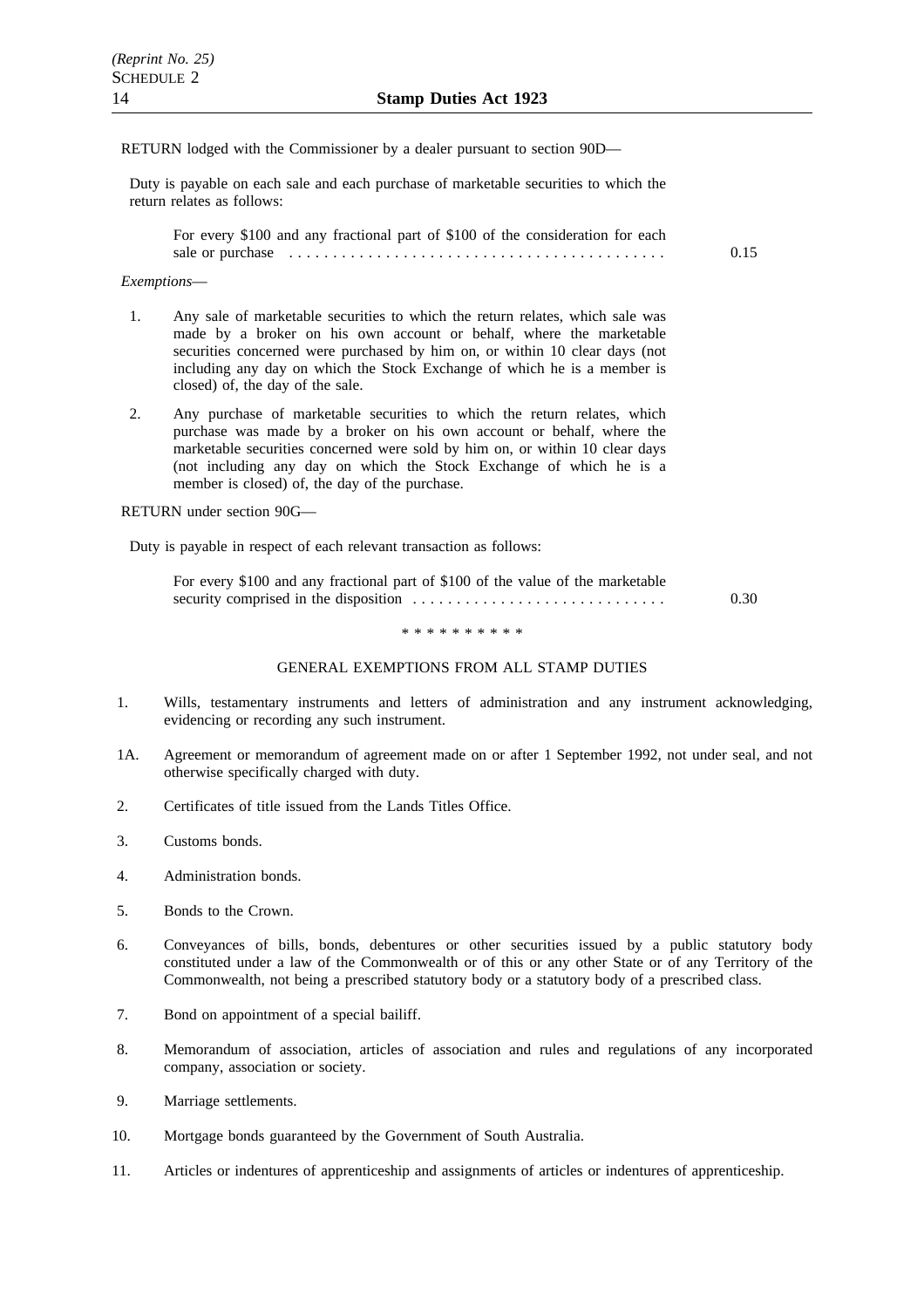- 12. Leases to the Crown and to any person on behalf of the Crown.
- 13. A power of attorney (or any other instrument in the nature of a power of attorney).
- 13A. Grant of land from the Crown.
- 13B. Conveyance, whether on sale or otherwise, to the Crown or to any person on behalf of the Crown (not being a surrender to the Crown, or any such person, of a lease or other interest in land in order that the Crown may grant to a person other than the surrenderor a lease of, or other interest in, the same land or any part thereof).
- 13C. Acquisition by a municipal or district council of land for the purposes of providing a public park, being an acquisition enabled or assisted by an advance under the *Public Parks Act 1943*.
- 14. Conveyance on sale of any goods, wares, merchandise, horses, cattle, sheep or other movable chattels when the value does not exceed \$40.

\*\*\*\*\*\*\*\*\*\*

- 15. Any transfer of any fire, personal accident, fidelity, guarantee, livestock, plate glass or marine insurance or assurance policy.
- 16. Any cemetery leases.

\*\*\*\*\*\*\*\*\*\*

- 18. Bills, bonds, inscribed stock, debentures, deposit receipts and other securities issued by the Government of the State, and coupons or interest warrants issued in connection with any such bills, bonds, stock, debentures, deposit receipts or other securities, and any transfer of, or document relating to, the purchase or sale of any such bills, bonds, stock, debentures, deposit receipts or other securities.
- 19. Conveyance or transfer of a marketable security by the personal representative of a deceased person to another person entitled under the will of the deceased person, or on intestacy, to have the marketable security conveyed or transferred to him or her.
- 20. Conveyance or transfer of a marketable security if the conveyance or transfer is made for the purpose of effectuating the appointment of a new trustee or the retirement of a trustee and all duty chargeable on any instrument for the appointment of the new trustee or the retirement of the trustee, as the case may be, has been duly paid.
- 20A. Conveyance or transfer of property if the Commissioner is satisfied that—
	- *(a)* the conveyance or transfer is made as a consequence of the conversion of an undertaking (for which a deed had been lodged under Division 5 of Part 7.12 of the *Corporations Law* as in force before the commencement of the *Managed Investments Act 1998* of the Commonwealth) to a registered scheme within the meaning of Division 11 of Part 11.2 of the *Corporations Law*; and
	- *(b)* the members have, after the conveyance or transfer, the same beneficial interests in the scheme property as they had prior to the conveyance or transfer.
- 21. Conveyance or transfer of a marketable security if the conveyance of transfer is made in pursuance of any deed of settlement or deed of gift and all duty chargeable on the deed of settlement or deed of gift, as the case may be, has been duly paid.
- 22. Conveyance or transfer of American Depositary Shares or of American Depositary Receipts that relate to American Depositary Shares, that causes or results in a change in the beneficial ownership of an estate or interest in marketable securities of a South Australian registered company (not being a CUFS).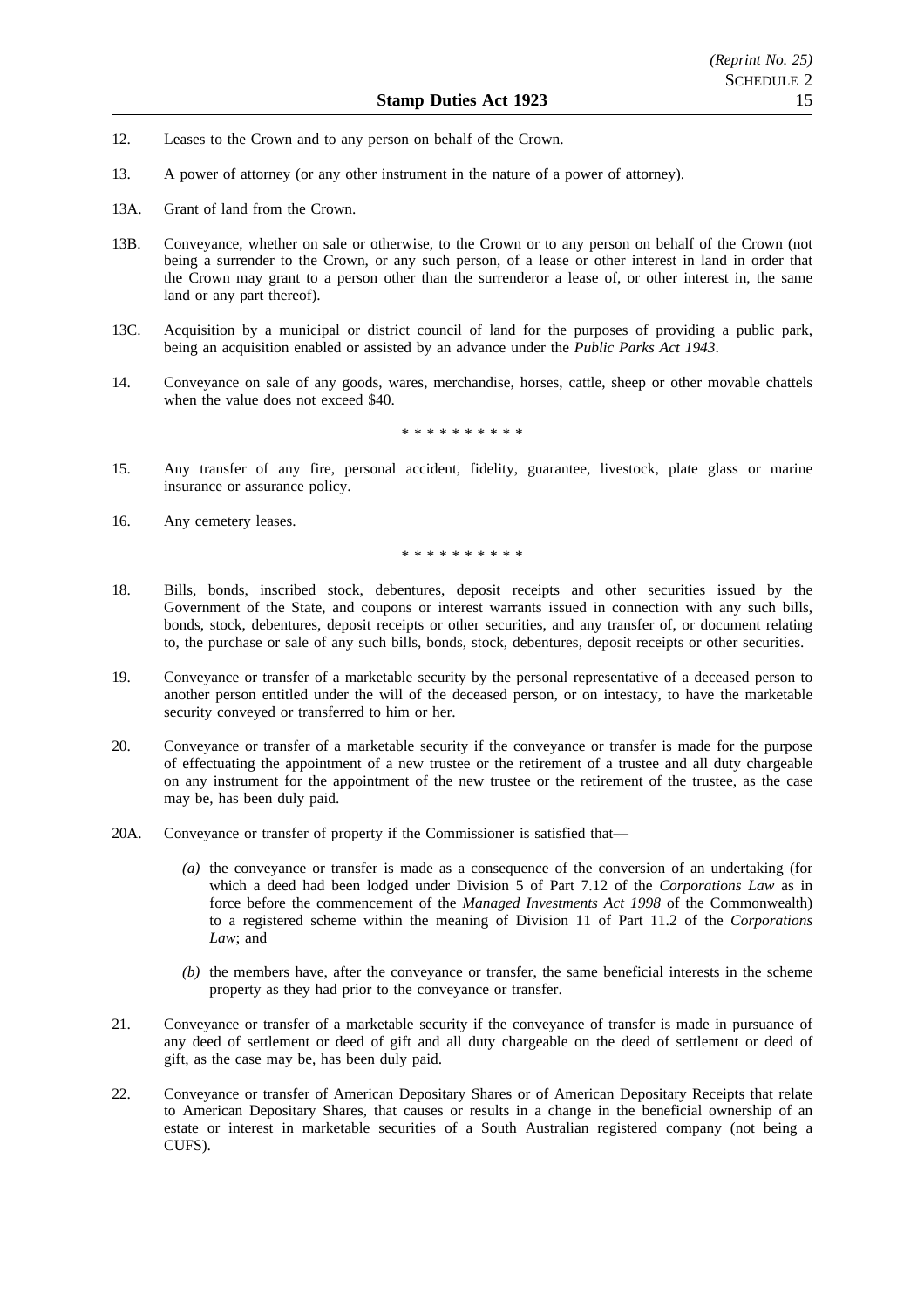- 23. Any conveyance, transfer or mortgage to which a prescribed person is a party and which is executed or entered into in connection with the purchase or gift of any land on which the prescribed person resides or intends to reside shall be exempt from stamp duty on so much of the amount on which the duty is chargeable as does not exceed two thousand four hundred dollars, but a conveyance, transfer or mortgage shall not be exempt under this paragraph unless the Commissioner is satisfied by such evidence as he requires—
	- *(a)* that the purchase or gift is made for the purpose of enabling the prescribed person to become the owner, or lessee from the Crown, of a dwelling house in which he resides or intends to reside;
	- *(b)* that a conveyance, transfer or mortgage to which the prescribed person was a party and which was executed or entered into in connection with any other purchase or gift of land on which the prescribed person resided or intended to reside has not previously been exempt from stamp duty pursuant to this paragraph or any enactment relating to advances for homes.

In this paragraph—

### "**prescribed person**" means—

- *(a)* a person who, during any war in which the Commonwealth is or was engaged, has served as a member of a naval, military or air force of the Commonwealth or of the United Kingdom or of any part of Her Majesty's dominions, whether or not he is still so serving at the time when he claims exemption under this paragraph;
- *(b)* a person who, during any such war, was employed in seagoing service on a ship registered in any territory under the dominion of Her Majesty the Queen, whether or not he is still so employed at the time when he claims exemption under this paragraph;
- *(c)* a person who has been on active service in the Korean war as a member of a naval, military or air force of the Commonwealth or of the United Kingdom or of any other part of Her Majesty's dominions, whether or not he is still on such service at the time when he claims exemption under this paragraph.

The expression "**Korean war**" in this paragraph means the war in Korea which commenced on the twenty-fifth day of June, 1950. For the purposes of this paragraph that war shall be deemed to end on the day on which a proclamation is issued by the Governor declaring that the Korean war has ceased;

- *(d)* a person who has been on active service as a member of a naval, military or air force of the Commonwealth or of the United Kingdom or of any other part of Her Majesty's dominions operating for the suppression of unlawful violence in Malaya, whether or not he is still on such service at the time when he claims exemption under this paragraph;
- *(d1)* a person who (whether before or after the commencement of the *Stamp Duties Act Amendment Act 1965*) has been on active service as a member of a naval, military or air force of the Commonwealth or of the United Kingdom or of any other part of Her Majesty's dominions in any area outside Australia or in any naval, military or air force operation that is proclaimed to be an area or (as the case may be) a naval, military or air force operation for the purposes of this paragraph, whether or not he is still on such service at the time when he claims exemption under this paragraph;
- *(e)* the widow of any deceased person who during his lifetime served or was employed as mentioned in paragraph *(a)*, *(b)*, *(c)*, *(d)* or *(d1)*;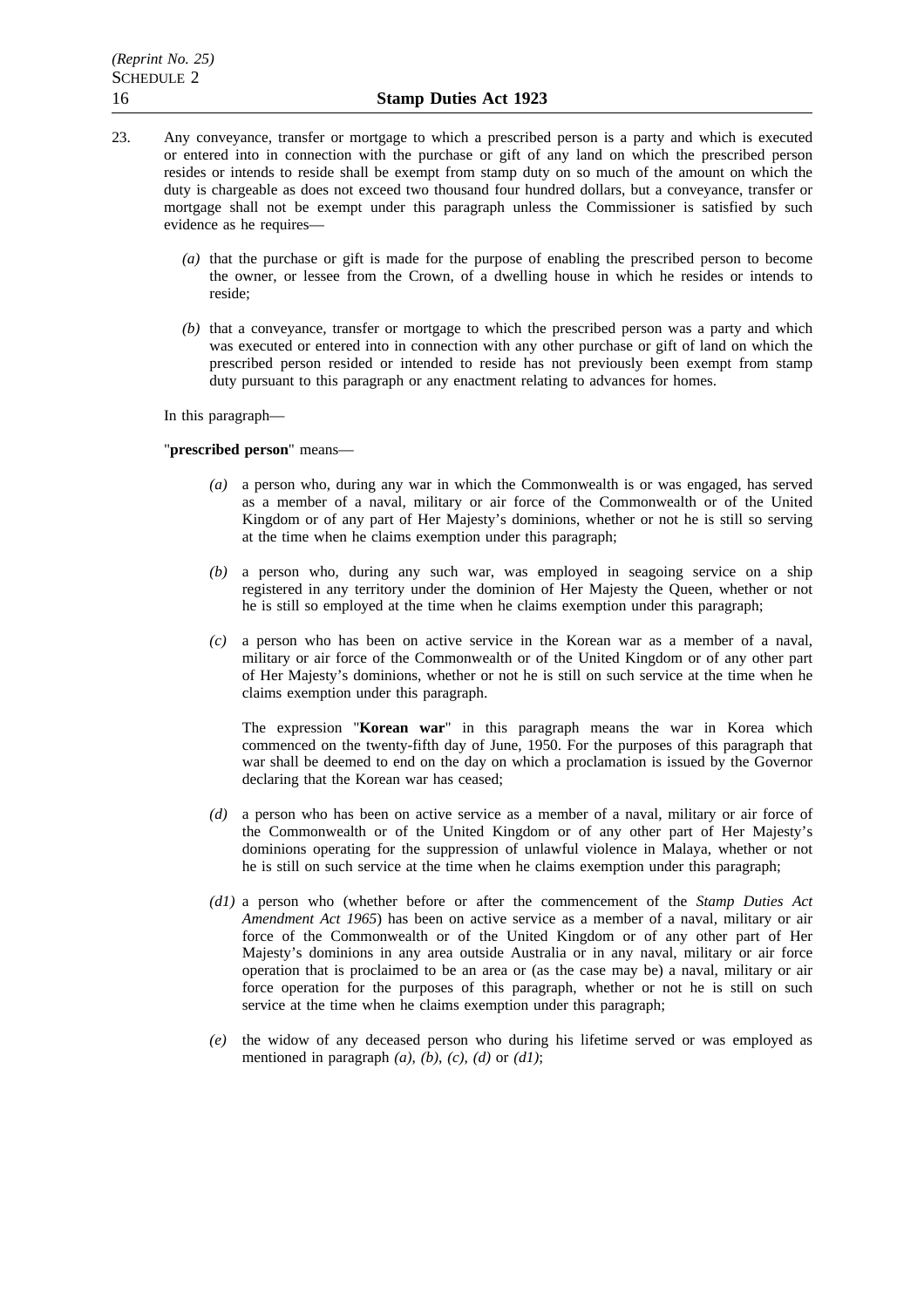For the purposes of paragraphs *(a)* and *(b)*, a war shall be deemed to continue from the commencement thereof until the day declared by the Governor by proclamation to be the day on which the war shall be deemed to cease. Notwithstanding the provisions of this paragraph, or of any proclamation made in pursuance thereof, the way which commenced on the third day of September, 1939, shall, for the purposes of any conveyance, transfer or mortgage executed or entered into after the commencement of the *Stamp Duties Act Amendment Act 1965* be deemed to have ceased on the thirty-first day of December, 1945;

"**land**" includes the fee simple of any land and the estate and interest of a lessee of land held under a Crown lease, and of a purchaser of land held under an agreement for sale and purchase granted by the Crown.

- 24. A conveyance or transfer of a marketable security to or from a nominee company established by a dealer or an SCH participant solely for the purpose of facilitating settlement of transactions relating to marketable securities entered into in the ordinary course of business.
- 24AA. A conveyance or transfer of a marketable security to or from CHESS Depositary Nominees Pty Ltd solely for the purpose of facilitating settlement of transactions relating to a CUFS entered into in the ordinary course of business.
- 24A. An error transaction in respect of a marketable security to which Division 3 of Part 3A applies.
- 24B. A conveyance or transfer of a marketable security made solely for the purpose of a security lending transaction of a kind that would qualify for relief under section 26BC(3) of the *Income Tax Assessment Act 1936* of the Commonwealth, as amended from time to time.
- 24C. An SCH-regulated transfer of a marketable security that—
	- *(a)* does not result in a change in beneficial ownership; and
	- *(b)* is not chargeable with duty as a conveyance operating as a voluntary disposition *inter vivos*.
- 24D. A conveyance of a marketable security that is an exempt transaction within the meaning of section 90A.
- 25. A declaration of trust by the Public Trustee for the benefit of a child under the age of 18 years who has received a payment under the *Criminal Injuries Compensation Act 1978*.
- 26. A transaction (or an instrument effecting or acknowledging, evidencing or recording a transaction) by a trustee of a regulated superannuation fund (within the meaning of the *Superannuation Industry (Supervision) Act 1993* (Cwlth)) in the ordinary course of administering the fund—
	- *(a)* creating an interest in the fund in favour of a beneficiary of the superannuation scheme; or
	- *(b)* redeeming, cancelling or extinguishing such an interest.

\*\*\*\*\*\*\*\*\*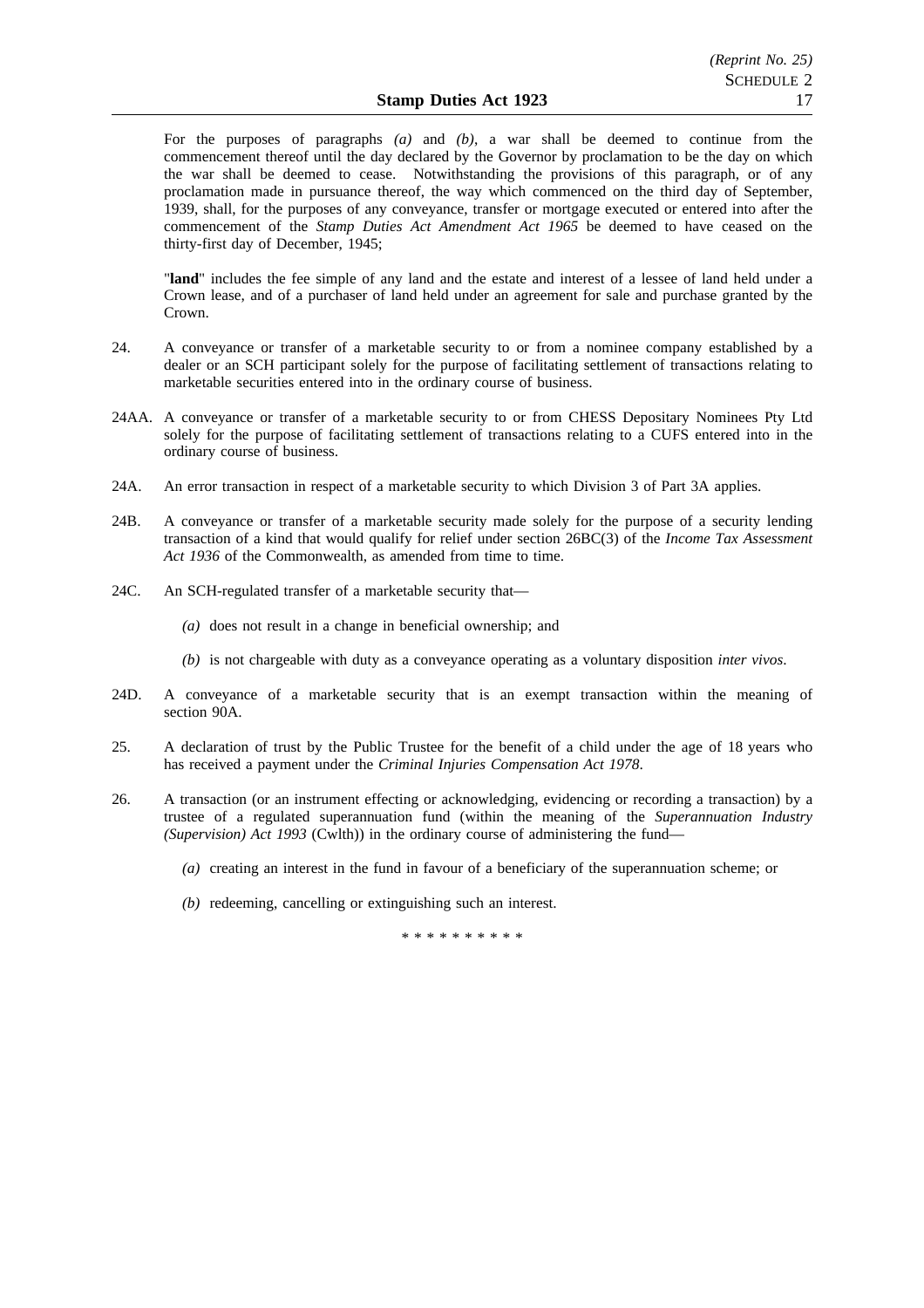# **APPENDIX**

## **LEGISLATIVE HISTORY**

#### **Transitional Provisions**

(*Transitional provision from Stamp Duties Act Amendment Act 1988, s. 9*)

9. Section 71E of the principal Act applies in relation to transactions entered into on or after 7th December, 1987, but no offence arises under subsection (6)*(a)* of that section in relation to a transaction entered into before the date of assent to this Act if the required statement is lodged with the Commissioner within two months after assent.

(*Transitional provision from Stamp Duties Act Amendment Act 1989, s. 4*)

4. The amendments effected by this Act apply to conveyances lodged with the Commissioner of Stamps for stamping on or after 1 February, 1988.

(*Transitional provision from Stamp Duties Act Amendment Act (No. 4) 1990, s. 7*)

7. Where a company, person or firm of persons carried on general insurance business before the enactment of this Act, the company, person or firm—

- *(a)* is required to lodge monthly returns only in relation to general insurance business carried on by it on or after 1 July, 1990; and
- *(b)* will be taken to have complied with the requirements of section 36(1) of the principal Act, as amended by this Act, in relation to the period from 1 July, 1990, until the enactment of this Act if the monthly returns required in relation to that period are lodged with the Commissioner not later than the fifteenth day of the month commencing after the enactment of this Act.

(*Transitional provision from Stamp Duties (Rates) Amendment Act 1992, s. 7*)

7. The amendments made by sections 5 and 6 of this Act apply to instruments executed on or after the commencement of this Act (with the effect that instruments executed before that commencement will be chargeable with duty as if those provisions had not been enacted).

> (*Transitional provision from Stamp Duties (Penalties, Reassessments and Securities) Amendment Act 1992, s. 45*)

45. (1) Subject to this section, the amendments made by this Act do not affect the amount of duty chargeable on an instrument executed, or a transaction completed, before the commencement of this Act.

 $(2)$  If—

- *(a)* a mortgage executed before the commencement of this Act is extended or renewed after the commencement of this Act; or
- *(b)* a liability that is secured by a mortgage executed before the commencement of this Act is incurred after the commencement of this Act (except a liability that accrues in respect of a liability that was incurred before the commencement of this Act, or a liability that takes effect in substitution for an earlier liability and does not—when incurred—exceed the amount of the earlier liability); or
- *(c)* after the commencement of this Act the time for payment or repayment of a liability secured by a mortgage executed before the commencement of this Act is extended or deferred,

duty is chargeable under the principal Act as amended by this Act as if the mortgage were a new and separate instrument executed on the date of the extension or renewal, the date when the fresh liability was incurred, or the date when the time for payment or repayment of the liability was extended or deferred (as the case requires), but allowance must be made for duty paid on the mortgage before that date.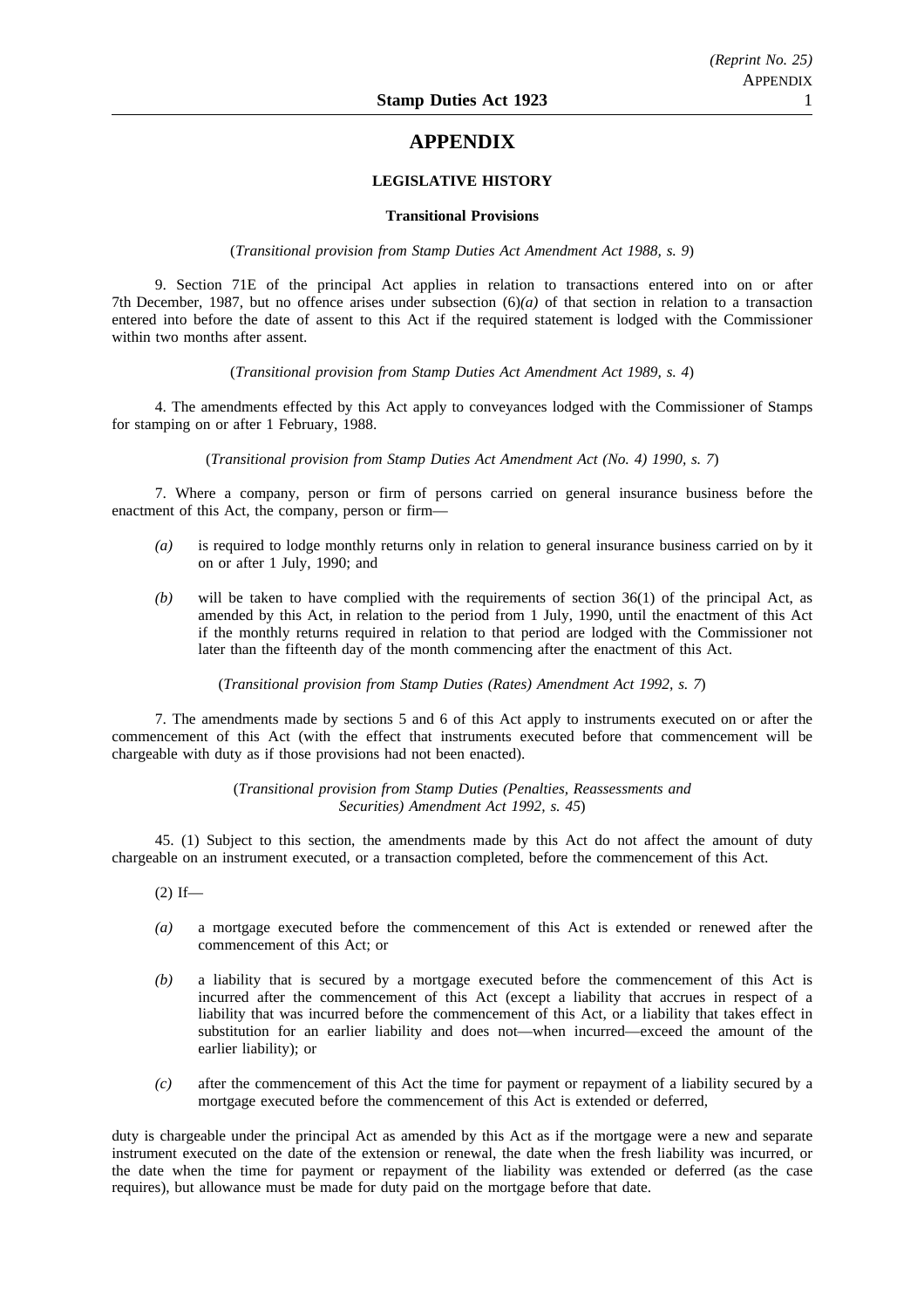(*Transitional provision from Stamp Duties (Concessions) Amendment Act 1994, s. 10*)

10. The amendments made by sections 5 and 6 of this Act apply in relation to rental business transacted on or after 1 June 1994.

(*Transitional provision from Stamp Duties (Miscellaneous) Amendment Act 1996, s. 11*)

11. The amendments made by this Act do not affect the amount of duty chargeable on an instrument executed before the commencement of this Act.

(*Transitional provision from Stamp Duties (Miscellaneous No. 2) Amendment Act 1997, s. 8*)

8. A bank is not required to pay duty on a cheque form or cheque under the principal Act as amended by this Act if duty has already been paid in relation to the cheque form or cheque under the repealed provisions of the principal Act.

(*Transitional provision from Stamp Duties (Miscellaneous) Amendment Act 1998, s. 4*)

- 4. (1) The amendment made by section  $3(a)$  of this Act does not apply in relation to—
- *(a)* insurance premiums received or charged in account (whether directly or by agents) before 1 June 1998; or
- *(a)* insurance premiums received or charged in account (whether directly or by agents) before 1 August 1998 relating to policies to be in force for 12 months or less commencing before 1 September 1998.

with the effect that those insurance premiums will be chargeable with duty as if section  $3(a)$  had not been enacted.

(2) The amendment made by section 3*(b)* of this Act does not apply in relation to applications made before the commencement of section 3*(b)*.

(3) The amendment made by section  $3(c)$  of this Act does not apply in relation to applications where the term of the registration is to take effect before 1 September 1998, with the effect that those applications will be charged with duty as if section 3*(c)* had not been enacted.

(*Transitional provision from Stamp Duties (Conveyance Rates) Amendment Act 1999, s. 3*)

3. (1) The amendments made by section 2 of this Act apply to instruments first lodged with the Commissioner of State Taxation for stamping on or after the commencement of this Act.

(2) However, if on application under this subsection the Commissioner of State Taxation is satisfied that an instrument lodged for stamping gives effect to a written agreement entered into before 27 May 1999, the amendments made by section 2 of this Act will not apply to the instrument (and the instrument will be chargeable with duty as if those amendments had not been enacted).

**(***Transitional provision from Stamp Duties (Land Rich Entities and Redemption) Amendment Act 2000, s. 21***)**

**Amendments relating to redemption to operate retrospectively and prospectively**

**21. (1) The MSP amendments operate both prospectively and retrospectively.**

- **(2) However—**
- *(a)* **the MSP amendments do not operate retrospectively in respect of an instrument or transaction made or occurring before the relevant date but on or after 30 September 1999; and**
- *(b)* **the MSP amendments only operate to impose a liability in respect of an instrument or transaction made or occurring before 30 September 1999 if—**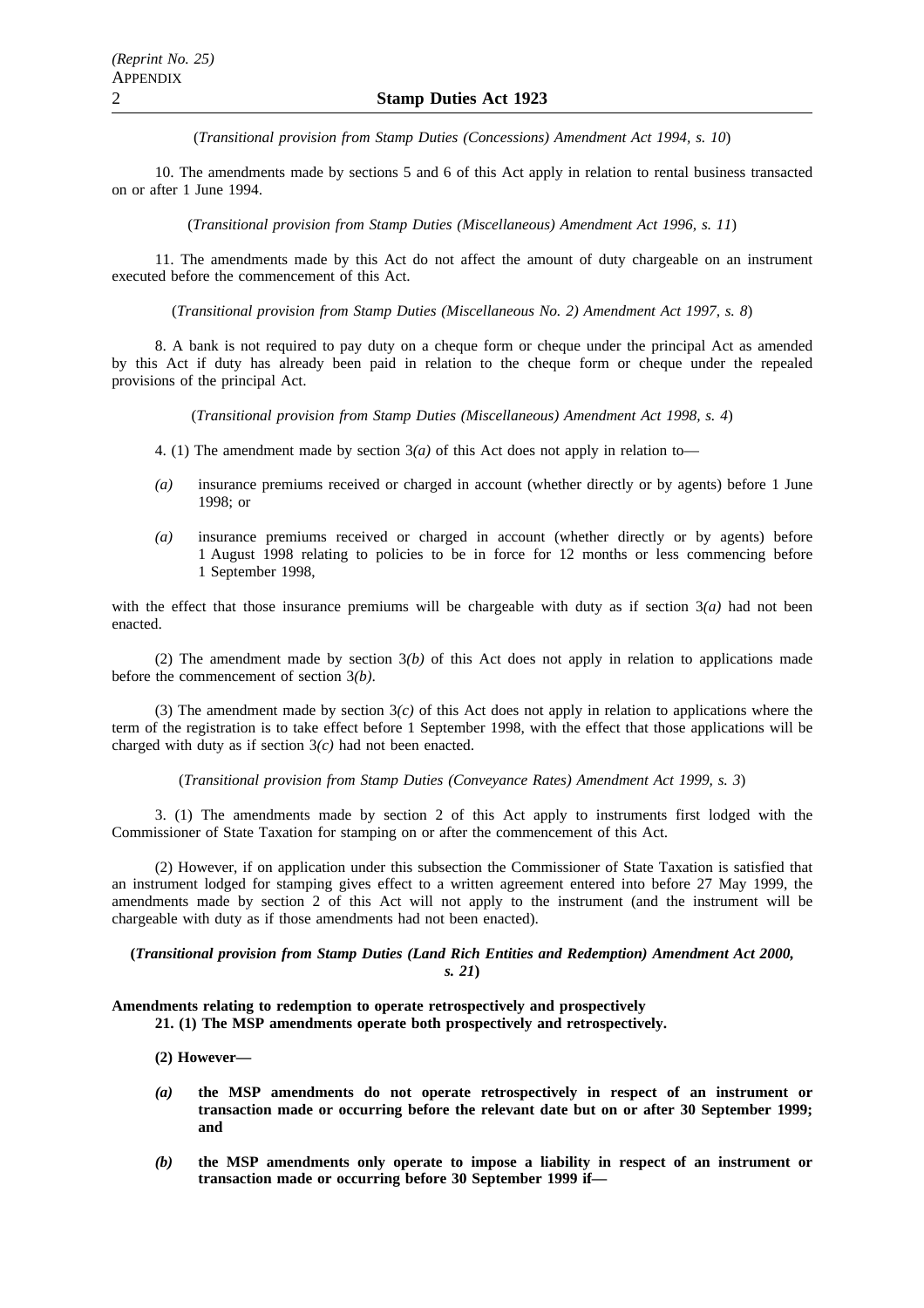- **(i) no assessment of duty in respect of the instrument or transaction had been made before the relevant date; or**
- **(ii) an assessment of duty in respect of the instrument or transaction had been made before the relevant date but**
	- **no objection to the assessment was made within 60 days after the date of the assessment; or**
	- **an objection to the assessment was made and the objection was disallowed; and**
- *(c)* **the MSP amendments do not validate the assessment of duty made in relation to the transaction that was the subject of the High Court's judgment in the case of** *MSP Nominees Pty Ltd and another v Commissioner of Stamps***<sup>1</sup> or authorise a reassessment of duty in that case.**
- **(3) In this section—**

**"MSP amendments" means the amendments made by sections 5, 6, 7 and 12 of this Act insofar as they are applicable to the redemption, cancellation or extinguishment of an interest in a unit trust scheme;**

**"relevant date" means the date of the introduction of the Bill for this Act into the Parliament.**

**1. (1999) 166 ALR 149.**

### **Legislative History**

- Legislative history prior to 3 February 1976 appears in marginal notes and footnotes included in the consolidation of this Act contained in Volume 10 of The Public General Acts of South Australia 1837-1975 at page 369.
- Certain textual alterations were made to this Act by the Commissioner of Statute Revision when preparing the reprint of the Act that incorporated all amendments in force as at 1 November 1984. A schedule of these alterations was laid before Parliament on 13 November 1984.
- Legislative history since 3 February 1976 (**entries in bold type indicate amendments incorporated since the last reprint**) is as follows:

| Part 1 Division 1 heading: | inserted by 80, 2000, s. 3                                                                                   |
|----------------------------|--------------------------------------------------------------------------------------------------------------|
| Part 1 Division 2 heading: | inserted by 80, 2000, s. 4                                                                                   |
| Section 2:                 | deleted in pursuance of the Acts Republication Act 1967                                                      |
| Section 3:                 | deleted in pursuance of the Acts Republication Act 1967 as its<br>function is now exhausted                  |
| <b>Section 2:</b>          | redesignated as s. 2 by 82, 1996, s. $77(2)$ ; redesignated as                                               |
| (previously section 4)     | s. 2(1) by 80, 2000, s. $5(g)$                                                                               |
|                            | definition of "adhesive stamp" inserted by 8, 1986, s. $2(a)$                                                |
|                            | definition of "assessment" inserted by 82, 1996, s. $77(1)(a)$                                               |
|                            | definition of "beneficial interest" inserted by 80, 2000, s. $5(a)$                                          |
|                            | definition of "authorised officer" inserted by 100, 1986, s. $3(a)$ ;<br>repealed by 82, 1996, s. $77(1)(a)$ |
|                            | definition of "business of primary production" inserted by<br>31, 1994, s. 3                                 |
|                            | definition of "Commissioner" substituted by 82, 1996, s. $77(1)(b)$                                          |
|                            | definition of "CUFS" inserted by 18, 1996, s. $3(a)$                                                         |
|                            | definition of "die" substituted by 8, 1986, s. $2(b)$                                                        |
|                            | definition of "discretionary trust" inserted by 36, 1990, s. $3(a)$                                          |
|                            | definition of "duty" substituted by 88, 1992, s. $3(a)$ ; 82, 1996,<br>s. $77(1)(c)$                         |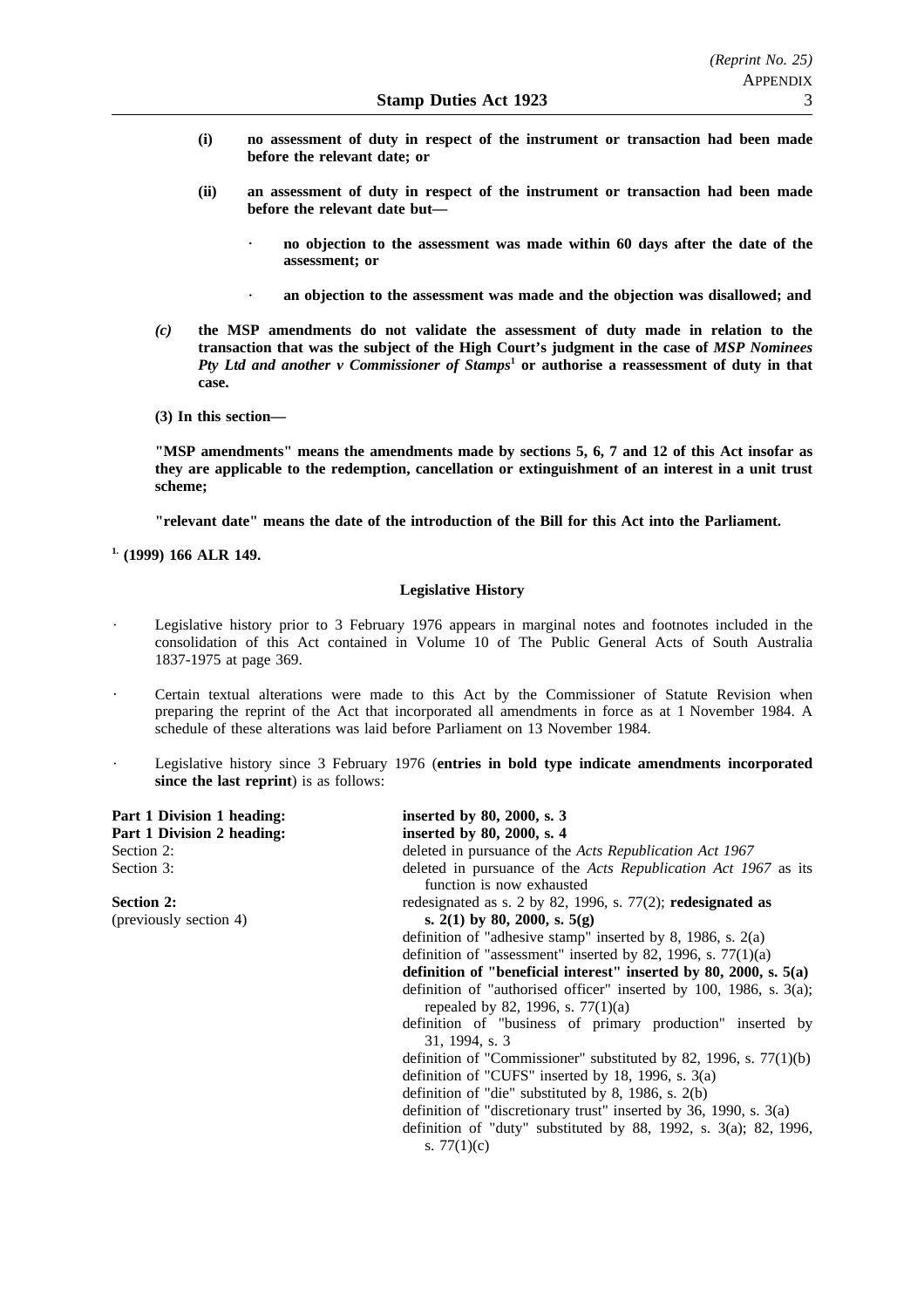Section 19A: inserted by 111, 1980, s. 6

s. 3(a); repealed by 81, 1985, s. 3 definitions of "GST" and "GST law" inserted by 21, 2000, s. 22(a) definition of "impressed stamp" inserted by 8, 1986, s. 2(c) **definitions of "intellectual property", "interest" and "jurisdiction" inserted by 80, 2000, s. 5(b)** definition of "marketable security" amended by 111, 1980, s. 3(b); 50, 1984, s. 3(1) (Sched. 6); 88, 1992, s. 3(b); 18, 1996, s. 3(b) definition of "money" substituted by 50, 1984, s. 3(1) (Sched. 6) **definitions of "potential beneficial interest", "property" and "recognised stock exchange" inserted by 80, 2000, s. 5(c)** definition of "records" inserted by 100, 1986, s. 3(b) definition of "rent" inserted by 21, 2000, s. 22(b) **definitions of "sale" and "spouse" inserted by 80, 2000, s. 5(d)** definition of "savings bank" substituted by 50, 1984, s. 3(1) (Sched. 6); repealed by 41, 1999, s. 16 definition of "stamp" substituted by 8, 1986, s. 2(d) definition of "stamped" substituted by 8, 1986, s. 2(d) **definition of "State" inserted by 80, 2000, s. 5(f)** definition of "stock" amended by 50, 1984, s. 3(1) (Sched. 6) **definition of "transfer" inserted by 80, 2000, s. 5(e)** definition of "unit" inserted by 36, 1990, s. 3(b) definition of "unit trust scheme" inserted by 36, 1990, s. 3(b) **Section 2(2) and (3):** inserted by 80, 2000, s. 5(g) Section 3: inserted by 82, 1996, s. 78 **Division 3 of Part 1 comprising ss. 3A - 3D and heading inserted by 80, 2000, s. 6** New Part 2 heading: inserted by 82, 1996, s. 78 Section 4: inserted by 82, 1996, s. 78 Section 5: amended by 50, 1984, s. 3(1) (Sched. 6); repealed by 82, 1996, s. 78 Section 5A: inserted by 111, 1980, s. 4; repealed by 82, 1996, s. 78 Section 5AB: inserted by 81, 1985, s. 4; substituted by 52, 1989, s. 3; repealed by 82, 1996, s. 78 **Section 5:** inserted by 111, 1980, s. 4; amended by 50, 1984, s. 3(1) (previously section 5B) (Sched. 6); redesignated as s. 5 by 82, 1996, s. 79; **repealed by 80, 2000, s. 7** Section 6: amended by 50, 1984, s. 3(1) (Sched. 6); substituted by 50, 1984, s. 3(1) (Sched. 6); substituted by 100, 1986, s. 4; 82, 1996, s. 80 Section 6AA: inserted by 100, 1986, s. 4; repealed by 82, 1996, s. 80 Section 6A: inserted by 8, 1986, s. 3; amended by 2, 1987, s. 6(a); repealed by 82, 1996, s. 80 Section 6B: inserted by 2, 1987, s. 6(b); repealed by 82, 1996, s. 80 Section 7(3): substituted by 82, 1997, s. 3; amended by 41, 1999, s. 17 Section 7(4): amended by 50, 1984, s. 3(1) (Sched. 6); repealed by 82, 1997, s. 3 Old Part 2 heading: repealed by 82, 1996, s. 81 Section 9: repealed by 82, 1996, s. 81 Section 10: **amended** by 88, 1992, s. 4; repealed by 82, 1996, s. 81 Section 12(3): substituted by 88, 1992, s. 5 Section 15: repealed by 82, 1996, s. 82<br>Section 15A: substituted by 21, 2000, s. substituted by  $21$ ,  $2000$ , s.  $23$ Section 17: repealed by 111, 1980, s. 5; inserted by 4, 1990, s. 2

definition of "fixed interest security" inserted by 111, 1980,

Section 19: amended by 50, 1984, s. 3(1) (Sched. 6); substituted by 88, 1992, s. 6; repealed by 82, 1996, s. 83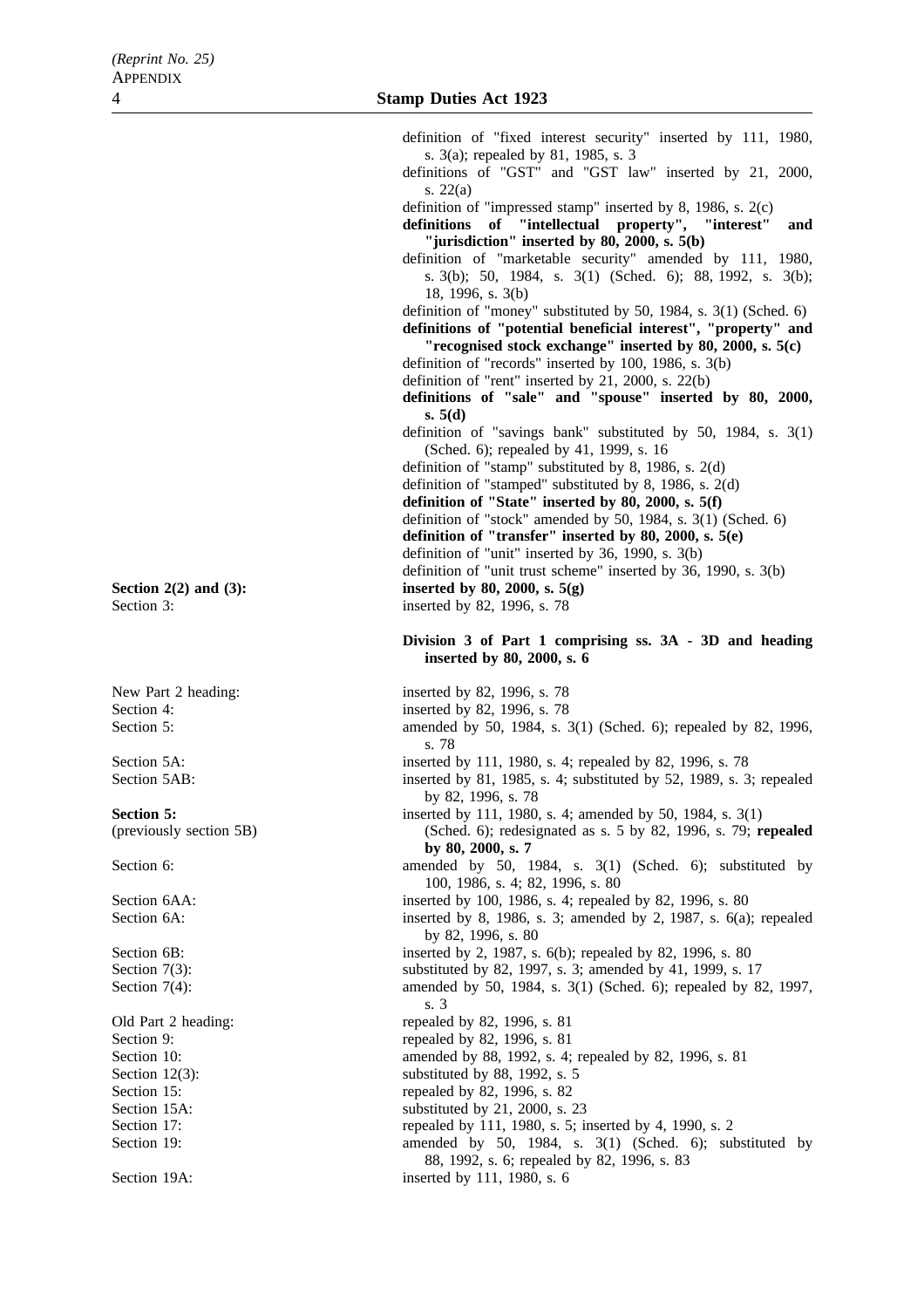Section 20(5) - (7): inserted by 21, 1988, s. 3 Section 23(5): substituted by 88, 1992, s. 9 Section 27E: repealed by 82, 1996, s. 88 Section 28 and heading: repealed by 81, 1985, s. 5 Section 31A: amended by 31, 1994, s. 4

Section 19A(1): amended by 88, 1992, s. 7; 82, 1996, s. 84 Section 20(1): substituted by 111, 1980, s. 7(a); 82, 1996, s. 85(a) Section 20(1aa): inserted by 88, 1992, s. 8(a); repealed by 82, 1996, s. 85(a) Section 20(1a): inserted by 111, 1980, s. 7(a); amended by 88, 1992, s. 8(b), (c); repealed by 82, 1996, s. 85(a) Section 20(2): amended by 111, 1980, s. 7(b); 88, 1992, s. 8(d); substituted by 82, 1996, s. 85(a) Section 20(3): substituted by 88, 1992, s. 8(e); 82, 1996, s. 85(a) Section 20(4): inserted by 21, 1988, s. 3; amended by 88, 1992, s. 8(f); 82, 1996, s. 85(b) Section 20(8): inserted by 21, 1988, s. 3; repealed by 82, 1996, s. 85(c) Section 21(1): redesignated as s. 21 in pursuance of the *Acts Republication Act 1967* Section 21(2) - (4): repealed by 50, 1984, s. 3(1) (Sched. 6) Section 22: **amended** by 50, 1984, s. 3(1) (Sched. 6) Section 23(1): substituted by 100, 1986, s. 5(a); 82, 1996, s. 86(a) Section 23(1a) and (1b): inserted by 100, 1986, s. 5(a); repealed by 82, 1996, s. 86(a) Section 23(2): amended by 100, 1986, s. 5(b); substituted by 82, 1996, s. 86(a) Section 23(3): amended by 100, 1986, s. 5(c); substituted by 82, 1996, s. 86(a) Section 23(4): amended by 82, 1996, s. 86(b) Section 23A: inserted by 88, 1992, s. 10; repealed by 82, 1996, s. 87 Section 24: **amended** by 21, 1988, s. 4; 88, 1992, s. 11; 83, 1995, s. 2; repealed by 82, 1996, s. 87 Section 25: **amended** by 50, 1984, s. 3(1) (Sched. 6); repealed by 100, 1986, s. 6 Section 26: amended by 50, 1984, s. 3(1) (Sched. 6); repealed by 82, 1996, s. 87 Section 27A: substituted by 100, 1986, s. 7; repealed by 82, 1996, s. 88 Section 27B: substituted by 100, 1986, s. 7; amended by 14, 1994, s. 3; repealed by 82, 1996, s. 88 Section 27C: amended by 50, 1984, s. 3(1) (Sched. 6); substituted by 100, 1986, s. 7; repealed by 82, 1996, s. 88 Section 27D: substituted by 100, 1986, s. 7; amended by 88, 1992, s. 12; repealed by 82, 1996, s. 88 Section 31(2) - (4): amended by 50, 1984, s. 3(1) (Sched. 6) Heading preceding section 31B: amended by 50, 1984, s. 3(1) (Sched. 6) Section 31B(1): amended by 50, 1984, s. 3(1) (Sched. 6); redesignated as s. 31B in pursuance of the *Acts Republication Act 1967* definition of "bailee" inserted by 88, 1992, s. 13(a) definition of "bailment plant" inserted by 88, 1992, s. 13(a) definition of "bailor" inserted by 88, 1992, s. 13(a) definition of "bank" repealed by 50, 1984, s. 3(1) (Sched. 6) definition of "contractual bailment" inserted by 88, 1992, s. 13(a) definition of "corresponding law" inserted by 31, 1994, s. 5 definition of "credit arrangement" repealed by 50, 1984, s. 3(1) (Sched. 6) definition of "credit business" repealed by 50, 1984, s. 3(1) (Sched. 6) definition of "discount transaction" repealed by 50, 1984, s. 3(1) (Sched. 6) definition of "goods" amended by 88, 1992, s. 13(b)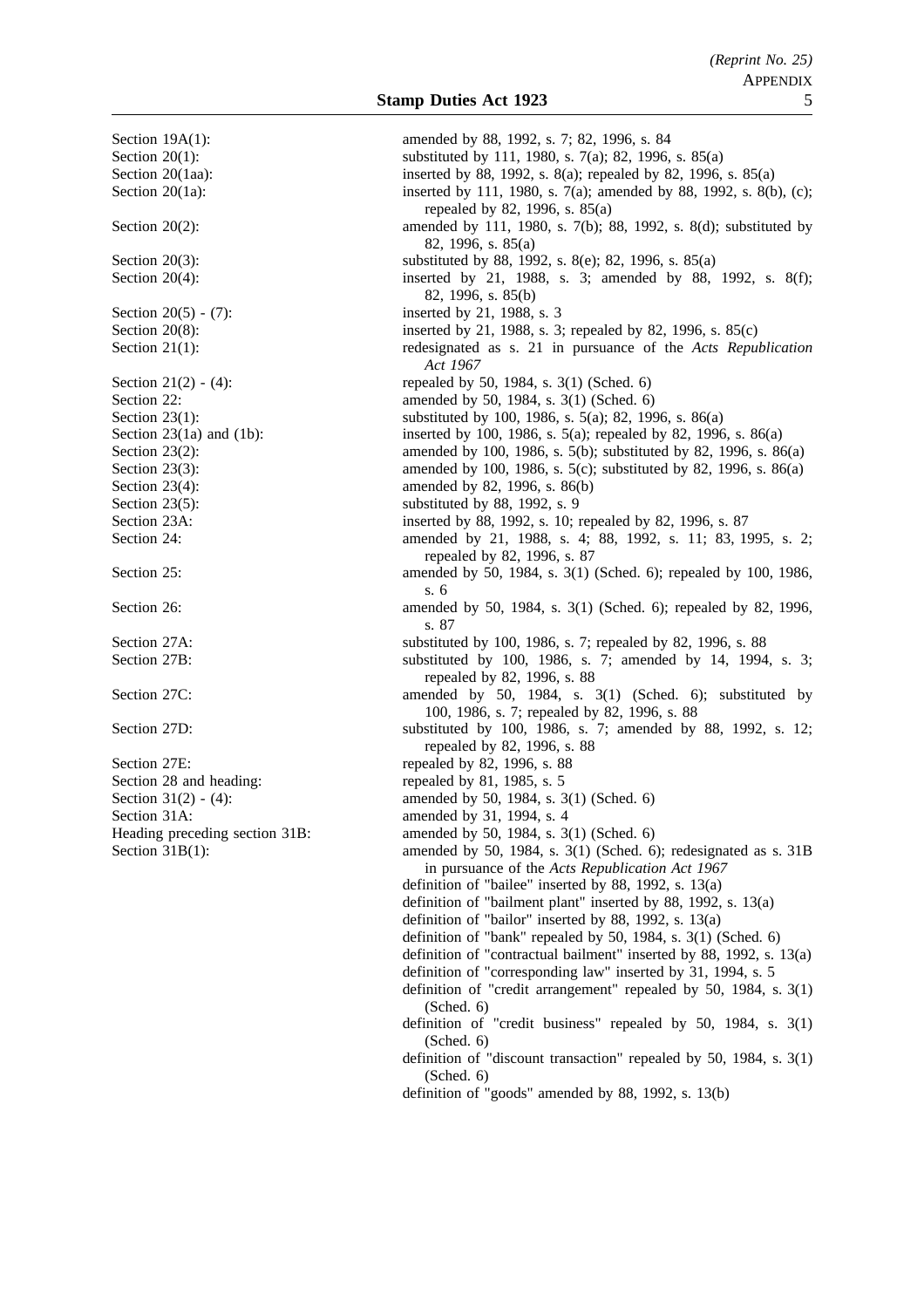Heading preceding section 31M: repealed by 50, 1984, s. 3(1) (Sched. 6)

definition of "guarantee" repealed by 50, 1984, s. 3(1) (Sched. 6) definition of "guarantor" repealed by 50, 1984, s. 3(1) (Sched. 6) definition of "interest" repealed by 50, 1984, s. 3(1) (Sched. 6) definition of "loan" amended by 101, 1976, s. 2(1)(a); repealed by 50, 1984, s. 3(1) (Sched. 6) definition of "prescribed rate" substituted by 95, 1982, s. 3(a); repealed by 50, 1984, s. 3(1) (Sched. 6) definition of "principal" repealed by 50, 1984, s. 3(1) (Sched. 6) definition of "rate of interest" repealed by 50, 1984, s. 3(1) (Sched. 6) definition of "registered credit union" substituted by 101, 1976, s. 2(1)(b); repealed by 50, 1984, s. 3(1) (Sched. 6) definition of "related corporation" amended by 50, 1984, s. 3(1) (Sched. 6); 88, 1992, s. 13(c) definition of "rental business" substituted by 88, 1992, s. 13(d) Section 31B(1a): substituted by 95, 1982, s. 3(b); repealed by 50, 1984, s. 3(1) (Sched. 6) Section 31B(2) - (10): repealed by 50, 1984, s. 3(1) (Sched. 6) Section 31C: substituted by 89, 1983, s. 3; repealed by 50, 1984, s. 3(1) (Sched. 6) Section 31D(1): amended by 89, 1983, s. 4(a); 71, 1992, s. 3(1) (Sched.); 82, 1996, s. 89(a) Section  $31D(2)$ : substituted by 89, 1983, s.  $4(b)$ Section 31D(4): substituted by 88, 1992, s. 14; repealed by 82, 1996, s. 89(b) Section 31E(2): substituted by 89, 1983, s. 5 Section 31F(1): amended by 101, 1976, s. 3; 50, 1984, s. 3(1) (Sched. 6); 81, 1985, s. 6(a); 52, 1989, s. 4(a); 74, 1991, s. 3; 88, 1992, s. 15(a); 82, 1996, s. 90(a), (b); 21, 2000, s. 24(a) Section 31F(1a): inserted by 21, 2000, s. 24(b) Section 31F(2): amended by 89, 1983, s. 6; 81, 1985, s. 6(b), (c); 100, 1986, s. 8; 52, 1989, s. 4(b); 82, 1996, s. 90(c), (d) Section 31F(3): amended by 81, 1985, s. 6(d); 52, 1989, s. 4(c); substituted by 82, 1996, s. 90(e) Section 31F(4): amended by 81, 1985, s. 6(e); 52, 1989, s. 4(d) Section  $31F(4a) - (4c)$ : repealed by 50, 1984, s. 3(1) (Sched. 6) Section 31F(5): repealed by 50, 1984, s. 3(1) (Sched. 6); inserted by 88, 1992, s. 15(b) Section 31F(6): inserted by 88, 1992, s. 15(b); repealed by 82, 1996, s. 90(f) Section 31G: amended by 50, 1984, s. 3(1) (Sched. 6); 74, 1991, s. 4; repealed by 88, 1992, s. 16 Section 31H: amended by 82, 1996, s. 91 Section 31I(1): amended by 50, 1984, s. 3(1) (Sched. 6); 74, 1991, s. 5; 31, 1994, s. 6(a); 83, 1994, s. 12 (Sched.); 82, 1996, s. 92(a) (c) Section  $31I(1)(d)$  and (e): repealed by 50, 1984, s.  $3(1)$  (Sched. 6) Section  $31I(1)(f)$ : repealed by 81, 1985, s. 7(a) Section 31I(1a) and (1b): inserted by 31, 1994, s.  $6(b)$ Section 31I(1a): inserted by 81, 1985, s. 7(b); amended by 52, 1989, s. 5; redesignated as s.  $31I(1c)$  by 31, 1994, s.  $6(b)$ Section 31I(1c): amended by 82, 1996, s. 92(d) Section 31I(2): repealed by 82, 1996, s. 92(e) Section 31J: **amended** by 71, 1992, s. 3(1) (Sched.); repealed by 82, 1996, s. 93 Section 31K(3): amended by 82, 1996, s. 94 Section 31L: repealed by 70, 1981, s. 3; inserted by 15, 1982, s. 3 Section 31L(1): amended by 50, 1984, s. 3(1) (Sched. 6); 100, 1986, s. 9(1)(a); 71, 1992, s. 3(1) (Sched.); 82, 1996, s. 95 Section 31L(3): repealed by 50, 1984, s. 3(1) (Sched. 6); inserted by 100, 1986, s. 9(1)(b) Section 31L(4) and (5): repealed by 50, 1984, s. 3(1) (Sched. 6)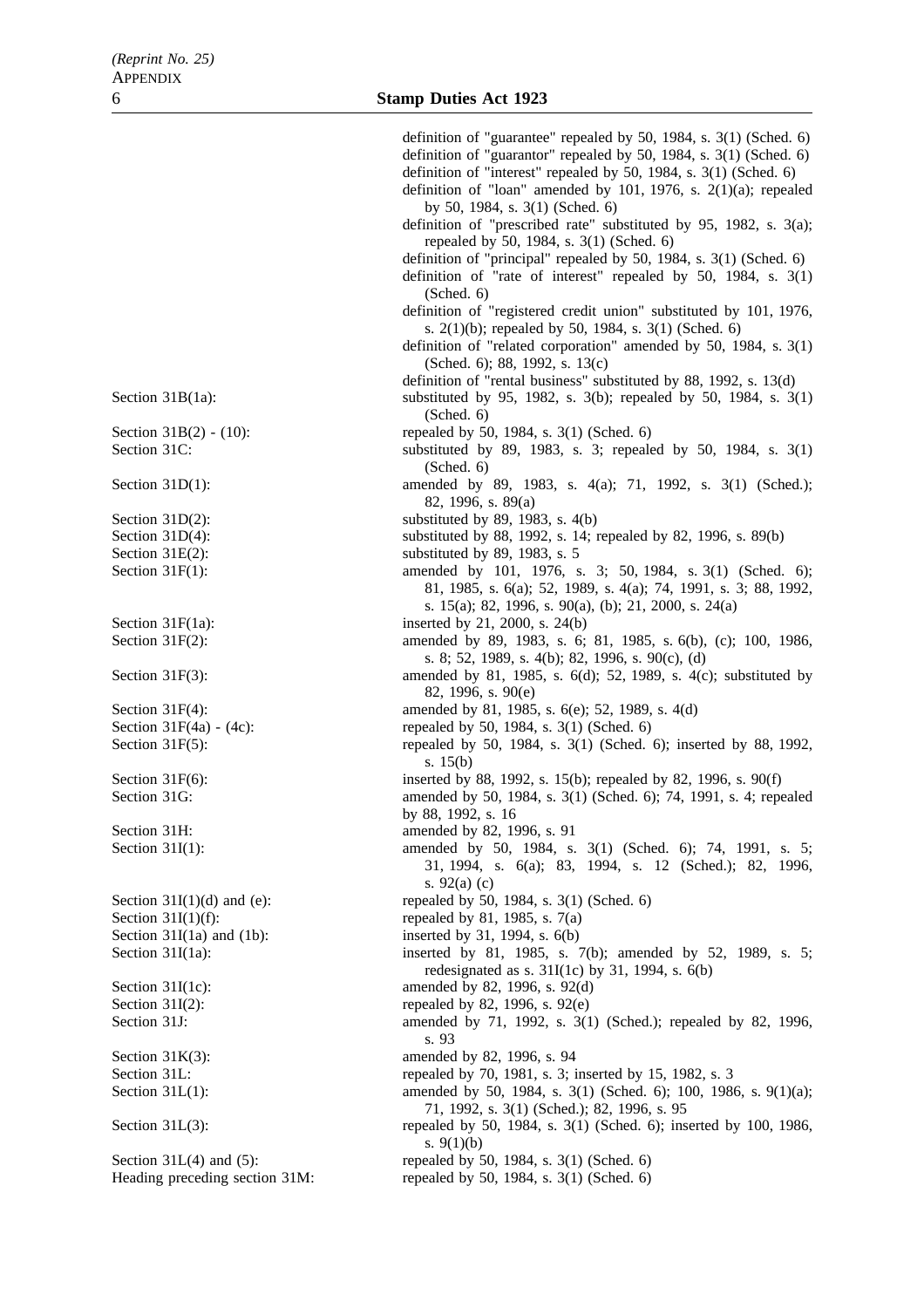| Section 31M:                    | repealed by 50, 1984, s. 3(1) (Sched. 6); inserted by 100, 1986,<br>s. 10; substituted by 74, 1991, s. 6; amended by 88, 1992,<br>s. 17; repealed by 82, 1996, s. 96                                     |
|---------------------------------|----------------------------------------------------------------------------------------------------------------------------------------------------------------------------------------------------------|
| Section 31MA:                   | inserted by 89, 1983, s. 7; repealed by 50, 1984, s. 3(1)<br>(Sched. 6)                                                                                                                                  |
| Section 31N:                    | amended by 89, 1983, s. 8; repealed by 50, 1984, s. 3(1)<br>(Sched. 6); inserted by 100, 1986, s. 10                                                                                                     |
| Section $31N(3)$ :              | amended by 74, 1991, s. 7(a); 82, 1996, s. 97(a), (b)                                                                                                                                                    |
| Section $31N(4)$ and $(5)$ :    | substituted by 88, 1992, s. 18; repealed by 82, 1996, s. 97(c)                                                                                                                                           |
| Section 31N(5a):                | inserted by 88, 1992, s. 18; repealed by 82, 1996, s. 97(c)                                                                                                                                              |
| Section 31N(6):                 | amended by 74, 1991, s. 7(b)                                                                                                                                                                             |
| Section 31O:                    | repealed by 50, 1984, s. 3(1) (Sched. 6)                                                                                                                                                                 |
| Section 31P:                    | repealed by 70, 1981, s. 4; inserted by 15, 1982, s. 4; repealed<br>by 50, 1984, s. 3(1) (Sched. 6)                                                                                                      |
| Sections 31Q - 31T:             | repealed by 50, 1984, s. 3(1) (Sched. 6)                                                                                                                                                                 |
| Section 32:                     | definition of "assurance or insurance business" amended by<br>50, 1984, s. 3(1) (Sched. 6)<br>definition of "general insurance business" inserted by 47, 1990,                                           |
|                                 | s. 3                                                                                                                                                                                                     |
|                                 | definition of "life insurance policy" inserted by 47, 1990, s. 3<br>definition of "policy" amended by 50, 1984, s. 3(1) (Sched. 6)<br>definition of "premium" inserted by 74, 1991, s. 8; substituted by |
|                                 | 21, 2000, s. 25                                                                                                                                                                                          |
| Section 33:                     | substituted by 47, 1990, s. 4                                                                                                                                                                            |
| Section 34:                     | amended by 50, 1984, s. 3(1) (Sched. 6); substituted by<br>47, 1990, s. 4                                                                                                                                |
| Section $34(3)$ :               | amended by 82, 1996, s. 98(a)                                                                                                                                                                            |
| Section $34(4)$ :               | repealed by 82, 1996, s. 98(b)                                                                                                                                                                           |
| Section 34A:                    | repealed by 47, 1990, s. 4                                                                                                                                                                               |
| Section 35:                     | amended by 111, 1980, s. 8; 50, 1984, s. 3(1) (Sched. 6);<br>substituted by 47, 1990, s. 4                                                                                                               |
| Section $35(1)$ :               | amended by 82, 1996, s. 99                                                                                                                                                                               |
| Section 36:                     | substituted by 50, 1984, s. 3(1) (Sched. 6); 47, 1990, s. 4                                                                                                                                              |
| Section $36(4)$ :               | repealed by 82, 1996, s. 100                                                                                                                                                                             |
| Section 36A:                    | inserted by 82, 1996, s. 101                                                                                                                                                                             |
| Section 37:                     | repealed by 100, 1986, s. 11; inserted by 47, 1990, s. 4;<br>amended by 82, 1996, s. 102                                                                                                                 |
| Section 38:                     | amended by 50, 1984, s. 3(1) (Sched. 6); repealed by 100, 1986,                                                                                                                                          |
|                                 | s. 11; inserted by 47, 1990, s. 4                                                                                                                                                                        |
| Section 39:                     | substituted by 47, 1990, s. 4; repealed by 82, 1996, s. 103                                                                                                                                              |
| Section 40:                     | inserted by 47, 1990, s. 4; repealed by 82, 1996, s. 103                                                                                                                                                 |
| Section 41:                     | substituted by 47, 1990, s. 4; amended by 74, 1991, s. 9;<br>88, 1992, s. 19; repealed by 82, 1996, s. 103                                                                                               |
| Section 42:                     | substituted by 47, 1990, s. 4; repealed by 82, 1996, s. 103                                                                                                                                              |
| Section 42AA(4):                | substituted by 88, 1992, s. 20; substituted by 82, 1996, s. 104                                                                                                                                          |
| Section $42AA(4a)$ and $(4b)$ : | inserted by 88, 1992, s. 20; repealed by 82, 1996, s. 104                                                                                                                                                |
| Section 42AB:                   | inserted by 8, 1986, s. 4                                                                                                                                                                                |
| Section 42AB(3):                | amended by 82, 1996, s. 105                                                                                                                                                                              |
| Section 42A:                    | definition of "applicant" substituted by 100, 1986, s. 12(a)<br>definition of "commercial motor vehicle" inserted by 64, 1989,                                                                           |
|                                 | s. $3(a)$                                                                                                                                                                                                |
|                                 | definition of "dealer" substituted by 100, 1986, s. 12(b)<br>definition of "list price" inserted by 100, 1986, s. 12(b);<br>substituted by 21, 2000, s. $26(a)$                                          |
|                                 | definition of "market value" inserted by 100, 1986, s. 12(b);                                                                                                                                            |
|                                 | substituted by 21, 2000, s. 26(b)                                                                                                                                                                        |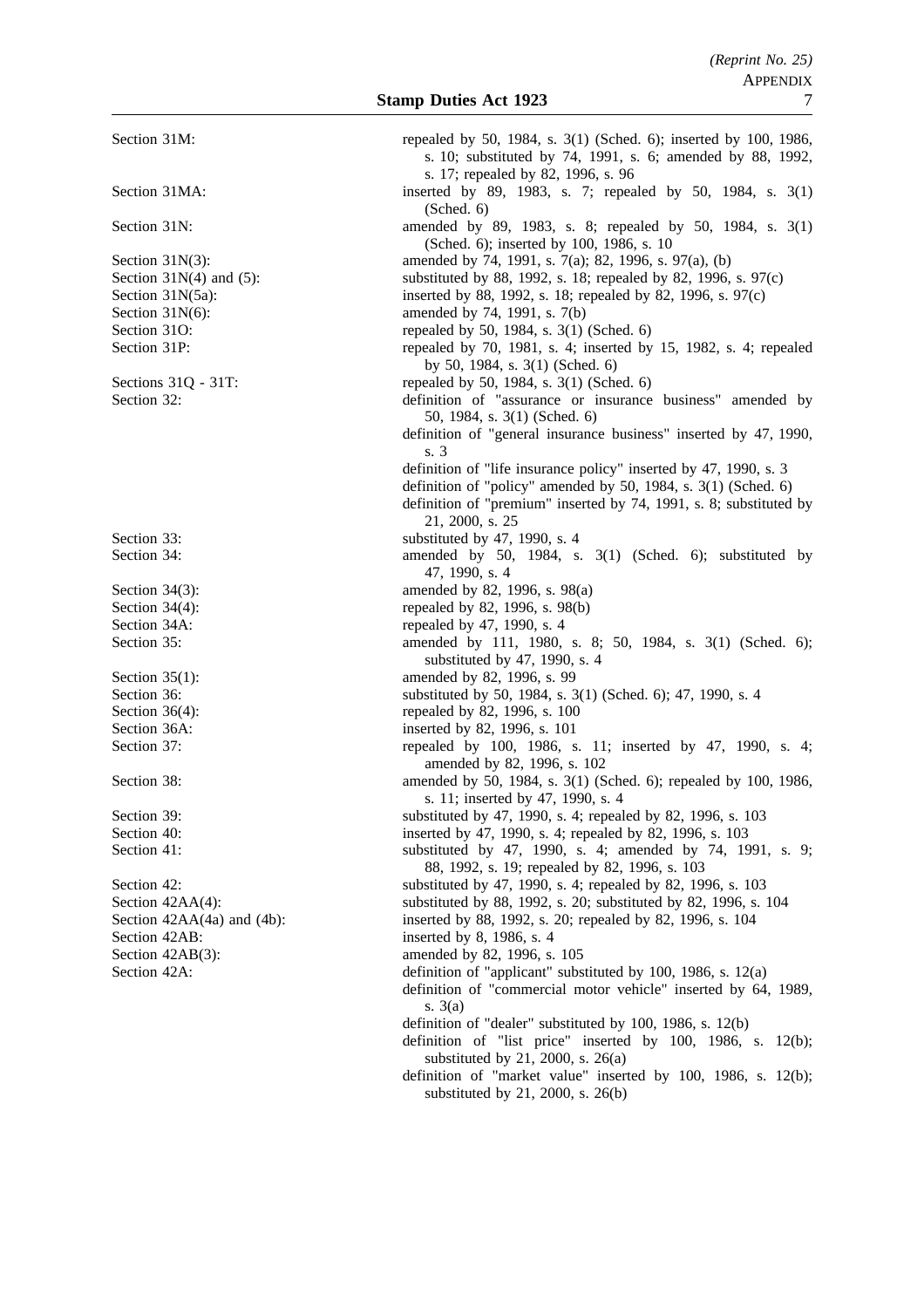Section 42BA: inserted by 72, 1995, s. 3 Sections 43 - 45A and heading: repealed by 111, 1980, s. 9 Heading preceding section 43: inserted by 82, 1997, s. 4 Section 43: inserted by 82, 1997, s. 4 Section 44: inserted by 82, 1997, s. 4 Heading preceding section 46: repealed by 82, 1997, s. 4

Section 50: repealed by 82, 1997, s. 4<br>Section 51: amended by 88, 1992, s. 2 Section 52: repealed by 82, 1997, s. 4 Section 53 and heading: repealed by 81, 1985, s. 8

definition of "new motor vehicle" inserted by 100, 1986, s. 12(c) definition of "optional equipment" inserted by 100, 1986, s. 12(c) definition of "primary producer" inserted by 64, 1989, s. 3(b) definition of "second-hand motor vehicle" inserted by 100, 1986, s. 12(d) Section 42B(1): substituted by 100, 1986, s. 13(a); amended by 21, 2000, s. 27 Section 42B(1aa): inserted by 100, 1986, s. 13(a) Section 42B(1a): amended by 28, 1977, s. 2(a); 83, 1994, s. 2(a) Section 42B(1b): inserted by 28, 1977, s. 2(b); substituted by 33, 1990, s. 2(a); repealed by 83, 1994, s. 2(b) Section 42B(1c): inserted by 33, 1990, s. 2(a); repealed by 83, 1994, s. 2(b) Section 42B(2): amended by 28, 1977, s. 2(c); 83, 1994, s. 2(c) Section 42B(4) - (6): substituted by 100, 1986, s. 13(b); 82, 1996, s. 106 Section 42B(6a) and (6b): repealed by 82, 1996, s. 106 Section 42B(7): amended by 83, 1994, s. 2(d) Section 42B(6a) and (6b): inserted by 74, 1991, s. 10; substituted by 88, 1992, s. 21 Section 42B(7): repealed by 100, 1986, s. 13(b); inserted by 33, 1990, s. 2(b) Section 42B(8): repealed by 50, 1984, s. 3(1) (Sched. 6) Section 42C: repealed by 33, 1990, s. 3; inserted by 74, 1991, s. 11; amended by 88, 1992, s. 22; 72, 1995, s. 4; substituted by 82, 1996, s. 107 Section 42D: **amended** by 50, 1984, s. 3(1) (Sched. 6); 100, 1986, s. 14; 33, 1990, s. 4; substituted by 82, 1996, s. 107 Section 42E: amended by 33, 1990, s. 5; 82, 1996, s. 108 definition of "bank" repealed by 41, 1999, s. 18(a) definition of "cheque" amended by 41, 1999, s. 18(b) definition of "Cheques and Payment Orders Act 1986" repealed by 41, 1999, s. 18(c) definition of "financial institution" inserted by 41, 1999, s. 18(c) definition of "unstamped cheque" amended by 41, 1999, s. 18(d) Section 44(1): amended by 41, 1999, s. 19(a), (b) Section 44(2) and (3): amended by 41, 1999, s. 19(c) Section 44(4): amended by 41, 1999, s. 19(d) Section 44(5): amended by 41, 1999, s. 19(e) Section 45: inserted by 82, 1997, s. 4; amended by 41, 1999, s. 20 Section 46: **amended** by 19, 1991, s. 2; substituted by 82, 1997, s. 4; amended by 41, 1999, s. 21 Section 46A: inserted by 89, 1983, s. 9; amended by 19, 1991, s. 3; repealed by 82, 1997, s. 4 Section 47: **amended** by 50, 1984, s. 3(1) (Sched. 6); repealed by 82, 1997, s. 4 Section 47A: repealed by 82, 1997, s. 4 Sections 47B - 47D: repealed by 70, 1981, s. 5 Section 48: **amended** by 70, 1981, s. 6; 50, 1984, s. 3(1) (Sched. 6); repealed by 82, 1997, s. 4 Section 48A: amended by 101, 1976, s. 4; 70, 1981, s. 7; 95, 1982, s. 4; 9. 19, 1991, s. 4; 82, 1996, s. 109; repealed by 82, 1997 s. 4 Section 49: amended by 88, 1992, s. 23; repealed by 82, 1997, s. 4<br>Section 50: repealed by 82, 1997, s. 4 amended by 88, 1992, s. 24; repealed by 82, 1997, s. 4

Sections 54 - 59A and heading: repealed by 50, 1984, s. 3(1) (Sched. 6)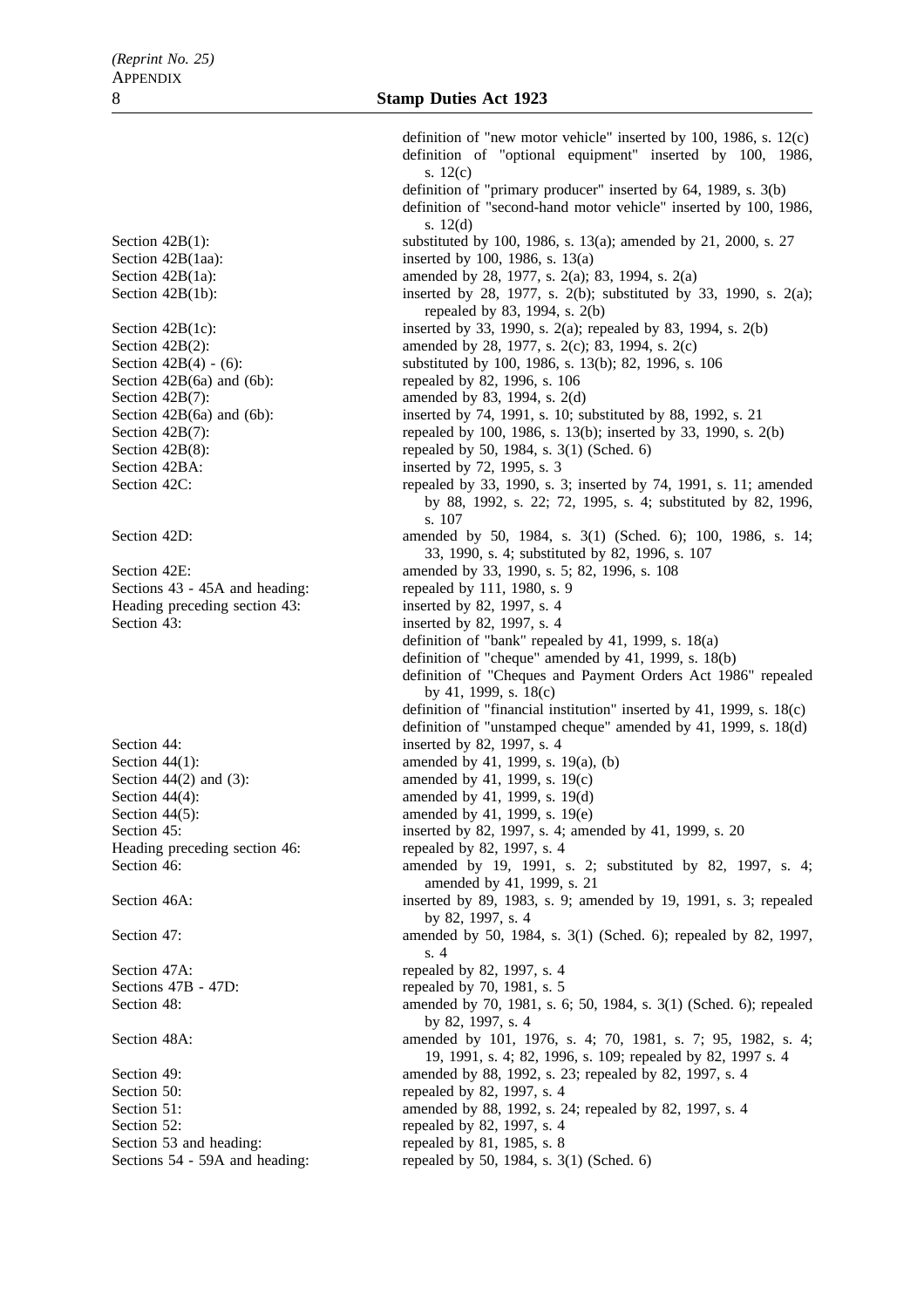Heading preceding section 59B: inserted by 27, 1978, s. 7; deleted in pursuance of the *Acts Republication Act 1967* as its function is now exhausted Section 59B: inserted by 27, 1978, s. 7; amended by 50, 1984, s. 3(1) (Sched. 6); 52, 1989, s. 6; 88, 1992, s. 25; repealed by 83, 1994, s. 3 **Section 60: definition of "conveyance" amended by** 38, 1996, s. 40; **80, 2000, s. 8** Section 60A: substituted by 95, 1982, s. 5 Section 60A(1): amended by 36, 1990, s. 4 Section 60A(4): amended by 50, 1984, s. 3(1) (Sched. 6) Section  $60A(4a)$  and  $(4b)$ : inserted by 20, 1997, s.  $3(a)$ Section  $60A(6)$  and  $(7)$ : inserted by 20, 1997, s. 3(b) **Section 60A(8):** inserted by 20, 1997, s. 3(b) **definition of "spouse" repealed by 80, 2000, s. 9 Section 60C: inserted by 80, 2000, s. 10** Section 61: **amended** by 95, 1982, s. 6 **Section 62: inserted by 80, 2000, s. 11** Section 63: repealed by 95, 1982, s. 7 Section 65: **amended** by 95, 1982, s. 8 Section 66(1): amended by 95, 1982, s. 9(a); redesignated as s. 66 in pursuance of the *Acts Republication Act 1967* Section 66(2) and (3): substituted by 28, 1977, s. 3; repealed by 95, 1982, s. 9(b) Section 66(4): repealed by 95, 1982, s. 9(b) Section 66A: repealed by 33, 1990, s. 6 Section 66AB: amended by 101, 1976, s. 5; 111, 1980, s. 10; 70, 1981, s. 8; repealed by 33, 1990, s. 6 Section 66B: amended by 28, 1977, s. 4; repealed by 95, 1982, s. 10 Section 67: repealed by 95, 1982, s. 10; inserted by 33, 1990, s. 6 Section 67(5) and (6): repealed by 82, 1996, s. 110 Section 68(1): amended by 95, 1982, s. 11(a); 50, 1984, s. 3(1) (Sched. 6); repealed by 33, 1990, s. 7 Section 68(2): amended by 95, 1982, s. 11(b); repealed by 33, 1990, s. 7 Section 68(3): amended by 95, 1982, s. 11(c) Section 68(4): amended by 95, 1982, s. 11(d) Section 68(5): amended by 95, 1982, s. 11(e) Section 69: repealed by 33, 1990, s. 8 Section 70: substituted by 50, 1984, s. 3(1) (Sched. 6)<br>Section 71(2): substituted by 82, 1996, s. 111 substituted by 82, 1996, s. 111 **Section 71(3):** substituted by 111, 1980, s. 11; **amended by 80, 2000, s. 12(a) Section 71(4):** substituted by 111, 1980, s. 11; **amended by 80, 2000, s. 12(b)** Section 71(4a): inserted by 36, 1990, s. 5(a); amended by 88, 1992, s. 26(a); substituted by 18, 1996, s. 4 **Section 71(5):** repealed by 66, 1979, s. 3; inserted by 111, 1980, s. 11; **amended by** 95, 1982, s. 12(a); 21, 1988, s. 5; **80, 2000, s. 12(d)-(f) Section 71(5)(a):** repealed by 80, 2000, s. 12(c) **Section 71(6):** amended by 54, 1976, s. 7; repealed by 66, 1979, s. 3; inserted by 111, 1980, s. 11; **amended by 80, 2000, s. 12(g)** Section 71(7): repealed by 66, 1979, s. 3; inserted by 111, 1980, s. 11 Section 71(8): repealed by 66, 1979, s. 3; inserted by 111, 1980, s. 11; amended by 95, 1982, s. 12(b) Section 71(9) and (10): inserted by 111, 1980, s. 11 Section 71(11): inserted by 111, 1980, s. 11; amended by 36, 1990, s. 5(b) Section 71(11a): inserted by 36, 1990, s. 5(c) Section 71(12) and (13): inserted by 111, 1980, s. 11 Section 71(14): inserted by 111, 1980, s. 11; amended by 42, 1992, s. 3 **Section 71(15):** inserted by 111, 1980, s. 11; definition of "discretionary trust" repealed by 36, 1990, s. 5(d) **definition of "potential beneficial interest" repealed by 80, 2000, s. 12(h)**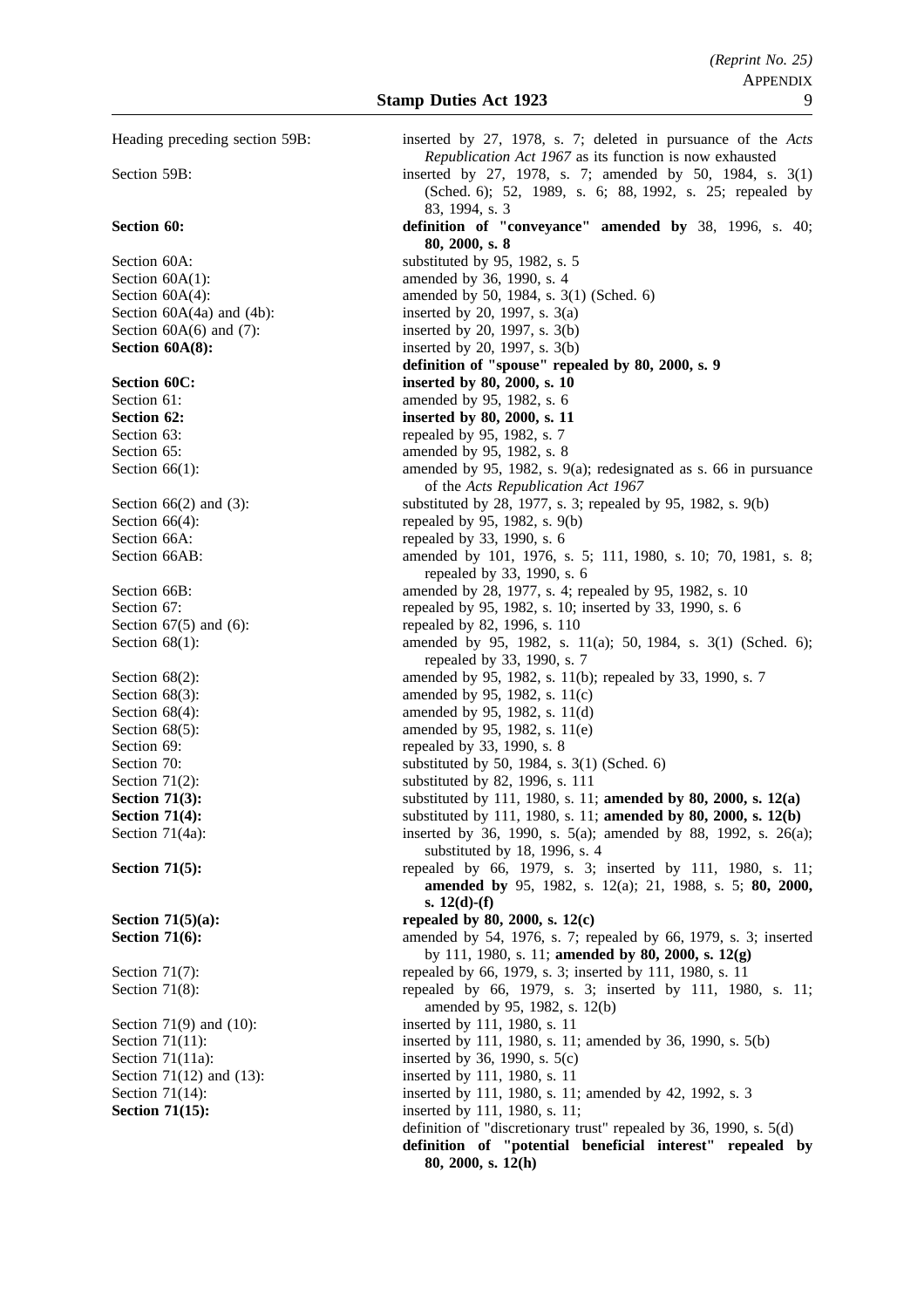Section 71C: inserted by 66, 1979, s. 4 Section 71CA: inserted by 30, 1982, s. 3 Section 71CC: inserted by 31, 1994, s. 7 Section 71CD: inserted by 42, 1997, s. 2 Section 71DA: inserted by 83, 1994, s. 6 Section 71E and heading: inserted by 21, 1988, s. 7 Section 71E(10): repealed by 33, 1990, s. 9

definition of "public company" amended by 50, 1984, s. 3(1) (Sched. 6); 88, 1992, s. 26(b) **definition of "transfer" repealed by 80, 2000, s. 12(h)** definition of "unit" repealed by 36, 1990, s. 5(d) definition of "unit trust scheme" amended by 50, 1984, s. 3(1) (Sched. 6); repealed by 36, 1990, s. 5(d) Section 71AA: inserted by 80, 2000, s. 13 Section 71A: amended by 111, 1980, s. 12; 50, 1984, s. 3(1) (Sched. 6) Section 71B: amended and redesignated as s. 71B(1) by 95, 1982, s. 13 Section 71B(2) and (3): inserted by 95, 1982, s. 13(b); repealed by 82, 1996, s. 112 Section 71B(4) and (5): inserted by 95, 1982, s. 13(b) Section 71C(1): amended by 81, 1985, s. 9(a), (b); 8, 1989, s. 3(a), (b); 52, 1989, s. 7(a); 42, 1992, s. 4(a); 20, 1997, s. 4(a) Section 71C(1a): inserted by 8, 1989, s. 3(c) Section 71C(2): amended by 95, 1982, s. 14; 81, 1985, s. 9(c)-(e); substituted by 52, 1989, s. 7(b); amended by 42, 1992, s. 4(b); 20, 1997, s. 4(b)-(d) Section 71 $C(2a)$ : inserted by 81, 1985, s. 9(f) Section 71C(2b): inserted by 52, 1989, s. 7(c); repealed by 14, 1994, s. 4 Section 71C(3) definition of "Housing Trust home" inserted by 8, 1989, s. 3(d) definitions of "prescribed amount" and "prescribed maximum" inserted by 20, 1997, s. 4(e) definition of "relevant contract" inserted by 42, 1992, s. 4(c) Section 71 $C(4)$ : substituted by 52, 1989, s. 7(d) Section 71CA(2) and (3): substituted by 83, 1994, s. 4 Section 71CB: inserted by 21, 1988, s. 6; substituted by 83, 1994, s. 5 **Section 71CB(1):** definition of "spouses" amended by 80, 2000, s. 14 Section 71CC(1): amended by 18, 1996, s. 5(a)-(c); 11, 1999, s. 2(a) Section  $71CC(1a)$ : inserted by 11, 1999, s. 2(b) **Section 71CC(5):** definition of "natural person" or "person" inserted by 18, 1996, s. 5(d) definition of "relative" amended by 11, 1999, s. 2(c) **definition of "spouse" repealed by 80, 2000, s. 15** Section 71D: inserted by 111, 1980, s. 13 Section 71D(1) and (2): substituted by 19, 1991, s.  $5(a)$ Section 71D(2a): inserted by 19, 1991, s.  $5(a)$ Section 71D(3): definition of "exploration tenement" amended by 83, 1994, s. 12 (Sched.) Section  $71D(4)$ : substituted by 19, 1991, s.  $5(b)$ Section 71D(5) and (6): inserted by 19, 1991, s. 5(b) Section 71DA(1a) and (1b): inserted by 42, 1997, s.  $3(a)$ Section 71DA(5): definition of "complying superannuation fund" amended by 42, 1997, s. 3(b) definitions of "pooled superannuation trust" and "the SIS Act" inserted by 42, 1997, s. 3(c) Section 71DA(6): substituted by 42, 1997, s.  $3(d)$ Section 71E(1): amended by 18, 1996, s. 6(a), (b) Section 71E(1a): inserted by 18, 1996, s. 6(c) Section 71E(2): amended by 88, 1992, s. 27 **Section 71E(2)(d):** repealed by 80, 2000, s. 16<br>Section 71E(4a): inserted by 74, 1991, s. 12 inserted by 74, 1991, s. 12 Section 71E(6): amended by 82, 1996, s. 113 Heading preceding section 75: repealed by 81, 1985, s. 10 Section 75: repealed by 81, 1985, s. 10; inserted by 72, 1995, s. 5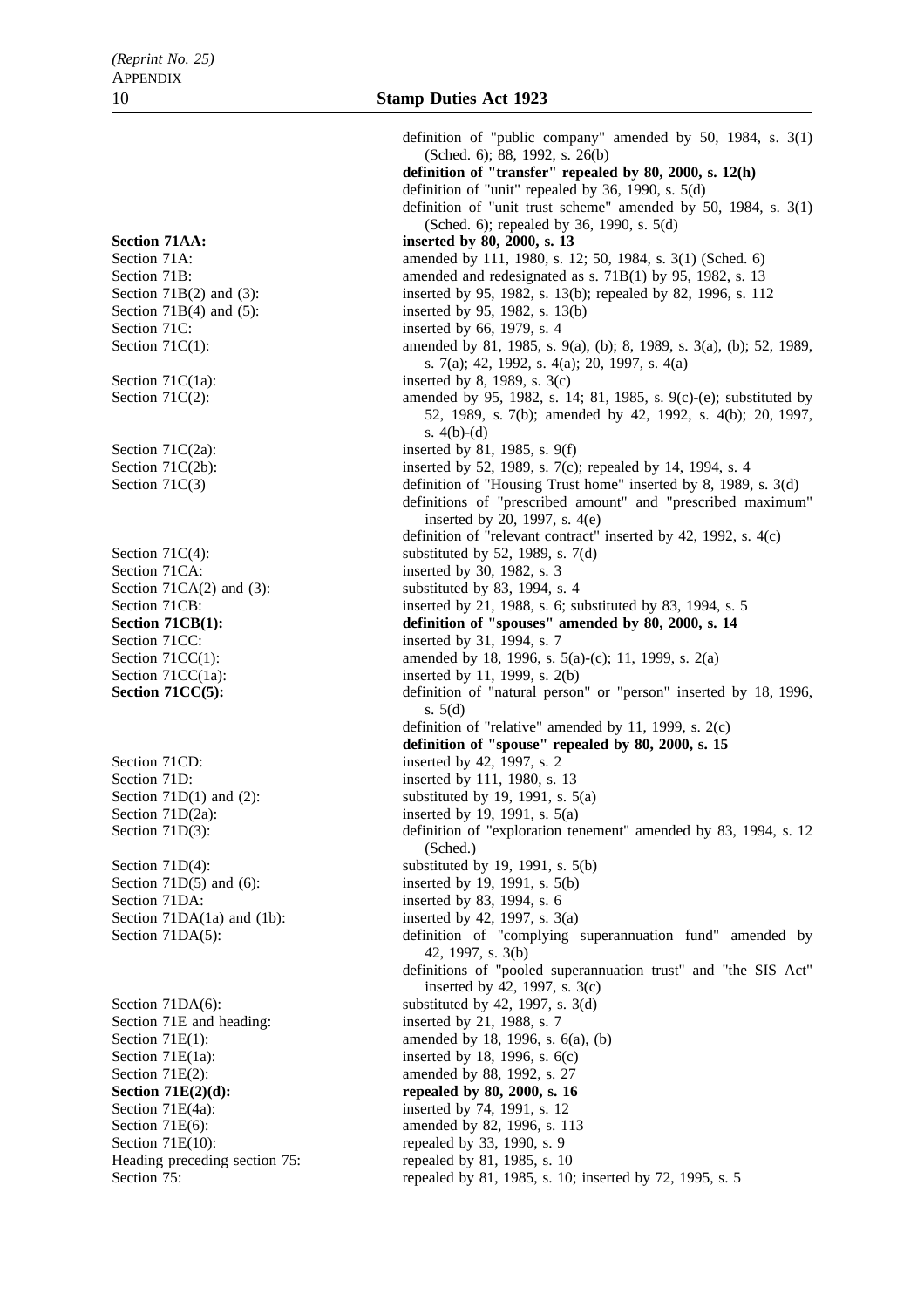Section 80: **amended** by 95, 1982, s. 15 Section 81(2): inserted by 18, 1996, s. 7 Section 81A: inserted by 101, 1976, s. 6 Section 81C: inserted by 95, 1982, s. 16 Section 81D: inserted by 31, 1994, s. 8 Section 81D(1): amended by 82, 1997, s.  $5(a)$ Section 81D(5): amended by 82, 1997, s.  $5(b)$ Section 81D(6): repealed by 82, 1997, s.  $5(c)$ Section 81E: inserted by 82, 1997, s. 6

Section 82(2): amended by 42, 1992, s. 5 Part 3A heading: substituted by 14, 1994, s. 5<br>Part 3A Division 1 heading: substituted by 14, 1994, s. 5 Part 3A Division 1 heading:

Section 90AB: inserted by 71, 1998, s. 2 Section 90AC: inserted by 21, 2000, s. 28(c) Part 3A Division 2 heading: inserted by 14, 1994, s. 7

Heading preceding section 75AA: deleted in pursuance of the *Acts Republication Act 1967*, as its function is now exhausted Section 75AA: repealed by 50, 1984, s. 3(1) (Sched. 6) Section 76: definition of "liability" inserted by 88, 1992, s. 28 definition of "mortgage" substituted by 88, 1992, s. 28 Section 76A: inserted by 8, 1986, s. 5; repealed by 88, 1992, s. 29 Section 79: substituted by 88, 1992, s. 30 Section 81: redesignated as s. 81(1) by 18, 1996, s. 7 Section 81B: inserted by 111, 1980, s. 14; substituted by 88, 1992, s. 31 Section 81C(6): amended by 83, 1994, s. 12 (Sched.) Heading preceding section 82: repealed by 50, 1984, s. 3(1) (Sched. 6) Section 82: repealed by 50, 1984, s. 3(1) (Sched. 6); inserted by 21, 1988, s. 8 Sections 82A and 83: repealed by 50, 1984, s. 3(1) (Sched. 6)<br>Sections 84 - 84J: repealed by 50, 1984, s. 3(1) (Sched. 6) Sections 84 - 84J:<br>Sections 85 - 90 and heading:<br>Sections 85 - 90 and heading:<br>Sections 85 - 90 and heading:<br>Sections 85 - 90 and heading:<br>Sections 85 - 90 and heading: repealed by 104, 1976, s.  $4(2)$  (Sched. 2) **Section 90A:** amended by 14, 1994, s. 6(a) definition of "broker" amended by 52, 1989, s. 8(a); 14, 1994, s. 6(b); substituted by 11, 1999, s. 3 definition of "error transaction" inserted by 14, 1994, s. 6(c) definition of "exempt transaction" inserted by 21, 2000, s. 28(a) definition of "foreign company" inserted by 14, 1994, s. 6(c) definition of "identification code" inserted by 14, 1994, s. 6(c) definition of "odd lot" inserted by 70, 1981, s. 9 definition of "odd lot specialist" inserted by 70, 1981, s. 9; amended by 52, 1989, s. 8(b) definition of "proper SCH transfer" inserted by 14, 1994, s. 6(d) definitions of "quoted marketable security" and "recognised stock exchange" inserted by 21, 2000, s. 28(b) **definition of "recognised stock exchange" repealed by 80, 2000, s. 17** definition of "relevant company" inserted by 14, 1994, s. 6(d) definition of "relevant SCH participant" inserted by 14, 1994, s. 6(d) definition of "SCH" inserted by 14, 1994, s. 6(d) definition of "SCH business rules" inserted by 14, 1994, s. 6(d) definition of "SCH participant" inserted by 14, 1994, s. 6(d) definition of "SCH-regulated transfer" inserted by 14, 1994, s. 6(d) definition of "South Australian registered company" inserted by 14, 1994, s. 6(e) definition of "transfer document" inserted by 14, 1994, s. 6(e) definition of "transfer identifier" inserted by 14, 1994, s. 6(e) definition of "transfer value" inserted by 14, 1994, s. 6(e)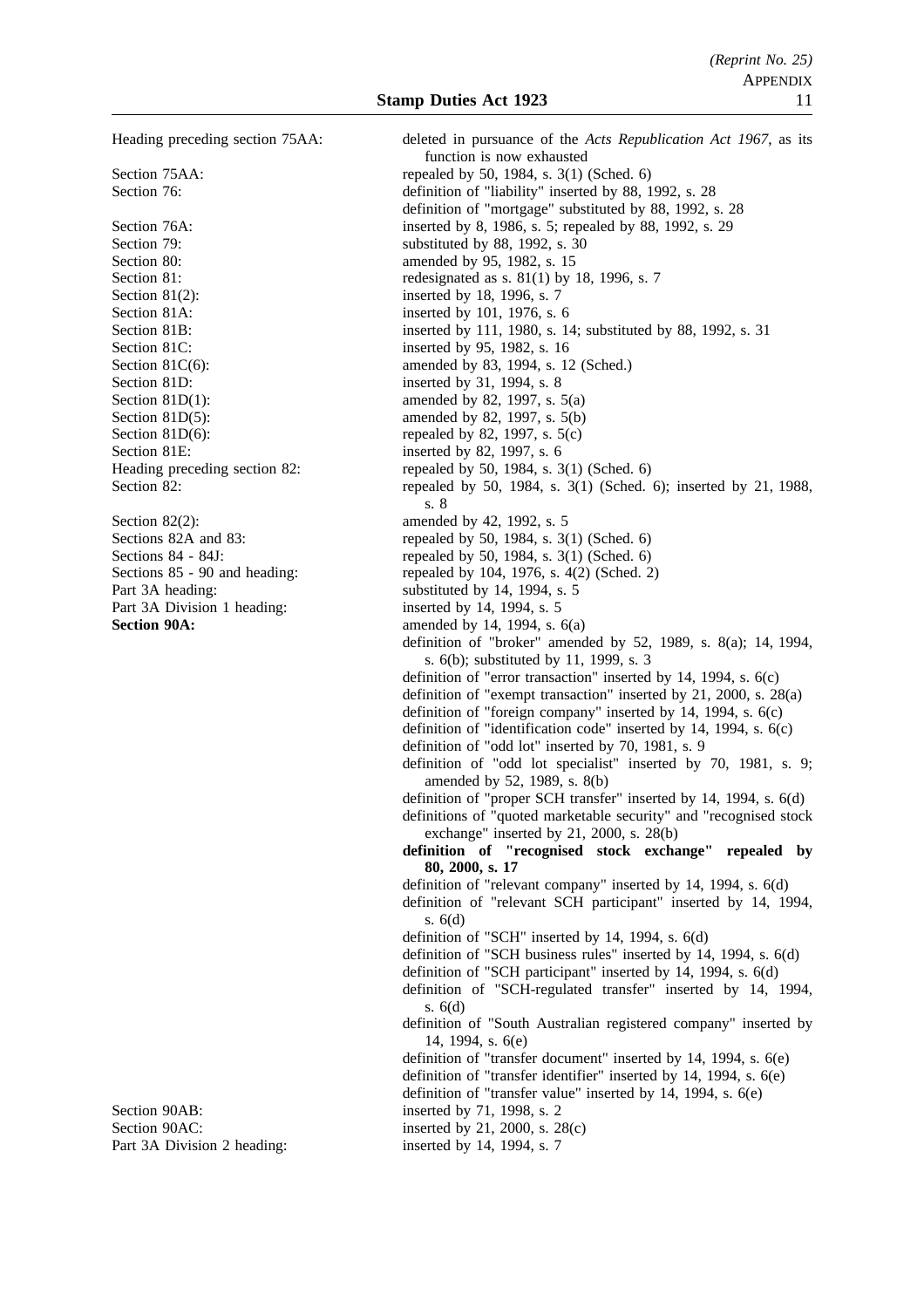Section 90S: amended by 82, 1996, s. 121

Section 90B: amended by 50, 1984, s. 3(1) (Sched. 6); 14, 1994, s. 8; amended and redesignated as s. 90B(1) by 49, 1995, s. 3 Section 90B(2) and (3): inserted by 49, 1995, s. 3(b) Section 90C(1): amended by 14, 1994, s. 9(a); 49, 1995, s. 4(a), (b) Section  $90C(1)(a)$  and (b): repealed by 49, 1995, s. 4(c) Section  $90C(2)$ : repealed by 49, 1995, s. 4(d) Section 90C(3): amended by 70, 1981, s. 10; 49, 1995, s. 4(e) Section  $90C(5)$ : amended by 49, 1995, s. 4(f) Section 90C(6): substituted by 14, 1994, s. 9(b); amended by 49, 1995, s. 4(g); substituted by 82, 1996, s. 114 Section 90C(7): amended by 49, 1995, s. 4(h); repealed by 82, 1996, s. 114 Section 90C(8): amended by 71, 1992, s. 3(1) (Sched. 6); 14, 1994, s. 9(c), (d); 49, 1995, s. 4(i); repealed by 82, 1996, s. 114 Section 90C(9): repealed by 100, 1986, s. 15 Section  $90D(a1)$ : inserted by 49, 1995, s. 5(a) Section 90D(1): amended by 49, 1995, s. 5(b) Section 90D(2): amended by 49, 1995, s.  $5(c)$ Section 90D(3): substituted by 88, 1992, s. 32; 14, 1994, s. 10(a); amended by 49, 1995, s. 5(d); substituted by 82, 1996, s. 115 Section 90D(4): substituted by 88, 1992, s. 32; amended by 49, 1995, s. 5(e); repealed by 82, 1996, s. 115 Section 90D(5): inserted by 88, 1992, s. 32; repealed by 82, 1996, s. 115<br>Section 90D(6): inserted by 88, 1992, s. 32; amended by 14, 1994, inserted by 88, 1992, s. 32; amended by 14, 1994, s.  $10(b)$ ; repealed by 82, 1996, s. 115 Section 90D(7) and (8): inserted by 88, 1992, s. 32; repealed by 82, 1996, s. 115 Section 90E(1): amended by 14, 1994, s. 11; 49, 1995, s. 6(a) Section 90E(2): substituted by 88, 1992, s. 33; amended by 49, 1995, s. 6(b); 82, 1996, s. 116 Section 90E(3): amended by 36, 1990, s. 6 Section 90F: amended by 49, 1995, s. 7 Section 90G: inserted by 8, 1986, s. 6 Section 90G(1): definition of "broker" amended by 52, 1989, s. 9(c) definition of "jobber" repealed and definition of "market maker" inserted in its place by 52, 1989, s. 9(a) definition of "the U.K. Stock Exchange" repealed and definition of "the U.K. and Ireland Stock Exchange" inserted in its place by 52, 1989, s. 9(b) Section 90G(5): substituted by 88, 1992, s. 34; 82, 1996, s. 117(a) Section 90G(5a) and (5b): inserted by 99, 1992, s. 34; repealed by 82, 1996, s. 117(a) Section 90G(6): amended by 100, 1986, s. 16(a), (b); 52, 1989, s. 9(c)-(f); 49, 1995, s. 8 Section 90G(7): amended by 100, 1986, s. 16(c), (d); 52, 1989, s. 9(c), (g) Section 90G(8): substituted by 100, 1986, s. 16(e); repealed by 82, 1996, s. 117(b) Division 3 of Part 3A comprising ss. 90H - 90O and heading inserted by 14, 1994, s. 12 Section 90H: amended by 18, 1996, s. 8 Section 90I: redesignated as s. 90I(1) by 83, 1994, s. 7 Section 90I(2): inserted by 83, 1994, s. 7 Section 90K(5): substituted by 82, 1996, s. 118 Section 90K(6): repealed by 82, 1996, s. 118 Section 90N(2): substituted by 82, 1996, s. 119 Section 90N(3) - (7): repealed by 82, 1996, s. 119 Division 4 of Part 3A comprising ss. 90P - 90S and heading inserted by 14, 1994, s. 12 Section 90Q(2) - (5): repealed by 82, 1996, s. 120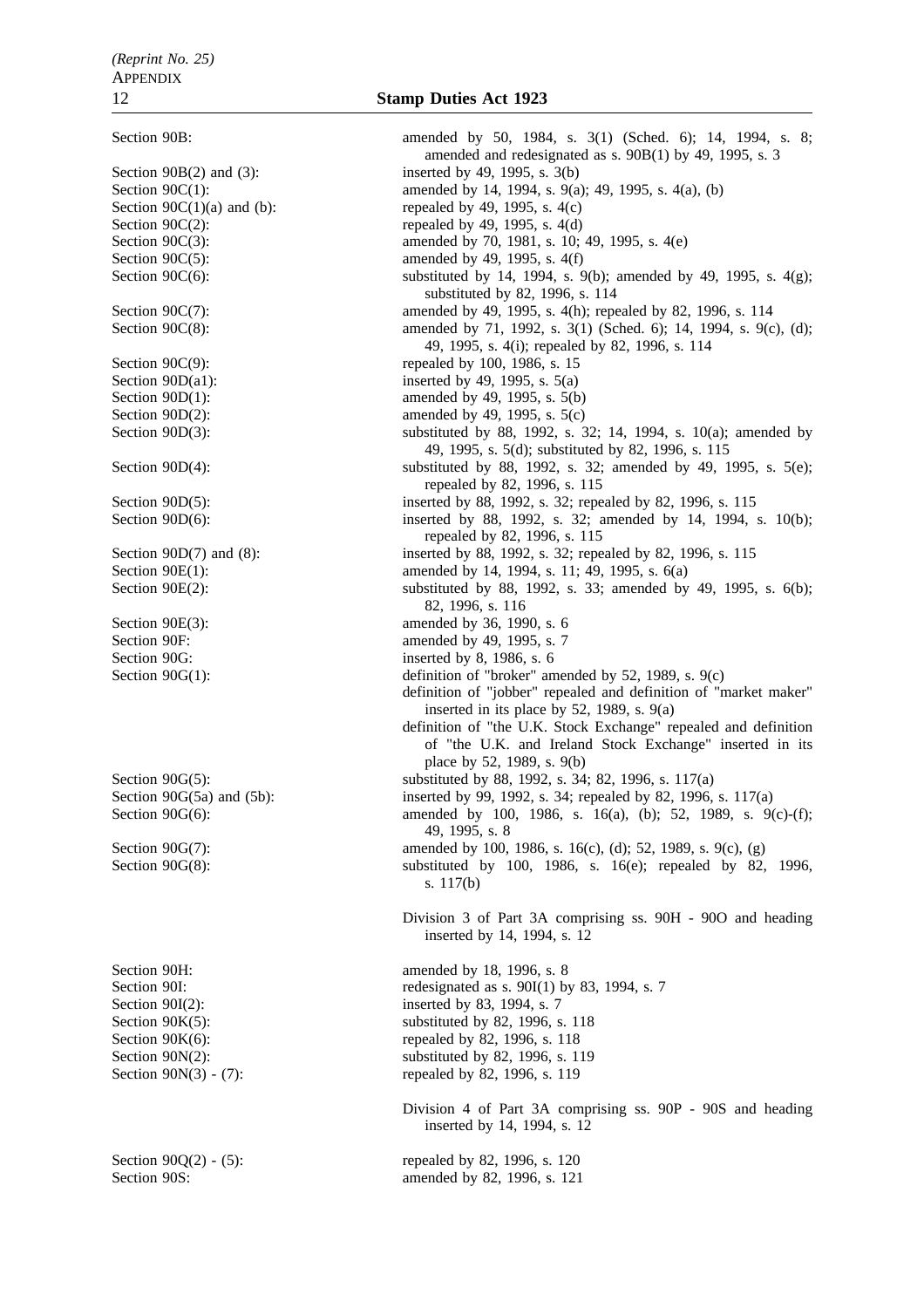Division 5 of Part 3A comprising ss. 90T - 90V and heading inserted by 83, 1994, s. 8

#### **Section 90V(3):** inserted by 80, 2000, s. 18

**Part 4** comprising ss. 91 - 105C and heading inserted by 36, 1990, s. 7; amended by 88, 1992, ss. 35-41; 83, 1994, s. 9; 18, 1996, s. 9; 82, 1996, ss. 122-127; **repealed and ss. 91 - 102 and headings inserted in its place by 80, 2000, s. 19**

Section 106: amended by 50, 1984, s. 3(1) (Sched. 6); redesignated as s. 106(1) by 82, 1996, s. 128 Section 106(2): inserted by 82, 1996, s. 128 Section 106A(1): amended by 70, 1981, s. 11(a); 83, 1994, s. 10(a) Section 106A(1a) and (1b): inserted by 70, 1981, s. 11(b) Section 106A(2): amended by 14, 1994, s. 13; 83, 1994, s. 10(b) Section 106A(3): amended by 83, 1994, s. 10(c); 82, 1996, s. 129(a) Section 106A(4): substituted by 83, 1994, s. 10(d); amended by 82, 1996, s. 129(b) Section 106A(5): amended by 83, 1994, s. 10(e) Section 107: substituted by 14, 1994, s. 14; repealed by 82, 1996, s. 130 Section 108(1): amended by 59, 1994, Sched. 2 Section 109: **amended** by 88, 1992, s. 42 Section 110: repealed by 88, 1992, s. 43 Section 110A: amended by 100, 1986, s. 17; repealed by 82, 1996, s. 131 Section 111: **amended** by 82, 1996, s. 132 Section 112(1): amended by 74, 1991, s. 13(a) Section 112(5): inserted by 74, 1991, s. 13(b) Section 113: repealed by 50, 1984, s. 3(1) (Sched. 6) Section 114: inserted by 27, 1978, s. 8 Schedule 1: deleted in pursuance of the *Acts Republication Act 1967*, as its function is now exhausted; inserted by 41, 1999, s. 22 MEMORANDUM: amended by 42, 1992, s. 6(a); repealed by 88, 1992, s. 44(a) AFFIDAVIT OR DECLARATION: amended by 50, 1984, s. 3(1) (Sched. 6); repealed by 81, 1985, s. 11(a) ANNUAL LICENCE: amended by 65, 1983, s. 3; 8, 1986, s. 7(a); 100, 1986, s. 18(a), (b); 47, 1990, s. 5(1)(a), (b), (d); 82, 1996, s. 133; 36, 1998, s. 3(a) Paragraph (1): repealed by 47, 1990, s.  $5(1)(c)$ Exemption No. 2:  $\qquad \qquad \text{amended by 41, 1999, s. 23(a)}$ Exemption No. 3: inserted by 111, 1980, s. 15(a); substituted by 100, 1986, s. 18(c) Exemption No. 4: inserted by 111, 1980, s.  $15(a)$ Exemption Nos. 5 and 6: inserted by 81, 1985, s. 11(b) Exemption No. 7: inserted by 8, 1986, s. 7(b) Exemption No. 8: inserted by 100, 1986, s. 18(d) APPLICATION - (A): amended by 64, 1989, s. 4(a), (b); 31, 1994, s. 9(a) Exemption No. 2:  $\qquad \qquad \text{amended by 100, 1986, s. 18(e)}$ Exemption No. 4: substituted by 64, 1989, s. 4(c); 30, 1996, s. 43(a) Exemption No.  $5A$ : inserted by 8, 1986, s.  $7(c)$ Exemption No. 10: substituted by 83, 1994, s. 12 (Sched.) Exemption No. 10A: inserted by 76, 1994, s. 7(a); substituted by 77, 1995, s. 17(a); 30, 1996, s. 43(b) Exemption No. 10B: inserted by 77, 1995, s. 17(a); repealed by 30, 1996, s. 43(b) Exemption No. 11A: inserted by 54, 1991, s. 5(a); repealed by 30, 1996, s. 43(c) Exemption No. 12: amended by 19, 1991, s. 6(a) Exemption No. 13: amended by 19, 1991, s. 6(b) Exemption No. 14: amended by 19, 1991, s. 6(c)

**Schedule 2:**

AGREEMENT or any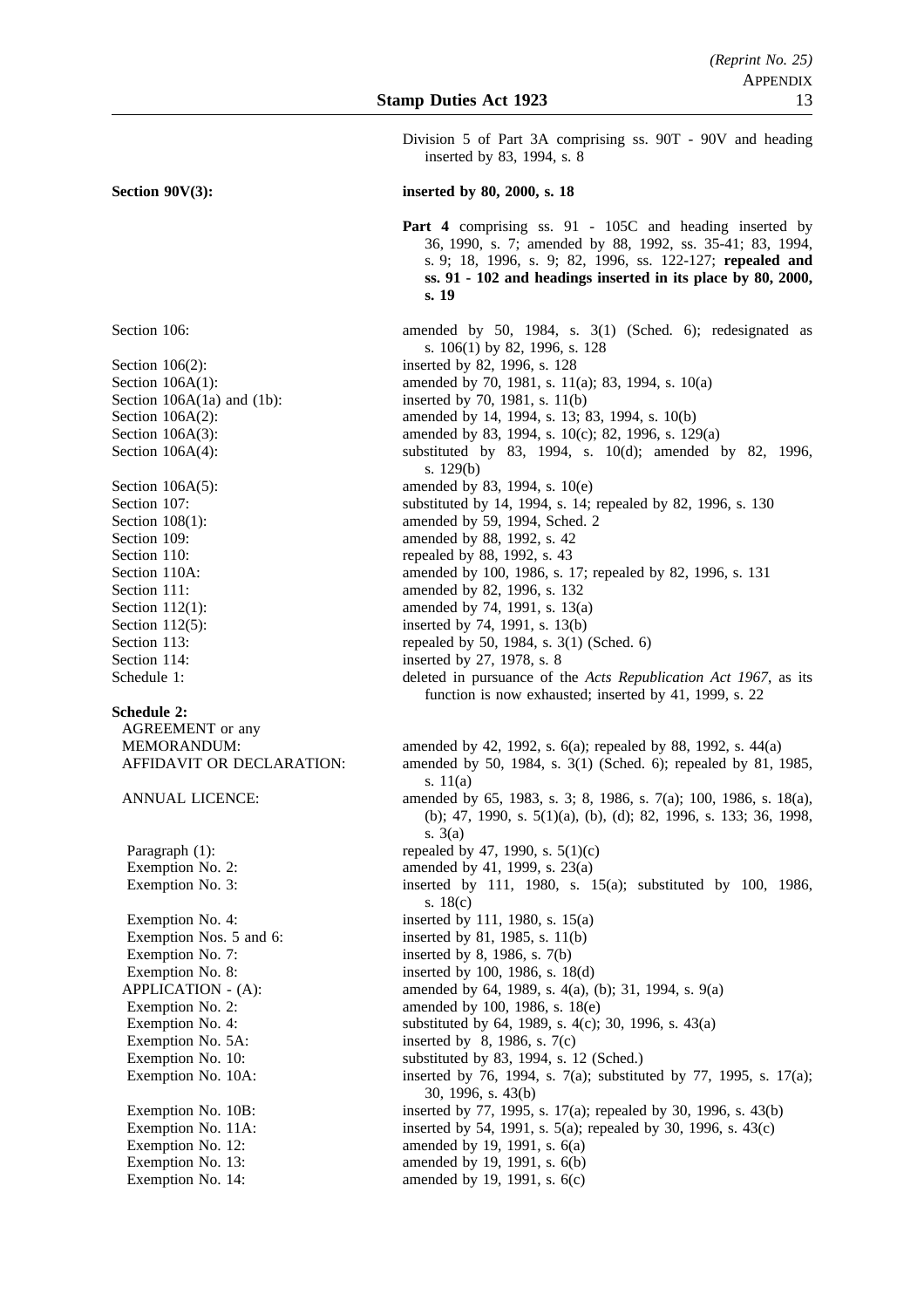Exemption No. 18: inserted by 31, 1994, s. 9(b) Exemption No. 3A: inserted by 8, 1986, s. 7(d) Exemption No. 8: amended by 89, 1978, s. 3 Exemption No.  $8(c)$ : repealed by 89, 1978, s. 3 BILL OF EXCHANGE BILL OF EXCHANGE, BILL OF EXCHANGE, being BILL OF EXCHANGE and PROMISSORY NOTE BILL OF EXCHANGE and PROMISSORY NOTE (not being a bill or note...: repealed by 82, 1997, s.  $7(a)$ BILL OF EXCHANGE and PROMISSORY NOTE of any BILL OF LADING CONTRACT NOTE (not

Exemption No. 15: substituted by 19, 1991, s. 6(d); amended by 72, 1995, s. 6(a)-(c) paragraph (ab): repealed by 36, 1998, s. 3(b)<br>Exemption No. 16: substituted by 28, 1977, s. 5 substituted by 28, 1977, s.  $5$ Exemption No. 17: inserted by reg. 139, 1982; substituted by 81, 1985, s. 11(c) APPLICATION - (B): amended by 47, 1990, s. 5(2); 77, 1995, s. 17(b); 36, 1998, s. 3(c) Exemption No. 2: substituted by 64, 1989, s. 4(d); 30, 1996, s. 43(d) Exemption No. 5: substituted by 83, 1994, s. 12 (Sched.) Exemption No. 5A: inserted by 76, 1994, s. 7(b); substituted by 77, 1995, s. 17(c); 30, 1996, s. 43(e) Exemption No. 5B: inserted by 77, 1995, s. 17(c); repealed by 30, 1996, s. 43(e) Exemption No. 6A: inserted by 54, 1991, s. 5(b); repealed by 30, 1996, s. 43(f) BANK NOTE: repealed by 111, 1980, s. 15(b) payable on demand...: amended by 70, 1981, s. 12(a); substituted by 89, 1983, s. 10(a); 19, 1991, s. 6(e); repealed by 82, 1997, s. 7(a) being a cheque...: inserted by 89, 1983, s. 10(a); amended by 50, 1984, s. 3(1) (Sched. 6); repealed by 82, 1997, s. 7(a) a payment order: inserted by 19, 1991, s. 6(f); repealed by 82, 1997, s. 7(a) drawn or made...: amended by  $70, 1981, s. 12(b)$ ; repealed by  $82, 1997, s. 7(a)$ other kind (except a bank note): amended by 19, 1991, s. 6(g); 83, 1994, s. 12 (Sched.); repealed by 82, 1997, s. 7(a) OR SHIPPING NOTE: repealed by 81, 1985, s. 11(d) otherwise charged): repealed by 50, 1984, s. 3(1) (Sched. 6) CONTRACT NOTE: repealed by 50, 1984, s. 3(1) (Sched. 6) CONTRACT: repealed by 50, 1984, s.  $3(1)$  (Sched. 6) **CONVEYANCE or TRANSFER:** amended by 101, 1976, s. 7; 111, 1980, s. 15(c), (d); 95, 1982, s. 17(a)-(d); 89, 1983, s. 10(c); 50, 1984, s. 3(1) (Sched. 6); 81, 1985, s. 11(e), (g); 8, 1986, s. 7(e); 42, 1992, s. 6(b); 88, 1992, s. 44(b), (c); 49, 1995, s. 9(a); 40, 1999, s. 2(a) paragraph (aab): repealed by 81, 1985, s.  $11(f)$ paragraph (ab): repealed by 89, 1983, s. 10(b) **Exemption No. 1:** substituted by 81, 1985, s. 11(h); **80, 2000, s. 20(a)** Exemption No. 2: inserted by 81, 1985, s. 11(h) Exemption Nos. 3: inserted by 100, 1986, s. 18(f) Exemption No. 4: inserted by 100, 1986, s. 18(f); amended by 83, 1994, s. 12 (Sched.) Exemption No. 5: inserted by 100, 1986, s. 18(f); substituted by 83, 1994, s. 12 (Sched.) **CONVEYANCE operating:** substituted by 101, 1976, s. 8; amended by 81, 1985, s. 11(i); 36, 1990, s. 8; 88, 1992, s. 44(d), (e); 14, 1994, s. 15(a); 49, 1995, s. 9(b); 42, 1997, s. 4; 40, 1999, s. 2(b) **Exemption No. 2:** inserted by 81, 1985, s. 11(j); **substituted by 80, 2000, s. 20(b)** Exemption Nos. 3: inserted by 100, 1986, s.  $18(g)$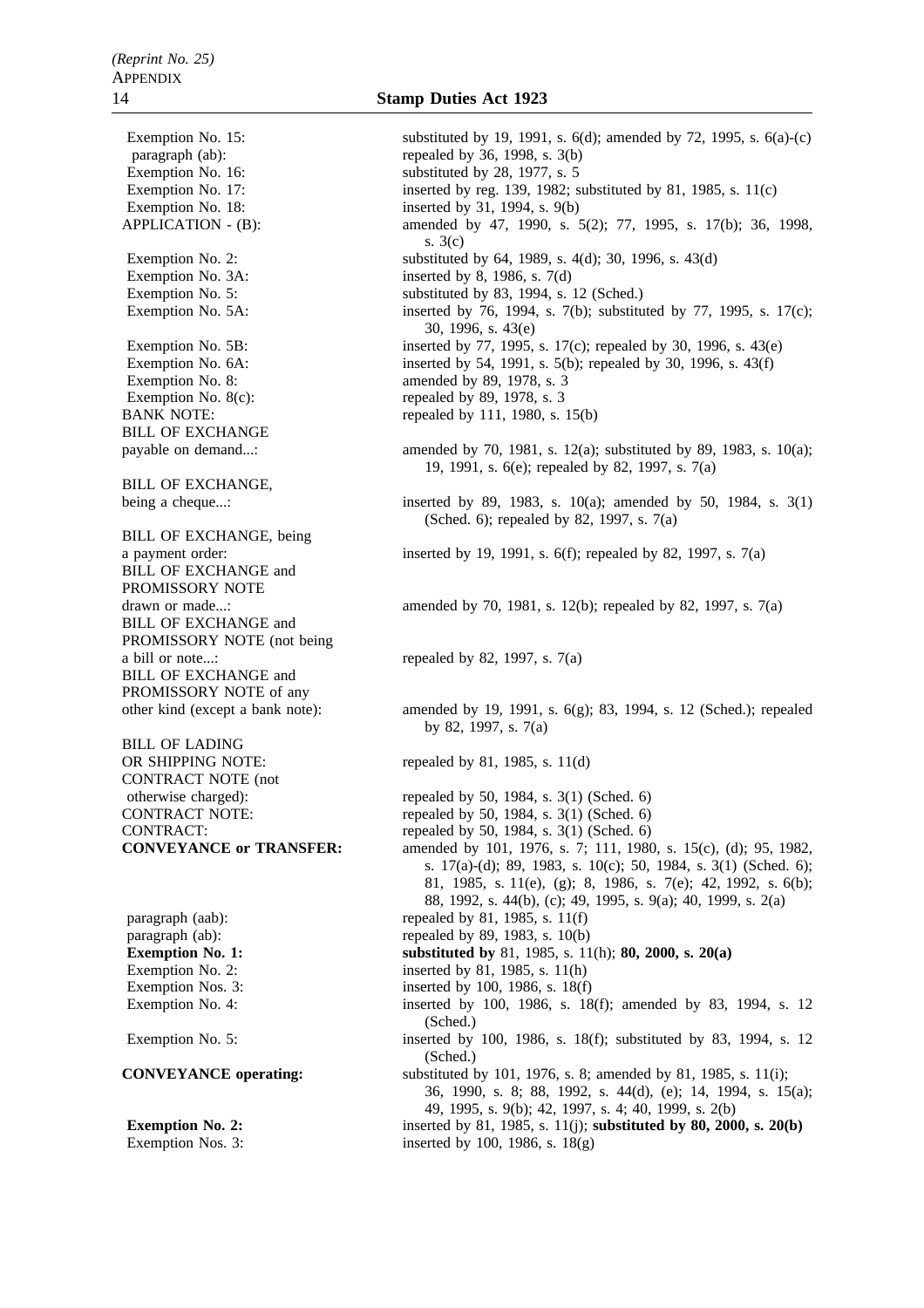CONVEYANCE for the CONVEYANCE for CONVEYANCE to which CONVEYANCE of any other kind: amended by 42, 1992, s. 6(e) DEED: substituted by 42, 1992, s. 6(f) DOCUMENT or other INSTRUMENT: repealed by 95, 1982, s.  $17(f)$ INSTALMENT PURCHASE **INSTRUMENT** of discharge: amended by 42, 1992, s.  $6(g)$ LEASE or AGREEMENT FOR a LEASE: inserted by 72, 1995, s. 6(d) LEASE made subsequently...: repealed by 72, 1995, s.  $6(e)$ LETTER OF ALLOTMENT: repealed by 81, 1985, s.  $11(l)$ Exemption No. 3: inserted by 88, 1992, s.  $44(f)(ii)$ Exemption No. 4: inserted by 72, 1995, s. 6(f)<br>POWER OF ATTORNEY: repealed by 42, 1992, s. 6(h) RETURN lodged with the Commissioner by a financial institution under Exemption No. 2: amended by 41, 1999, s.  $23(e)$ RETURN lodged with the Exemption No. 1: amended by 100, 1986, s. 18(h) Exemption No. 2: amended by 100, 1986, s. 18(i) TOTALIZATOR **GENERAL EXEMPTIONS FROM ALL STAMP DUTIES:** Exemption No. 1A: inserted by 88, 1992, s.  $44(g)$ Exemption No. 13: substituted by 42, 1992, s. 6(k) Exemption No. 13C: inserted by 8, 1986, s.  $7(g)$ Exemption No. 19: substituted by 14, 1994, s. 15(b) Exemption No. 20:  $\qquad \qquad \text{amended by 14, 1994, s. 15(c)}$ Exemption No. 20A: inserted by 11, 1999, s. 4 Exemption No. 21:  $\qquad \qquad \text{amended by 14, 1994, s. 15(c)}$ 

Exemption No. 4: inserted by 100, 1986, s. 18(g); amended by 83, 1994, s. 12 (Sched.) Exemption No. 5: inserted by 100, 1986, s. 18(g); substituted by 83, 1994, s. 12 (Sched.) partition: amended by 95, 1982, s. 17(e); 42, 1992, s. 6(c) effectuating: amended by 111, 1980, s. 15(e); 42, 1992, s. 6(d) section 71D applies: inserted by 111, 1980, s. 15(f); repealed by 19, 1991, s. 6(h) AGREEMENT: repealed by 50, 1984, s. 3(1) (Sched. 6) LEASE (not being a lease...): amended by 111, 1980, s. 15(g); 81, 1985, s. 11(k); repealed by 72, 1995, s. 6(d) MORTGAGE: amended by 101, 1976, s. 9; 88, 1992, s. 44(f)(i) repealed by 42, 1992, s.  $6(h)$ RECEIPTS: repealed by 50, 1984, s. 3(1) (Sched. 6) section 44: inserted by 82, 1997, s. 7(b); amended by 41, 1999, s. 23(b) Exemption No. 1: amended by 41, 1999, s. 23(c), (d) Exemption No. 3: amended by 41, 1999, s.  $23(f)$ , (g) Commissioner by a dealer: amended by 111, 1980, s. 15(h); 42, 1992, s. 6(i); 49, 1995, s. 9(c), (d) RETURN under section 90G: inserted by 8, 1986, s. 7(f); substituted by 42, 1992, s. 6(j); amended by 49, 1995, s. 9(e) TOTALIZATOR: repealed by 104, 1976, s. 4(2) (Sched. 2) AGENCY BOARD: repealed by 104, 1976, s. 4(2) (Sched. 2) Exemption No. 1 substituted by 111, 1980, s. 15(i) Exemption No. 6: substituted by 101, 1976, s. 10; 30, 1982, s. 4; 95, 1982, s. 17(g) Exemption Nos. 14A and 14B: repealed by 50, 1984, s. 3(1) (Sched. 6) Exemption No. 22: inserted by 83, 1994, s. 11; amended by 18, 1996, s. 10(a) Exemption No. 23: amended by 50, 1984, s. 3(1) (Sched. 6) definition of "prescribed person" amended by 50, 1984, s. 3(1) (Sched. 6)